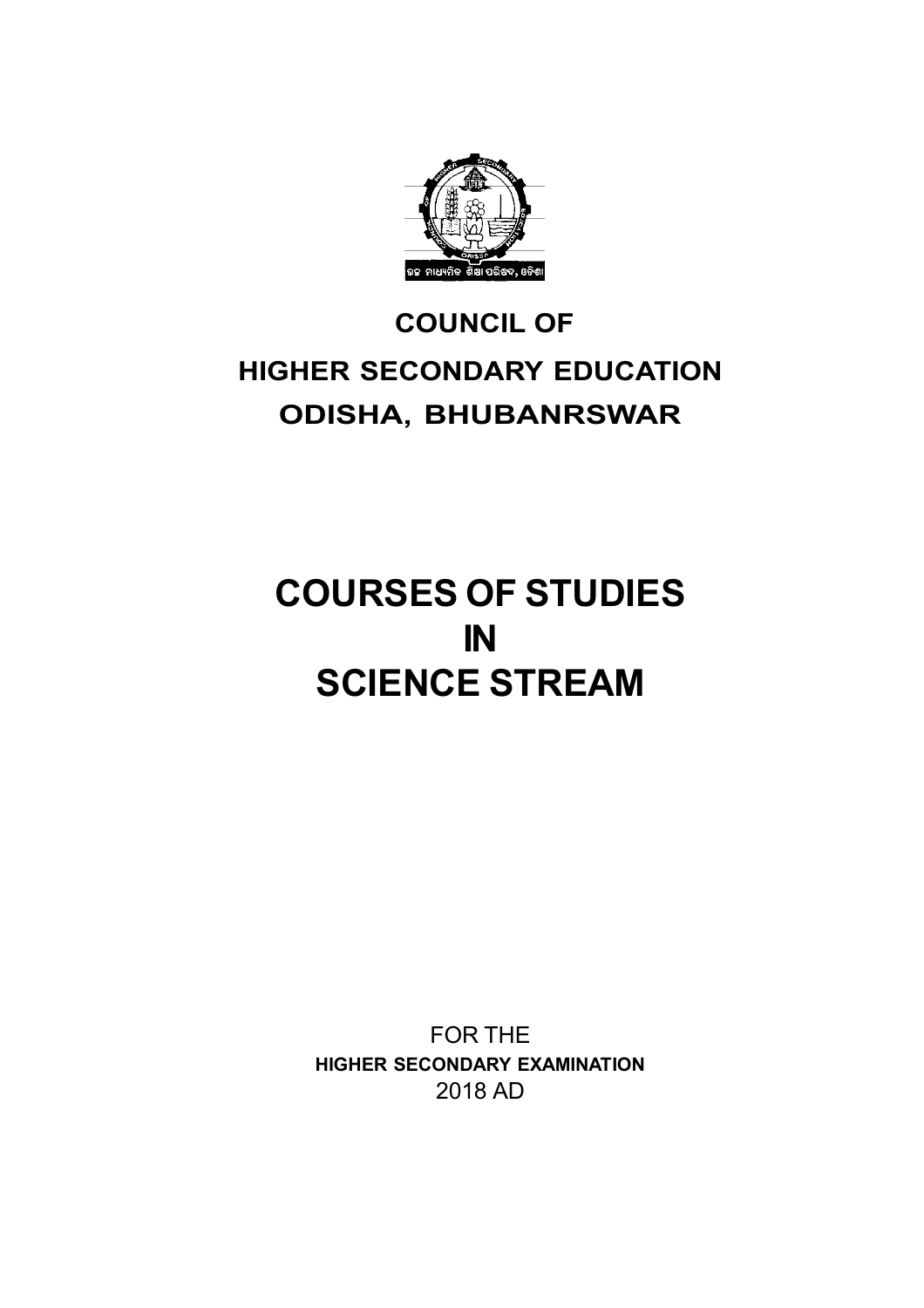# **CONTENTS**

| S. No               |       | <b>Subject</b>                  | Page No        |
|---------------------|-------|---------------------------------|----------------|
| 1.                  |       | <b>Scheme of Studies</b>        | 3              |
| 2.                  |       | English                         | $\overline{4}$ |
| $3. \text{ MIL} a)$ |       | Odia                            | 10             |
|                     | b)    | Hindi                           | 15             |
|                     | c)    | Bengali                         | 19             |
|                     | d)    | Telugu                          | 24             |
|                     | e)    | Urdu                            | 27             |
|                     | $f$ ) | Sanskrit                        | 31             |
|                     | g)    | <b>Alternative English</b>      | 34             |
| 4.                  |       | <b>Environment Education</b>    | 39             |
| 5.                  |       | Yoga                            | 41             |
| 6.                  |       | <b>Basic Computer Education</b> | 42             |
| 7.                  |       | Chemistry                       | 44             |
| 8.                  |       | Biology                         | 53             |
| 9.                  |       | Geography                       | 62             |
| 10.                 |       | <b>Mathematics</b>              | 74             |
| 11.                 |       | Physics                         | 80             |
| 12.                 |       | <b>Statistics</b>               | 91             |
| 13.                 |       | <b>Information Technology</b>   | 94             |
| 14.                 |       | Biotechnology                   | 103            |
| 15.                 |       | Economics                       | 105            |
| 16.                 |       | Geology                         | 109            |
| 17.                 |       | <b>Computer Science</b>         | 114            |
| 18.                 |       | Electronics                     | 123            |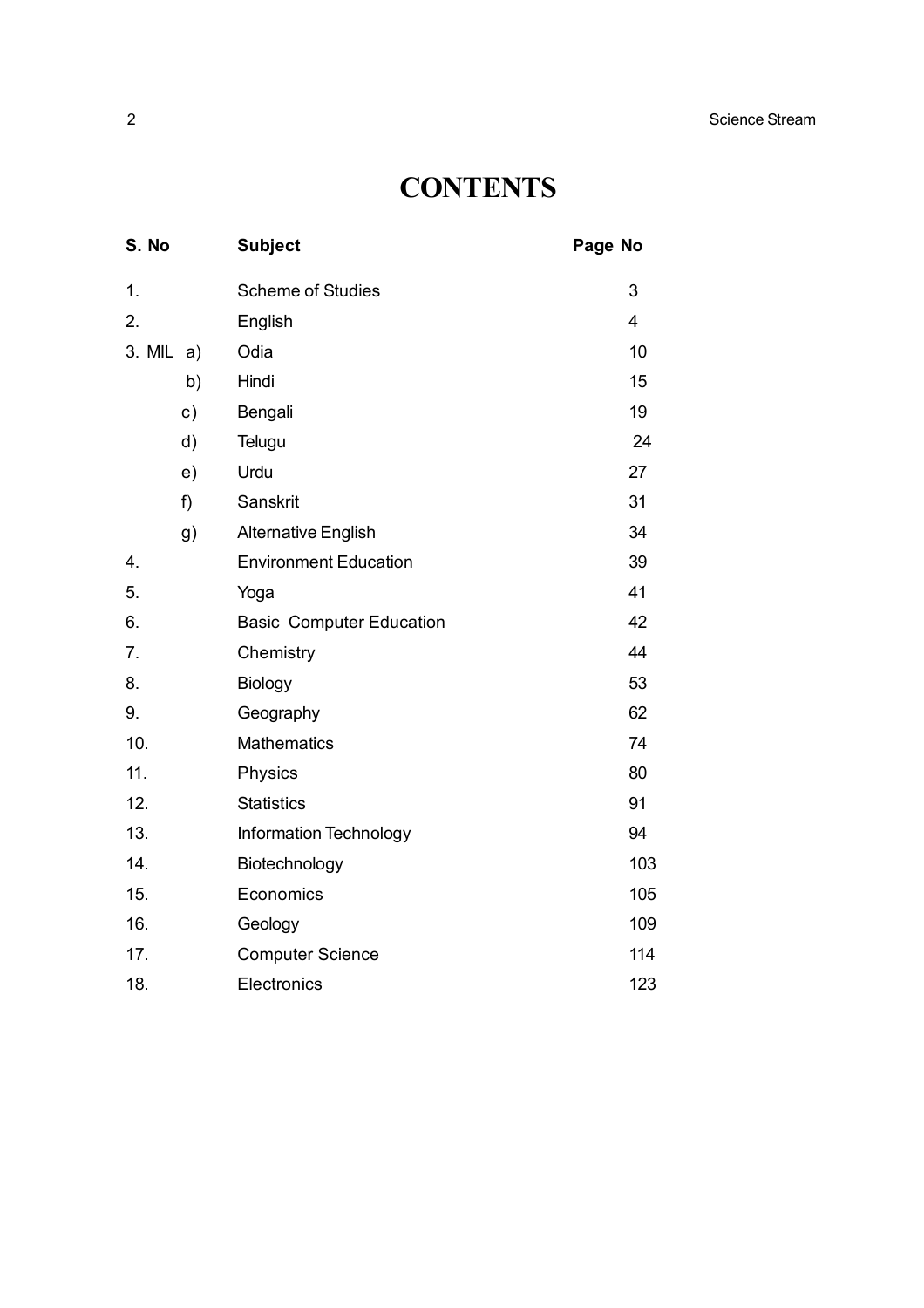#### **SCHEME OF STUDIES**

The following combinations in Science Stream are allowed. Any deviation of this will not be entertaned.

#### **Compulsry subject**

- 1. English
- 2. M.I.L. (Oriya / Telugu/ Bengali/ Urdu & Persian/ Hindi/ Sanskrit/Alternative English)
- 3. Environmental Education
- 4. Yoga
- 5. Basic Computer Education

#### **Elective Subjects**

- 1. Physics
- 2. Chemistry

A student shall have to offer any four Elective Subjects out of the following groups as 3rd and 4th elective. Group - A for 3rd and 4th elective subject and Group B for 4th Elective.

- Group A Mathematics / Biology / Geology (can be opted as either 3rd or 4thelective subject)
- Group B Electronics/Statistics/Geography/Computer Science/ Information Technology/ Biotechnology/Economics/Sanskrit (can be opted as 4th Elective Subject only)

#### **INTRODUCTION TO NEW COURSE STRUCTURE & DISTRIBUTION OF MARKS IN SUBJECTS, HAVING PRACTICALS**

With the introduction of the New Course structure from the academic session 2016-17 basically to de-stress the students joining +2 courses under the CHSE, Orisa, there will be yearly examinations at the end of 1st eyar and 2nd year classes. 1st year and 2nd year couses have been separated accordingly. The 1st year examination will be conducted at the college/ H.S. Schoollevel for 100 marks in each subject and the 2nd year examination will be conducted at the Council level for 100 marks in each subject. Marks secured in the 1st year examination shall be considered only for promotion of students to the 2nd year class and will have nobearing on the terminal examination, conducted by the Council at the end of the 2nd year.

Pass certificates will be awarded to successfull candidates basing on the performance in the Council examination at the end of the 2nd year only.

Restriction on selection of elective subjects is a new feature in the present couse structure. Each student has to read four elective subjects in addition to the compulsory subjects i.e. English, M.I.L. and Environment Education,Yoga and Basic Computer Education.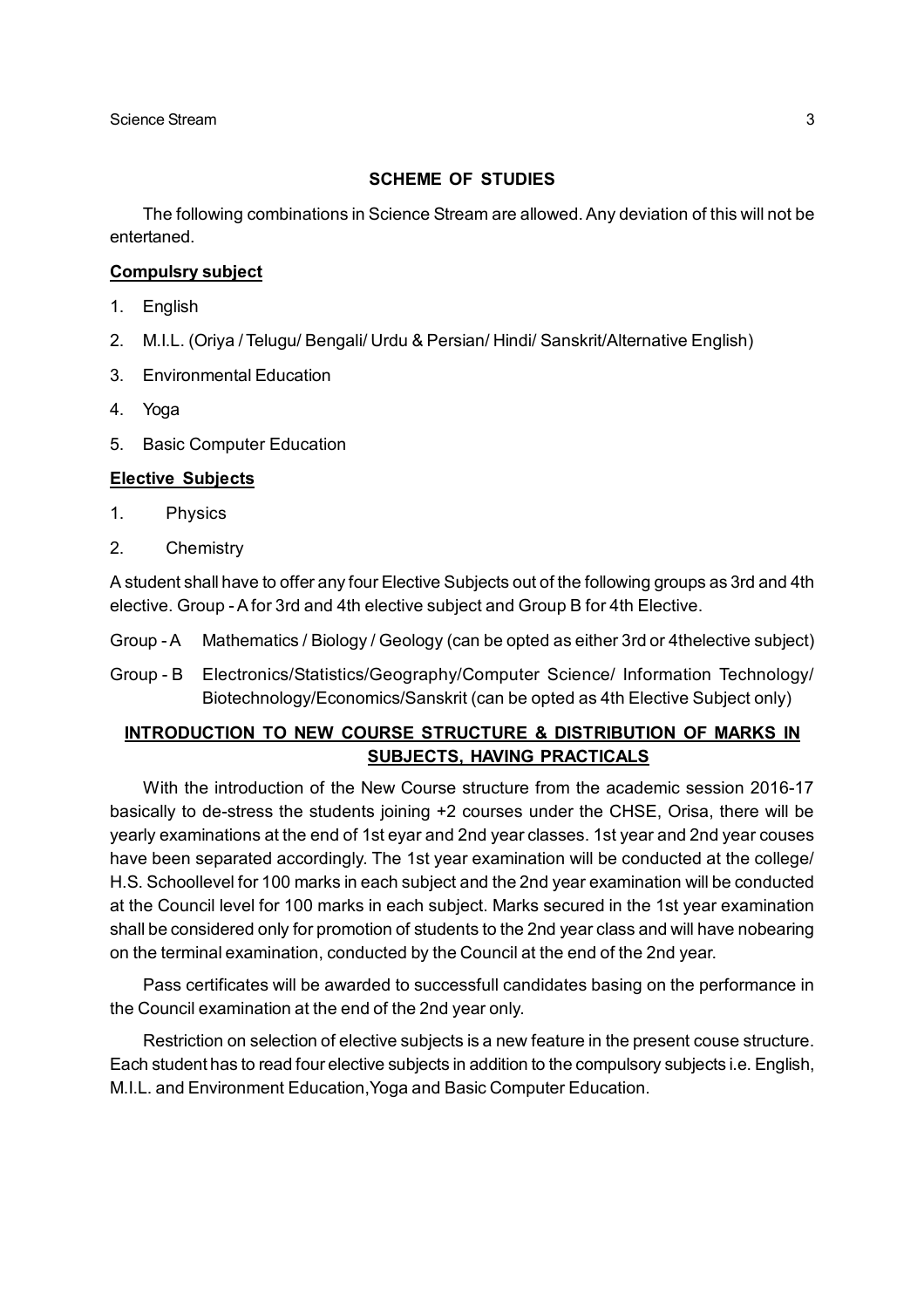# **Syllabus for Higher Secondary Education in ENGLISH for +2 Arts, Science and Commerce Stream. (2016 Admission Batch)**

# **+2 Ist year (Detailed Syllabus)**

# **UNIT-I : PROSE**

| i.<br><b>Standing Up for Yourself</b>          | Yevgeny Yevtushenko        |
|------------------------------------------------|----------------------------|
| ii. The Legend behind a Legend                 | Hariharan Balakrishnan     |
| iii. The Golden Touch                          | <b>Nathaniel Hawthorne</b> |
| iv. In London In Minus Fours                   | Louis Fischer              |
| v. The Cancer Fight, from Hiroshima to Houston | Ritsuko Komaki             |
| <b>UNIT-II: POETRY</b>                         |                            |
| Stopping by Woods on a Snowy Evening<br>i.     | <b>Robert Frost</b>        |
| ii. Oft. in the Stilly Night                   | <b>Thomas Moore</b>        |
| iii. The Inchcape Rock                         | <b>Robert Southey</b>      |
| iv. To My True Friend                          | <b>Elizabeth Pinard</b>    |
| v. Fishing                                     | Gopa Ranjan Mishra         |
| Unit-III : NON DETAILED STUDY                  |                            |
| <b>Three Questions</b><br>i.                   | Leo Tolstoy                |
| ii. After Twenty Years                         | O. Henry                   |
| iii. The Open Window                           | Saki                       |
| iv. The Open and only Houdini                  | <b>Robert Lado</b>         |
| v. Childhood                                   | Jawaharlal Nehru           |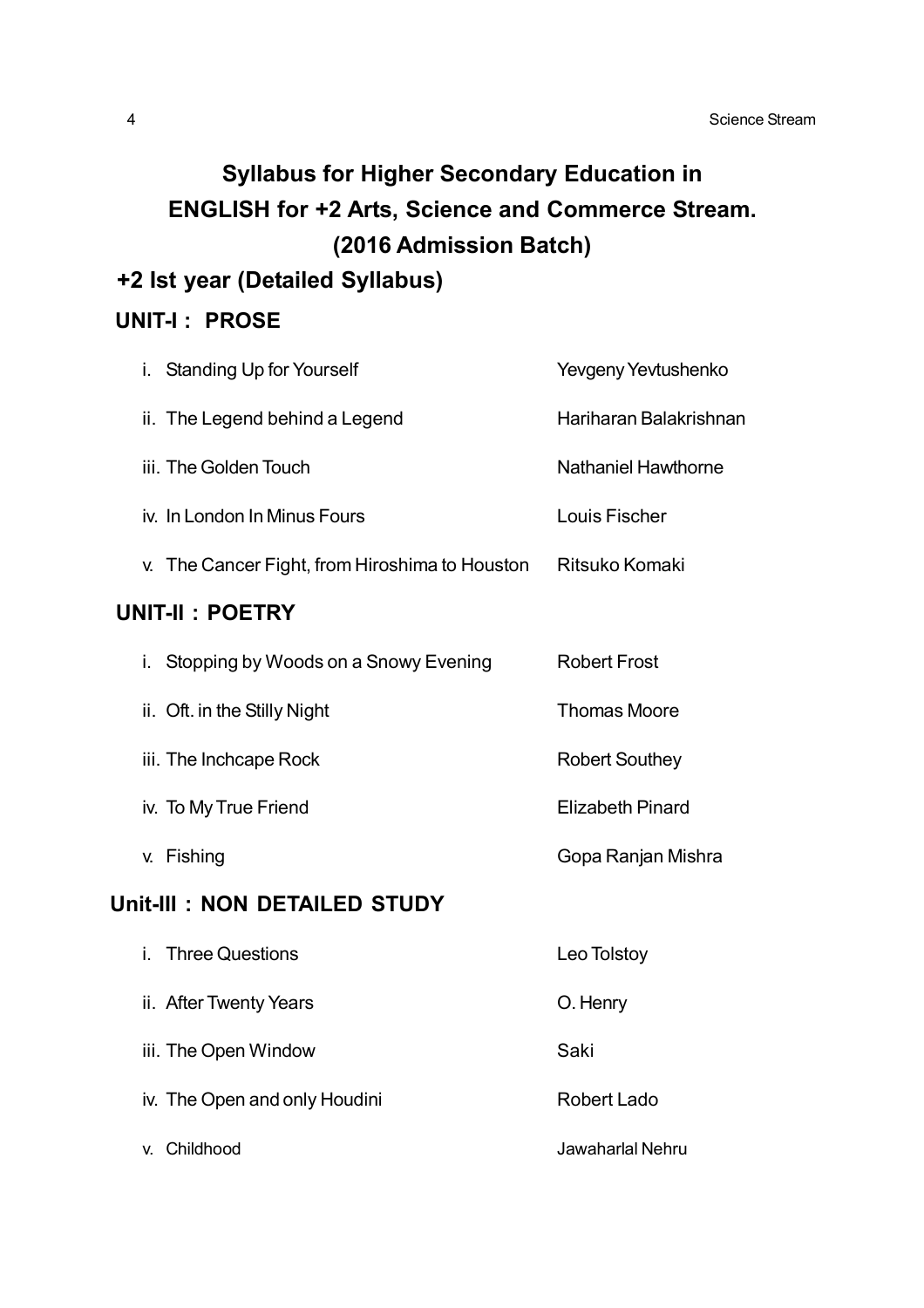#### vi Marriage Dr. Rajendra Prasad

# **UNIT-IV : WRITING SKILLS**

- ii. Writing a Paragraph
- iii. Developing Ideas into Paragraphs
- iiii. Writing Personal Letters and Notes
- iiv. Writing Applications, Official Letters and Business letters
- v. Writing Telegrams, E-mails, Personal Advertisements, and Short Notices
- vi. Using Graphics

### **UNIT-V : GRAMMER**

- ii. Countable and Uncountable Nouns
- iii. Tense Patterns
- iiii. Modal Verbs
- iiv. Prepositions
- v. The Imperatives

# **Book Prescribed : Invitation to English - 1,2,3 & 4,Published by Odisha State Bureau of Text Book Preparation and Production, Bhubaneswar.**

### **A. QUESTION PATTERN AND DISTRIBUTION OF MARKS**

#### **English +2, 1st years**

Full Mark : 100 Time : 3 Hrs.

#### **1. Reading Comprehension**

(a) Prescribed Prose Pieces.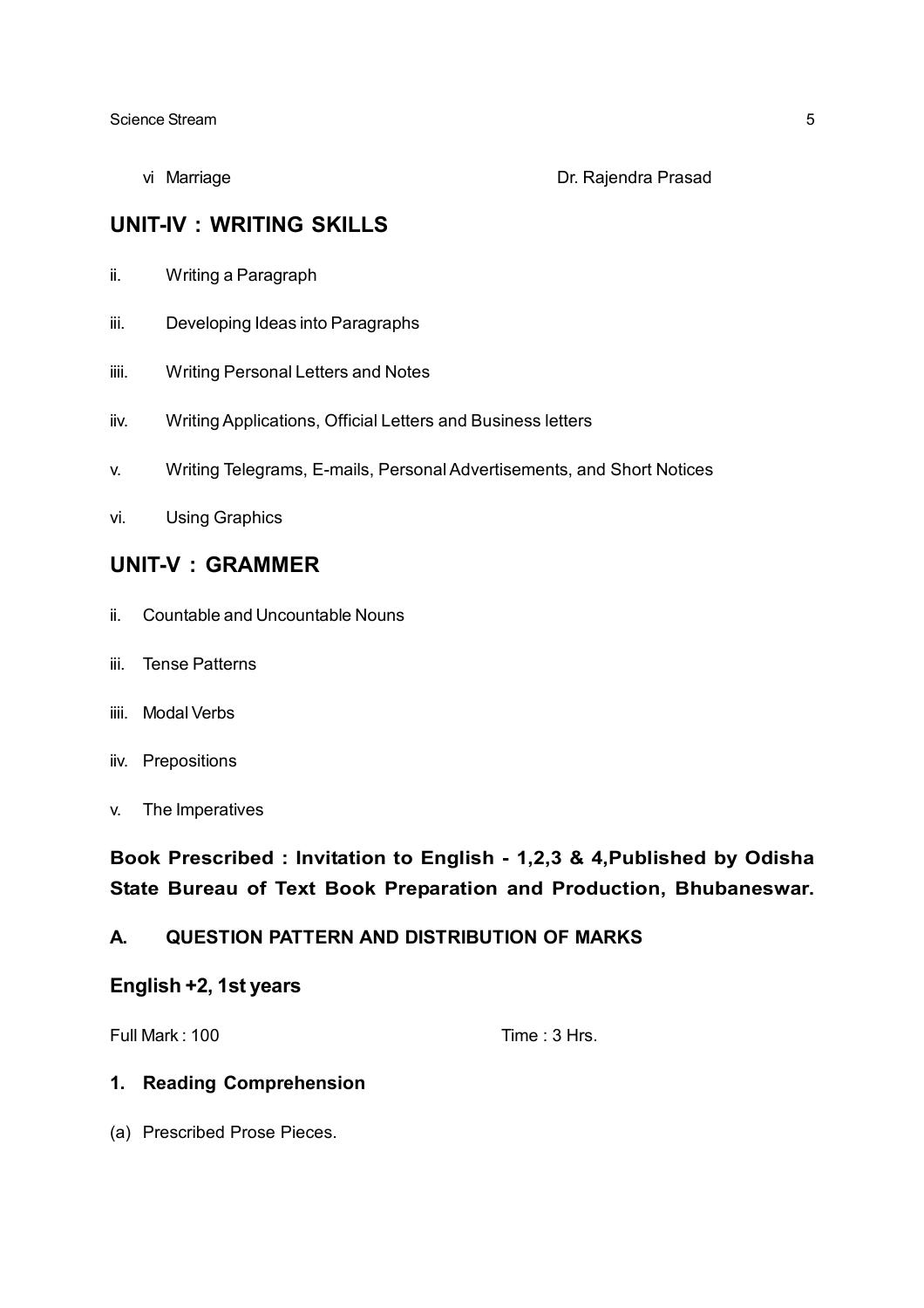| 6       |                                                                                                                   | <b>Science Stream</b> |
|---------|-------------------------------------------------------------------------------------------------------------------|-----------------------|
|         | (5 questions to be answered, each carrying 2 marks)                                                               | 10 marks              |
|         | (b) Prescribed Peoms                                                                                              |                       |
|         | (5 questions to be answered each carrying 2 marks)                                                                | 10 marks              |
|         | (c) Prescribed Extensive Reading Texts                                                                            |                       |
|         | (2 questions to be answered carrying 5 marks each; only global inferential and evaluative<br>questions to be set) | 10 marks              |
|         | 2. Reading - related skills                                                                                       |                       |
|         | (a) Vocabulary skills                                                                                             | 5 marks               |
|         | (b) Information Transfer                                                                                          | 5 marks               |
|         | (Converting Verbal information to non-verbal forms, such as diagrams, charts and                                  |                       |
| tables) |                                                                                                                   |                       |
|         | (c) Reordering/sequencing sentences                                                                               | 5 marks               |
|         | (d) Dictionary/Reference skills                                                                                   |                       |
|         | (2 marks on using a dictionary, and 3 marks meanings of a word)                                                   | 5 marks               |
|         | (e) Cohesive Devices                                                                                              | 5 marks               |
|         | 3. Writing skills                                                                                                 |                       |
|         | (a) Letter Writing (personal/official/commercial: Word limit: 150)                                                | 10 marks              |
|         | (b) Description of object/event/process (Word limit : 150)                                                        | 10 marks              |
|         | (c) Slogan/telegram/caption writing (Word limit : 10)                                                             | 5 marks               |
| 4.      | <b>Grammar in context</b>                                                                                         | 10 marks              |
|         | 5. Translation/story-developing                                                                                   | 10 marks              |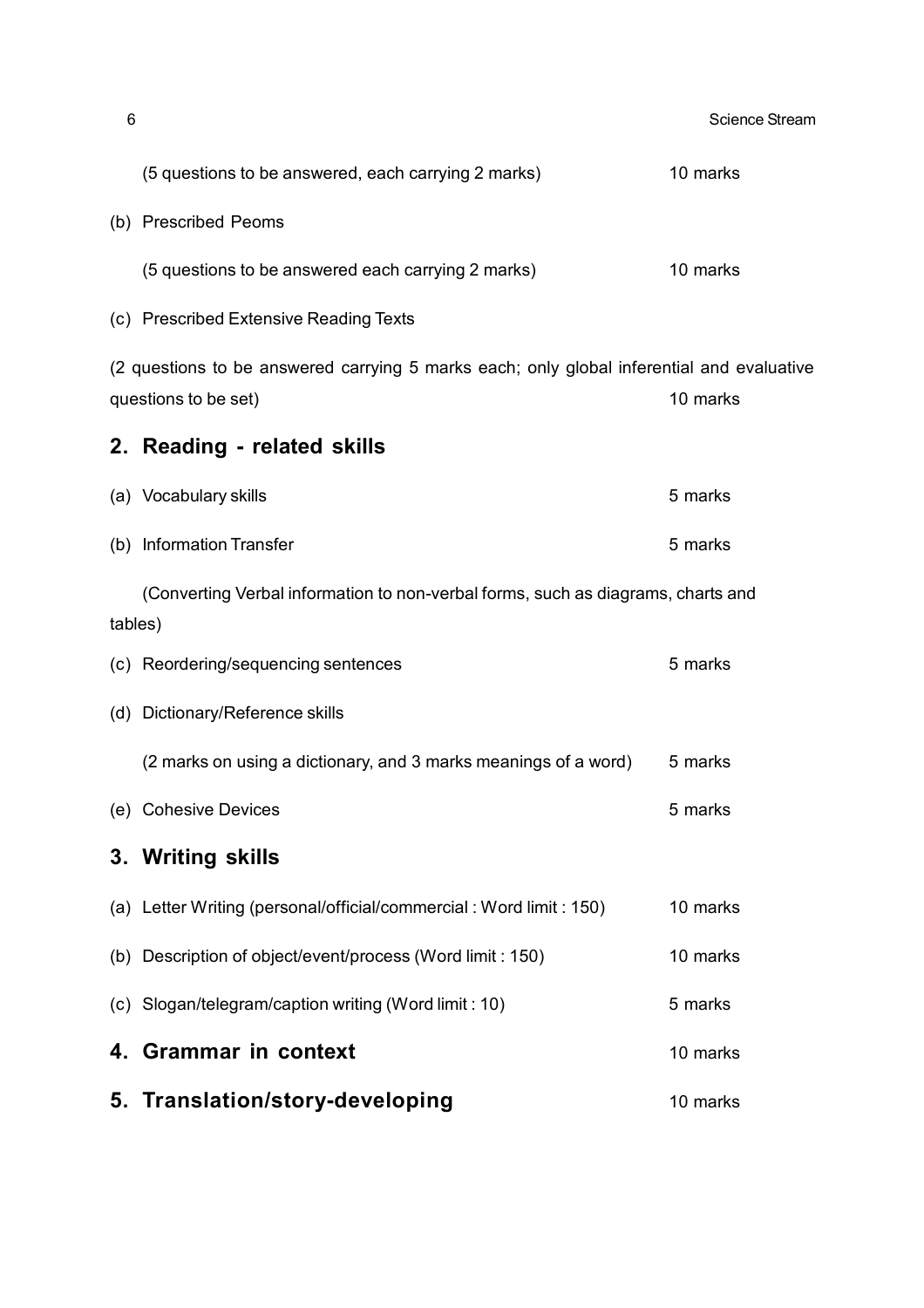# **ENGLISH**

 **2nd Year No of Period : Yearly 80**

# **UNIT-I : PROSE**

| j. | My Greatest Olympic Prize     | <b>Jesse Owens</b>                       |
|----|-------------------------------|------------------------------------------|
|    | ii. On Examinations           | Winston S. Churchill                     |
|    | iii. The Portait of a Lady    | Khushwant Singh                          |
|    | iv. The Magic of Teamwork     | Sam Pitroda                              |
| V. | Development of Polio Vaccines | Bonnie A.M. Okonek and Linda Morganstein |

# **Unit -II : POETRY**

| j.  | <b>Daffodils</b>              | William Wordsworth          |
|-----|-------------------------------|-----------------------------|
| ii. | The Ballad of Father Gilligan | <b>William Butler Yeats</b> |
|     | iii. A Psalm of Life          | Henry W. Longfellow         |
| iv. | Television                    | Roald Dahl                  |
| V.  | <b>Money Madness</b>          | D.H. Lawrence               |

# **Unit -III : NON DETAILED STUDY**

|      | i. The Doctor's Word         | R.K. Narayan           |
|------|------------------------------|------------------------|
| ii.  | The Nightingale and the Rose | Oscar Wilde            |
| iii. | Mystery of the Missing Cap   | Manoj Das              |
|      | iv. The Monkey's Paw         | W.W. Jacobs            |
| V.   | My Mother                    | <b>Charlie Chaplin</b> |
| vi.  | Stay Hungry. Stay Foolish    | Steve Jobs             |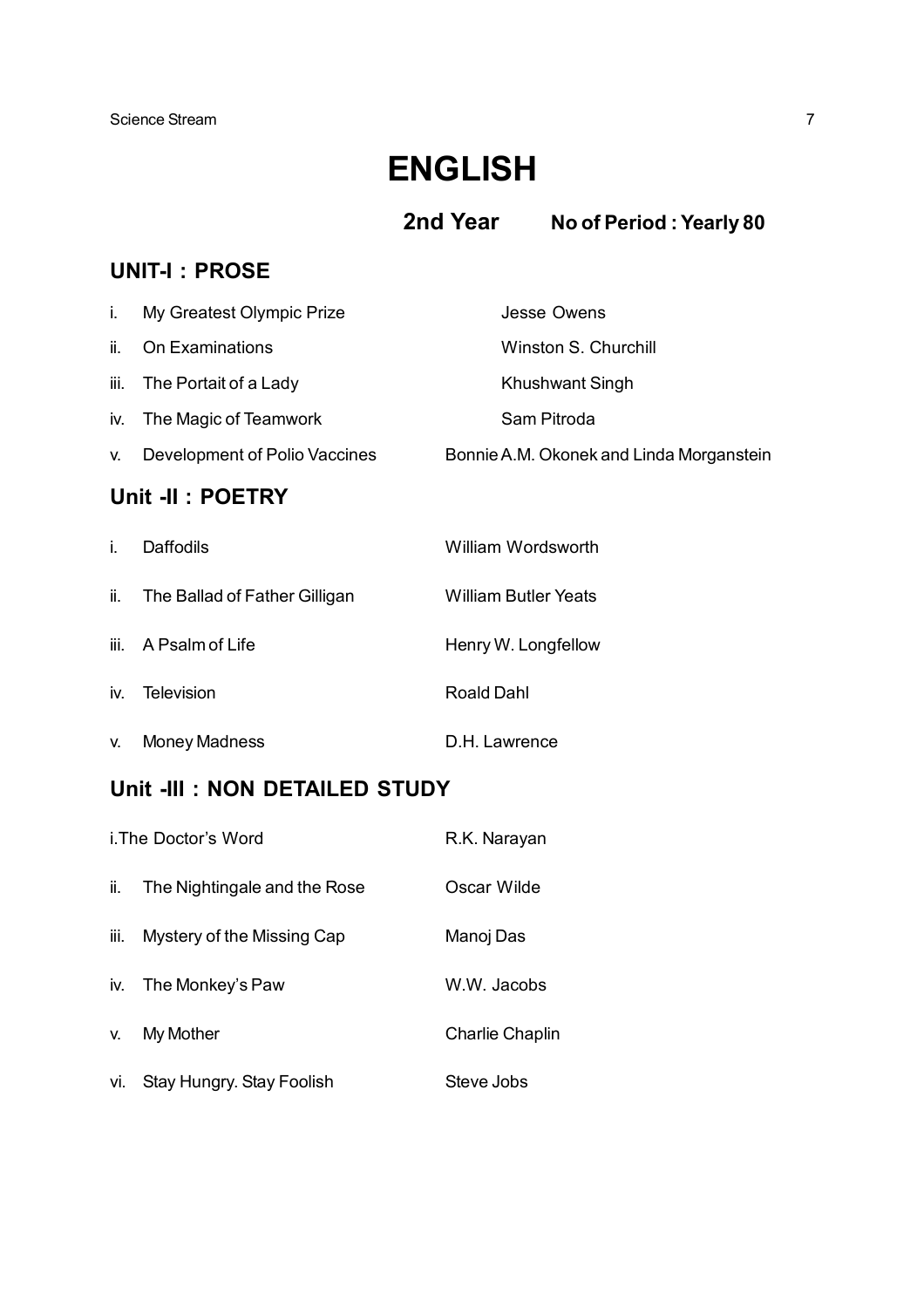## **Unit -IV : WRITING SKILLS**

- i. Interpreting Graph, Charts, Tables and diagrams etc
- ii. Reporting Events and Business Matters
- iii. Note-making and summarizing
- iv. Extended Writing

### **Unit -V : GRAMMAR**

- i. Revision of 'Tense Pattern's and 'Modal Verbs'
- ii. Conditionals
- iii. The Passive
- iv. Direct and Reported Speech
- v. Interrogatives
- vi. Phrasal Verbs

**Book Prescribed :***Invitation to English - 1,2,3 & 4* **, Published by Odisha State Bureau of Text Book Preparation and Production, Bhubaneswar.**

# **QUESTION PATTERN AND DISTRIBUTION OF MARKS**

## **English +2, 2nd year**

| Full Mark: 100 |                                                     | Time: 3 Hrs. |
|----------------|-----------------------------------------------------|--------------|
|                | 1. Reading Comprehension                            |              |
|                | (a) Prescribed Prose Pieces.                        |              |
|                | (5 questions to be answered, each carrying 2 marks) | 10 marks     |
|                | (b) Prescribed Peoms                                |              |
|                | (5 questions to be answered each carrying 2 marks)  | 10 marks     |
|                | (c) Prescribed Extensive Reading Texts              | 10 marks     |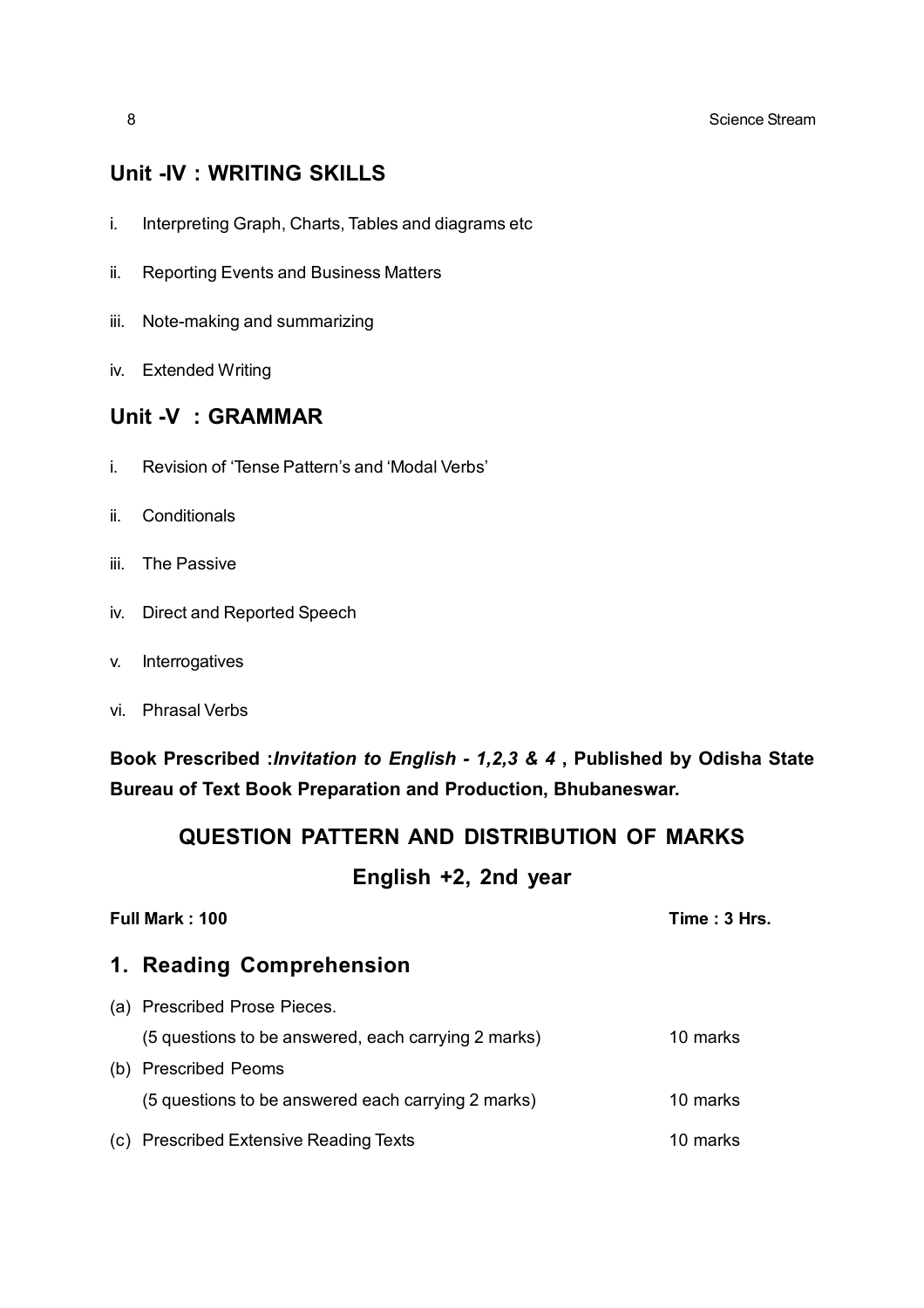(2 questions to be answered carrying 5 marks each; only global inferential and evaluative questions to be set on a passage of about 250 words)

(d) Unseen Prose passage

| (5 questions including inferential ones, carrying 2 marks each)<br><b>Reading - related skills</b> | 10 marks | 2. |
|----------------------------------------------------------------------------------------------------|----------|----|
|                                                                                                    |          |    |
| (a) Vocabulary skills (to be tested on the unseen passage)                                         | 5 marks  |    |
| (b) Information Transfer (70 words)                                                                | 5 marks  |    |
| (Converting non-Verbal information into verbal form)                                               |          |    |
| (c) Dictionary/Reference skills                                                                    | 5 marks  |    |
| 3. Writing Skills                                                                                  |          |    |
| (a) Report Writing (200 words)                                                                     | 10 marks |    |
| (b) Guided Note making on a given passage                                                          | 7 marks  |    |
| (c) Summarizing on the same passage                                                                | 8 marks  |    |
| (d) Essay writing (250 words - on given outlines)                                                  | 10 marks |    |
| 4. Grammar in Context                                                                              | 10 marks |    |
|                                                                                                    |          |    |

\*\*\*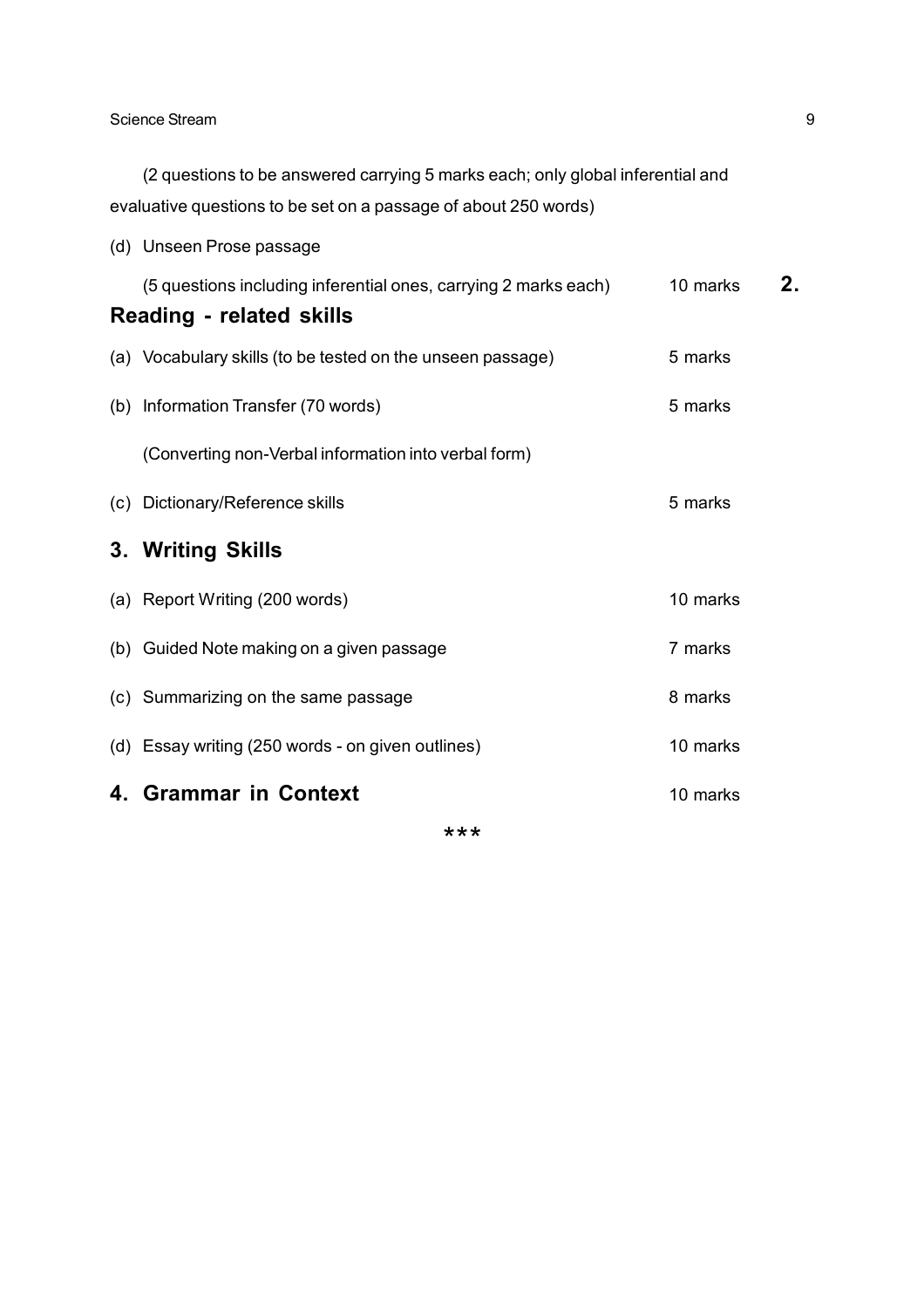10 Science Stream and the stream stream stream stream stream stream stream stream stream stream stream stream

### **M.I.L (Odia)**

### $\mathbb{Z}$ ାଧୁନିକ ଭାରତୀୟ ଭାଷା (ବାଧ୍ୟତାମୂଳକ) ଓଡ଼ିଆ

#### ପ୍**ଥମ ବର୍ଷ (**୧ମ ଭାଗ)

**\_ì‰ð iõLýû - 100 icd - 3 N û**

ପିରିଅଡ଼ ସଂଖ୍ୟା - ସାପ୍ତାହିକ $\ast$  (ବାର୍ଷିକ ୮୦)

**\_â[c GKK - M\ý (16 \_òeò@Wÿ) 20 ^´e**

- $9.$  'ଶରଶ୍ ପଦର' ଗୋପୀନାଥ ମହାନ୍ତି
- ୨. ଝେଲମ୍ ନଦୀରେ ସଂଧ୍ୟା କ୍ୱଂଜବିହାରୀ ଦାଶ
- ୩. ମଧୁବାବ୍ ଚିନ୍ତାମଣି ଆଚାର୍ଯ୍ୟ
- ୪. ଗାଁ ମକଲିସ୍ ହରେକୃଷ୍ଣ ମହତାବ
- ଏହି ଏକକର୍ ୫ଟି ୧ ନୟର ବିଶିଷ୍ଟ ପଶ୍ୱ ପଡିବ । ପ୍ରତ୍ୟେକ ପଶ୍ୱ ପାଇଁ ୪ଟି ଲେଖାଏଁ ସୟାବ୍ୟ ଉ ର ଦିଆଯିବ । ିସେଥିମଧ୍ୟରୁ ପରୀକ୍ଷାର୍ଥୀ କେବଳ ଠିକ୍ ଉ ରଟି ବାଛି ଲେଖିବେ । ଏହାର ମଲ୍ୟ ୧ x ୫ = ୫ ନୟର ।
- $\times$ ଟି ୧ ନୟର ବିଶିଷ୍ଟ ପ୍ରଶ୍ମ ପଡ଼ିବ । ସେଥିରୁ ୩ଟିର ଉ ର ଗୋଟିଏ ବାକ୍ୟରେ ଦେବାକୁ ହେବ । ଏହାର ମୂଲ୍ୟ ୧ x ୩ = ୩ ନୟର
- ୩ଟି ୨ ନୟର ବିଶିଷ୍ଟ ପ୍ରଶ୍ନ ପଡ଼ିବ । ସେଥିରୁ ୨ଟିର ଉ ର ୨ଟି ବାକ୍ୟରେ ଦେବାକୁ ହେବ । ଏହାର ମୂଲ୍ୟ ୨ x ୨ = ୪ ନୟର ।
- $9$ ଟି ୩ ନୟର ବିଶିଷ ପଶ୍ଚ ପଡିବ । ସେଥିର୍ ୧ଟିର ଉ ର ୩୦ଟି ଶବ୍ଦ ମଧ୍ୟରେ ଦେବାକ୍ ହେବ । ଏହାର ମଲ୍ୟ ୩ $x$  ୧ = ୩ ନୟର ।
- ୨ଟି ଦାର୍ଘ ଉ ରମୂଳକ ପ୍ରଶ୍ନ ପଡ଼ିବ । ସେଥିରୁ ୧ଟିର ଉ ର ୧୫୦ ଶବ୍ଦରେ ଦେବାକୁ ହେବ । ଏହାର ମୂଲ୍ୟ ୫ ନୟର ।

**\ßòZúd GKK - \_\ý (16 \_òeò@Wÿ) 20 ^´e**

- ୧. ସାହାଡ଼ା ବୃକ୍ଷ ସାରଳା ଦାସ
- $9.$  ଶାପ ମୋଚନ ଜଗନ୍ନାଥ ଦାସ
- ୩. ହିମକାଳ *–* ଦୀନକୃଷ୍ଣ ଦାସ
- ୪. ମିତ୍ତା − ଉପେନ୍ଦ ଭଞ୍ଜ
- ୫. ପୟରେ ପଶ୍ଚିଛି ଶରଣ ଭୀମଭୋଇ
- ଏହି ଏକକରୁ ୫ଟି ନୟର ବିଶିଷ୍ଟ ପ୍ରଶ୍ମ ପଡ଼ିବ । ପ୍ରତ୍ୟେକ ପ୍ରଶ୍ମ ପାଇଁ ୪ଟି ଲେଖାଏଁ ସୟାବ୍ୟ ଉ ର ଦିଆଯିବ । । ସେଥିମଧ୍ୟରୁ ପରୀକ୍ଷାର୍ଥୀ କେବଳ ଠିକ୍ ଉ ରଟି ବାଛି ଲେଖିବେ । ଏହାର ମଲ୍ୟ ୧ x ୫ = ୫ ନୟର ।
- $\times$ ଟି ୧ ନୟର ବିଶିଷ୍ଟ ପ୍ରଶ୍ମ ପଡ଼ିବ । ସେଥିର୍ ୩ଟିର ଉ ର ଗୋଟିଏ ବାକ୍ୟରେ ଦେବାକୁ ହେବ । ଏହାର ମୂଲ୍ୟ ୧ $x$  ୩ = ୩ ନୟର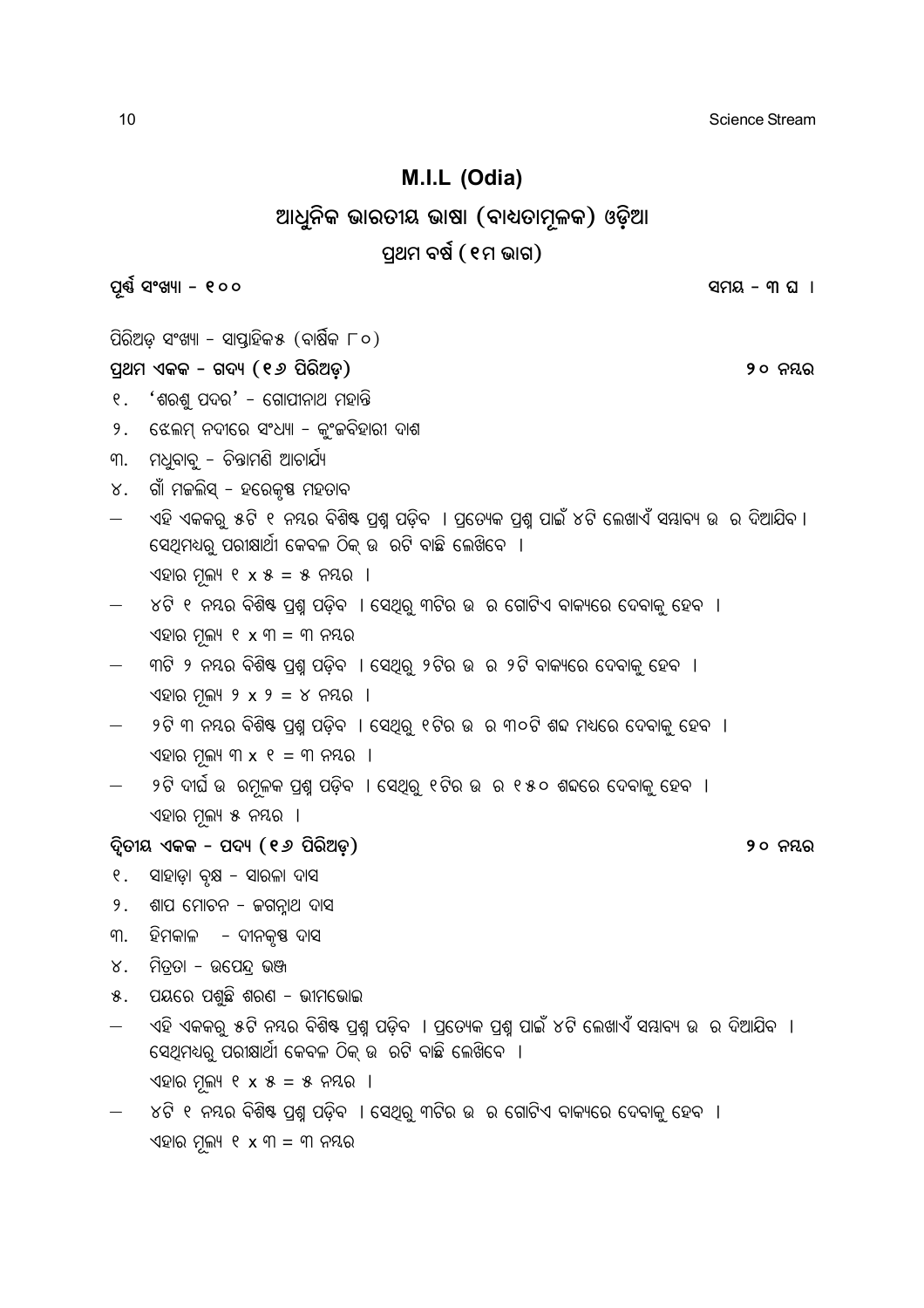Science Stream 11 and 200 and 200 and 200 and 200 and 200 and 200 and 200 and 200 and 200 and 200 and 200 and 200 and 200 and 200 and 200 and 200 and 200 and 200 and 200 and 200 and 200 and 200 and 200 and 200 and 200 and

- ୍କୀଟି ୨ ନୟର ବିଶିଷ୍ଟ ପ୍ରଶ୍ମ ପଡ଼ିବ । ସେଥିରୁ ୨ଟିର ଉ ର ୨ଟି ବାକ୍ୟରେ ଦେବାକୁ ହେବ । ଏହାର ମୂଲ୍ୟ ୨ x ୨ = ୪ ନୟର ।
- ୨ଟି ୩ ନୟର ବିଶିଷ ପ୍ରଶ୍ମ ପଡ଼ିବ । ସେଥିରୁ ୧ଟିର ଉ ର ୩୦ଟି ଶବ୍ଦ ମଧ୍ୟରେ ଦେବାକୁ ହେବ । ଏହାର ମଲ୍ୟ ୩ $x$  ୧ = ୩ ନୟର ।
- ୍ର ୨ଟି ଦୀର୍ଘ ଉ ରମ୍ଳକ ପ୍ରଶ୍ମ ପଡ଼ିବ । ସେଥିରୁ ୧ଟିର ଉ ର ୧୫୦ ଶବ୍ଦରେ ଦେବାକୁ ହେବ । ଏହାର ମୁଲ୍ୟ ୫ ନୟର ।

#### **ZéZúd GKK - GKûuòKû (16 \_òeò@Wÿ) 20 ^´e**

- ୧. ଅତ୍ୟାଚାରିତ ପ୍ରାଣବନ୍ଧୁ କର
- $9.$  ଭାଲୁ ଉପଦ୍ରବ ବିଜୟ ମିଶ୍ର
- ୩. ସୀମିତ ସମ୍ପର୍କ କାିଁକ ଚନ୍ଦ ରଥ
- ୍ଏହି ଏକକର୍ ୫ଟି ୧ ନୟର ବିଶିଷ୍ଟ ପ୍ରଶ୍ମ ପଡ଼ିବ । ପ୍ରତ୍ୟେକ ପ୍ରଶ୍ମ ପାଇଁ ୪ଟି ଲେଖାଏଁ ସୟାବ୍ୟ ଉ ର ଦିଆଯିବ । । ସେଥିମଧ୍ୟର୍ ପରୀକ୍ଷାର୍ଥୀ କେବଳ ଠିକ୍ ଉ ରଟି ବାଛି ଲେଖିବେ ।

ଏହାର ମୁଲ୍ୟ ୧ $x$ ୫ = ୫ ନୟର ।

- $\sim$ ୪ଟି ୧ ନୟର ବିଶିଷ ପ୍ରଶ୍ମ ପଡ଼ିବ । ସେଥିରୁ ୩ଟିର ଉ ର ଗୋଟିଏ ବାକ୍ୟରେ ଦେବାକୁ ହେବ । ଏହାର ମୂଲ୍ୟ ୧ x ୩ = ୩ ନୟର
- ୍କାଟି ୨ ନୟର ବିଶିଷ୍ଟ ପ୍ରଶ୍ନ ପଡ଼ିବ । ସେଥିରୁ ୨ଟିର ଉ ର ୨ଟି ବାକ୍ୟରେ ଦେବାକୁ ହେବ । ଏହାର ମଲ୍ୟ ୨ x ୨ = ୪ ନୟର ।
- $\,$  ୨ଟି ୩ ନୟର ବିଶିଷ୍ଟ ପ୍ରଶ୍ନ ପଡ଼ିବ । ସେଥିରୁ ୧ଟିର ଉ ର ୩୦ଟି ଶବ୍ଦ ମଧ୍ୟରେ ଦେବାକୁ ହେବ ।  $\sqrt{2}$ ର ମୁଲ୍ୟ ୩ x ୧ = ୩ ନୟର ।
- ୍ରୀଟି ଦୀର୍ଘ ଉ ରମ୍ଳକ ପ୍ରଶ୍ମ ପଡ଼ିବ । ସେଥିରୁ ୧ଟିର ଉ ର ୧୫୦ ଶବ୍ଦରେ ଦେବାକୁ ହେବ । ଏହାର ମୁଲ୍ୟ ୫ ନୟର ।

#### **PZê[ð GKK - ùaû]mû^ \_eúlY (16 \_òeò@Wÿ) 20 ^´e**

- ୧. ଅବବୋଧ ପରୀକ୍ଷଣ (କ) ଗଦ୍ୟାଂଶ (ଖ) ପଦ୍ୟାଂଶ
- ୨. ସମ୍ଭାଦ ଲିଖନ
- (କ) ଅବବୋଧ ପରୀକ୍ଷଣ ନିମନ୍ତେ ଏକ ଗଦ୍ୟ ଅନୁଚ୍ଛେଦ ଦିଆଯିବ ।
	- ସେଥିରୁ ପ୍ରଥମ ୪ଟି ୧ ନୟର ବିଶିଷ୍ଟ ପ୍ରଶ୍ମ ପଡ଼ିବ । ପ୍ରତ୍ୟେକ ପ୍ରଶ୍ୱର ଉ ର ଗୋଟିଏ ବାକ୍ୟରେ ଦେବାକୁ ହେବ । ଏହାର ମଲ୍ୟ ୧ $x$  $x = x$  ନୟର ।

ପୁନୟ

ପେଥିରୁ ୩ଟି ୨ ନୟର ବିଶିଷ୍ଟ ପ୍ରଶ୍ମ ପଡ଼ିବ । ପ୍ରତ୍ୟେକ ପ୍ରଶ୍ନର ଉ ର ୨ଟି ବାକ୍ୟରେ ଦେବାକୁ ହେବ । ଏହାର ମୁଲ୍ୟ ୨ $x$ ୩ = ୬ ନୟର ।

(ଖ) ଗୋଟିଏ ଅଜ୍ଞାତ କବିତା ଦିଆଯିବ । ସେଥିରୁ ୫ଟି ପ୍ରଶ୍ଚ ପଡ଼ିବ । ପ୍ରତ୍ୟେକ ପ୍ରଶ୍ୱର ଉ ର ଗୋଟିଏ ବାକ୍ୟରେ ଦେବାକ୍ ହେବ ।

 $\sqrt{2}$ ସାର ମୂଲ୍ୟ ୧ x ୫ = ୫ ନୟର ।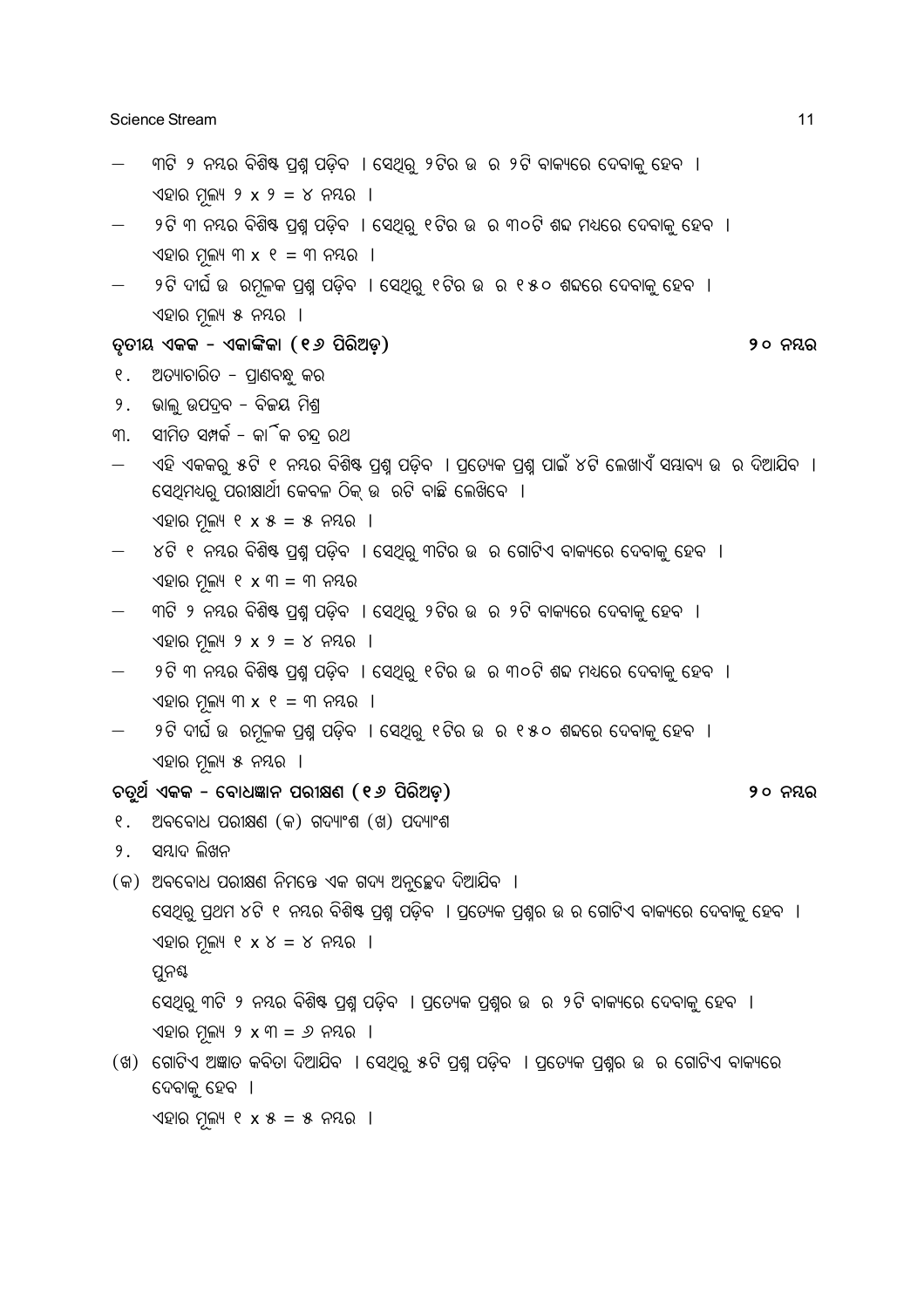| 12             | Science Stream                                                                                                                   |
|----------------|----------------------------------------------------------------------------------------------------------------------------------|
| ହେବ            | (ଗ)  ସାଂପ୍ରତିକ ଘଟଣାକ୍ରମକୁ ଆଧାର କରି ସୟାଦ ପ୍ରସ୍ତୁତ କରାଯିବ  । ଦୁଇଟି ପ୍ରଶ୍ନ ମଧ୍ୟରୁ ଗୋଟିକ ଉ  ର ଦେବାକୁ<br>880<br>ଶବ୍ଦ ମଧ୍ୟରେ ।         |
|                | ଏହାର ମୂଲ୍ୟ ୫ x ୧ = ୫ ନୟର ।                                                                                                       |
|                | ପ  ମ ଏକକ - ପ୍ରବନ୍ଧ ଓ ବ୍ୟାକରଣ (୧ <i>୬</i> ପିରିଅଡ଼)<br>୨୦ ନୟର                                                                      |
|                | (କ) ପ୍ରବନ୍ଧ                                                                                                                      |
|                | (ଖ) ପତ୍ର ଲିଖନ                                                                                                                    |
|                | (ଗ) ବ୍ୟାକରଣ                                                                                                                      |
|                | ପଦ ପ୍ରକରଣ - ବିଶେଷ୍ୟ, ବିଶେଷଣ, ସବନାମ, ଅବ୍ୟୟ, କ୍ରିୟା                                                                                |
|                | ପ୍ରବନ୍ଧରୁ ତିନୋଟି ପ୍ରଶ୍ନ ଦିଆଯିବ  । ସେଥରୁ ଯେକୌଣସି ଗୋଟିଏ ପ୍ରଶ୍ନର ଉ  ର ୧୫୦ ରୁ ୨୦୦ ଶବ୍ଦ ମଧ୍ୟରେ<br>ଦେବାକୁ ହେବ  ।                       |
|                | ଏହାର ମୂଲ୍ୟ ୫ x ୧ = ୫ ନୟର ।                                                                                                       |
|                | ପତ୍ର ଲିଖନରୁ ଦୁଇଟି ପ୍ରଶ୍ନ ଦିଆଯିବ  । ସେଥିରୁ ଯେକୌଣସି ଗୋଟିଏ ପ୍ରଶ୍ନର ଉ  ର ଦେବାକୁ ହେବ  ।                                               |
|                | ଏହାର ମୂଲ୍ୟ ୫ x ୧ = ୫ ନୟର                                                                                                         |
|                | ପଦ ପ୍ରକରଣରୁ ବିଶେଷ୍ୟ, ବିଶେଷଣ, ସର୍ବନାମ, ଅବ୍ୟୟ, କ୍ରିୟାରୁ ୪ଟି ଲେଖାଏଁ ପ୍ରଶ୍ମ ପଡ଼ିବ  । ସେଥିରୁ ୨ଟି<br>ଲେଖାଏଁ ପ୍ରଶ୍ନର ଉ  ର ଦେବାକୁ ହେବ  । |
|                | ଏହାର ମୂଲ୍ୟ ୧ x ୨ = ୨, ୧ x ୨ = ୨, ୧ x ୨ = ୨, ୧ x ୨ = ୨, ୧ x ୨ = ୨ = ୧୦ ନୟର ।                                                      |
|                | ପାଠ୍ୟଗ୍ରନ୍ଥ – ସାହିତ୍ୟ କ୍ୟୋତି, ପ୍ରଥମ ଭାଗ                                                                                          |
|                | ଓଡ଼ିଶା ରାଜ୍ୟ ପାଠ୍ୟ ପୁଷକ ପ୍ରଶୟନ ଓ ପ୍ରକାଶନ ସଂସ୍ଥା, ଭୁବନେଶ୍ୱର                                                                       |
|                | ଆଧୁନିକ ଭାରତୀୟ ଭାଷା (ବାଧ୍ୟତାମୂଳକ) ଓଡ଼ିଆ                                                                                           |
|                | ଦ୍ୱିତୀୟ ବର୍ଷ ( ୨ୟଭାଗ)                                                                                                            |
|                | ପୂର୍ଣ୍ଣ ସଂଖ୍ୟା - ୧୦୦<br>ସମୟ - ୩ ଘା                                                                                               |
|                | ପିରିଅଡ଼ ସଂଖ୍ୟା – ସାପ୍ତାହିକ – ୫ (ବାର୍ଷିକ ୮୦)                                                                                      |
|                | ପ୍ରଥମ ଏକକ (Unit - I) – ଗଦ୍ୟ (୧ <i>୬</i> ପିରିଅଡ଼)<br>୨୦ ନୟର                                                                       |
| $\mathsf{R}$ . | ଇତିହାସ – ବିଶ୍ୱନାଥ କର                                                                                                             |
| 9.             | ସ୍ୱାଧୀନ ଦେଶର ଶିକ୍ଷା ଚିନ୍ତା – ଗୋଲୋକ ବିହାରୀ ଧଳ                                                                                     |
| ୩.             | ପୁଷ୍ପପୁରରେ ବର୍ଷାବରଣ – କୃଷଚନ୍ଦ୍ର ପାଣିଗ୍ରାହୀ                                                                                       |
| ४.             | ଡିନି ତୁଷରେ – ଭୁବନେଶ୍ୱର ବେହେରା                                                                                                    |
| —              | ଏହି ଏକକରୁ ୫ଟି ୧ ନୟର ବିଶିଷ୍ଟ ପ୍ରଶ୍ମ ପଡ଼ିବ  । ପ୍ରତ୍ୟେକ ପ୍ରଶ୍ମ ପାଇଁ ୪ଟି ଲେଖାଏଁ ସୟାବ୍ୟ ଉ  ର ଦିଆଯିବ ।                                 |
|                | ସେଥିମଧ୍ୟରୁ ପରୀକ୍ଷାର୍ଥୀ କେବଳ ଠିକ୍ ଉ  ରଟି ବାଛି ଲେଖିବେ  ।                                                                           |
|                | ଏହାର ମୂଲ୍ୟ ୧ x ୫ = ୫ ନୟର ।                                                                                                       |
|                | ୪ଟି ୧ ନୟର ବିଶିଷ୍ଟ ପ୍ରଶ୍ମ ପଡ଼ିବ  । ସେଥିରୁ ୩ଟିର ଉ  ର ଗୋଟିଏ ବାକ୍ୟରେ ଦେବାକୁ ହେବ  ।                                                   |
|                | ଏହାର ମୂଲ୍ୟ ୧ x ୩ = ୩ ନୟର                                                                                                         |
|                | ୩ଟି ୨ ନୟର ବିଶିଷ୍ଟ ପ୍ରଶ୍ମ ପଡ଼ିବ  । ସେଥିରୁ ୨ଟିର ଉ  ର ୨ଟି ବାକ୍ୟରେ ଦେବାକୁ ହେବ  ।                                                     |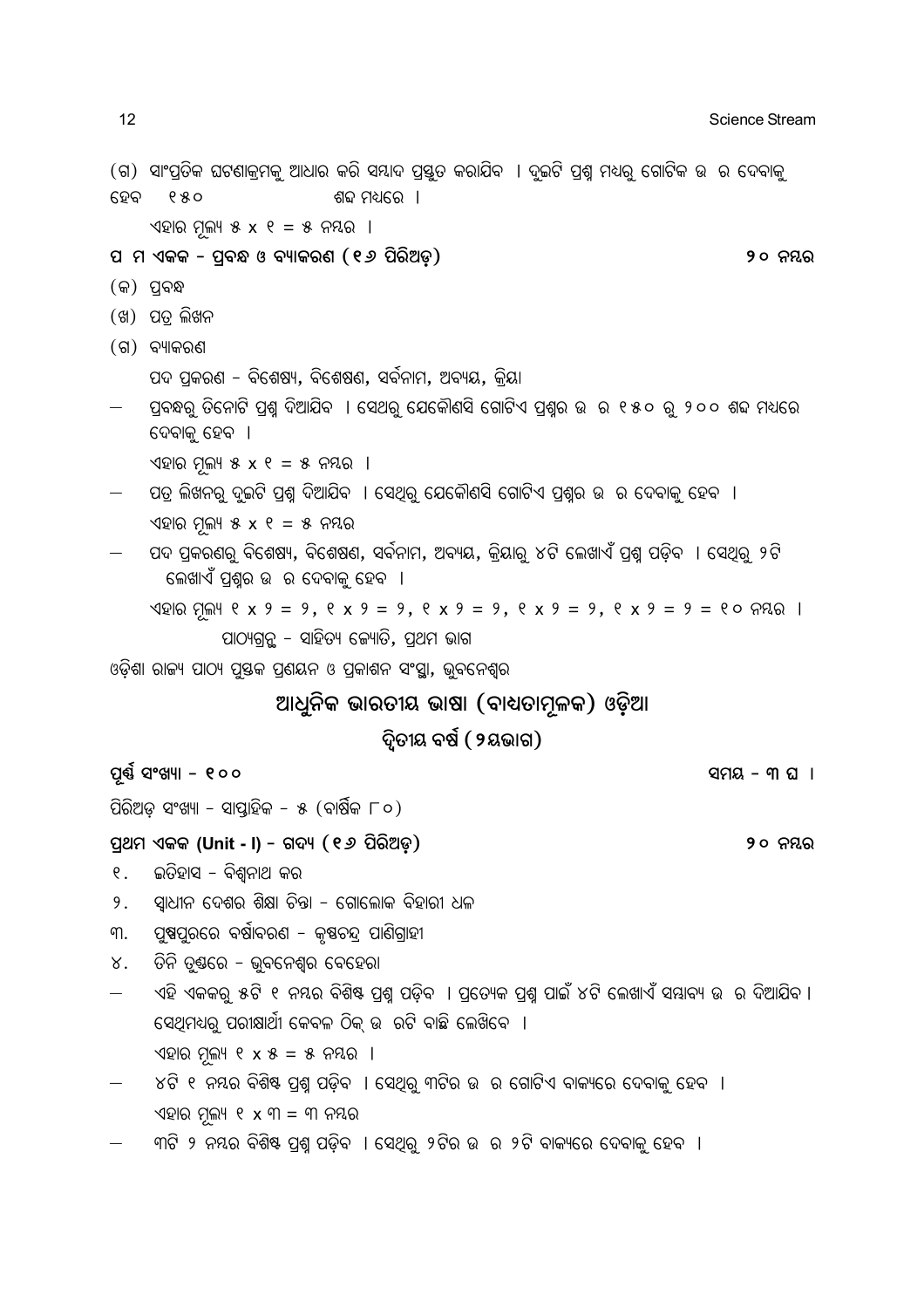ଏହାର ମଲ୍ୟ ୨ x ୨ = ୪ ନୟର ।

- $9$ ଟି ୩ ନୟର ବିଶିଷ ପଶ୍ଚ ପଡିବ । ସେଥିର୍ ୧ଟିର ଉ ର ୩୦ଟି ଶବ୍ଦ ମଧ୍ୟରେ ଦେବାକ୍ ହେବ । ଏହାର ମଲ୍ୟ ୩ $x$  ୧ = ୩ ନୟର ।
- ୨ଟି ଦାର୍ଘ ଉ ରମୂଳକ ପ୍ରଶ୍ନ ପଡ଼ିବ । ସେଥିରୁ ୧ଟିର ଉ ର ୧ ୫୦ ଶବ୍ଦରେ ଦେବାକୁ ହେବ । ଏହାର ମୂଲ୍ୟ ୫ ନୟର ।

**\ßòZúd GKK (Unit - II) - \_\ý (16 \_òeò@Wÿ) 20 ^´e**

- ୧. ବଡ଼ପଣ ରାଧାନାଥ ରାୟ
- ୨. ତପସ୍ୱିନୀର ପତ୍ର ଗଙ୍ଗାଧର ମେହେର
- ୩. ବନ୍ଦୀର ବିରହ ବ୍ୟଥା ଗୋପବନ୍ଧୁ ଦାସ
- $8.$  ବା $^5$ । ସଚ୍ଚିଦାନନ୍ଦ ରାଉତରାୟ
- $8.$  ପିଙ୍ଗଳାର ଅଭିସାର ରାଧାମୋହନ ଗଡନାୟକ
- ଏହି ଏକକର୍ ୫ଟି ୧ ନୟର ବିଶିଷ୍ଟ ପ୍ରଶ୍ୱ ପଡ଼ିବ । ପ୍ରତ୍ୟେକ ପ୍ରଶ୍ୱ ପାଇଁ ୪ଟି ଲେଖାଏଁ ସୟାବ୍ୟ ଉ ର ଦିଆଯିବ । ିସେଥିମଧ୍ୟର ପରୀକ୍ଷାର୍ଥୀ କେବଳ ଠିକ୍ ଉ ରଟି ବାଛି ଲେଖିବେ । ଏହାର ମଲ୍ୟ ୧ x ୫ = ୫ ନୟର ।
- $\times$ ଟି ୧ ନୟର ବିଶିଷ୍ଟ ପ୍ରଶ୍ମ ପଡ଼ିବ । ସେଥିରୁ ୩ଟିର ଉ ର ଗୋଟିଏ ବାକ୍ୟରେ ଦେବାକୁ ହେବ । ଏହାର ମଲ୍ୟ ୧ $x$  ୩ = ୩ ନୟର
- ୍କୀଟି ୨ ନୟର ବିଶିଷ୍ଟ ପ୍ରଶ୍ନ ପଡ଼ିବ । ସେଥିରୁ ୨ଟିର ଉ ର ୨ଟି ବାକ୍ୟରେ ଦେବାକୁ ହେବ । ଏହାର ମୂଲ୍ୟ ୨ x ୨ = ୪ ନୟର ।
- $9$ ଟି ୩ ନୟର ବିଶିଷ ପ୍ରଶ୍ମ ପଡ଼ିବ । ସେଥିରୁ ୧ଟିର ଉ ର ୩୦ଟି ଶବ୍ଦ ମଧ୍ୟରେ ଦେବାକୁ ହେବ । ଏହାର ମଲ୍ୟ ୩ $x$  ୧ = ୩ ନୟର ।
- $9$ ଟି ଦୀର୍ଘ ଉ ରମ୍ଳକ ପ୍ରଶ୍ମ ପଡ଼ିବ । ସେଥିର୍ ୧ଟିର ଉ ର ୧୫୦ ଶବ୍ଦରେ ଦେବାକ୍ର ହେବ । ଏହାର ମୂଲ୍ୟ ୫ ନୟର ।

#### **ZéZúd GKK (Unit - III) - MÌ (16 \_òeò@Wÿ) 20 ^´e**

- ୧. ସଭ୍ୟ ଜମିଦାର ଫକୀର ମୋହନ ସେନାପତି
- 9. ପତାକା ଉ ୋଳନ ସରେନ୍ଦ୍ର ମହାନ୍ତି
- ୩. ରୂପନାରାୟଣ ସାହା ଅଖିଳ ମୋହନ ପଟ୍ଟନାୟକ
- ୪. ଆକାଶ କଇଁଚ ମନୋଜ ଦାସ
- ଏହି ଏକକର୍ ୫ଟି ୧ ନୟର ବିଶିଷ୍ଟ ପ୍ରଶ୍ୱ ପଡିବ । ପ୍ରତ୍ୟେକ ପ୍ରଶ୍ୱ ପାଇଁ ୪ଟି ଲେଖାଏଁ ସୟାବ୍ୟ ଉ ର ଦିଆଯିବ । ।<br>ସେଥିମଧ୍ୟର ପରୀକ୍ଷାର୍ଥୀ କେବଳ ଠିକ୍ ଉ ରଟି ବାଛି ଲେଖିବେ ।  $\sqrt{2}$ ାର ମଲ୍ୟ ୧ x ୫ = ୫ ନୟର ।
- ୪ଟି ୧ ନୟର ବିଶିଷ୍ଟ ପ୍ରଶ୍ନ ପଡ଼ିବ । ସେଥିରୁ ୩ଟିର ଉ ର ଗୋଟିଏ ବାକ୍ୟରେ ଦେବାକୁ ହେବ । ଏହାର ମଲ୍ୟ ୧ x ୩ = ୩ ନୟର
- ୍କାଟି ୨ ନୟର ବିଶିଷ୍ଟ ପଶ୍ଚ ପଡିବ । ସେଥିର୍ ୨ଟିର ଉ ର ୨ଟି ବାକ୍ୟରେ ଦେବାକ୍ ହେବ ।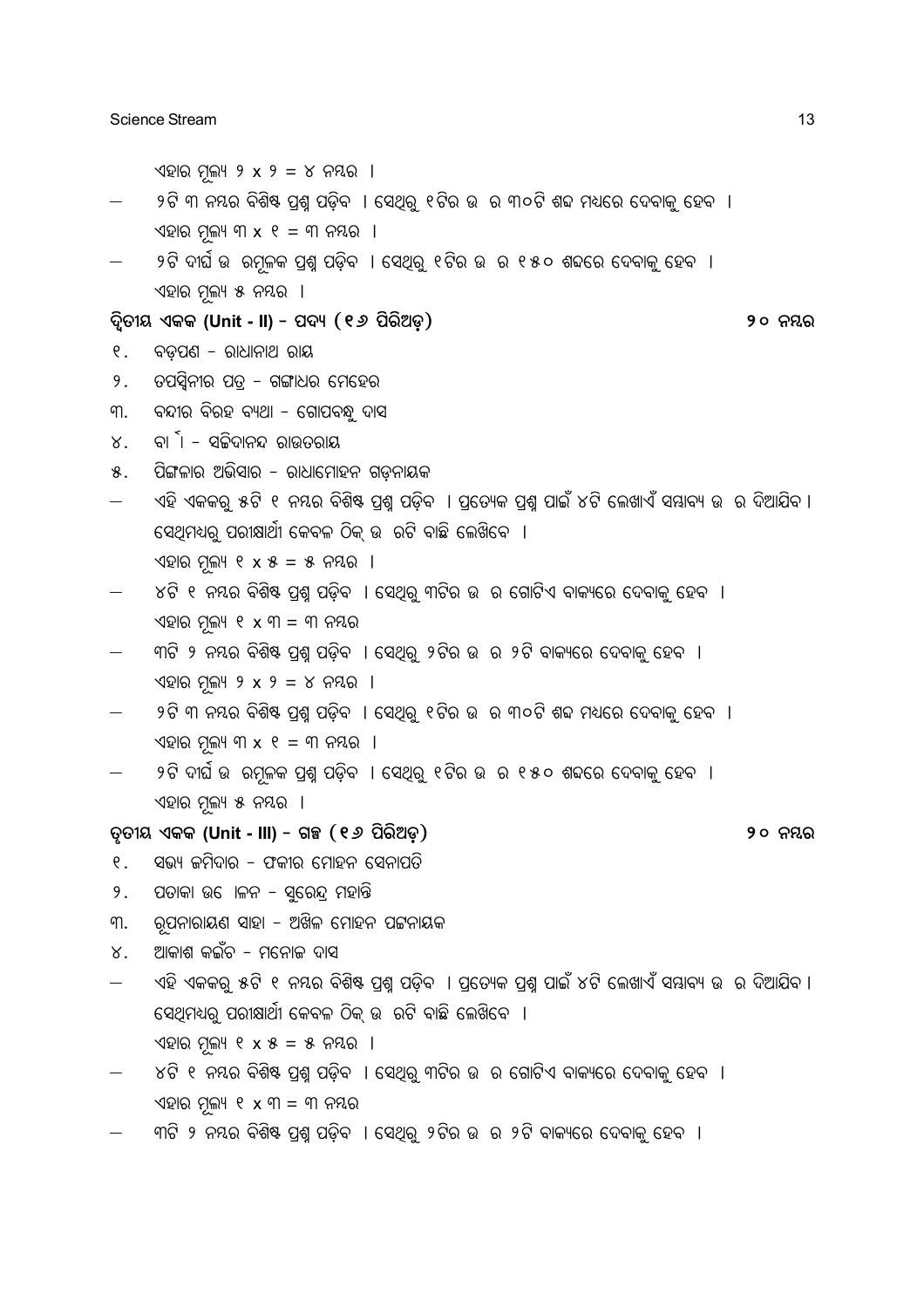```
\sqrt{2}ାର ମୁଲ୍ୟ ୨ x ୨ = ୪ ନୟର ।
     ୍ର ୨ଟି ୩ ନୟର ବିଶିଷ୍ଟ ପ୍ରଶ୍ମ ପଡ଼ିବ  । ସେଥିରୁ ୧ଟିର ଉ  ର ୩୦ଟି ଶବ୍ଦ ମଧ୍ୟରେ ଦେବାକୁ ହେବ  ।
     ଏହାର ମୂଲ୍ୟ ୩x ୧ = ୩ ନୟର ।
      ୨ଟି ଦାର୍ଘ ଉ  ରମୂଳକ ପ୍ରଶ୍ନ ପଡ଼ିବ  । ସେଥିରୁ ୧ଟିର ଉ  ର ୧୫୦ ଶବ୍ଦରେ ଦେବାକୁ ହେବ  ।
     \sqrt{2}ାର ମୂଲ୍ୟ ୫ ନୟର ।
PZê[ð GKK (Unit - IV) - ùaû]mû^ (16 _òeò@Wÿ) 20 ^´e
୧.   ଅବବୋଧ ପରୀକ୍ଷଣ (କ) ଗଦ୍ୟାଂଶ – ୧୦ ନୟର
               (S) ପଦ୍ୟାଂଶ - ୫ ନୟର
୨.     ସର୍ଜନାମକ ରଚନା – ୫  ନୟର
     (ରୃତି, ପ୍ରବାଦ, ପ୍ରବଚନ ଓ ସ୍କ୍ତି ଆଧାରିତ)
     ଅବବୋଧ ପରୀକ୍ଷଣ ନିମନ୍ତେ ଏକ ଗଦ୍ୟ ଅନ୍ତଚ୍ଛେଦ ଦିଆଯିବ ।
     ପେଥିରୁ ପ୍ରଥମ ୪ଟି ୧ ନୟର ବିଶିଷ୍ଟ ପ୍ରଶ୍ନ ପଡ଼ିବ  । ପ୍ରତ୍ୟେକ ପ୍ରଶ୍ନର ଉ  ର ଗୋଟିଏ ବାକ୍ୟରେ ଦେବାକୁ ହେବ ।
     ଏହାର ମୁଲ୍ୟ ୧xx = x ନୟର ।
     ପୁନୟ
     ୩ଟି ୨ ନୟର ବିଶିଷ୍ଟ ପ୍ରଶ୍ନ ପଡ଼ିବ  । ପ୍ରତ୍ୟେକ ପ୍ରଶ୍ନର ଉ  ର ୨ଟି ବାକ୍ୟରେ ଦେବାକୁ ହେବ  ।
     ଏହାର ମୂଲ୍ୟ ୨x ୩ = 9 ନୟର ।
     ଅବବୋଧ ପରୀକ୍ଷଣ ନିମନ୍ତେ ଏକ ପଦ୍ୟ ଅନୁଚ୍ଛେଦ ଦିଆଯିବ  । ସେଥିରୁ ୫ଟି ପ୍ରଶ୍ମ ପଡ଼ିବ  । ସମସ୍ତ ପ୍ରଶ୍ନର ଉ  ର
       ବାଧ୍ୟତାମୂଳକ । ପ୍ରତ୍ୟେକ ପ୍ରଶ୍ନର ଉ  ର ଗୋଟିଏ ବାକ୍ୟରେ ଦେବାକୁ ହେବ  ।
     \sqrt{2}ାର ମୂଲ୍ୟ ୧ x ୫ = ୫ ନୟର ।
     ଼ରଢ଼ି, ପ୍ରବାଦ, ପ୍ରବଚନ ଓ ସ୍ନକ୍ତି ଆଧାରିତ ସର୍ଜନାମୂଳକ ଲିଖନ ସୟନ୍ଧୀୟ ୩ଟି ପ୍ରଶ୍ମ ପଡ଼ିବ  । ସେଥିରୁ ଗୋଟିଏ
     ଉ ର ଦେବାକ୍ ହେବ ।
     \sqrt{2}ାର ମଳ୍ୟ ୫ x ୧ = ୫ ନୟର ।
\alpha ମ ଏକକ (Unit - V) - ପ୍ରବନ୍ଧ ଓ ବ୍ୟାକରଣ (୧୬ ପିରିଅଡ଼)                 ୨୦ ନୟର
(R) ଦରଖାସ୍ତ ଓ ପତ୍ର ଲିଖନ
     (ବ୍ୟବସାୟିକ, ବ୍ୟକ୍ତିଗତ, ବୃି ନିମି , ସରକାରୀ କାର୍ଯ୍ୟାଳୟ ସୟନ୍ଧୀୟ, ସାମୟିକ ଛୁଟି ଓ ସଂପାଦକଙ୍କୁ ପତ୍ର)
(ଖ) ସଂକ୍ଷିପ୍ତକରଣ
(ଗ) ବ୍ୟାକରଣ
      ୧) ରୂଢ଼ିକୁ ବାକ୍ୟରେ ପ୍ରୟୋଗ
      ୨) ଏକପଦୀକରଣ
     ୍କୀ) ସମୋଚାରିତ ଭିନାର୍ଥବୋଧକ ଶବ୍ଦ
     \chi) ବିପରୀତ ଅର୍ଥିବୋଧକ ଶବ୍ଦ
```

```
8) ଭମ ସଂଶୋଧନ (ଶବ୍ଦ)
```
-ଦରଖାୟ ଓ ପତ୍ରଲିଖନର୍ ୨ଟି ପ୍ରଶ୍ୱ ପଡ଼ିବ । ସେଥର୍ ଗୋଟିଏ ଉ ର ଦେବାକୁ ହେବ ।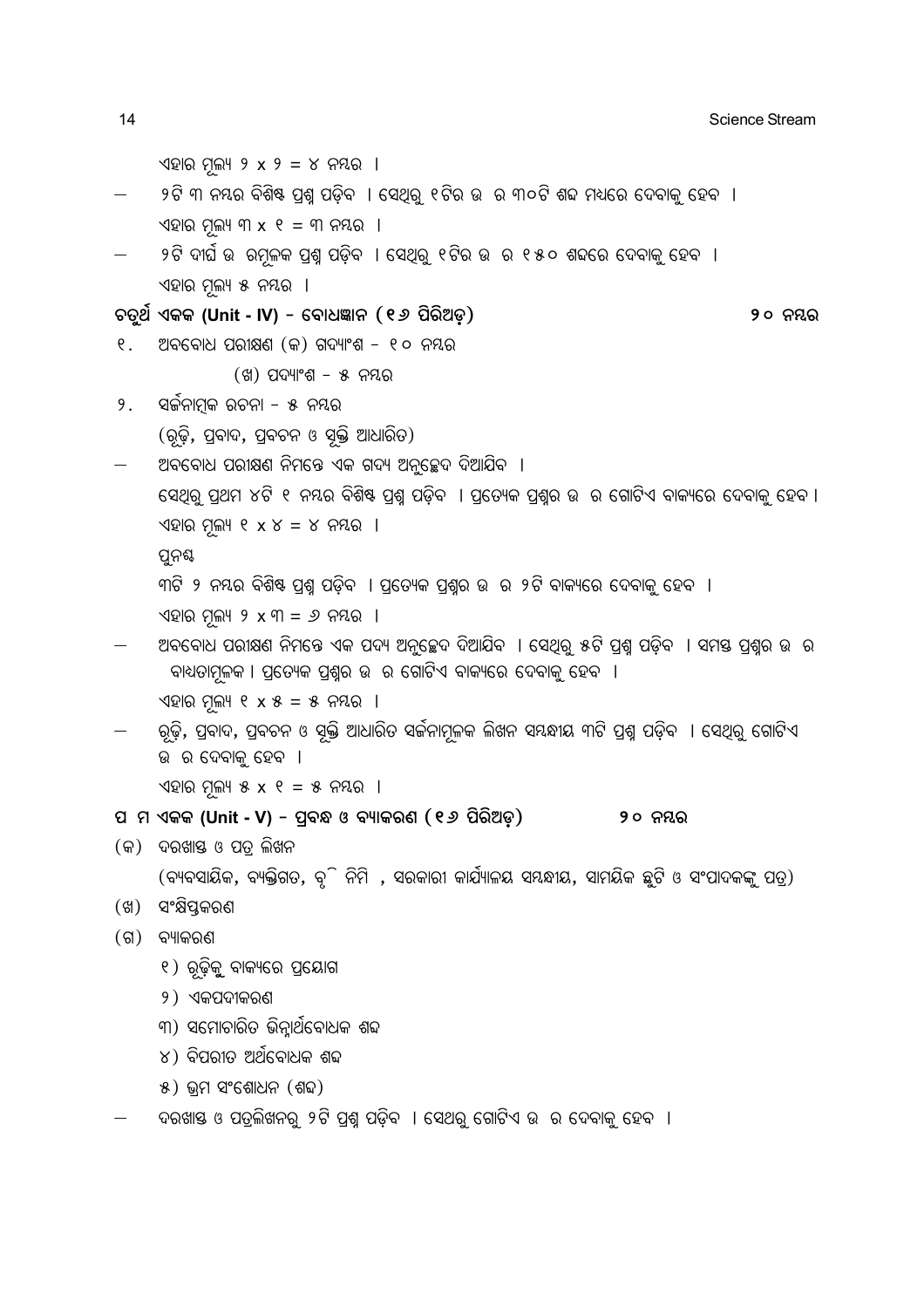ଏହାର ମୂଲ୍ୟ ୫ x ୧ = ୫ ନୟର ।

ସଂକ୍ଷିପ୍ତକରଣ ନିମନ୍ତେ ଏକ ଗଦ୍ୟ ଅନୁଚ୍ଛେଦ ଦିଆଯିବ । ସେଥିରୁ ପରୀକ୍ଷାର୍ଥୀ ଏକ ତୂତୀୟାଂଶ ଶବ୍ଦରେ ଉ ର ଦେବାକୁ ହେବ ।

ଏହାର ମୁଲ୍ୟ ୫ $x$  ୧ = ୫ ନୟର

୍ରତି ପ୍ରୟୋଗ, ଏକପଦୀକରଣ, ସମୋଚାରିତ ଭିନ୍ନାର୍ଥିବୋଧକ ଶବ୍ଦ, ବିପରୀତ ଅର୍ଥବୋଧକ ଶବ୍ଦ ଏବଂ ଭମ ଁ ଏଂଶୋଧନ (ଶଢ)ରୁ ୪ଟି ଲେଖାଏଁ ପ୍ରଶ୍ମ ପଡ଼ିବ । ସେଥିରୁ ୨ଟି ଲେଖାଏଁ ପ୍ରଶ୍ନର ଉ ର ଦେବାକୁ ହେବ । ଏହାର ମୂଲ୍ୟ ୧ x ୨ = ୨, ୧ x ୨ = ୨, ୧ x ୨ = ୨, ୧ x ୨ = ୨, ୧ x ୨ = ୨ = ୧୦ ନୟର । ପାଠ୍ୟଗ୍ରନ୍ଥ – ସାହିତ୍ୟ କ୍ୟୋତି, ଦ୍ୱିତୀୟ ଭାଗ ଓଡ଼ିଶା ରାଜ୍ୟ ପାଠ୍ୟ ପୁସ୍ତକ ପ୍ରଶୟନ ଓ ପ୍ରକାଶନ ସଂସ୍ଥା, ଭୁବନେଶ୍ୱର

#### **M.I.L (HINDI)**

#### **QUESTION PATTERN AND DISTRIBUTION OF MARKS**

#### Paper - 1

#### **GROUP -A**

#### **(OBJECTIVE - TYPE)**

| Multiple choice/one word                              |                    |
|-------------------------------------------------------|--------------------|
| Answer type forty Questions from Unit I, II, III & IV |                    |
| (Forty Questions may be asked)                        | $1 \times 40 = 40$ |
| Group - B                                             |                    |
| (VERY SHORT ANSWER TYPE)                              |                    |
| Very short one or two sentenses                       |                    |
| Answer type Nine Questions from Unit - I, III & IV    |                    |
| (Twelve Questions may be asked)                       | $2 \times 9 = 18$  |
| Group - C                                             |                    |
| (SHORT ANSWER TYPE)                                   |                    |
| Short four to five sentenses                          |                    |
| Answer type four Questions from Unit - III & IV       |                    |
| (Eight Questions may be asked)                        | $3x4 = 12$         |
| Group - D                                             |                    |
| (LONG ANSWER TYPE)                                    |                    |
| Long ten to twelve sentenses                          |                    |
| Answer type six Questions from Unit - III, IV & V     |                    |
| (Ten Questions may be asked)                          | $5 \times 6 = 30$  |
|                                                       |                    |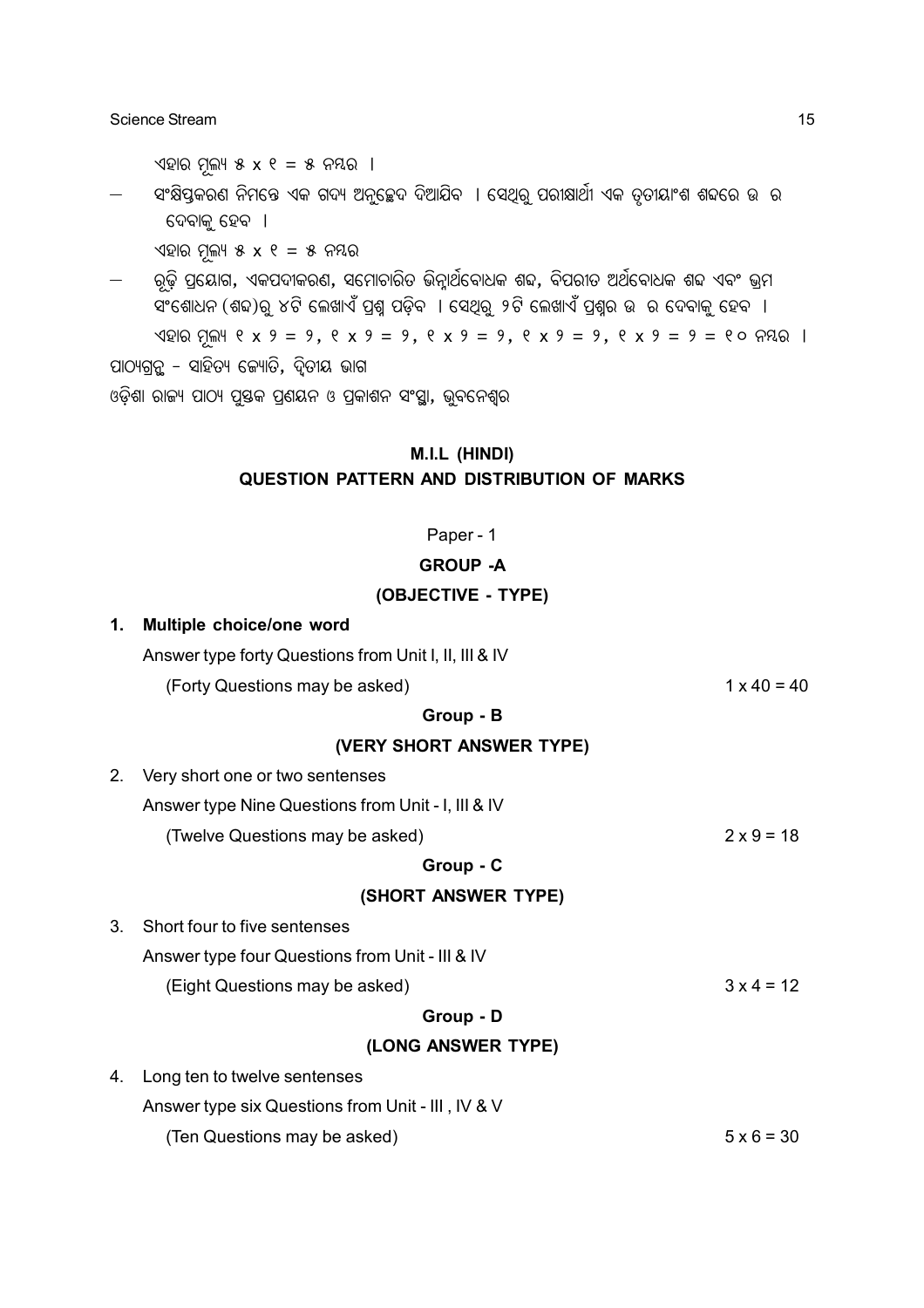# M.I.L (HINDI) - I **First Year**

#### **DETAILED SYLLABUS**

### Time - 3 Hours

Full Marks - 100

 $(15)$ 

पाठ्य पुस्तक: अमृत भारती, भाग - 1

Published by Odisha State Bureau of Textbook Preparation and Production.

### Unit - I: अपठित गद्यांश / काव्यांश:

- अपठित गदयांश बोध (गद्यांश पर आधारित बोध, प्रयोग, रचनांन्स, शीर्षक पर आधारित  $(1)$ सछूतरी प्रश्न -
- काव्यांश पर आधारित अति सछूतरी प्रश्न - $(2)$

# Unit - II : कार्याालयी हिन्दी और रचनात्मक लेखन

- संक्षेपण  $1<sup>1</sup>$
- निबंध लेखन  $2<sup>1</sup>$
- $3<sup>1</sup>$ व्याकरण
	- उपसर्ग और प्रत्यय  $i)$ 
		- किया  $\mathsf{ii}$
		- $iii)$ काल

## Unit- III : काव्य भाग

- कबीरदास दोहे  $\mathsf{i}$
- सूरदास विनय तथा बाल लीला  $\mathsf{ii}$ )
- मीरा पद  $iii)$
- बिहारी दोह  $iv)$
- सुमित्रानंदन पंत भारतमाता  $V)$
- नागार्जुन बहुत दिनों के बाद vi)
- अशेय हीरोशिमा vii)
- दुब्सन्त कुमार हो गई है पीर पर्वत सी viii)
- केदारनाथ सिंह रोटी  $\mathsf{ix)}$
- विकल्य चयन -प्रश्न:  $i)$ 
	- एक वाक्य में उत्तर - $\mathsf{ii}$ )
		- दो वाक्यों में उत्तर  $iii)$
	- तीन वाक्यों में उत्तर  $iv)$
	- दीर्घ उत्तर - $V)$

### Unit- IV: गद्य भाग

- प्रेमचंद जीयन मे साहित्य का स्थान  $i)$
- जैनेन्द कुमार बाजार दर्शन  $\mathsf{ii}$ )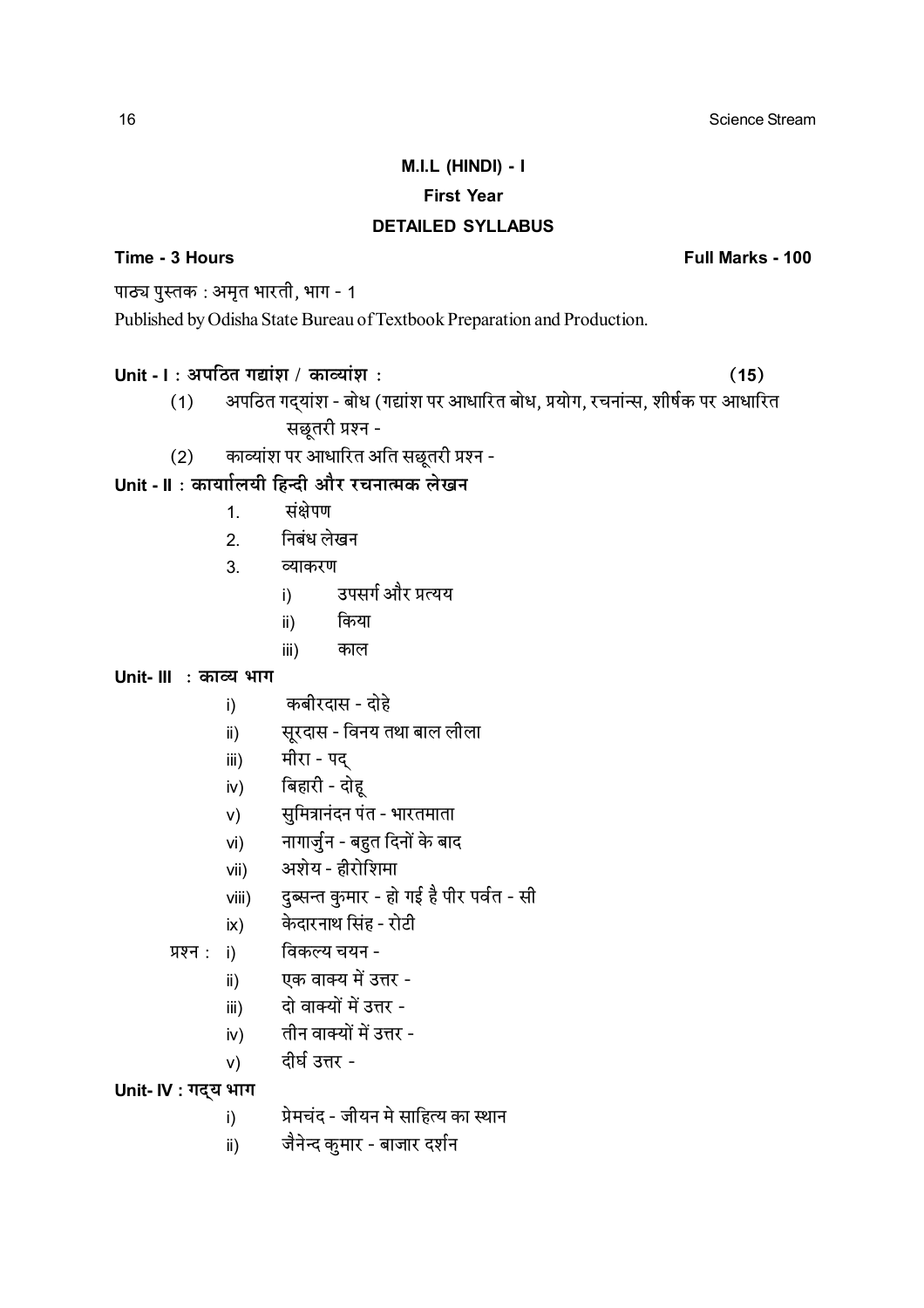- रामधारी सिंह 'दिनकर' ईष्या, तु न गई मेरे मन से  $iii)$
- रामविलास शर्मा अतिथि प्रश्न पद्य पाठ के अनुस्प  $iv)$

Unit-  $V:$  काहानी

- प्रेमचंद बूढीकाकी  $i)$
- जयशंकर प्रसाद ममता  $\mathbf{ii}$
- भगयतीचरण यर्मा -वुंग्वरसरहब का वुग्ता iii)
- उदयप्रकाश अपराध  $iv)$

प्रश्न - दीर्घ उत्तरमूलक 2 प्रण्न

#### QUESTION PATTERN AND DISTRIBUTION OF MARKS

M.I.L. - HINDI

Paper - II

#### Group - A

#### (Objective Type)

1. Multiple choice / one word

Answer type forty Question from I, II, III & IV

(Forty Questions may be asked)

#### Group - B

(VERY SHORT ANSWER TYPE)

- 2. Very short one or two sentenses
	- Answer type Nine Questions from Unit I, III & IV

(Twelve Questions may be asked)

#### Group - C

#### (SHORT ANSWER TYPE)

- 3. Short four to five sentenses Answer type four Questions from Unit - III & IV  $3x 4 = 12$ (Eight Questions may be asked) Group - D (LONG ANSWER TYPE) 4. Long ten to twelve sentenses
- Answer type six Questions from Unit III, IV & V (Ten Questions may be asked)  $5 \times 6 = 30$

 $1 \times 40 = 40$ 

 $2 \times 9 = 18$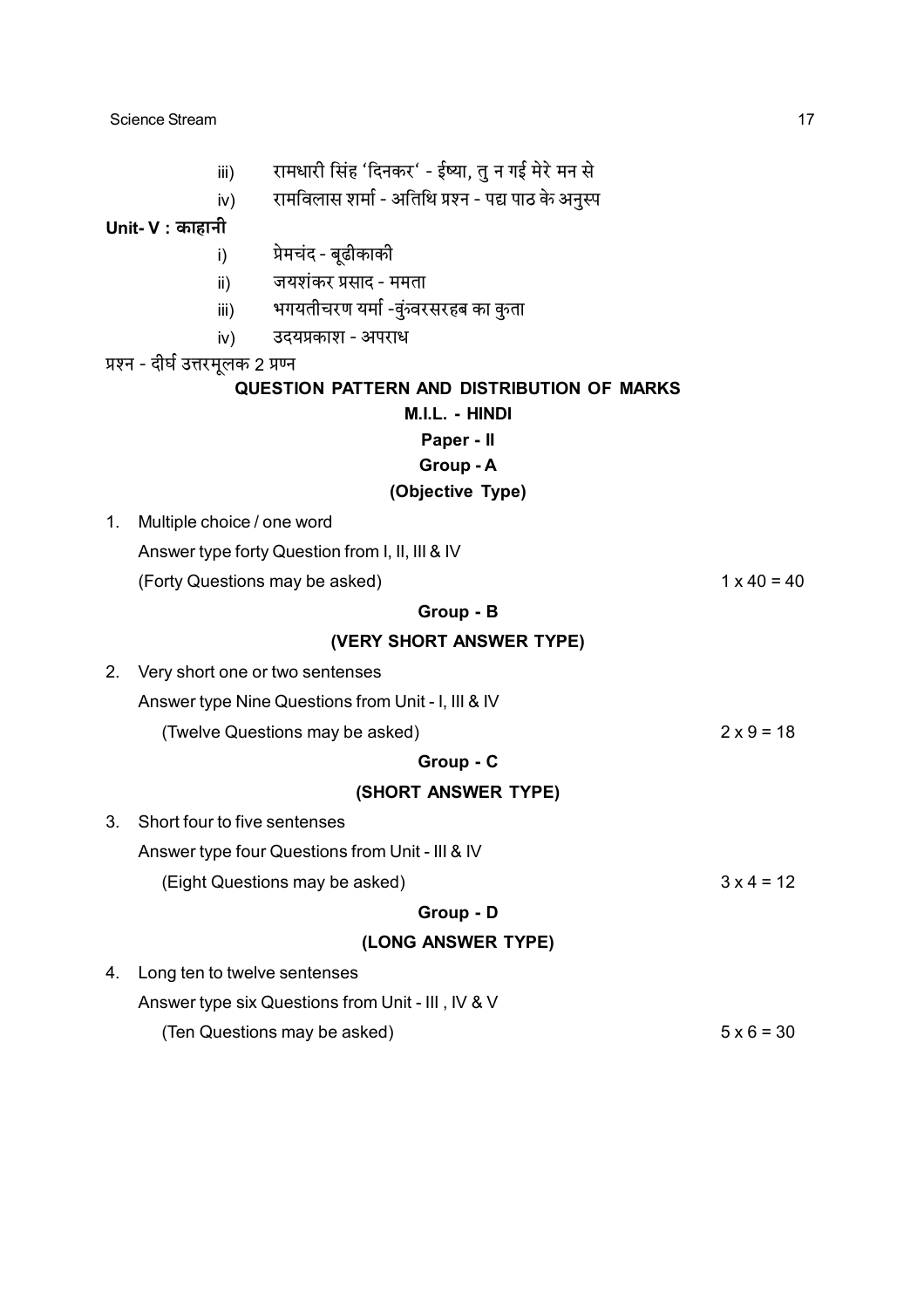## M.I.L (HINDI) - II **Second Year DETAILED SYLLABUS**

#### Time - 3 Hours

Full Marks - 100

 $(15)$ 

पाठ्य पुस्तक: अमृत भारती, भाग - 2

Published by Odisha State Bureau of Textbook Preparation and Production.

### Unit - I: अपठित अंश । गद्य एवं पद्य

- गद्यांश बोध, प्रयोग, रचना, शीर्षक आदि पर लघुत्तएत्मक प्रश्न  $i)$
- पद्यांश बोध, मर्म आदि पर लघुत्तएत्मक प्रश्न  $i)$

#### Unit -  $II$

- प्रयोजनमूलक हिन्दी और रचना: (क)
	- पल्लवन  $i)$
	- पत्र लेखन  $\mathsf{ii}$

#### (ख) व्याकरण

- लिग  $i)$
- वचन  $\mathbf{ii}$
- संज्ञा विशेषण के प्रयोग  $iii)$

#### Unit -  $III$  :

#### काव्य:

- दोहे रहीम i) विकल्ल चयन  $i)$ तुलसी दास - राम- विमीषण मिलन ii) एक वाक्य मा उत्तर  $\mathsf{ii}$ ) उँ<br>मैथिलीशण गुप्त - नर हो, न निएश करो मन को iii) दो वाक्यो मे उत्तर  $iii)$ - वीणा वादिनी वट हे, बादल एग निराला  $iv)$ - अग्निपथ iv) तीन वाक्यों मे उत्तर बच्चन  $V)$ सुनन्दा कुमारी चौहान - सॉसी की रानी v) दीर्घ उत्तर  $Vi)$ मुक्ति बोध - पूँजीवादी समाज के प्रटि vii) viii) मंगलेशडबराल - ताकत की दुनिया Unit - IV : गद्य पाठ : बालकृष्ण भट्ट - आत्मानिर्भरता  $i)$ रामचन्द्र सुवल -उत्साह  $\mathsf{ii}$ ) शरह जोशी -टम जाओगे, अतिथि  $iii)$ बचेन्द्र पाल एवरेस्य : मेरी शिखर यात्रा  $\mathsf{iv}$  $\sim 10^{11}$ 

प्रश्न:

प्रश्न : पद्यपाठ के अनुरूप

Unit -  $V$  :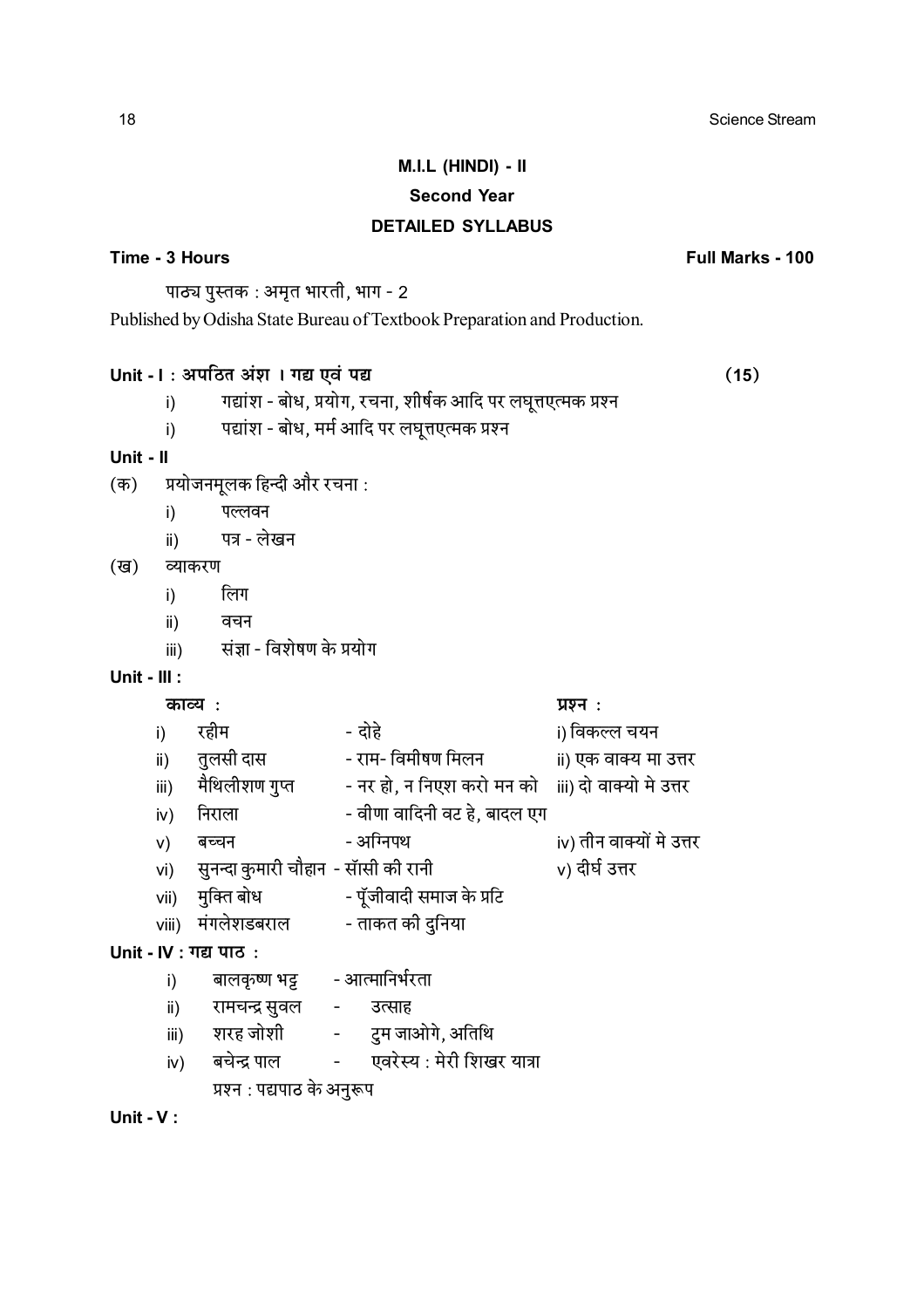| $\vert$ | अर्जय | - खितिन बाब् |
|---------|-------|--------------|
|         |       |              |

- मोहन एकेश - परमात्मा का कुत्ता  $\mathsf{ii}$
- मन्न भण्डारी  $\overline{\mathsf{iii}}$ - मजबरी
- महाभारत की एक सॉझ भारत भूषण अग्रवाल  $iv)$ 
	- प्रश्न : दीर्घ उत्तरमूलक २ प्रश्न

### **BENGALI**

#### (Compulsory)

The present syllabus in Bengali is designed to improve the Bengali language and knowledge in Bengal literature and Indian Culture. To strengthen the national integrity a profound sense of patriotism and nationalism tempered with the spirit of "Vasundhaiva Kutambakam.

The Syllabus has been divided into two parts/The first part is meant for the students of XI class and the examination of the first part shall be conducted at the end of the XI Class at College/HS School level.

The Second part of the syllabus is meant for the students of XII Class and the examination of this part shall be conducted at the end of XII Class at Council level.

## M.I.L. (BENGALI)

(Compulsory)

#### **First Year**

#### **I ANGUAGE - 50 MARKS**

#### **UNIT - I Grammar = 30 Marks**

- $1<sub>1</sub>$ Samas (Dawanda Samas, Bahubrihi and Karmadharayan 2 x 5 = 10
- $2<sub>1</sub>$ Synonyn / Antonym (with alternatives) 2 x 5 10
- $\mathbf{3}$ Proverbs and Indioms (with alternatives) -  $2 \times 5 = 10$
- $I$  II TIMIT Amplification (Bhabsamprasaran) (2)  $5 \times 2 = 10$
- UNIT III (Composition) - Letter writing = 10

(Personal letters Friends and Parents with alternatives)

#### **LITERATURE - 50 MARKS**

#### UNIT - IV **Text book Prescribed**

- $1<sub>1</sub>$  $15 = Q + 2 + 2 + 2 + 4$  Expl - 5 Prose one question one explanation
- $2<sup>1</sup>$ Poetry - one question on explanation  $15 = Q = 2 + 2 + 2 + 4$  Expl = 5 (Alternatives will be given)
- UNIT V Novel (one question)  $5 + 5 = 10$
- UNIT VI Essay (one out of three) 10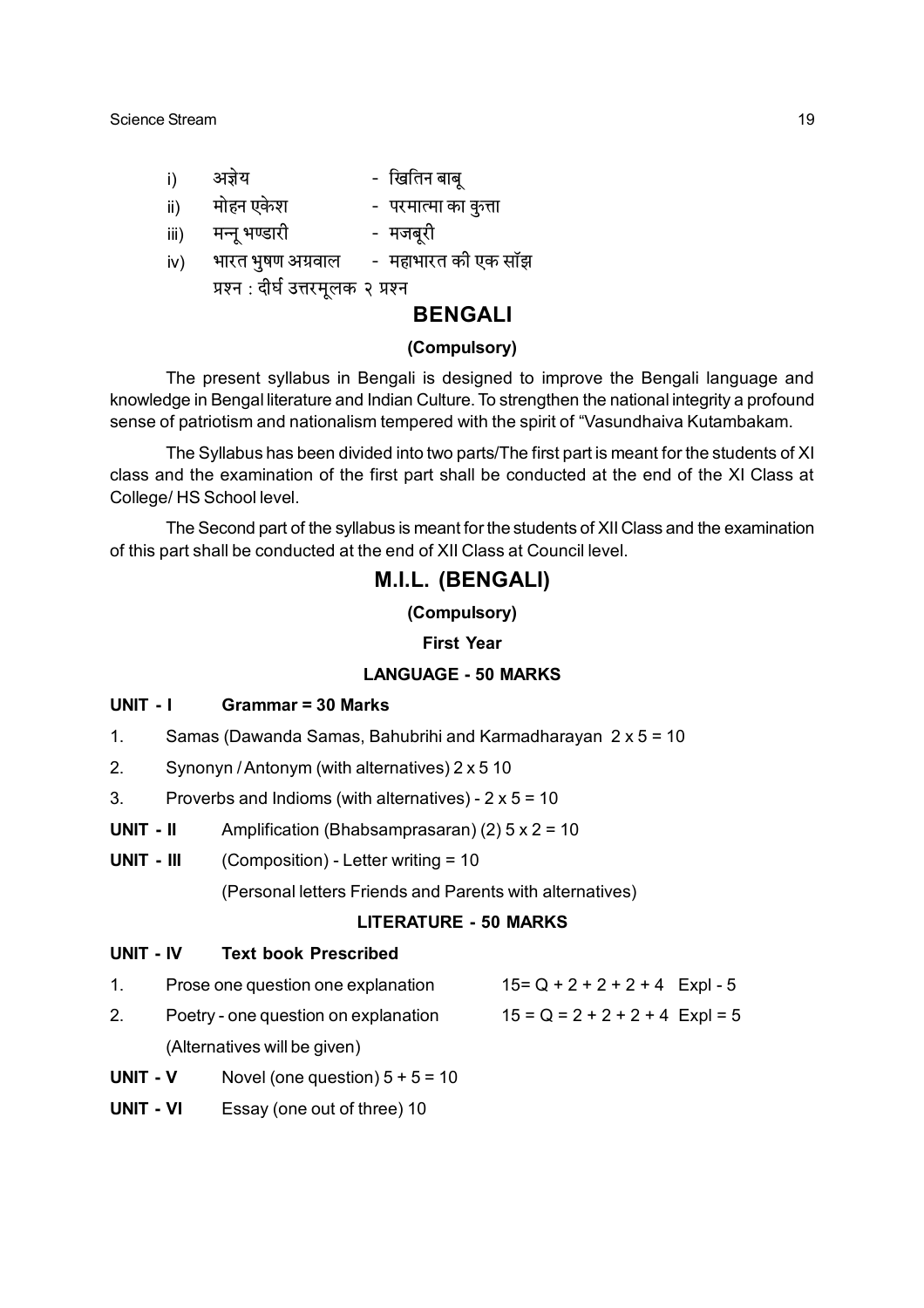#### **UNIT - I**

#### **Books Prescribed :**

#### **PROSE :**

Uchha Madhyamik Bangia Sankalan. (Gadya) for Class XI & XII. Published by Paschim Banga Uchha Madhyamik Siksha Sansad, Viswa Varati.

The following pieces are to be studied in the first year:

| 1.      | Bangladeshe Nilkar | - Pyarichand Mitra.          |
|---------|--------------------|------------------------------|
| $2_{-}$ | Sitar Banabas      | - Iswarchandra Vidyasagar.   |
| 3.      | Bisarjan           | - Bankimchandra Chattopadhya |

4. Sudra gagaran - Swami Vivekananda.

### **UNIT - II**

### **POETRY:**

Madhukari - Kalidas Ray

(Published by Orient Book Company, Kolkata -12)

The following pieces are to be studied in the first year:-

- 1. Srigoura Chandra Gobinda das kabiraj.
- 2. Bhabollas Vidyapati
- 3. Premer Tulana Durija Chandidas
- 4. Avigir Akshep Gyandas
- **UNIT III**
- **NOVEL**  (Non-Detailed)

Srikanta - Sarat Chandra Chattopadhayay

(Chapter -1 to 7 (one to seven) to be read in the first year)

### **UNIT - IV**

#### **Grammar**

Proverbs and Indioms, Sentence and word formation Annonyms and Synonyms.

Distribution of Marks of Unit wise :-

#### **Unit - I Prose**

| А. | Two short Answer type questions with alternatives      | $Q$ 1 - 2+2+2+4 = 10 |
|----|--------------------------------------------------------|----------------------|
| В. | One explanation with alternatives                      | Expl - $5$           |
|    | Eivo vory Short Angwor type questions with alternative |                      |

C. Five very Short Answer type questions with alternative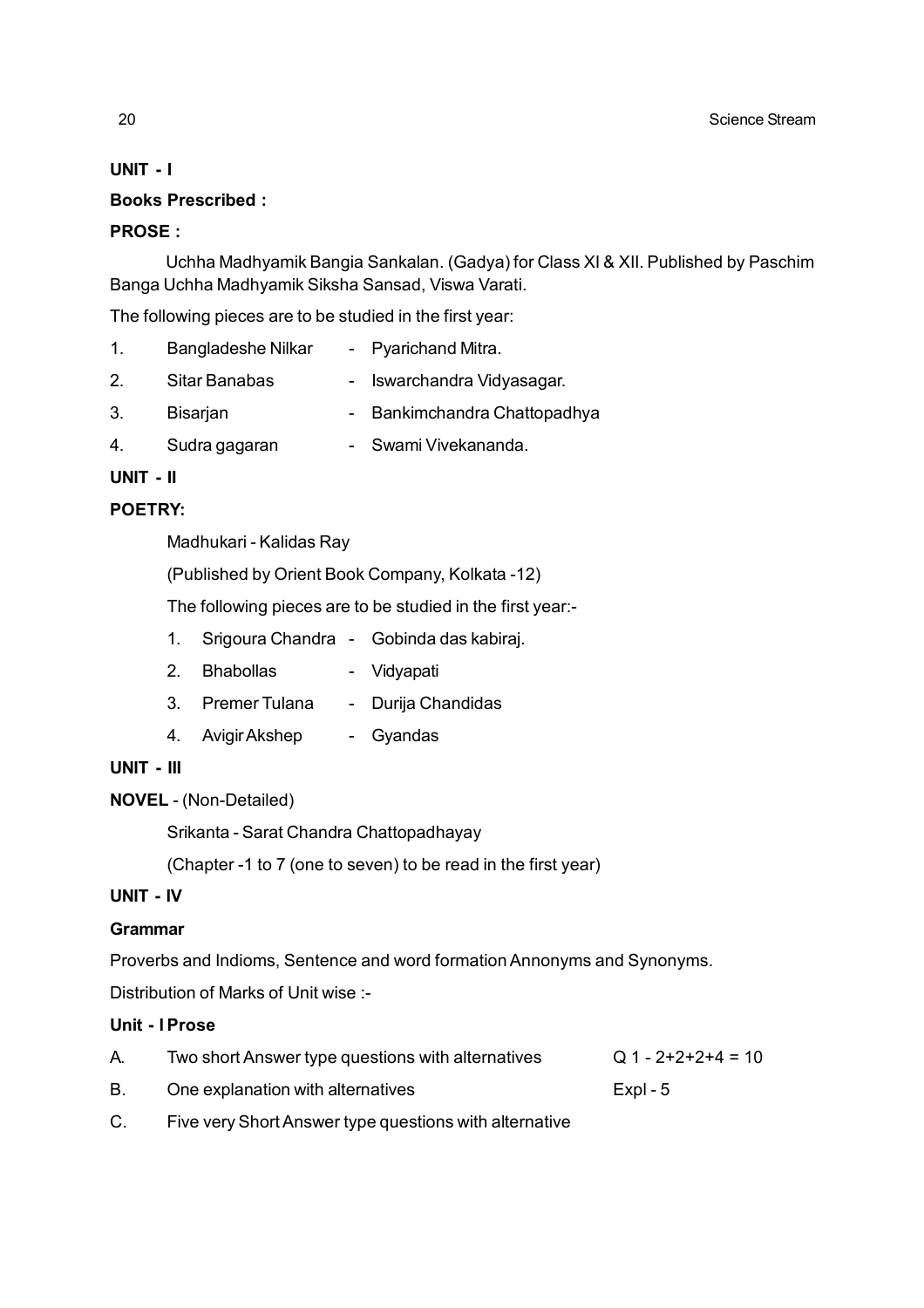#### Science Stream 21 and 22 and 22 and 22 and 22 and 22 and 22 and 22 and 22 and 22 and 22 and 22 and 22 and 22 and 22 and 22 and 22 and 22 and 22 and 22 and 22 and 22 and 22 and 22 and 22 and 22 and 22 and 22 and 22 and 22 a

#### **Unit - II Poetry**

| А.         | Two short Answer type Questions with alternative-                                | $2 \times 5 = 10$ |  |
|------------|----------------------------------------------------------------------------------|-------------------|--|
| Β.         | One explanation with alternative                                                 |                   |  |
| C.         | Five very short answer type questions with alternative                           |                   |  |
| Unit - III | Novel (Non datail) -                                                             |                   |  |
|            | A. Four short answer type Question with alternative                              | $Q$ 4 x 10 = 40   |  |
|            | Unit - IV Grammar & Essay -                                                      | $Q 1x10 = 10$     |  |
| A.         | Grammar objective type 10 Questions with alternative containing 2 marks $5 = 10$ |                   |  |
| В.         | Essay/ One essay with three alternatives - 10                                    |                   |  |

#### **M.I.L. (Bengali) SECOND YEAR**

F.M. - 100

Time - 3 hrs.

The examination shall be conducted at the end of XII Class at Council level.

#### **Books Prescribed:**

#### UNIT - I PROSE :

Uchha Madhyamik Bangia Sankal"an (Gadya) for Class XI & XII.

Published by Paschim Banga Uchha Madhyamik Siksha Sansad, Viswa Varati.

The following pieces are to be studied in the Second year :-

- 1. Bangia Bhasa Haraprasad Sastri
- 2. Tota Kahini Rabindranath Tagore
- 3. Naisha Avijaa Sarat Ch. Chattopadhayay
- 4. Aranyak Bibhuti Bhusan Bandopadhay

#### **UNIT - II**

Madhukari - Kalidas Ray

(Published by Orient Book Company, Kolkata -12)

*Pieces to be Studied:*

- 1. Baisakh Oebendra Nath Sen 2. Lohar Byatha - Jatindra Nath Sengupta
- 3. Swarga Haite Viday Rabindra nath Tagore
- 
- 4. Rupai Jasimuddin

#### **UNTT - III NOVEL - (Non-detailed Study)**

Pather Panchali - Bibhuti Bhusan Bandhopadhyaya

(Chapter (8 to 12) eight to twelve to be studied in the Second year.)

#### **UNIT - IV Grammar and Essay**

(i) Pada Paribartan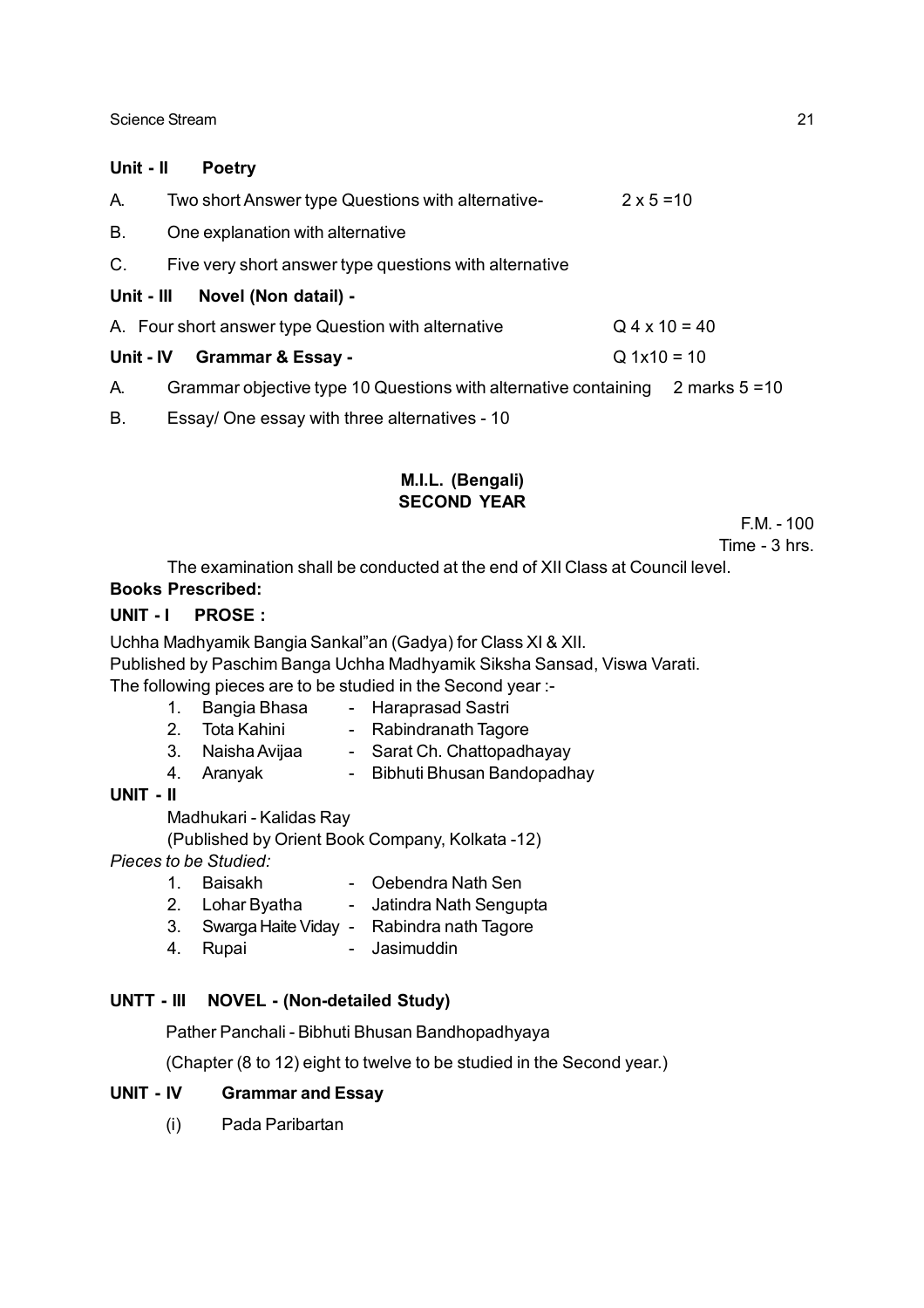- (ii) Somas
- (iii) Somo chharita-Bhinna Thark Sobda and its application in sentences.

*Distribution of marks of unit wise :-*

There shalf be four units.

#### **Unit - IProse**

- A. Two short Answer type questions with alternatives -
- B. One explanation with alternatives -
- C. Five very Short Answer type questions with alternative-

#### **Unit - II Poetry**

- A. Two short Answer type Questions with alternative
- B. One explanation with alternative
- C. Five very short answer type questions with alternative

#### **Unit - III Novel (Non datail) -**

A. Four short answer type Question with alternative

#### **Unit-IV Grammar & Essay-**

- A. Grammar objective type 1.0 Questions with alternative containing. 2 marks each
- B. Essay/ One essay with three alternatives -

#### **M.I.L. (BENGALI)**

### **2ND YEAR, TIME 3 HRS. MAXIMUM MARKS = 100**

### **LANGUAGE = 50 MARKS**

#### **UNIT - I Grammar = 30 Marks**

- 1. Samas (Dawanda Samas, Bahubrihi 2 x 5 = 10 and Karmadharayan
- 2. Synonym / Antonym (with alternatives) 2 x 5 10
- 3. Proverbs and Indioms (with alternatives)  $2 \times 5 = 10$
- **UNIT II** Amplification (Bhabsamprasaran) (2) 5 x 2 = 10
- **UNIT III** (Composition) Letter writing = 10

(Personal letters Friends and Parents with alternatives)

#### **LITERATURE - 50 MARKS**

### **UNIT - IV Text book Prescribed**

| Prose one question one explanation   | $15 = Q + 2 + 2 + 2 + 4$ Expl - 5 |
|--------------------------------------|-----------------------------------|
| Poetry - one question on explanation | $15 = Q = 2 + 2 + 2 + 4$ Expl = 5 |
| (Alternatives will be given)         |                                   |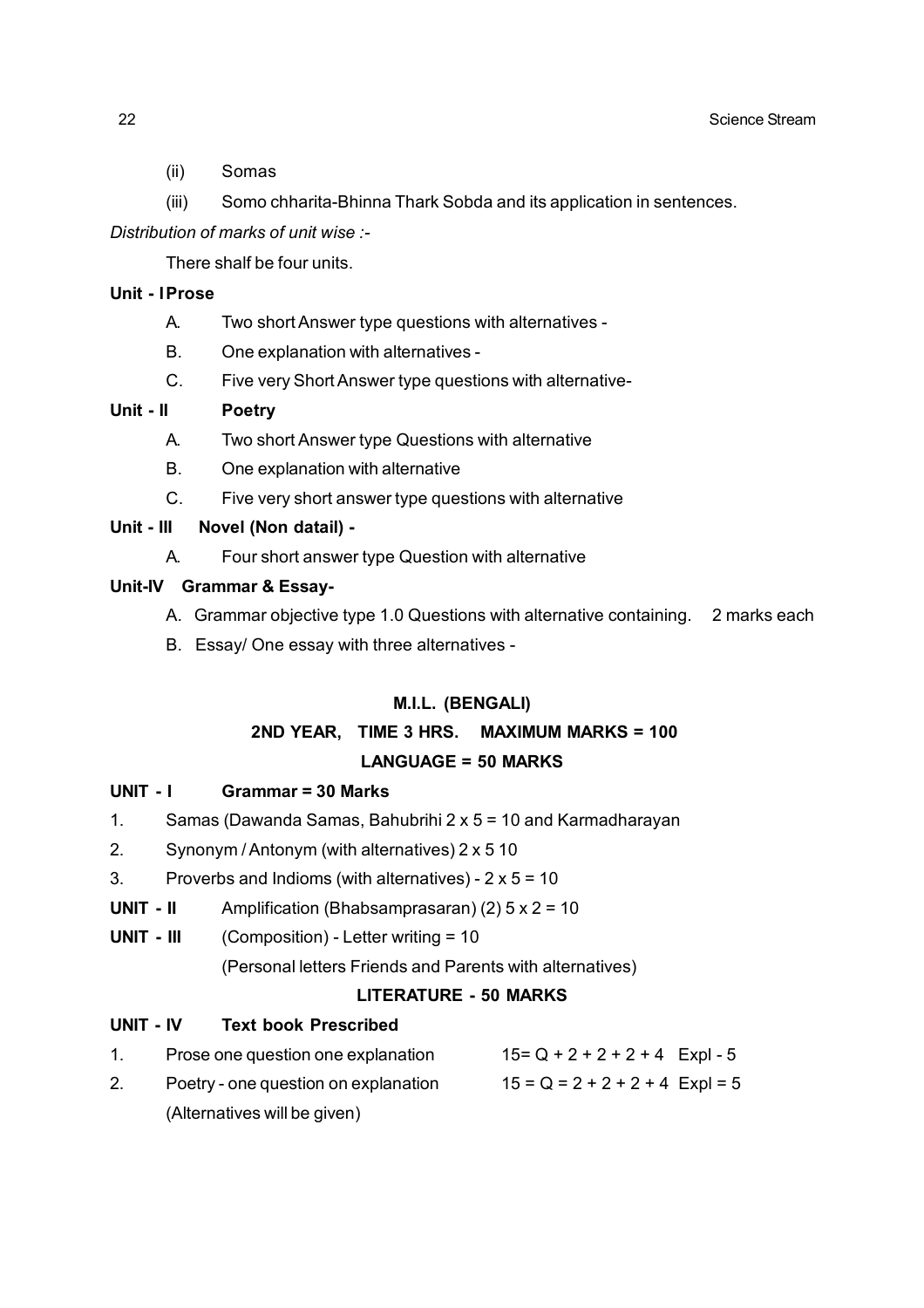- **UNIT V** Novel (one question)  $5 + 5 = 10$
- **UNIT VI** Essay (one out of three) 10
- **UNIT IV**

#### **Grammar**

Proverbs and indioms, Sentence and word formation Annonyms and Synonyms.

#### **Distribution of Marks of Unit wise :-**

**Unit - IProse** Q 1 - 2+2+2+4 = 10 + Expl - 5 = 15

- A. Two short Answer type questions with alternatives.
- B. One explanation with alternatives
- C. Five very Short Answer types questions with alternative

#### **Unit - II Poetry**

- A. Two short Answer type Questions with alternative
- B. One explanation with alternative
- C. Five very Short Answer type questions with alternative

#### **Unit - III Novel (Non detail)-**

A. Four short answer type Question with alternative

#### **Unit - IV Grammar & Essay -**

- A. Grammar objective type 10 Questions with alternative containing
- B. Essay/ One essay with three alternatives -

# **M.I.L (Bengali) SECOND YEAR**

 $FM - 100$ Time - 3 hrs.

The examination shall be conducted at the end of XII Class at Council level.

#### *Books Prescribed:*

#### **UNIT-I PROSE:**

Uchha Madhyamik Bangia Sankal"an (Gadya) for Class XI & XII.

Published by Paschim Banga Uchha Madhyamik Siksha Sansad, Viswa Varati.

*The following pieces are to be studied in the Second year :-*

- 1. Bangia Bhasa  **Haraprasad Sastri**
- 2. Tota Kahini Rabindranath Tagore
- 3. Naisha Avijaa  $\overline{\phantom{a}}$  Sarat Ch. Chattopadhayay
- 4. Aranyak Bibhuti Bhusan Bandopadhay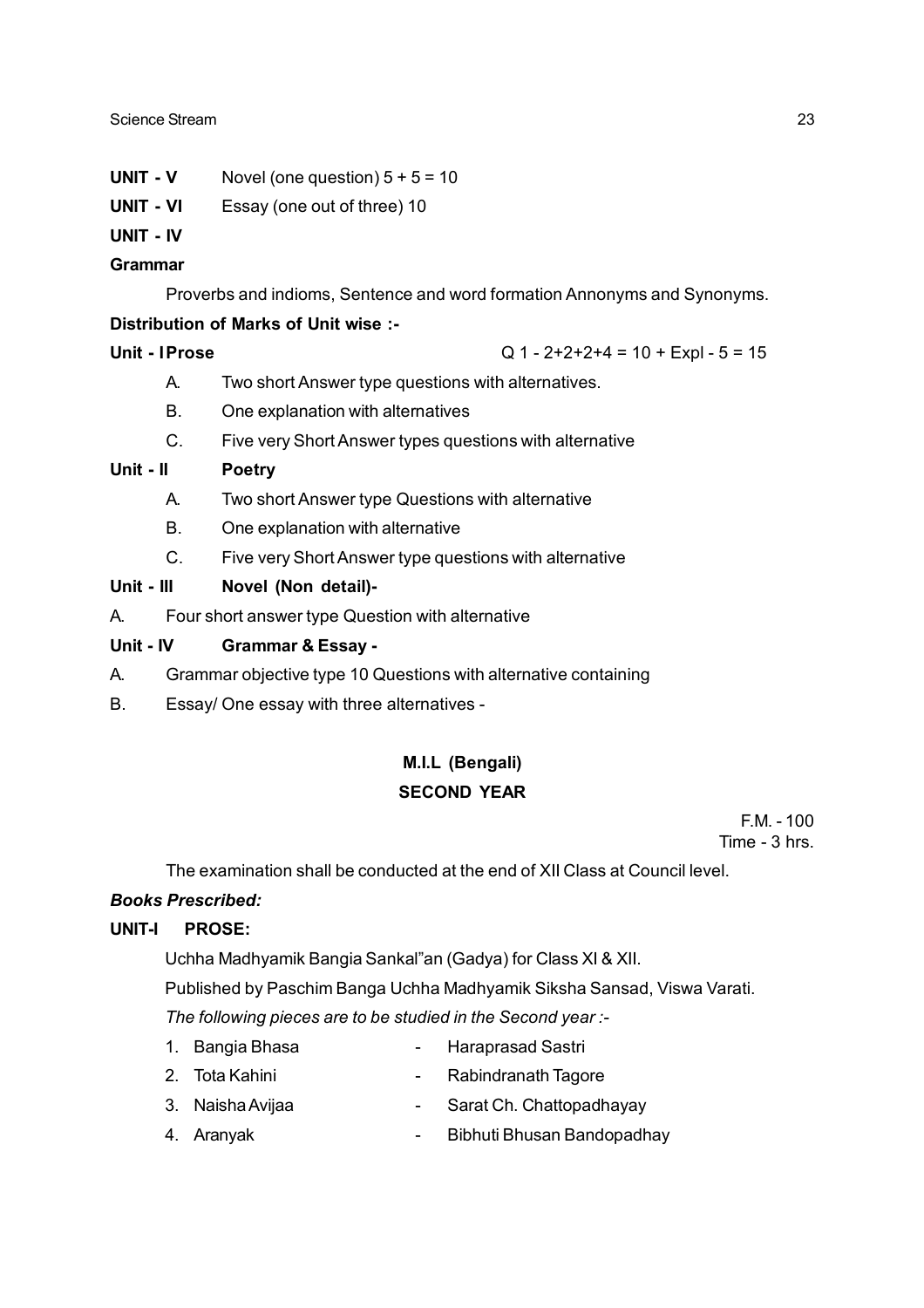#### **UNIT - II POETRY :**

Madhukari - Kalidas Ray

(Published by Orient Book Company, Kolkata -12)

*Pieces to be Studied:*

| 1. Baisakh            | $\sim 100$ | Oebendra Nath Sen      |
|-----------------------|------------|------------------------|
| 2. Lohar Byatha       |            | Jatindra Nath Sengupta |
| 3. Swarga Haite Viday |            | Rabindra nath Tagore   |

4. Rupai **- Jasimuddin** 

# **M.I.L (TELUGU) FIRST YEAR (Compulsory)**

#### **Time 3 hours Full Marks 100**

There shall be one paper carrying 100 marks of 3 hours duration consisting of four units. The examination shall be conducted at the end of First Year of college/H.S. School.,

#### **DISTRIBUTION OF MARKS**

#### **Group-A (Objective Type)**

| 1.       | Thirty very short questions (from unit I, II & III)   |                   | $30x1 = 30$ Marks    |
|----------|-------------------------------------------------------|-------------------|----------------------|
| 2.       | Ten very short questions (from unit IV-A)             | $10x1 = 10$ Marks |                      |
|          | <b>Group-B (short Type Questions)</b>                 |                   |                      |
| 3.       | Six short questions (from Unit!, II & III)            |                   | $6x2 = 12$ Marks     |
| 4.       | Four explanation (only Bhavartha from unit I & II)    |                   | $4x2=8$ Marks        |
| 5.       | Five short questions (from Unit IV-A).                |                   | 5x2=10Marks          |
|          | <b>Group -C (Long Type Questions)</b>                 |                   |                      |
| 6.       | Three long questions with alternative                 |                   | $3x7 = 21$ Marks     |
| 7.       | Letter writing/essay with alternative(from unit IV-B) |                   | $1x9=9$ Marks        |
|          | TOTAL -                                               |                   | 100 marks            |
|          | <b>TOPICS TO BE STUDIED:</b>                          |                   |                      |
| UNIT - I | POETRY: (20 periods)                                  |                   |                      |
| 1.       | Ekalavyudu                                            |                   | Nannaya Bhattu       |
| 2.       | Balivamana Samvadamu                                  |                   | Bammera Potana       |
| 3.       | Subhashitamulu                                        |                   | Enugu Lakshmana Kavi |

- 4. Tokachukka Gurajada Apparao
- -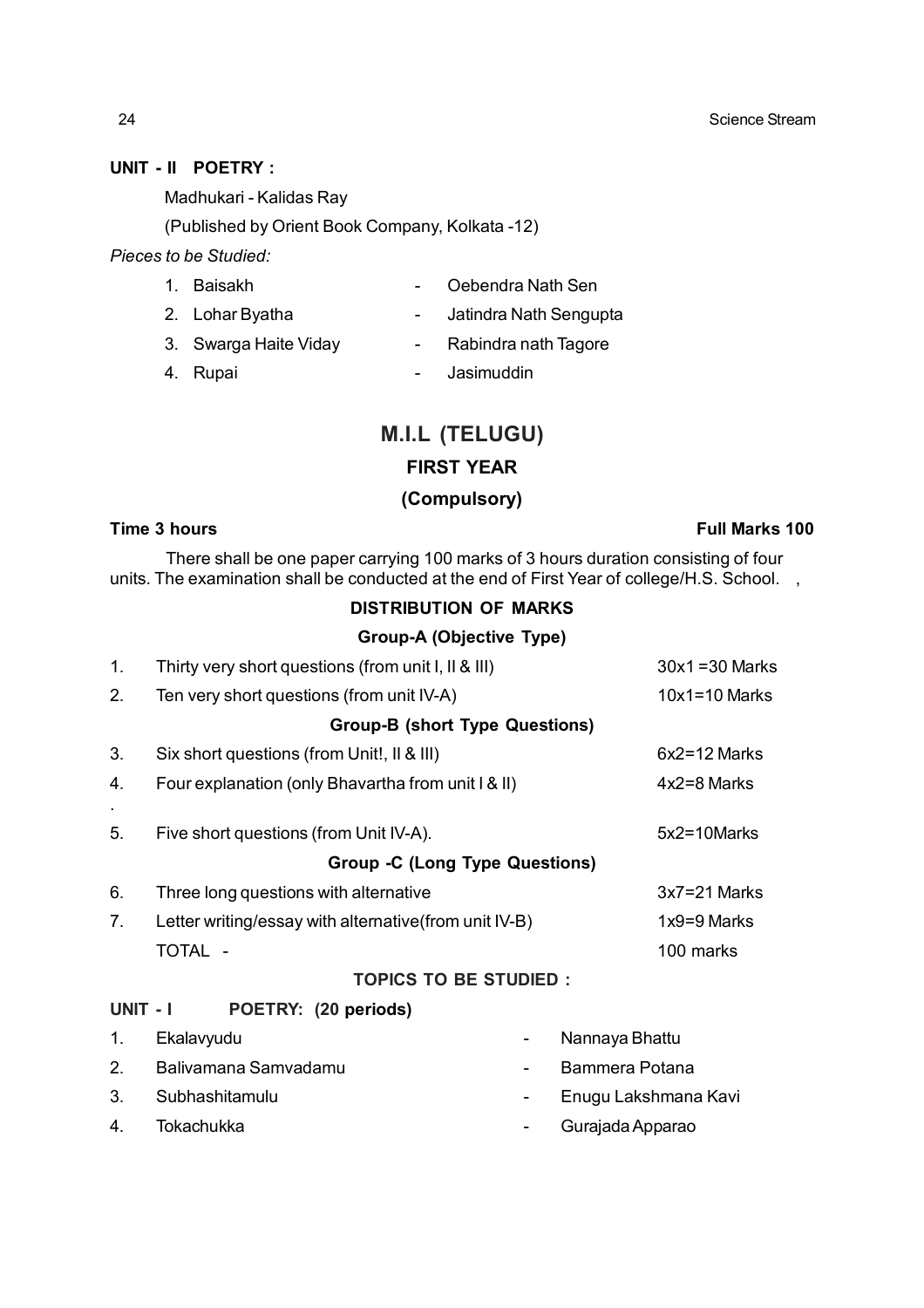| 5. | Gongali Purugulu                                                   |    |                                          |                              | Balagangadhara Tilak             |
|----|--------------------------------------------------------------------|----|------------------------------------------|------------------------------|----------------------------------|
| 6. | Pushpa Vilapamu                                                    |    |                                          |                              | Jandhyala Papayya Sastri         |
|    | <b>UNIT-II</b><br>PROSE: (20 periods)                              |    |                                          |                              |                                  |
| 1. | MitraLabhamu                                                       |    |                                          | $\qquad \qquad \blacksquare$ | Paravastu Chtnnayasuri           |
| 2. | Vemana                                                             |    |                                          |                              | Dr. G.V.Krishna Rao              |
| 3. | C.P. Brown Sahitya Seva                                            |    |                                          |                              | Prof. K. Sarvothama Rao          |
| 4. | <b>AIDS</b>                                                        |    |                                          |                              | Dr. Singupuram Narayana Rao      |
| 5. | Teiugu Patrikala Purva Rangam                                      |    |                                          |                              | Namala Visveswara Rao            |
|    | UNIT - III NON - DETAIL : (16 periods)                             |    |                                          |                              |                                  |
|    | Raja Raja Prasasti                                                 |    |                                          |                              | ProfS. Gangappa                  |
|    | UNIT - IV                                                          |    | (A) GRAMMER : (16 periods)               |                              |                                  |
|    | Vibhaktulu - Pratyayalu, Prakruti - Vikrutulu, Vyatireka Padamulu, |    |                                          |                              |                                  |
|    | Paryaya Padamulu, Jateeyalu - Padabandhalu                         |    |                                          |                              |                                  |
|    |                                                                    |    | B) WRITING / GENERAL ESSAY: (08 periods) |                              |                                  |
|    | <b>BOOKS PRESCRIBED:</b>                                           |    |                                          |                              |                                  |
| 1. | Poetry & Prose                                                     |    | <b>SAHITEE VIPANCHI</b>                  |                              |                                  |
|    |                                                                    |    |                                          |                              | - By Dr. Singupuram Narayana Rao |
| 2. | Non-Detail                                                         | ÷. | <b>RAJA RAJA PRSASTI</b>                 |                              |                                  |
|    |                                                                    |    | - By Prof. S. Gangappa                   |                              |                                  |
| 3. | Grammar                                                            |    | <b>VYAKARANA PARIJATAMU</b>              |                              |                                  |
|    |                                                                    |    |                                          |                              | - By Dr. Singupuram Narayana Rao |
|    |                                                                    |    |                                          |                              |                                  |
|    |                                                                    |    | <b>M.I.L (TELUGU)</b>                    |                              |                                  |

**SECOND YEAR**

#### **(Compulsory)**

### **Time 3 hours No of Periods : Weekly-5 Full Marks 100 Yearly 80**

There shall be one paper carrying 100 marks of 3 hours duration consisting of four units. The examination shall be conducted at the end of Second Year at Council level.

#### **DISTRIBUTION OF MARKS**

#### **Group-A (Objective Type)**

|    | Thirty very short questions (from unit), II & III) | $30x1 = 30$ Marks |
|----|----------------------------------------------------|-------------------|
| 2. | Ten very short questions (from unit IV-A)          | $10x1 = 10$ Marks |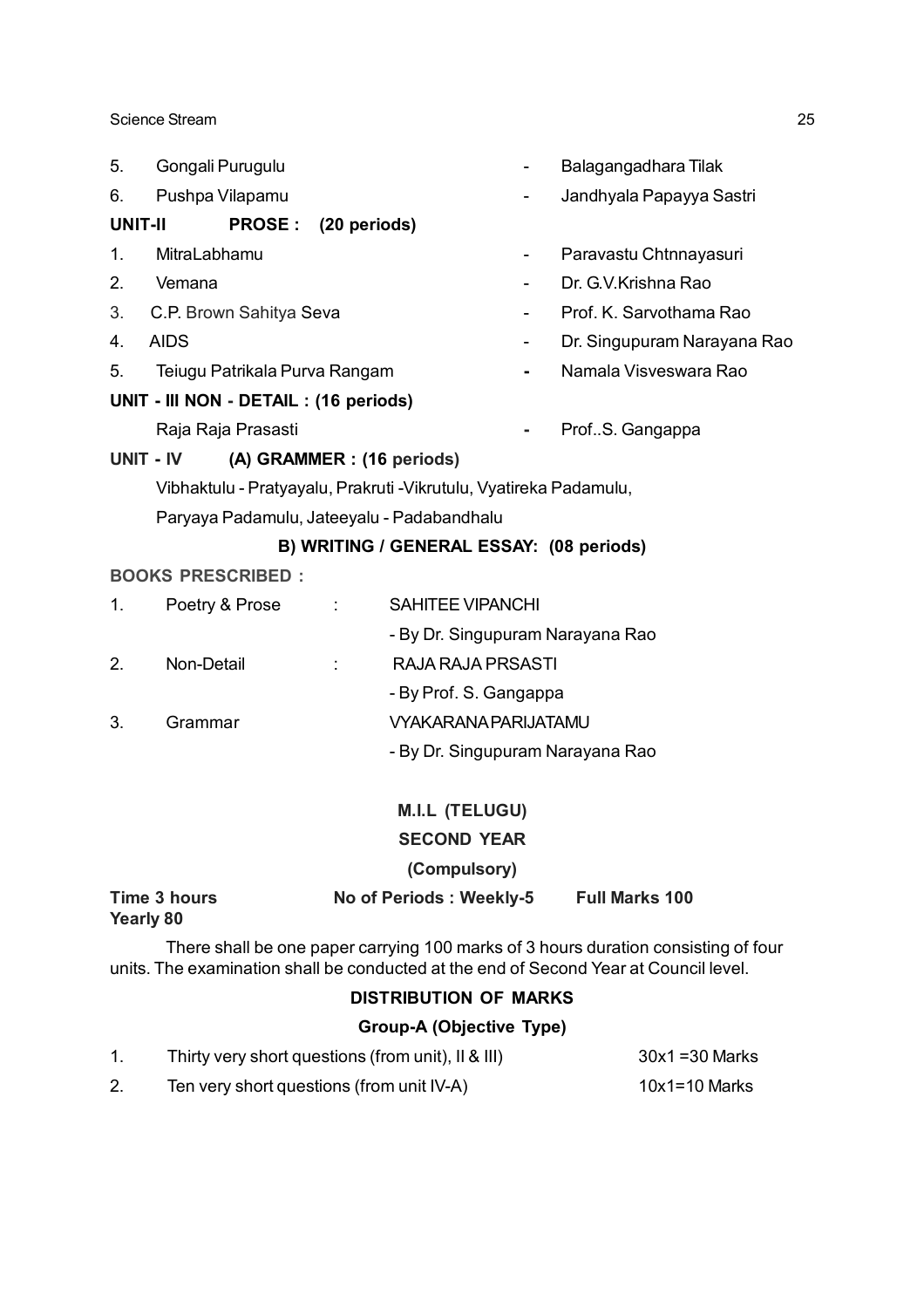|                                                                                                                                     |                                                                                                                                                                                                                                                                                       | <b>Group-B (short Type Questions)</b> |                          |                                |                  |  |
|-------------------------------------------------------------------------------------------------------------------------------------|---------------------------------------------------------------------------------------------------------------------------------------------------------------------------------------------------------------------------------------------------------------------------------------|---------------------------------------|--------------------------|--------------------------------|------------------|--|
| 3.                                                                                                                                  | Six short questions (from Unit I, II & III)                                                                                                                                                                                                                                           |                                       |                          |                                | $6x2 = 12$ Marks |  |
| 4.                                                                                                                                  | Four explanations (only Bhavartha from unit! & II)                                                                                                                                                                                                                                    |                                       |                          |                                | 4x2=8 Marks      |  |
| 5.                                                                                                                                  | Five short questions (from Unit IV-A)                                                                                                                                                                                                                                                 |                                       |                          |                                | $5x2 = 10$ Marks |  |
|                                                                                                                                     |                                                                                                                                                                                                                                                                                       | <b>Group -C (Long Type Questions)</b> |                          |                                |                  |  |
| 6.                                                                                                                                  | Three long questions with alternative                                                                                                                                                                                                                                                 |                                       |                          |                                | $3x7 = 21$ Marks |  |
| 7.                                                                                                                                  | Re-Translation (from unit iv-B)                                                                                                                                                                                                                                                       |                                       |                          |                                | $1x9=9$ Marks    |  |
|                                                                                                                                     | <b>TOTAL</b>                                                                                                                                                                                                                                                                          |                                       |                          |                                | 100 marks        |  |
|                                                                                                                                     |                                                                                                                                                                                                                                                                                       | <b>TOPICS TO BE STUDIED:</b>          |                          |                                |                  |  |
|                                                                                                                                     | UNIT - I POETRY : (20 periods)                                                                                                                                                                                                                                                        |                                       |                          |                                |                  |  |
| 1.                                                                                                                                  | Sanjaya Rayabharamu                                                                                                                                                                                                                                                                   |                                       | $\overline{\phantom{a}}$ | Tikkana Somayaji               |                  |  |
| 2.                                                                                                                                  | Hanumatsandesamu                                                                                                                                                                                                                                                                      |                                       | $\overline{\phantom{a}}$ | Atukuri Molla                  |                  |  |
| 3.                                                                                                                                  | Piradausi.Lekha                                                                                                                                                                                                                                                                       |                                       |                          | Gurram Jashuwa                 |                  |  |
| 4.                                                                                                                                  | Manchi Mutyala Saralu                                                                                                                                                                                                                                                                 |                                       |                          | Sri Sri                        |                  |  |
| 5.                                                                                                                                  | Jateeyata                                                                                                                                                                                                                                                                             |                                       |                          | Dr. Nagabhairava Koteswara Rao |                  |  |
| Panjaramlo Amma<br>6.                                                                                                               |                                                                                                                                                                                                                                                                                       |                                       | $\overline{\phantom{a}}$ | Dr. Bhusurapalli Venkateswarlu |                  |  |
|                                                                                                                                     | UNIT - II PROSE: (20 periods)                                                                                                                                                                                                                                                         |                                       |                          |                                |                  |  |
| 1.                                                                                                                                  | MitraBhedamu                                                                                                                                                                                                                                                                          |                                       | $\overline{\phantom{a}}$ | Paravastu Chinnayasuri         |                  |  |
| 2.                                                                                                                                  | Rayaprolu streevada drukpadham                                                                                                                                                                                                                                                        |                                       | $\overline{\phantom{a}}$ | Prof K. Yadagiri               |                  |  |
| 3.                                                                                                                                  | Ahalya Sankrandanam Patra Chitrana                                                                                                                                                                                                                                                    |                                       | $\overline{\phantom{a}}$ | Dr. Nagabhairava Adinarayana   |                  |  |
| 4.                                                                                                                                  | Veyipadagalu Samajika Drukpadham                                                                                                                                                                                                                                                      |                                       | $\blacksquare$           | Dr. Singupuram Nayayana Rao    |                  |  |
| 5.                                                                                                                                  | Goutama Budhudu                                                                                                                                                                                                                                                                       |                                       |                          | Dr.- V. Rajagopala Chakravarty |                  |  |
| UNIT - III                                                                                                                          | <b>NON-DETAIL: (16 periods)</b>                                                                                                                                                                                                                                                       |                                       |                          |                                |                  |  |
|                                                                                                                                     | Rudrama Devi                                                                                                                                                                                                                                                                          |                                       |                          | Smt. P.B. Kausalya             |                  |  |
|                                                                                                                                     | UNIT - IV<br>A) GRAMMAR : (16 periods)<br>Paribhashika padamulu<br>Chandssu: Utpalamala, Champakamaia,<br>Sardhulamu, Mathebhamu, Ataveladi, Tetageeti<br>Aiankaramuiu: Upama, Rupaka, Utpreksha, Ardhantaranyasa, Atisiyokti<br>B) RE-TRANSLATION (English to Telugu) :( 08 periods) |                                       |                          |                                |                  |  |
|                                                                                                                                     | <b>BOOKS PRESCRIBED:</b>                                                                                                                                                                                                                                                              |                                       |                          |                                |                  |  |
|                                                                                                                                     | 1) Poetry & Prose                                                                                                                                                                                                                                                                     | <b>Sahitee Mandaram</b>               |                          |                                |                  |  |
| - By Dr. Singupuram Narayana Rao<br>2) Non-Detai :<br>Rudramadevi<br>- By Smt. P.B. Kausalya<br>Vyakarana Parijatamu<br>3) Grammar: |                                                                                                                                                                                                                                                                                       |                                       |                          |                                |                  |  |
|                                                                                                                                     |                                                                                                                                                                                                                                                                                       | - By Dr. Singupuram Narayana Rao      |                          |                                |                  |  |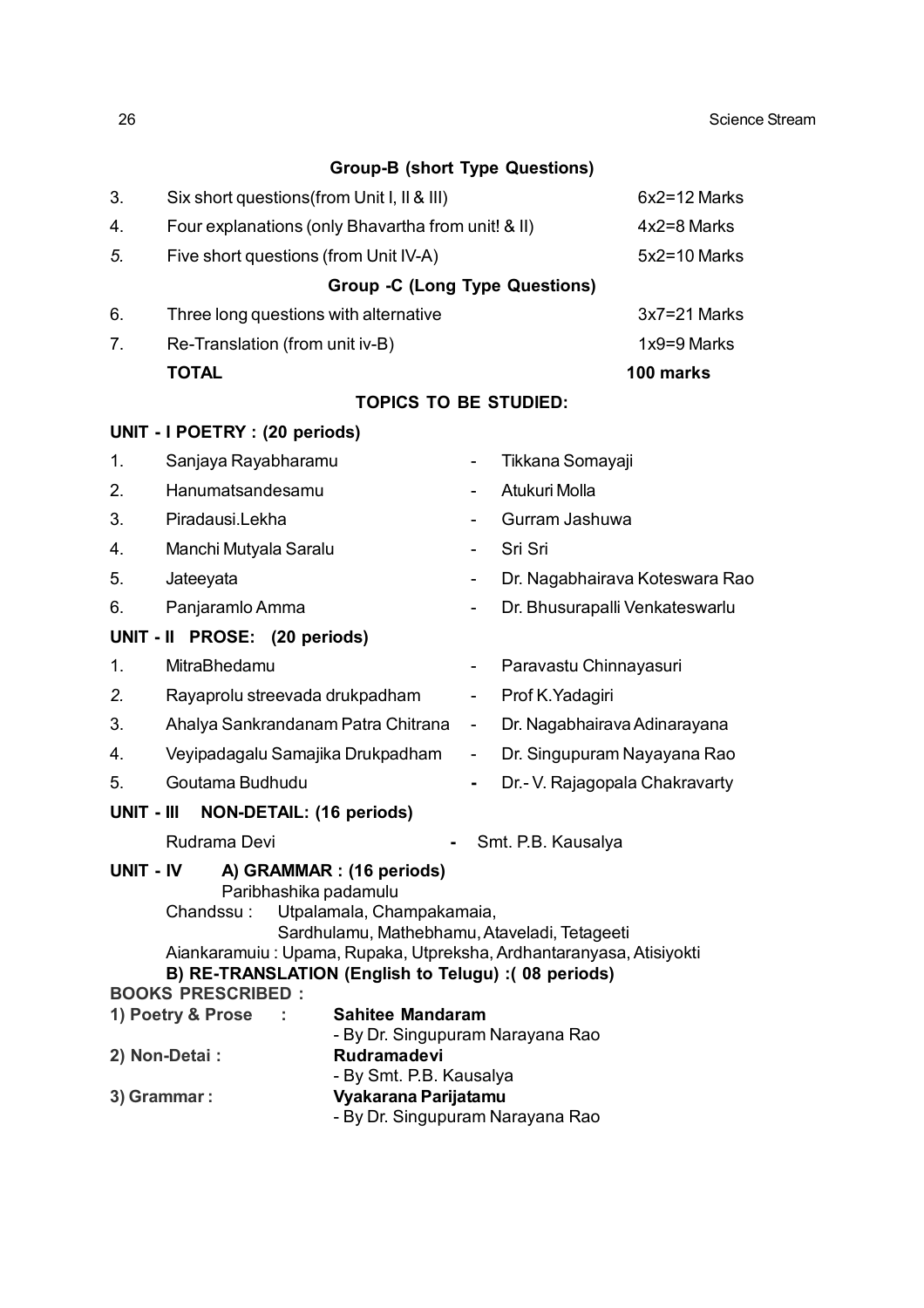### Science Stream **M.I.L. (URDU)** 27 **(Compulsory) FIRST YEAR Total Class-80**

**Time-3hrs. F.M.-100**

There Shall be one Paper carrying 100 marks consisting of 3 (three) groups and duration of examination will be of 3 (three) hours at the college / H.S.E level.

Distribution of marks

 **GROUP - A**

**30 MARKS**

|           | Very Short Type Answer                                                                    |                         |  |  |  |  |
|-----------|-------------------------------------------------------------------------------------------|-------------------------|--|--|--|--|
| 1.        | Objective type questions from all units Prose, Poetry and non-detailed                    |                         |  |  |  |  |
| А.        | Five objective type questions from prose                                                  | $1x5 = 5$ Marks         |  |  |  |  |
| <b>B.</b> | Five objective type questions from poetry                                                 | $1x5 = 5$ Marks         |  |  |  |  |
| C.        | Five objective type questions from Non-detailed                                           | $1x5 = 5$ Marks         |  |  |  |  |
|           |                                                                                           | <b>Total 15 Marks</b>   |  |  |  |  |
|           | <b>Grammar</b>                                                                            |                         |  |  |  |  |
|           | 2.A. One word answer five questions                                                       | $1x5 = 5$ Marks         |  |  |  |  |
|           | B. Very short answer five questions                                                       | $1x5 = 5$ Marks         |  |  |  |  |
|           | C. Fill up the Blanks five questions                                                      | $1x5 = 5$ Marks         |  |  |  |  |
|           |                                                                                           | <b>Total 15 Marks</b>   |  |  |  |  |
|           | <b>GROUP -B</b>                                                                           |                         |  |  |  |  |
|           |                                                                                           | <b>40 MARKS</b>         |  |  |  |  |
|           | <b>Short Type Answer</b>                                                                  |                         |  |  |  |  |
| 3.        | Answer within two/three sentences                                                         |                         |  |  |  |  |
| А.        | Prose-Six questions to be answered out of eight questions                                 | $6 \times 2 = 12$ Marks |  |  |  |  |
| <b>B.</b> | Poetry-Five questions to be answered out of seven questions                               | $5x2 = 10$ Marks        |  |  |  |  |
|           |                                                                                           | Total = 22 Marks        |  |  |  |  |
| 4.        | <b>Answer within six sentences</b>                                                        |                         |  |  |  |  |
| А.        | Prose-Three questions to be answered out of four questions.                               | $3x3 = 09$ Marks        |  |  |  |  |
| <b>B.</b> | Ghazaliyat-Three Ashaar explanation to be answered out of four Ashaar.                    |                         |  |  |  |  |
|           |                                                                                           | $3 \times 3 = 09$ Marks |  |  |  |  |
|           |                                                                                           | Total = 18 Marks        |  |  |  |  |
|           | <b>GROUP-B</b>                                                                            | <b>30 MARKS</b>         |  |  |  |  |
|           | Logn Type Answer                                                                          |                         |  |  |  |  |
| А.        | Prose : One long answer type question about 150 words with an alternative from prose      |                         |  |  |  |  |
|           | portion.                                                                                  |                         |  |  |  |  |
|           |                                                                                           | 7.5 Marks               |  |  |  |  |
| B.        | Poetry: One long answer type question about 150 words with an alternative from poetry.    |                         |  |  |  |  |
|           |                                                                                           | 7.5 Marks               |  |  |  |  |
| C.        | Non detailed - on long answer type question about 150 words with an alternative from non- |                         |  |  |  |  |
|           | detailed portion.                                                                         | 7.5 Marks               |  |  |  |  |
| D.        | Letter / Application : One Letter Writing / application writing about 100 words.          |                         |  |  |  |  |
|           |                                                                                           | 7.5 Marks               |  |  |  |  |
|           |                                                                                           |                         |  |  |  |  |
|           | <b>Books Prescribed:</b>                                                                  |                         |  |  |  |  |

**JADID ADAS PARE**

Recommended Book "JADID ADAB PARE",

Published by Odisha State Bureau of Text Book preparation and Production, BBSR.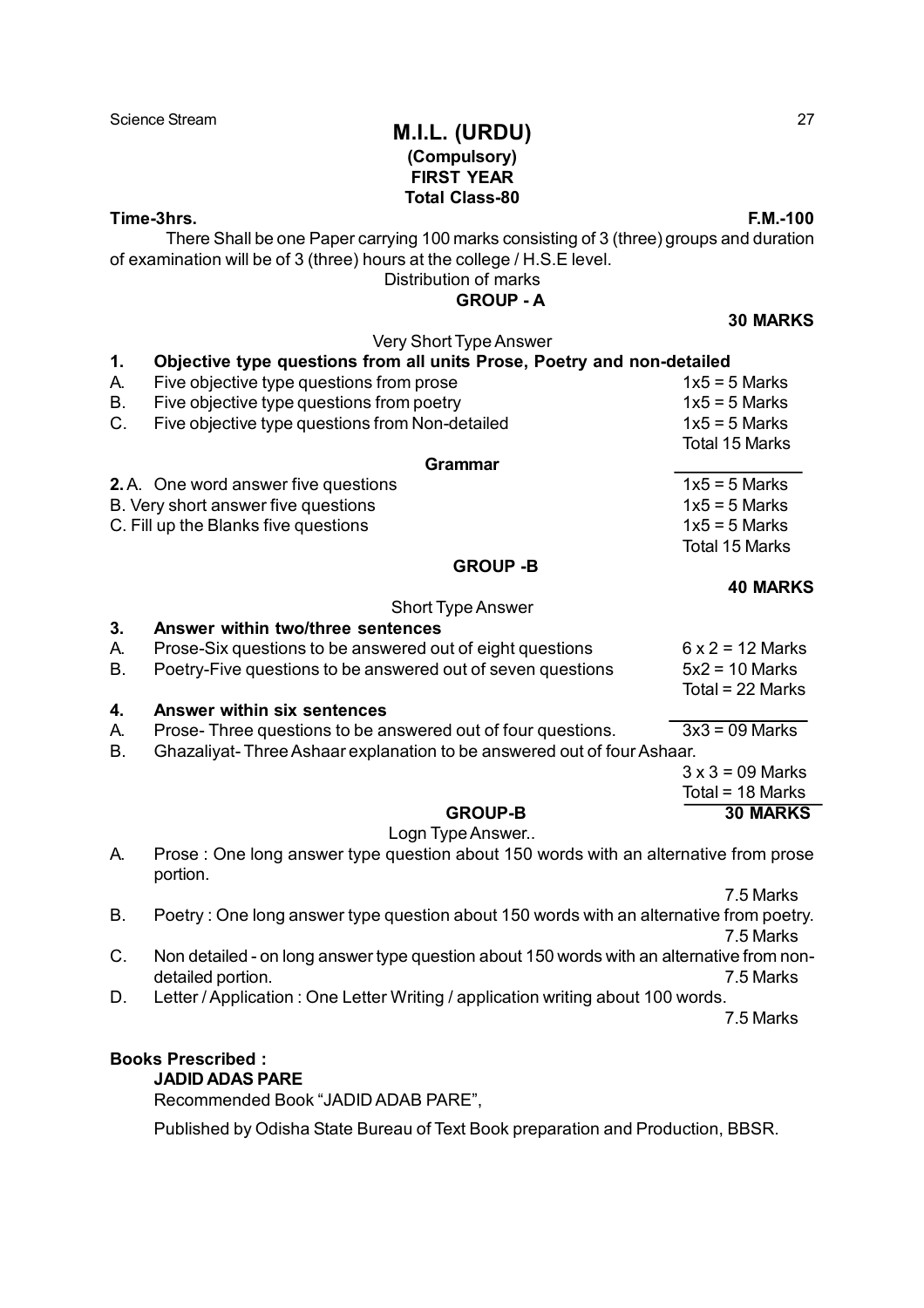| 28 |                                                                              |                                                    |                          |                      | Science Stream    |
|----|------------------------------------------------------------------------------|----------------------------------------------------|--------------------------|----------------------|-------------------|
|    |                                                                              |                                                    |                          | Unit -I              | <b>20 Classes</b> |
| 1. |                                                                              | <b>Prose Portion:</b>                              |                          |                      |                   |
|    |                                                                              | Portions to be studied :                           |                          |                      |                   |
|    | L.                                                                           | Qaumi Hamdardee                                    | $\sim 100$               | Altaf Hossain Mali   |                   |
|    | ii.                                                                          | Sair Pahle Darwesh Ki                              |                          | Mir Amman            |                   |
|    | iii.                                                                         | Mitti Ka Tel                                       | $\blacksquare$           | Hasan Nezami.        |                   |
|    | iv.                                                                          | Bahadur Shah-Do Ghaz Zamien - Dr. Mahfuzul Hassan  |                          |                      |                   |
|    |                                                                              |                                                    |                          | Unit - II            | <b>24 Classes</b> |
| 2. |                                                                              | (a) Poetry Portion :                               |                          |                      |                   |
|    |                                                                              | Portions to be studied :                           |                          |                      |                   |
|    | İ.                                                                           | Aata Dal                                           |                          | Nazir.               |                   |
|    | ii.                                                                          | Tasweere-e-Dard                                    | $\overline{\phantom{a}}$ | Iqbal.               |                   |
|    | iii.                                                                         | Jogan Aur Chandni Raat                             | $\sim$                   | Mir Hasan            |                   |
|    | İV.                                                                          | Naojawanon-se-khetab<br>(b) Ghazaliyat Portions:   |                          | Josh                 |                   |
| i. |                                                                              | Ghalib, ii. Dard, iii. Aatish, iv. Momim           |                          |                      |                   |
|    |                                                                              |                                                    |                          | Unit - III           | <b>16 Classes</b> |
| 3. |                                                                              | Non detailed studies :                             |                          |                      |                   |
|    | Any one of the following books only first half of the books in the 1st year. |                                                    |                          |                      |                   |
|    | <b>I. TAUBATUN NASOOH</b>                                                    |                                                    |                          |                      |                   |
|    |                                                                              | by: Deputy Nazeer Ahemad                           |                          |                      |                   |
|    |                                                                              | Pulisher: Maktab-E-Jamiya LTD.                     |                          |                      |                   |
|    |                                                                              | Jamia Nagar, New Delhi -110025                     |                          |                      |                   |
|    |                                                                              | <b>II. MUSADDAS-E-HALI</b>                         |                          |                      |                   |
|    |                                                                              | by: Altaf Husain Mali                              |                          |                      |                   |
|    |                                                                              | Pulisher: Educational Book House Aligarh (UP)      |                          |                      |                   |
|    |                                                                              |                                                    |                          | Unit - IV            | <b>5 Classes</b>  |
| 4. |                                                                              | <b>Letter Writing:</b>                             |                          |                      |                   |
|    |                                                                              | There shall be letter Writing /Application Writing |                          |                      |                   |
| 5. |                                                                              | <b>Grammar:</b>                                    |                          |                      |                   |
|    |                                                                              | <b>URDU ZOBAN-O-QUWAID PART-1</b>                  |                          |                      |                   |
|    |                                                                              | by: Shafi Ahmad Siddiqui                           |                          |                      |                   |
|    |                                                                              | Portions to be studied :                           |                          |                      |                   |
|    | i.                                                                           | Tazkir-o-Tsrees                                    |                          |                      |                   |
|    | ii.                                                                          | Ghalat Jumle Aur Unki Islah                        |                          |                      |                   |
|    | iii.                                                                         | Mutashabeh Alfag                                   |                          |                      |                   |
|    |                                                                              |                                                    |                          | <b>SECOND YEAR</b>   |                   |
|    |                                                                              |                                                    |                          | <b>Total Clss-80</b> |                   |

### **Time- 3hrs F.M.-100**

There Shall be one Paper carrying 100 marks consisting of 3 (three) groups and duration of examination will be of 3 (three) hours at the C.H.S.E. / H.S.E Level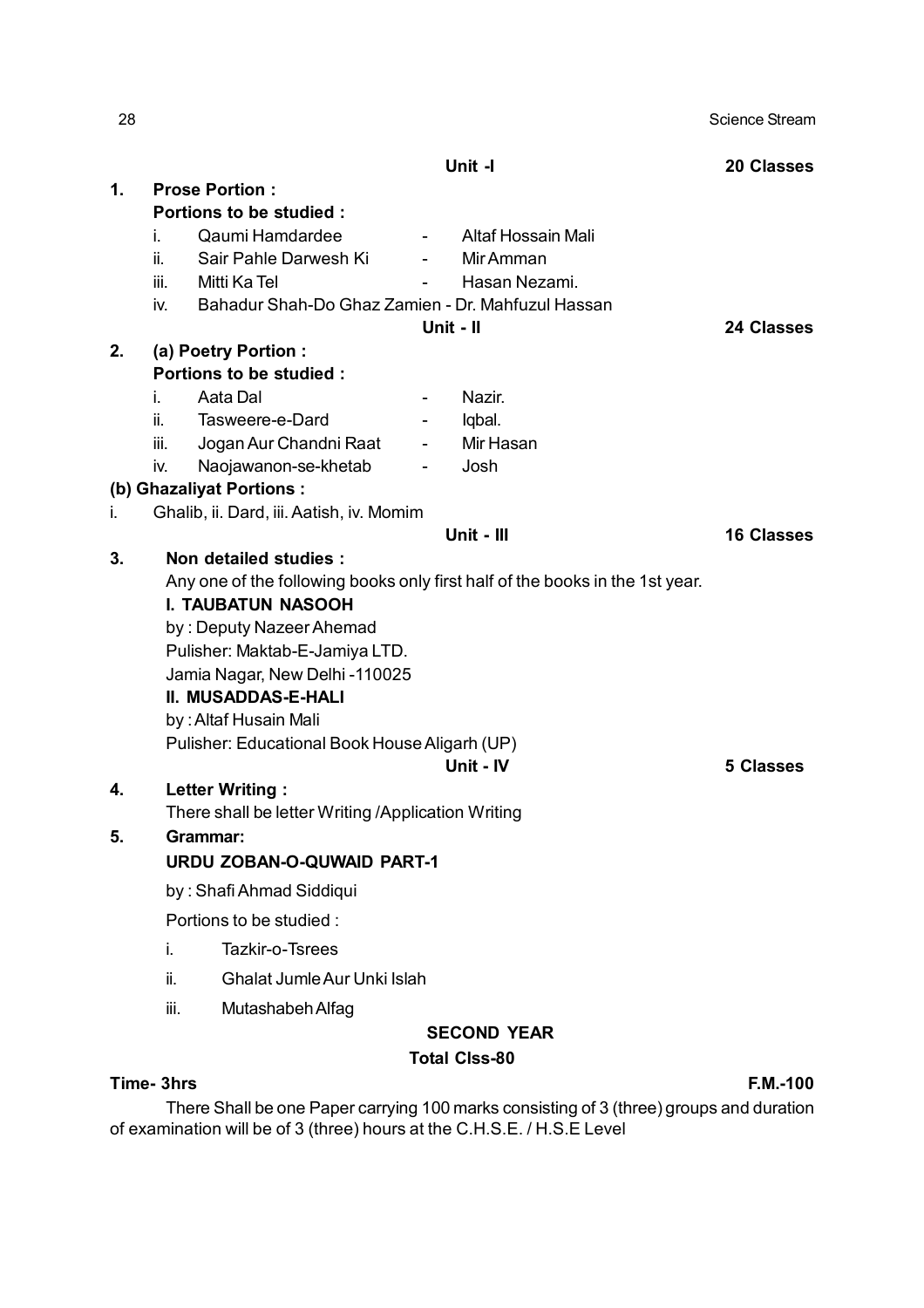# **Distribution of Marks GROUP-A**

**30 MARKS**

|       | Very Short type Answer.                                                                                       |                         |
|-------|---------------------------------------------------------------------------------------------------------------|-------------------------|
| 1.    | Objective type questions from all units Prose, Poetry and non-detailed                                        |                         |
| А.    | Five objective type questions from prose                                                                      | $1x5 = 5$ Marks         |
| Β.    | Five objective type questions from poetry                                                                     | $1x5 = 5$ Marks         |
| C.    | Five objective type questions from Non-detailed                                                               | $1x5 = 5$ Marks         |
|       |                                                                                                               | Total = $15$ Marks      |
|       | <b>Grammar</b>                                                                                                |                         |
| 2. A. | One word answer five questions                                                                                | $1x5 = 5$ Marks         |
| Β.    | Very short answer five questions                                                                              | $1x5 = 5$ Marks         |
| C.    | Fill up the Blanks five questions                                                                             | $1x5 = 5$ Marks         |
|       |                                                                                                               | Total = $15$ Marks      |
|       | <b>GROUP-B</b>                                                                                                | <b>40 MARKS</b>         |
|       | <b>Short Type Answer</b>                                                                                      |                         |
| 3.    | Answer within two/three sentences                                                                             |                         |
| А.    | Comperhension of an unseen passage of about 150 words. Followed by seven questions                            |                         |
|       | to answered out of nine question.                                                                             | $7x2 = 14$ Marks        |
| В.    | Prose: Four questions to be answered out of six questions                                                     | $4 \times 2 = 08$ Marks |
|       |                                                                                                               | Total = 22 Marks        |
| 4.    | <b>Answer within six sentences</b>                                                                            |                         |
| А.    | Prose: Three questions to be answered out of four questions.                                                  | $3 \times 3 = 09$ Marks |
| Β.    | Ghazaliyat: Three Ashaar explanation to be answered out of four Ashaar.                                       |                         |
|       |                                                                                                               | $3 \times 3 = 09$ Marks |
|       |                                                                                                               | Total = 18 Marks        |
|       | <b>GROUP-C</b>                                                                                                | <b>30 MARKS</b>         |
| 5.    | Long Type Answer                                                                                              |                         |
| А.    | Prose: One long answer type question about 150 words with an alternative from prose<br>portion.               |                         |
|       |                                                                                                               | 7.5 Marks               |
| Β.    | Poetry: One long answer type question about 150 words with an alternative from poetry.                        |                         |
|       |                                                                                                               | 7.5 Marks               |
| C.    | Non detailed - on long answer type question about 150 words with an alternative from<br>non-detailed portion. | 7.5 Marks               |
| D.    | Essay: One long answer type question about 150 words with three alternatives.                                 |                         |
|       |                                                                                                               | 7.5 Marks               |
|       |                                                                                                               |                         |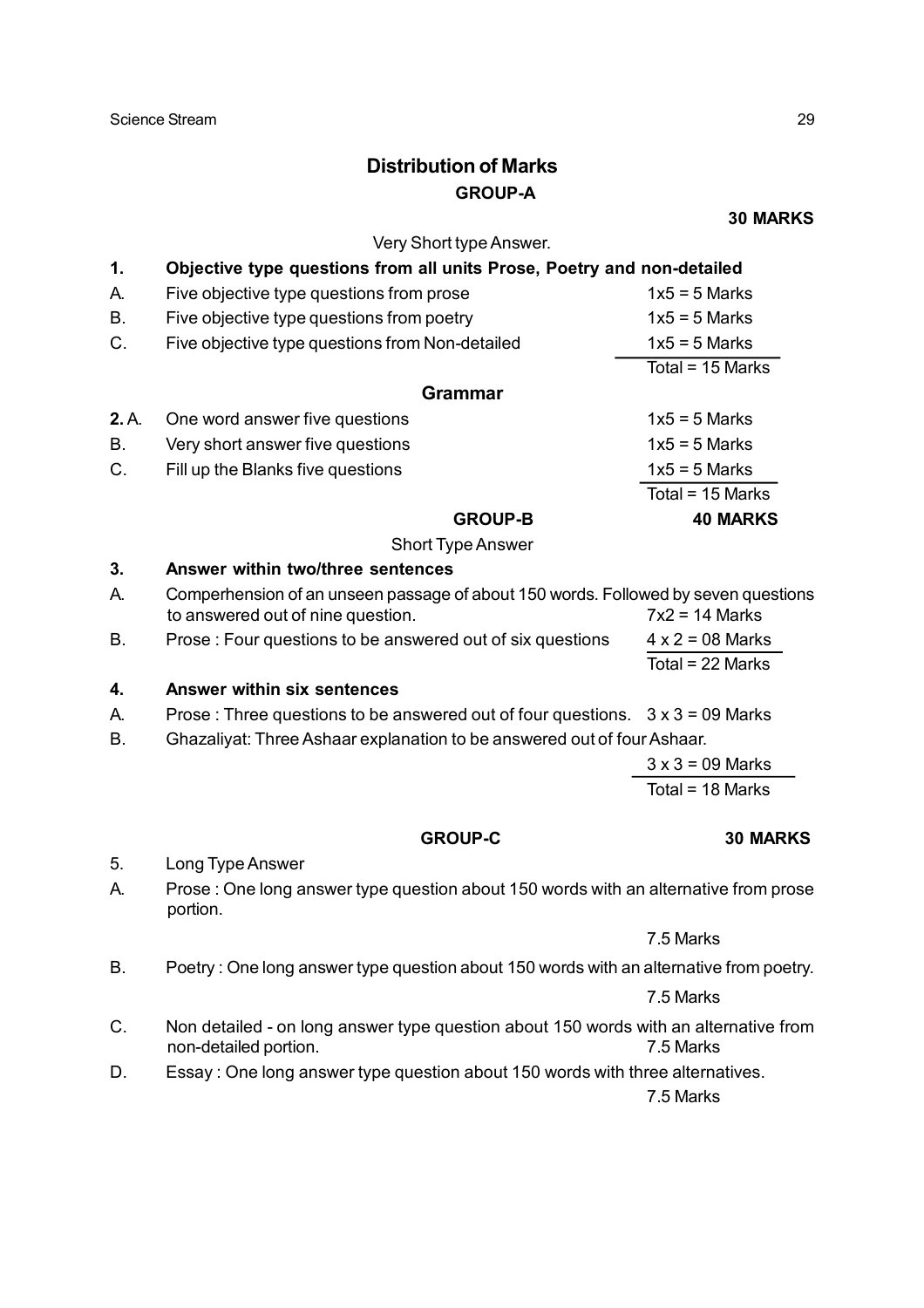|    | <b>Books Prescribed:</b>                                                                                                       |                                                                             |            |                   |  |  |  |  |
|----|--------------------------------------------------------------------------------------------------------------------------------|-----------------------------------------------------------------------------|------------|-------------------|--|--|--|--|
|    |                                                                                                                                | <b>JADID ADAB PARE</b>                                                      |            |                   |  |  |  |  |
|    | Recommended Book "JADID ADAB PARE", PART-II<br>Published by Odisha State Bureau of Text Book preparation and Production, BBSR. |                                                                             |            |                   |  |  |  |  |
|    |                                                                                                                                |                                                                             | Unit - I   | <b>20 Classes</b> |  |  |  |  |
| 1. |                                                                                                                                | <b>Prose Portions:</b>                                                      |            |                   |  |  |  |  |
|    |                                                                                                                                | Portions to be studied :                                                    |            |                   |  |  |  |  |
|    | i.                                                                                                                             | Hindu Musalman Eik Qaum Hain - Sir Sayed Ahmad Khan                         |            |                   |  |  |  |  |
|    | ii.                                                                                                                            | Haqeeqi Azmat - Moulana Abul Kalam Azad.                                    |            |                   |  |  |  |  |
|    | iii.                                                                                                                           | Ustad ki Talash - Farhatullah Baig                                          |            |                   |  |  |  |  |
|    | iv.                                                                                                                            | Diary - Abuzar Usmani                                                       |            |                   |  |  |  |  |
|    |                                                                                                                                |                                                                             | Unit - II  | <b>24 Classes</b> |  |  |  |  |
| 2. |                                                                                                                                | (a) Poetry Portions :                                                       |            |                   |  |  |  |  |
|    |                                                                                                                                | Portions to be studied :                                                    |            |                   |  |  |  |  |
|    | İ.<br>ii.                                                                                                                      | Shamma Parwana — Iqbal.                                                     |            |                   |  |  |  |  |
|    | iii.                                                                                                                           | Wadei-e -Ganga Mein ek Raat-Akhtar Shirani<br>Mera Safar-Ali sardar Jafri   |            |                   |  |  |  |  |
|    | iv.                                                                                                                            | Tajmahalki Pahli Jhalak Per- Karamat Ali Karamat                            |            |                   |  |  |  |  |
|    |                                                                                                                                |                                                                             |            |                   |  |  |  |  |
|    |                                                                                                                                | (b) Ghazaliyat and Rubaiyat Portions:                                       |            |                   |  |  |  |  |
|    | i.                                                                                                                             | Dagh, ii. Shad, iii. Hasrat, iv. Jami                                       |            |                   |  |  |  |  |
|    |                                                                                                                                |                                                                             | Unit - III | <b>16 Classes</b> |  |  |  |  |
| 3. |                                                                                                                                | Non detailed studies :                                                      |            |                   |  |  |  |  |
|    |                                                                                                                                | Any one of the following books only last half of the books in the 2nd year. |            |                   |  |  |  |  |
|    |                                                                                                                                | <b>i. TAUBATUN NASOOH</b>                                                   |            |                   |  |  |  |  |
|    |                                                                                                                                | by: Deputy Nazeer Ahemad                                                    |            |                   |  |  |  |  |
|    |                                                                                                                                | Pulisher: Maktab-E-Jamiya LTD.                                              |            |                   |  |  |  |  |
|    |                                                                                                                                | Jamia Nagar, New Delhi -110025                                              |            |                   |  |  |  |  |
|    |                                                                                                                                | <b>ii. MUSADDAS - E-HALI</b>                                                |            |                   |  |  |  |  |
|    |                                                                                                                                | by: Altaf Husain Hali                                                       |            |                   |  |  |  |  |
|    |                                                                                                                                | Publisher: Educational Book House Aligarh (UP)                              |            |                   |  |  |  |  |
|    |                                                                                                                                |                                                                             | Unit - IV  | <b>5 Classes</b>  |  |  |  |  |
| 4. | (a) Essay:                                                                                                                     |                                                                             |            |                   |  |  |  |  |
|    |                                                                                                                                | There shall be one general Essay with three alternatives                    |            |                   |  |  |  |  |
|    |                                                                                                                                | (b) Comprehension                                                           |            |                   |  |  |  |  |
| 5. | <b>Grammar: I</b>                                                                                                              |                                                                             |            |                   |  |  |  |  |
|    |                                                                                                                                | <b>URDU ZOBAN-O-QUWAID PART-1</b>                                           |            |                   |  |  |  |  |
|    |                                                                                                                                | by: Shafi Ahmad Siddiqui                                                    |            |                   |  |  |  |  |
|    |                                                                                                                                | Portions to be studied :                                                    |            |                   |  |  |  |  |
|    | i.                                                                                                                             | Wahid-O-Jama                                                                |            |                   |  |  |  |  |
|    | ii.                                                                                                                            | Mutazad Alfaz                                                               |            |                   |  |  |  |  |
|    | iii.                                                                                                                           | Mahaware                                                                    |            |                   |  |  |  |  |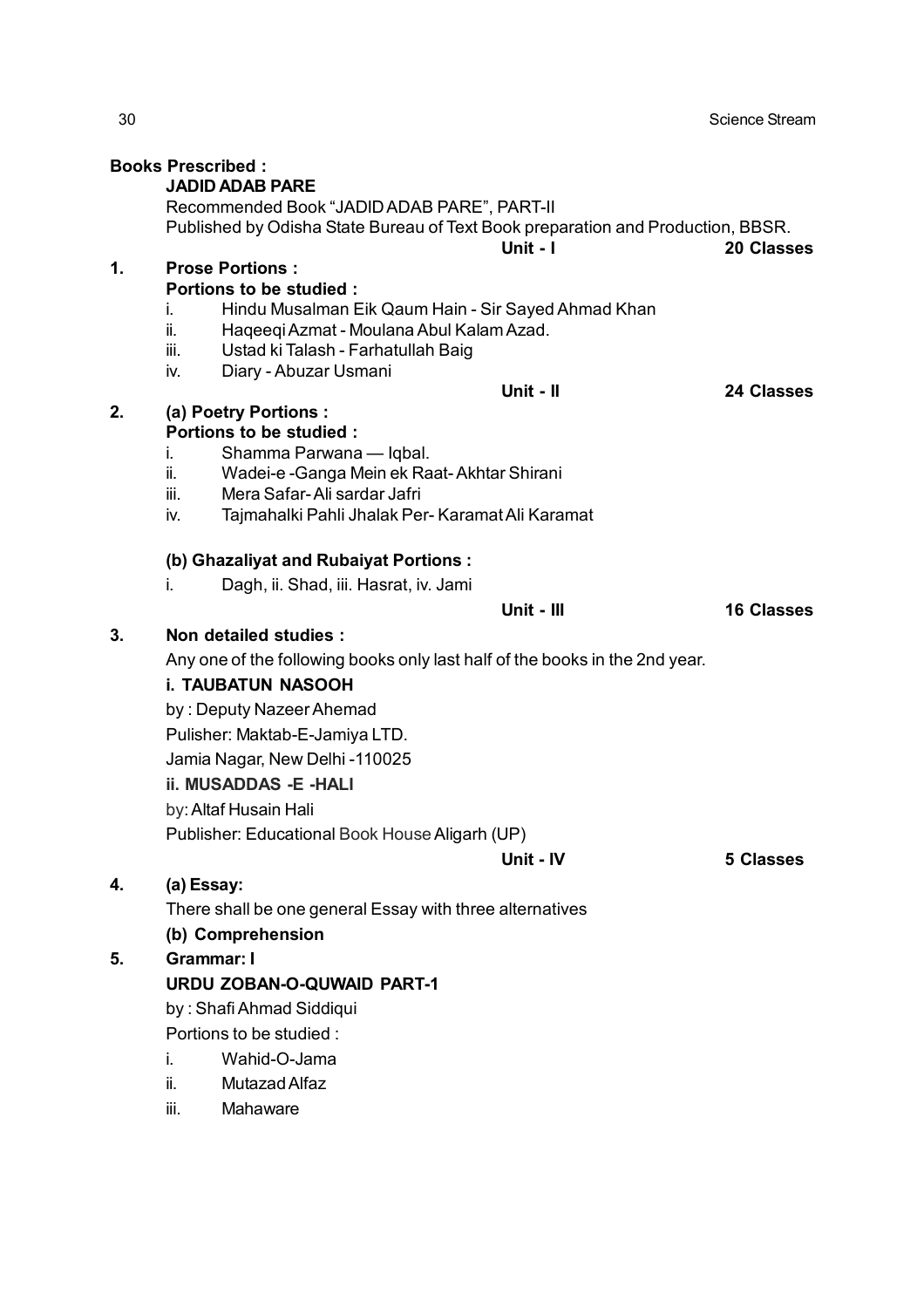# **M.I.L. (Sanskrit)**

### **FIST YEAR**

## **Total Classes - 80**

There Shall be one Paper carrying 100 marks. The duration of examination will be of 3 (three) hours

#### **COURSE STRUCTURE**

|              | Classes required | Marks allotted |           |
|--------------|------------------|----------------|-----------|
| a)           | Reading Skill    | 20             | 20        |
| $\mathbf{b}$ | Writing Skill    | 25             | 40        |
| c)           | Literary Text    | 35             | 40        |
|              | Total            | 80 Classes     | 100 Marks |

#### **PORTIONS TO BE STUIDED**

#### Prose-Sanskrutaprabha (Gadyabhagah)  $a)$

संस्कृतप्रभा-गद्यभाग:

The following proe pieces from the above mentioned book are to be stuided

- $1)$ मनुमत्स्याख्यानम् (Manumatsyakhyanam)
- चतूरशृगालः (Chaturasrugalah)  $(2)$
- संस्कृते किं नास्ति (Sanskrta kim nasti)  $\overline{3}$
- $4)$ जाबाल: सत्यकाम: (Jabalah Satyakamah)

#### $\mathbf{b}$ Poetry - Samskrtaprabha (Podyabhagah)

#### संस्कृतप्रभा (पद्यभाग:)

The following poetry pieces from the above book are to be stuided

- सुभाषितावली (Subhasitavali)  $1)$
- भाति मे भारतम् (Bhati me Bharatam)  $(2)$
- $3)$ वसन्त: (Vasantah)

#### **Grammar from the Prose and Poetry**  $\mathbf{c}$

- सन्धि सन्धिविच्छेद Sandhi and Sandhi Viccheda  $1)$
- कारकविभक्ति (Karak Vibhakti)  $(2)$
- $3)$ प्रकृतिप्रत्यय (Prakrti Pratyaya)

#### **Topics from the Grammar text**  $\mathbf{d}$

- $1)$ स्त्रीप्रत्यय Stripratvava
- $2)$ समास Samasa
- $3)$ एकपदीकरण Formation of single word from Stripratyaya and Samasa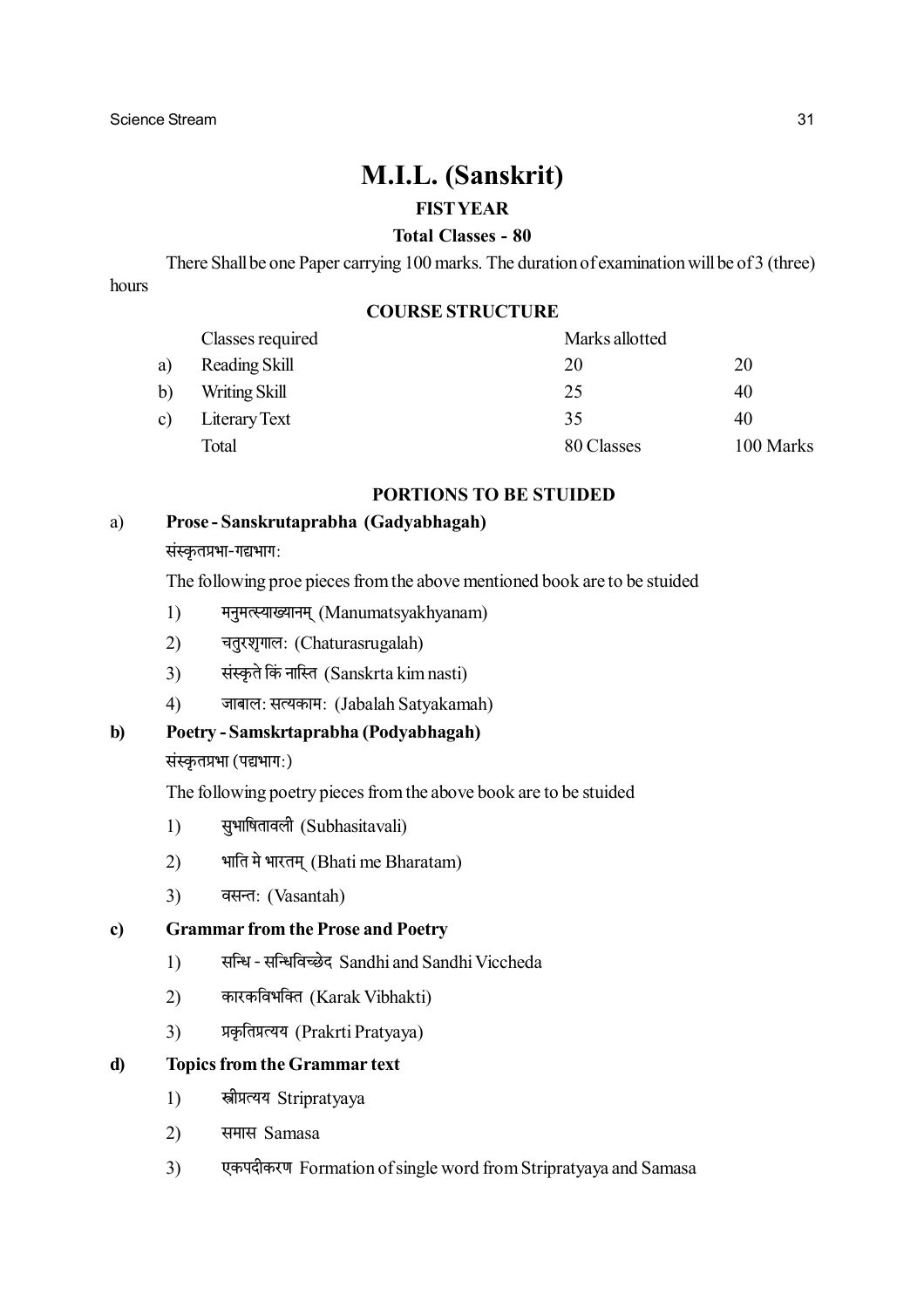#### **Translation and Comprehension**  $e)$

- $1)$ Comprehension - Sanskrit Passage from the comprehension pasages of संस्कृतप्रभा, Part - I
- $(2)$ Translation into Odia/English from prose and Poetry, translation from Sanskrit to Odia/ English.

#### $f$ **Writing Skill**

The art of writing - letters, Applications, Textual Explanation, Textual long questions.

#### **Books Recommended**

Sanskrtaprabha, Part - I - संस्कृतप्रभा - प्रथमोभाग:  $1)$ 

Published by Odisha State Bureau of Textbook Preparation and Production.

 $(2)$ Vyakarana - darpants - ब्याकरण दर्पण:

Published by Odisha State Bureau of Textbook Preparation and Production.

# M.I.L. (Sanskrit)

#### **FIST YEAR**

| $\mathbf{1}$ . |                      | <b>Reading Skill -</b>                              | <b>20 Marks</b>        |  |
|----------------|----------------------|-----------------------------------------------------|------------------------|--|
|                | i)                   | Multiple choice questions from Prose & Poetry (3+2) | $1 \times 5 = 5$ Marks |  |
|                | ii)                  | Very short questions from Prose & Poetry $(2 + 3)$  | $1 \times 5 = 5$ Marks |  |
|                | iii)                 | Short questions from Prose & Poetry $(1 + 1)$       | $2 \times 2 = 4$ Marks |  |
|                |                      | (out of 04 questions)                               |                        |  |
|                | iv)                  | Two questions from prose $\&$ poetry (1+1)          | $3 \times 2 = 6$ Marks |  |
|                | (out of 4 questions) |                                                     |                        |  |
| 2.             |                      | <b>Writing Skill</b>                                |                        |  |
|                | I)                   | Very short questions from Grammar Text - 10 Marks   |                        |  |

#### Stripratyaya -  $1 \times 3 = 3$  Marks a)

- Samasa 1 x 4 = 4 Marks  $b)$
- $c)$ Ekapadikarana - 1 x 3 = 3 Marks
- Translation of verse into Odia / English from Poetry Text 4 x 1 = 4 Marks (out of  $\mathbf{ii}$ 02 verses)
- Translation of one pasage into Odia/English from Prose Text  $6 \times 1 = 6$  Marks  $iii)$
- Translation of an Unseen Sanskrit Passage to Odia/English from given Passage  $iv)$  $-1$  No.

 $10 \times 1 = 10$  Marks

40 Marks

Application / Letter writing - 1 No. - 10 x 1 = 10 Marks (out of 2 questions)  $V$ 

#### $3.$ **Literary Text**

- Grammar from Prose: (Sandhiviccheda) 1 x 4 = 4 Marks  $i)$
- **Grammar from Poetry:**  $\mathsf{ii}$ )

32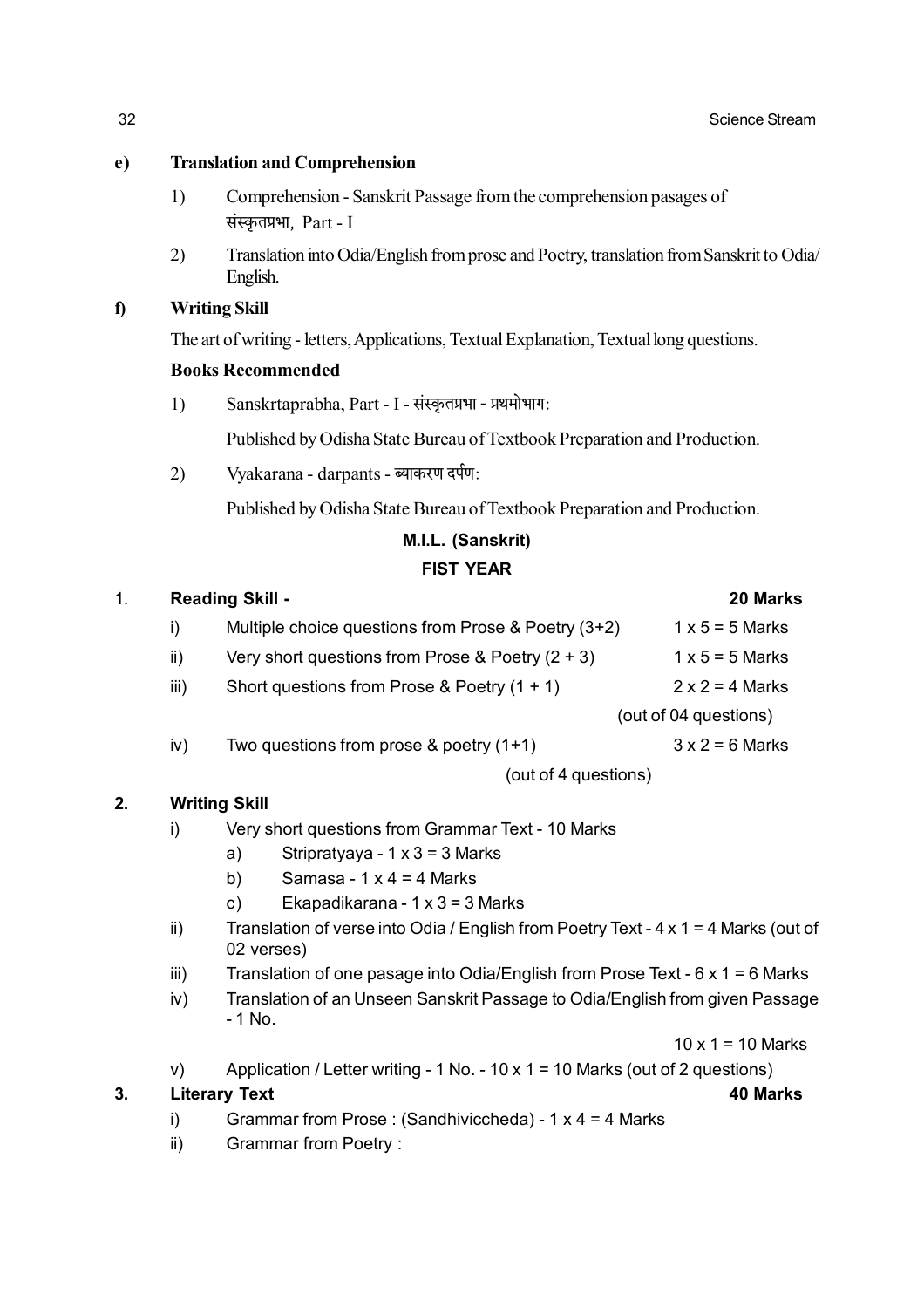Karaka-Vibhakti - 1 x 3 = 3 Marks Prakrati - Pratyaya - 1 x 3 = 3 Marks

Two questions from Prose & Poetry (1+1)  $iii)$ 

 $6 \times 2 = 12$  Marks (with in 30 words) (out of 4 questions)

- Explanation of Verse from Poetry text (one)  $iv)$ 
	- $08 \times 1 = 08$  Marks (out of two verses)
- Comprehension (one passage) from text  $(1 8)$  2 x 5 = 10 Marks  $V$

N.B.: Answer in Sanskrit are to be written either in Odia script or in Devanagari script.

# **M.I.L. (Sanskrit)**

#### **SECOND YEAR**

There shall be one paper carrying 100 Marks. The duration of Examination will be of three hours.

#### **COURSE STRUCTURE**

|              | Classes required | Marks allotted |           |
|--------------|------------------|----------------|-----------|
| a)           | Reading Skill    | 20             | 20        |
| b)           | Writing Skill    | 25             | 40        |
| $\mathbf{c}$ | Literary Text    | 35             | 40        |
|              | Total            | 80 Classes     | 100 Marks |

#### **PORTIONS TO BE STUIDED**

#### $a)$ Prose-Sanskrutaprabha (Gadyabhagah)

संस्कृतप्रभा - गद्यभाग:

The following proe pieces from the above mentioned book are to be stuided

- कपोतलुब्धककथा (Kapotalubdhakakatha)  $1)$
- सुश्रुतस्य यन्मकर्मशस्त्रकर्माणि (Susrutasva Yantrakarmasastrakarmini)  $(2)$
- $3)$ गुणिगुणहीनविवेकः (Gunigunahinavivekah)
- $4)$ रामतपोवनाभिगमनम (Ramatapovanabhigamanam)

#### $\mathbf{b}$ Poetry - Samskrtaprabha (Podyabhagah)

संस्कृतप्रभा (पद्यभाग:)

The following poetry pieces from the above book are to be stuided

- दशावतारस्तुति: (Dasavatarastutih)  $1)$
- $(2)$ गीतासवरभम् (Gitasourabham)
- $\overline{3}$ रघवंशम् (Raghuvamsam)

#### $\mathbf{c}$ **Grammar from the Prose and Poetry**

 $1)$ कारकविभक्ति (Karak Vibhakti)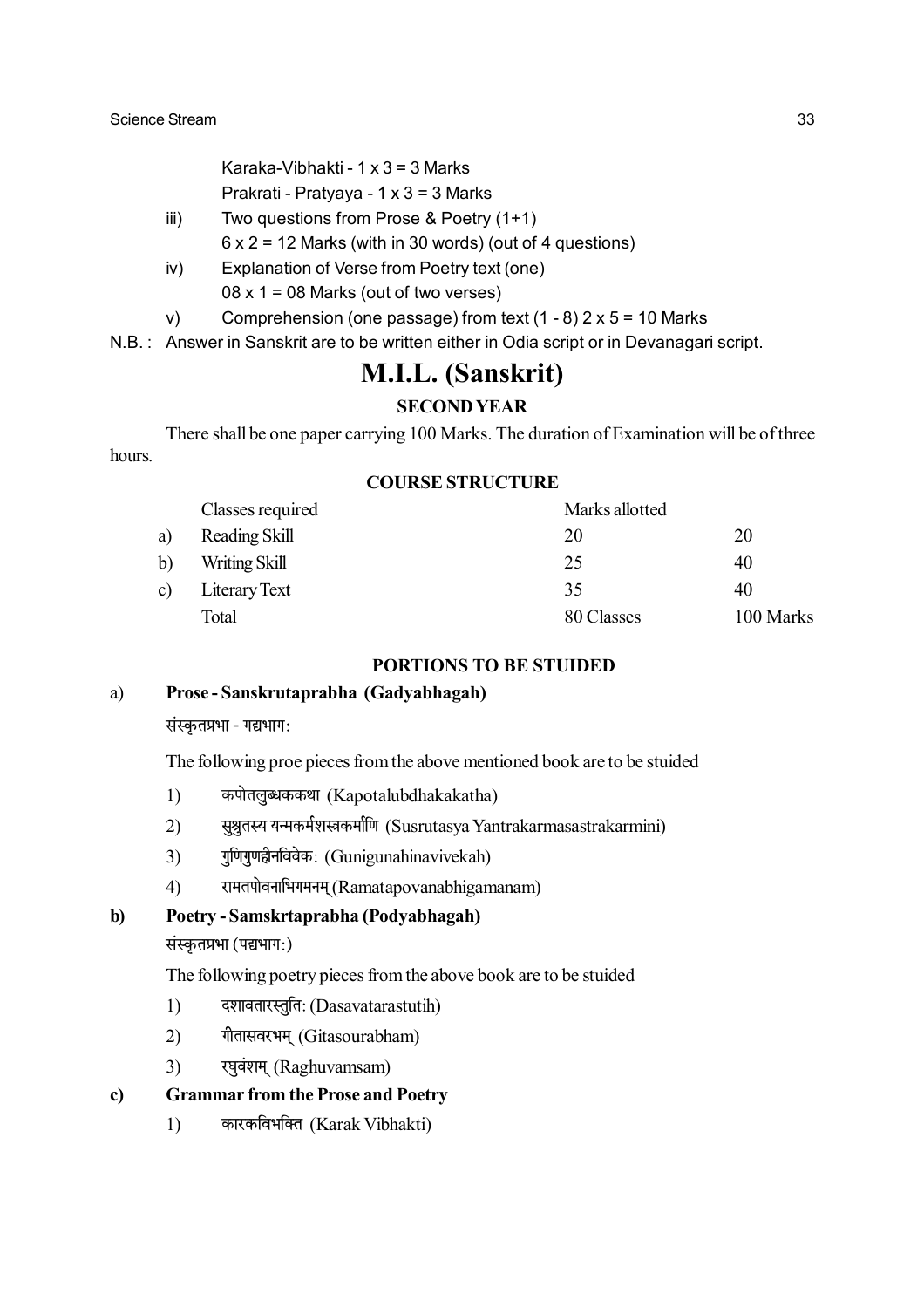सन्धि - सन्धिविच्छेद Sandhi and Sandhi Viccheda  $(2)$ 

#### d **Topics from the Grammar text**

- $1)$ शव्दरूप Sabdarupa (नर, फल, लता, मुनि, मति, वारि, नदी, पितृ, मातृ, गच्छत्, मनस्, आत्मन्, तद्, किम्, इदम, अस्मद, यष्मद, द्वि, त्रि, चतुर)
- $2)$ धातुरूप Dhaturupa (भू, गम्, पठ्, कृ, अस्, लभ्, पूज्)
- $3)$ समास Samasa
- $4)$ स्त्रीप्रत्यय Stripratyaya

#### **Translation and Comprehension**

- Comprehension Sanskrit Passage from the comprehension pasages of संस्कृतप्रभा, Part  $1)$  $-$ II
- Translation into Odia/English from Prose and Poetry, Translation from Odia/English to  $(2)$ Sanskrit.

#### $\mathbf{f}$ **Writing Skill**

The art of writing - Textual Explanation, Textual long questions and Precis writing.

#### **Books Recommended**

Sanskrtaprabha, Part - II - संस्कृतप्रभा - द्वितीयोभाग:  $1)$ 

Published by Odisha State Bureau of Textbook Preparation and Production.

 $(2)$ Vyakarana - darpants - ब्याकरण दर्पण:

Published by Odisha State Bureau of Textbook Preparation and Production.

# **M.I.L. (Sanskrit) SECOND YEAR**

#### $\overline{1}$ Reading Skill -

| i)   | Multiple choice questions from Prose & Poetry (3+2) | $1 \times 5 = 5$ Marks |
|------|-----------------------------------------------------|------------------------|
| ii)  | Very short questions from Prose & Poetry $(2 + 3)$  | $1 \times 5 = 5$ Marks |
| iii) | Short questions from Prose & Poetry $(1 + 1)$       | $2 \times 2 = 4$ Marks |
|      |                                                     | (out of 4 questions)   |
| iv)  | Two questions from Prose & Poetry (1+1)             | $3x2 = 6$ Marks        |
|      |                                                     | (out of 4 questions)   |
|      |                                                     |                        |

#### **Writing Skill**  $2.$

- Very short questions from Grammar Text 10 Marks  $\mathbf{i}$ 
	- $a)$ Sabdarupa -  $1 \times 3 = 3$  Marks
	- b) Dhaturupa -  $1 \times 3 = 3$  Marks
	- Samasa  $1 \times 2 = 2$  Marks  $c)$
	- Stripratyaya  $1 \times 2 = 2$  Marks  $\mathsf{d}$
- Translation of verse into Odia / English from Poetry Text 4 x 1 = 4 Marks (out of  $\mathsf{ii}$ ) 02 verses)

 $e)$ 

20 Marks

40 Marks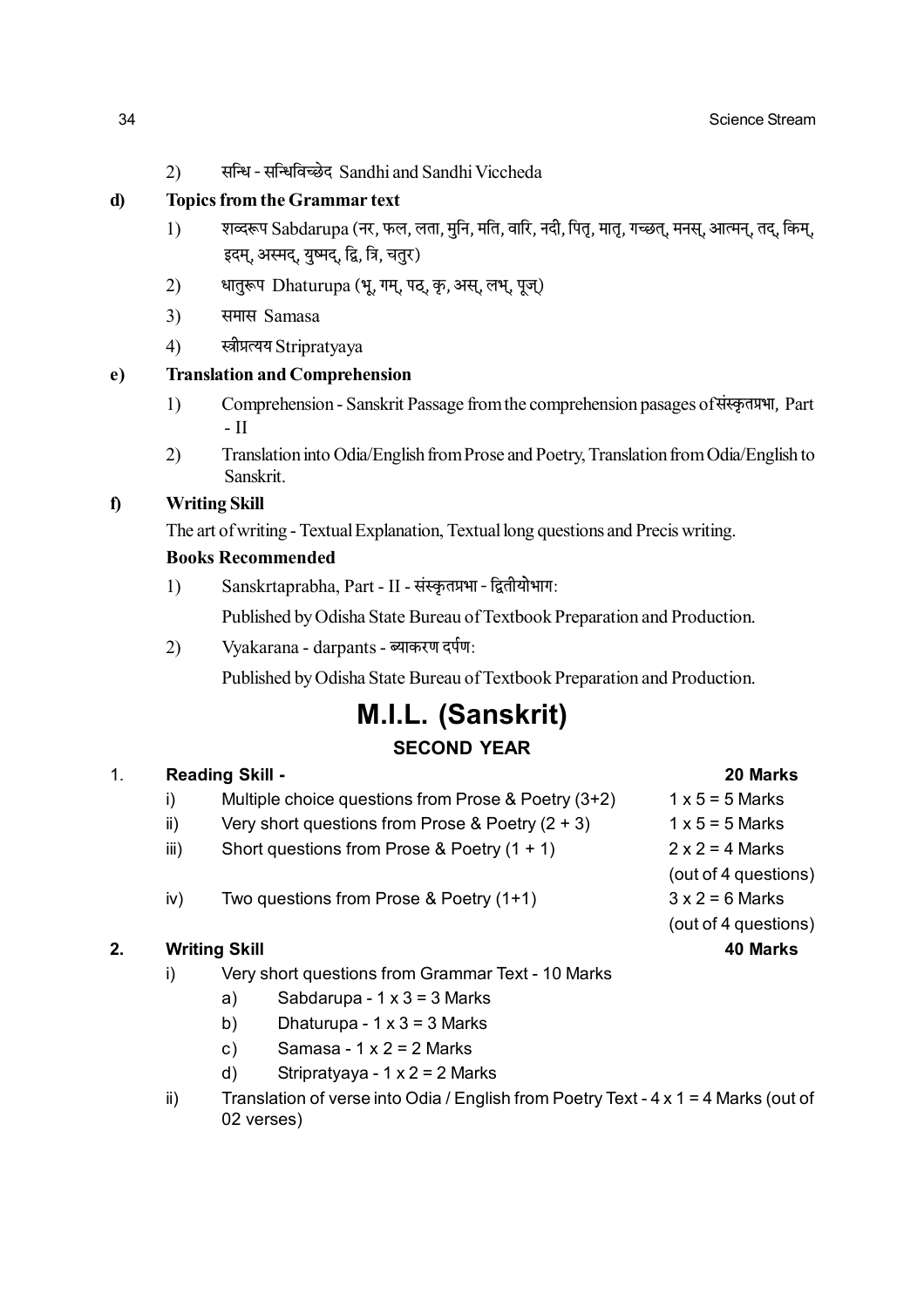- iii) Translation of pasage to Odia/English from Prose Text  $6 \times 1 = 6$  Marks
- iv) Precis writing 1/3 of an Unseen Passage 10 Marks
- v) Unseen Passage translation from Odia/English to Sanskrit 10 Marks

#### **3. Literary Text 40 Marks**

- 
- i) Grammar from Prose/Poetry Text 10 Marks Karaka-Vibhakti -  $2 \times 3 = 6$  Marks Sandhi and Sandhi-Vicchheda - 1 x 4 = 4 Marks
- ii) Explanation of Verse from Poetry text (one)  $8 \times 1 = 8$  Marks
- iii) Questions from Prose & Poetry (1+1)
	- $6 \times 2 = 12$  Marks (out of 4 questions)
- iv) Comprehension of passage from text  $(9 16) 2 \times 5 = 10$  Marks
- N.B. : Answer in Sanskrit are to be written either in Odia script or in Devanagari script.

# **ALTERNATIVE ENGLISH**

# **Ist year (Detailed Syllabus)**

#### **FIRST YEAR**

#### **Unit -I Prose**

- i. The Adventure of Learning
- ii. Men and Women
- iii. Modern Living
- iv. Food for Thought

#### **Unit -II Poetry**

- i. Ecology (A.K.Ramanujan)
- ii. Dog's Death (John Updike)
- iii. The Fog (W.H.Davies)
- iv. Girl Lithe and Tawny (Pablo Neruda)
- v. Ballad of the Landlord (Langston Hughes)

#### **Unit -III Short Stories**

- i. The Rainbow-Bird (Vance Palmer) xi ii. The Eyes Have it (Ruskin Bond) xii
- iii. The little Wife (William March) xiii

#### **Unit -IV One-Act Plays**

- i. Mother's Day (J.B. Priestley) xvii
- ii. The Unexpected (Ella Adkins) xviii

### **Unit-V GRAMMAR & USAGE**

- i. Tense and Aspect
- ii. Modals
- iii. Non-finite verb forms
- iv. The Passive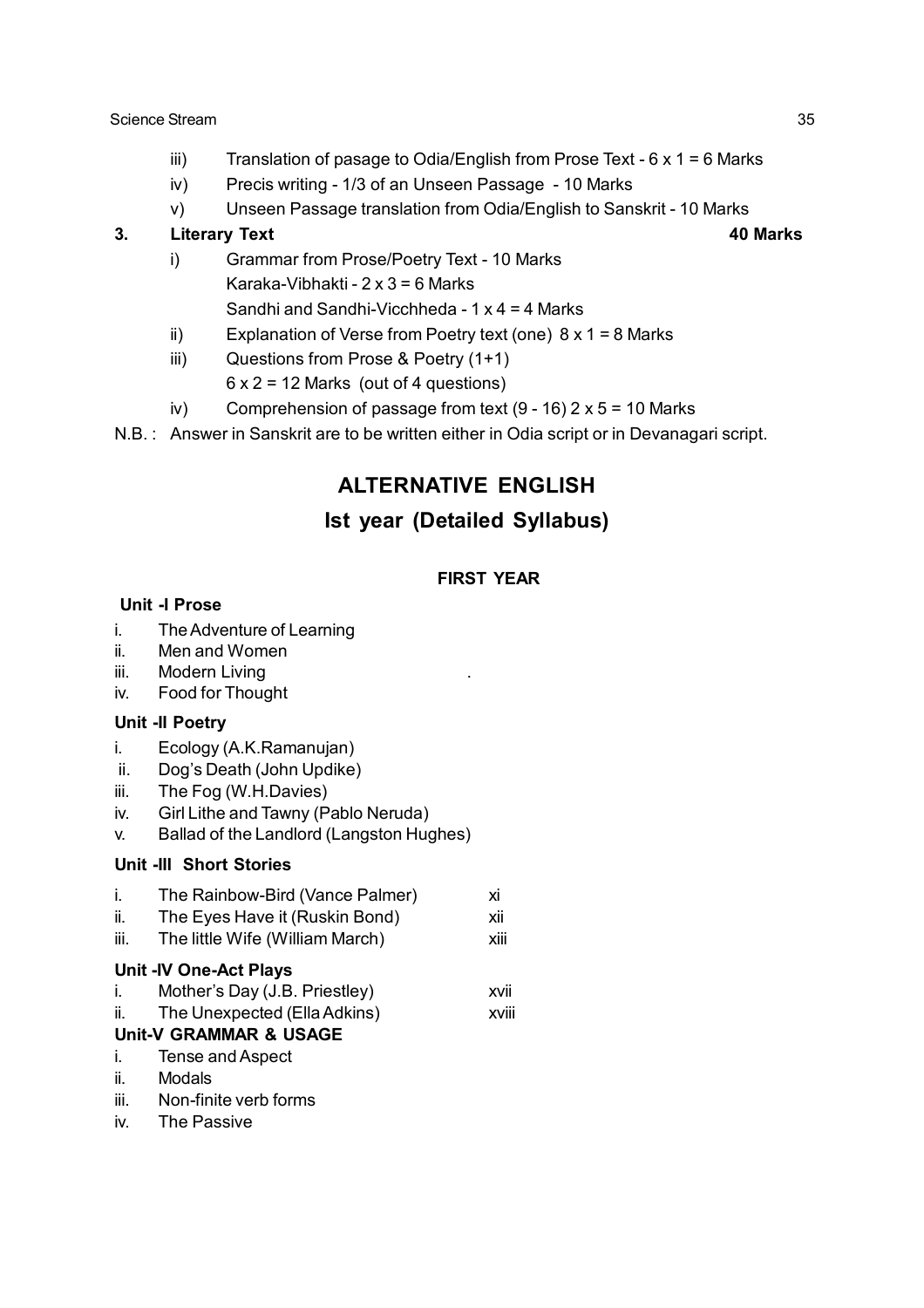v. Prepositions and Phrasal Verbs

#### **QUESTION PATTERN AND DISTRIBUTION OF MARKS ALTERNATIVE ENGLISH +2 IST YEAR**

|                       | FULL MARK-100                                                                     | TIME-3 Hrs |          |
|-----------------------|-----------------------------------------------------------------------------------|------------|----------|
| 1.                    | <b>Reading Comprehension.</b>                                                     |            |          |
| a)                    | A prescribed prose piece or extract                                               |            | 10 Marks |
|                       | (5 questions including inferential questions are to be answered).                 |            |          |
| b)                    | A prescribed poem / extract                                                       |            |          |
|                       | (5 questions including inferential questions and those on poetic devices,         |            |          |
|                       | figures of speech, mode, tone and style etc.)                                     |            | 10 Marks |
| C)                    | A prescribed story / one-act play or its extract                                  |            |          |
|                       | (5 questions including Inferential questions and those on literary devices,       |            |          |
|                       | tone etc.)                                                                        |            | 10 Marks |
| d)                    | An unseen passage of at least 200 words.                                          |            | 10 Marks |
|                       | (5 questions including inferential ones)                                          |            |          |
| 2.                    | Reading related skills.                                                           |            |          |
| a)                    | Guided note making based on the passage 1 (d)                                     |            | 5Marks   |
| b)                    | Cohesive devices                                                                  |            | 10 Marks |
| 3.                    | <b>Writing skills.</b>                                                            |            |          |
| a)                    | Summarising an unknown passage as given in 1 (d) with caption                     |            | 10 Marks |
| b)                    | Reconstruct a story from a given set of questions/fillers/outlines or             |            |          |
|                       | completion of a story                                                             |            | 10 Marks |
| C)                    | Essay writing                                                                     |            |          |
|                       | (including branstorming, organizing, outlining, writing first draft and revising) |            |          |
|                       |                                                                                   |            | 10 Marks |
| 4.                    | <b>Grammar and usage (in context)</b>                                             |            |          |
|                       | (3 questions on the prescribed grammar units)                                     |            | 10 Marks |
| s                     |                                                                                   |            |          |
|                       | <b>SECOND YEAR</b>                                                                |            |          |
| <b>Units -I Prose</b> |                                                                                   |            |          |
| i.                    | The Wonder World of Science<br>Vİ                                                 |            |          |
| ii.                   | <b>Our Environment</b><br>vii                                                     |            |          |

ii. Our Environment vii iii. The World of Business viii iv. The Changing World ix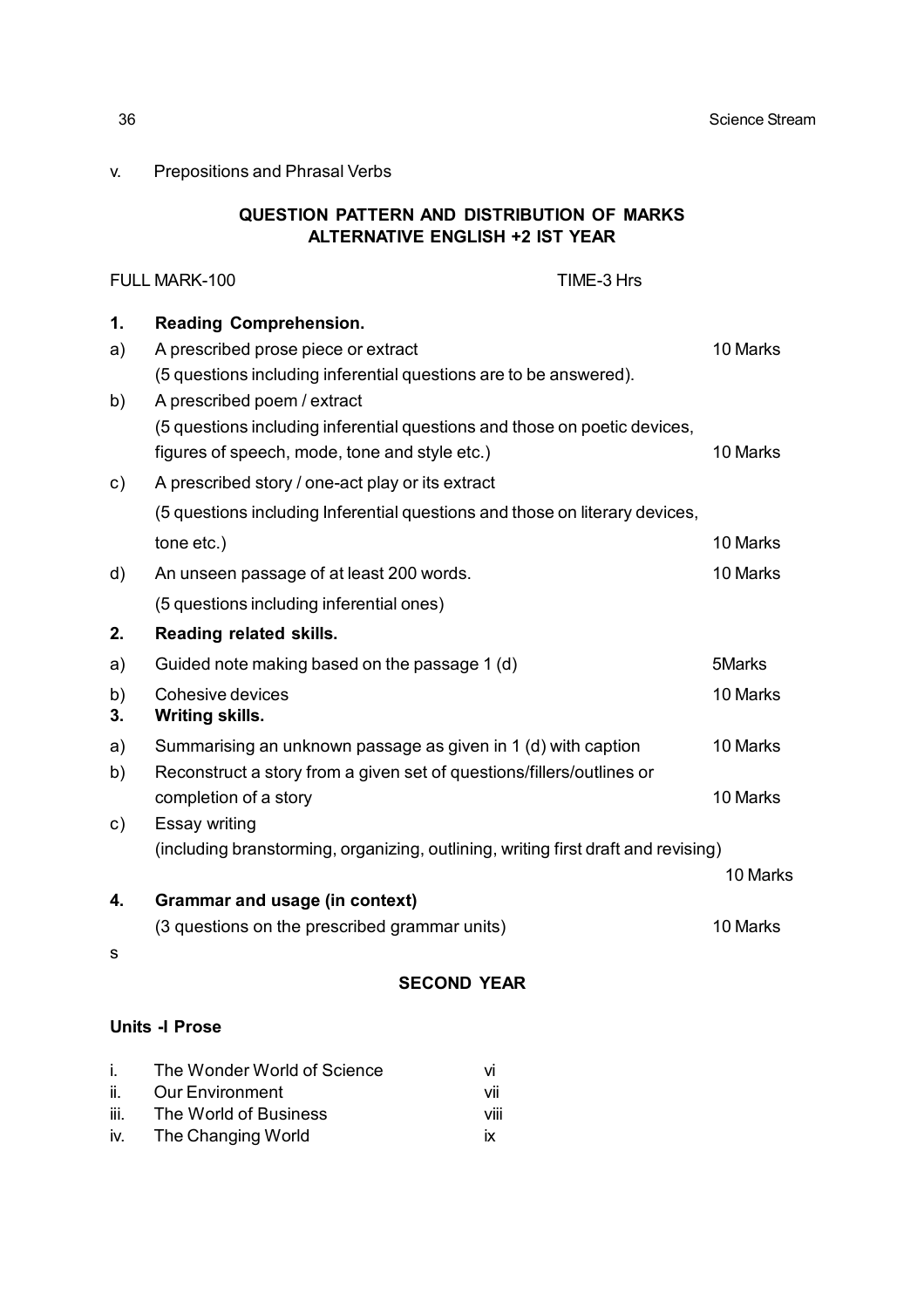# **Unit -II Poetry**

| SI. No.  |                                                                                                                   | <b>Units</b>        |          |
|----------|-------------------------------------------------------------------------------------------------------------------|---------------------|----------|
| i.       | Indian Children Speak (Juanita Bell)                                                                              | vi.                 |          |
| ii.      | The Goat Paths (James Stephen)                                                                                    | vii                 |          |
| iii.     | Of a Questionable Conviction                                                                                      | viii                |          |
|          | (Jayanta Mahapatra)                                                                                               |                     |          |
| İV.      | Mirror (Sylvia Plath)                                                                                             | ix                  |          |
| v.       | Toads (Phili'p Larkin)<br><b>Short Stories</b>                                                                    | x                   |          |
|          | Units to be studied :                                                                                             |                     |          |
| SI. No.  |                                                                                                                   | <b>Units</b>        |          |
| İ.       | The Happy Man (W.S.Maugham)                                                                                       | XİV                 |          |
| ii.      | The Tree (Manoj Das)                                                                                              | XV                  |          |
| iii.     | The Watch Man (R.K.Narayan)                                                                                       | xvi                 |          |
|          | <b>One Act Plays</b>                                                                                              |                     |          |
|          | Units to be studies                                                                                               |                     |          |
| SI. No.  | The Hour of Truth (Pefciva! Wilde)                                                                                | <b>Units</b><br>xix |          |
| i.<br>C. | <b>GRAMMAR &amp; USAGE</b>                                                                                        |                     |          |
| i.       | Revision of Tense and Aspect'                                                                                     |                     |          |
| ii.      | Revision of Prepositions and Phrasal Verbs                                                                        |                     |          |
| iii.     | Clause-types                                                                                                      |                     |          |
| iv.      | <b>Linking Devices</b>                                                                                            |                     |          |
| V.       | <b>Word Order and Emphasis</b>                                                                                    |                     |          |
|          | Books Prescribed: Approches to English-I                                                                          |                     |          |
|          | Approches to English-II                                                                                           |                     |          |
|          | <b>Published by - Odisha State Bureau of Textbook Preparation &amp; Production, Pustak Bhavan</b><br>Bhubaneswar. |                     |          |
|          | <b>QUESTION PATTERN AND DISTRIBUTION OF MARKS</b>                                                                 |                     |          |
|          | <b>ALTERNATIVE ENGLISH +2 2ND YEAR</b>                                                                            |                     |          |
|          | FULL MARK-100                                                                                                     | TIME-3 Hrs          |          |
| 1.       | <b>Reading Comprehension.</b>                                                                                     |                     |          |
| a)       | A prescribed prose piece or extract                                                                               |                     | 10 Marks |
|          | (5 questions including inferential questions are to be answered).                                                 |                     |          |
| b)       | A prescribed poem / extract                                                                                       |                     |          |
|          | (5 questions including inferential questions and those on poetic devices,                                         |                     |          |
|          | figures of speech, mode, tone and style etc.)                                                                     |                     | 10 Marks |
| C)       | A prescribed story / one-act play or its extract                                                                  |                     |          |
|          | (5 questions including Inferential questions and those on literary devices,                                       |                     |          |
|          |                                                                                                                   |                     |          |
|          | tone etc.)                                                                                                        |                     | 10 Marks |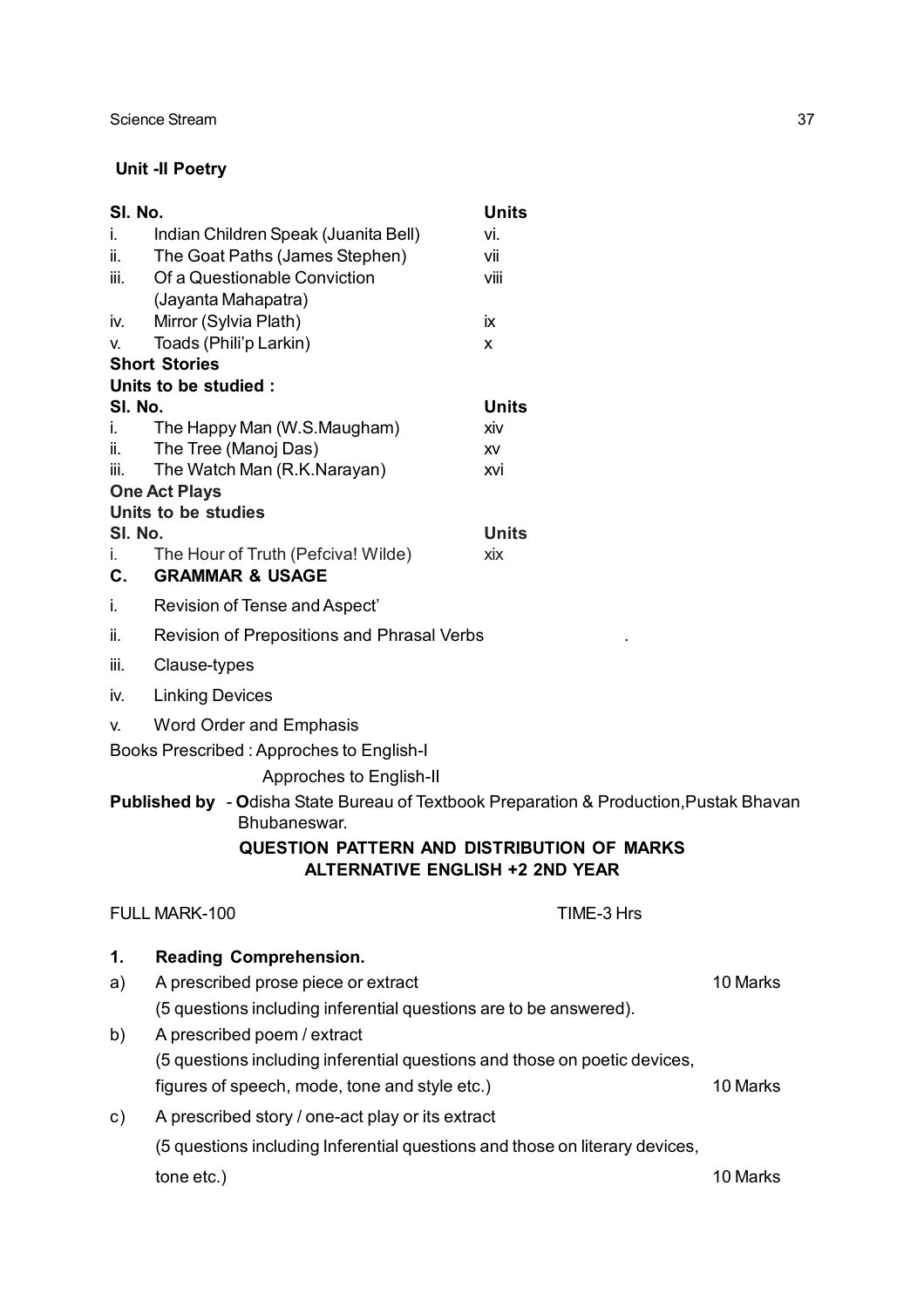| 38            |                                                                              | <b>Science Stream</b> |
|---------------|------------------------------------------------------------------------------|-----------------------|
| $\mathsf{d}$  | An unseen passage of at least 200 words.                                     | 10 Marks              |
|               | (5 questions including inferential ones)                                     |                       |
| 2.            | Reading related skills.                                                      |                       |
| a)            | Un Guided note making based on the passage 1 (d)                             | 10 Marks              |
|               | 3. Writing skills.                                                           |                       |
| a)            | Designing and writing a brochure                                             | 10 Marks              |
| b)            | Writing dialogues of a face-to-face / telephonic conversation.               | 10 Marks              |
| $\mathsf{c})$ | Rewriting a poem/short story as a different form of discourse i.e. a page of |                       |
|               | a diary, a newspaper report/article or a script for a play etc.              | 10 Marks              |
| d)            | Adding a suitable beginning/ending/title to a given poem/story.              | 5 Marks               |
|               | 4. Grammar and usage(in context)                                             |                       |
|               | (3 questions on the prescribed grammar units including modified close tests  | 15 Marks              |

# **ENVIRONMENTAL EDUCATION (Compulsory)**

**F.M. 70**

**P.M. : 70**

**Theory.** Unit - I Man and Environment Unit - II Environmental Pollution Unit -III Environmental Management

Unit -IV Road Safety.

# **THEORY**

**UNIT - I 8 Periods**

# **(A) Man and Environment: Environment: Components: -**

Atmosphere, Lithosphere, Hydrosphere and Biosphere- Human being as a rational social partner in environmental action - Impact of human activities on environment - Environmental Problems of urban and rural areas- Stress on civic amenities: supply of water, electricity, transport and health services.

# **(B) Natural Resources 6 Periods**

Land, water, forest as primary natural resources- Fresh water and Marine resources-Natural resources of Orissa - Concept of Biodiversity and its conservation - Renewable and non-renewable resources - Conventional and non - conventional energy.

**UNIT - II 6 Periods**

# **Environmental Pollution:**

Types of pollution;and pollutants-Causes, effects and control of air pollution, water pollution,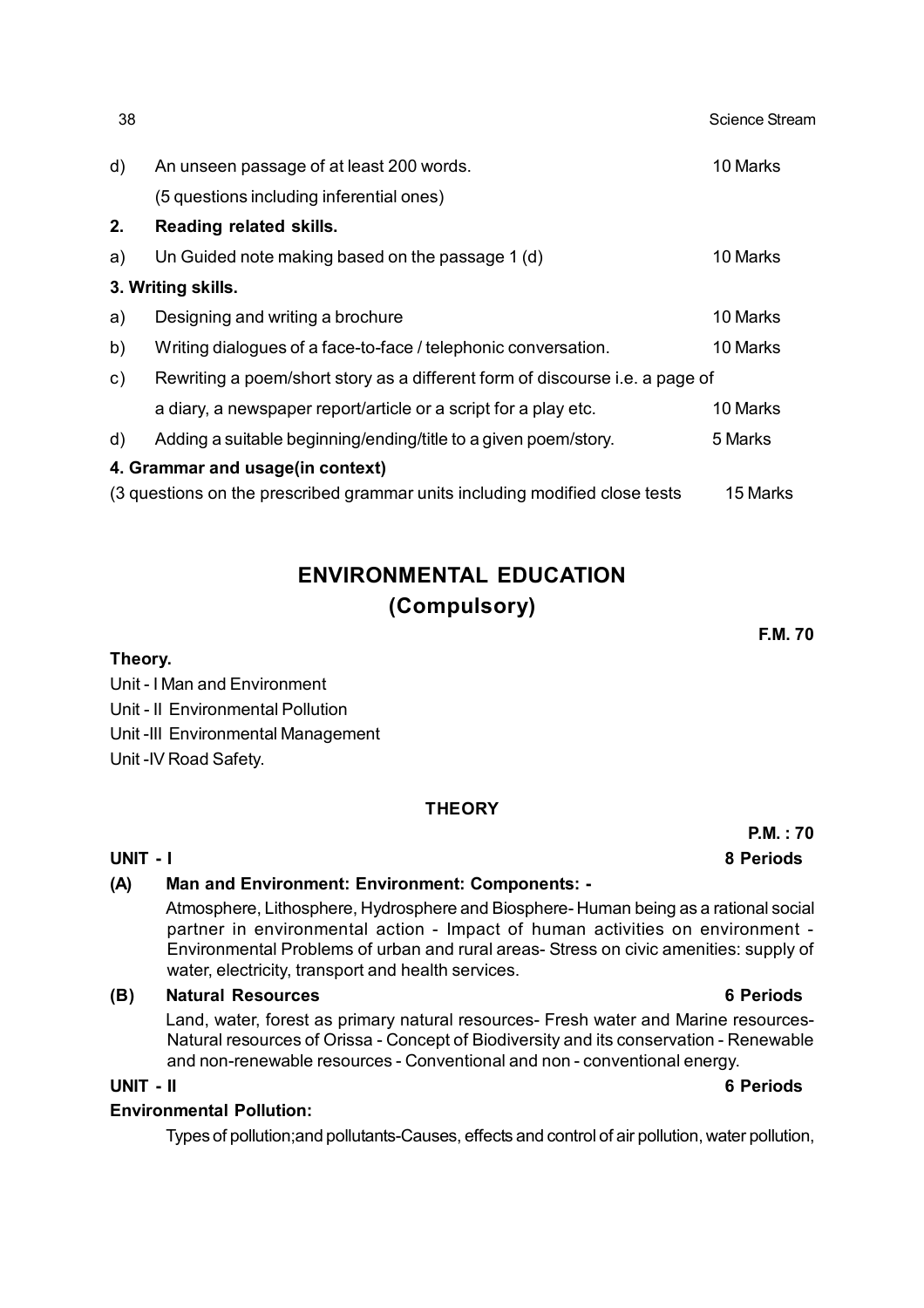soil pollution and noise pollution, Green house effect, Global Warming, Eutrophication, Ozone layer depletion.

### **UNIT - III 6 Periods**

### **(A) Environmental Management:**

Scope, of Environmental Management -Management of solid, liquid and gaseous wastes - Resource Management- disaster Management (flood, cyclone and earthquake) - Concept of sustainable development-Management of agricultural produce.

### **(B) Environmental Laws: 5 Periods**

Constitutional Provisions .-Major provisions of Environmental Laws and Pollution Control Laws with particular reference to the Water Act, 1974, the Air Act, 1981, the E(P) Act 1986, CPCB and SPCB- (Central and State'Pollution Control Boards).

### **UNIT - IV 5 Periods**

## **Road Fafety**

- a) Concept & Need
- b) Traffic signs
- c) What to do and what not to do while on the road safety guidelines offence and penalties.
- d) Traffic Management: RTO, MVI, Police / Traffic Police
- e) Traffic Awareness.

## **PROJECTS**

# **F.M. : 30**

- 1. To study the changes that have taken place in the given land area of a city,village/locality/ market during the last five years in respect of at least five parameters like number of houses^ residents and families; food habits, number of household goods in a family, consumption of water, electricity and fuel including that of personal vehicles by a family, sources of noise (public address systems being used, television, radio and vehicles on the road), common facilities like number of schools, hospitals, shops, theatres, public conveyance, public utilities, public transport, number of factories, industries and/or the facilities for production and processing of goods, loss of water bodies, types and quantity of wastes, their disposal and treatment facilities with a view to discuss the patterns of changes and impact on the environment and quality of life. One specific project on these aspects may be selected to study the changes that have taken place in a given area during the last five years in respect of the number of houses, residents and families and to prepare a report on the effects on civic amenities like availability of water, electricity and fuel; the drainage system, disposal of wastes including night soil,
- 2. To study the environmental profile of a town/ locality/village in respect of population density, green cover, educational level of residents, social problems and sources of pollution and their effect on air, water and soil.
- 3. To collect data on monthly consumption of electricity and fuel from at least five families, any two commercial establishments and four public utilities in a given locality. To plan strategies for educating consumers to economise on the consumption of electricity and fuel by reducing their over-use, misuse and improper use.
- 4. To study, for a period of one month, the status of sanitary conditions and methods of waste disposal of a given locality vis-a-vis the role of Panchayat, Municipality or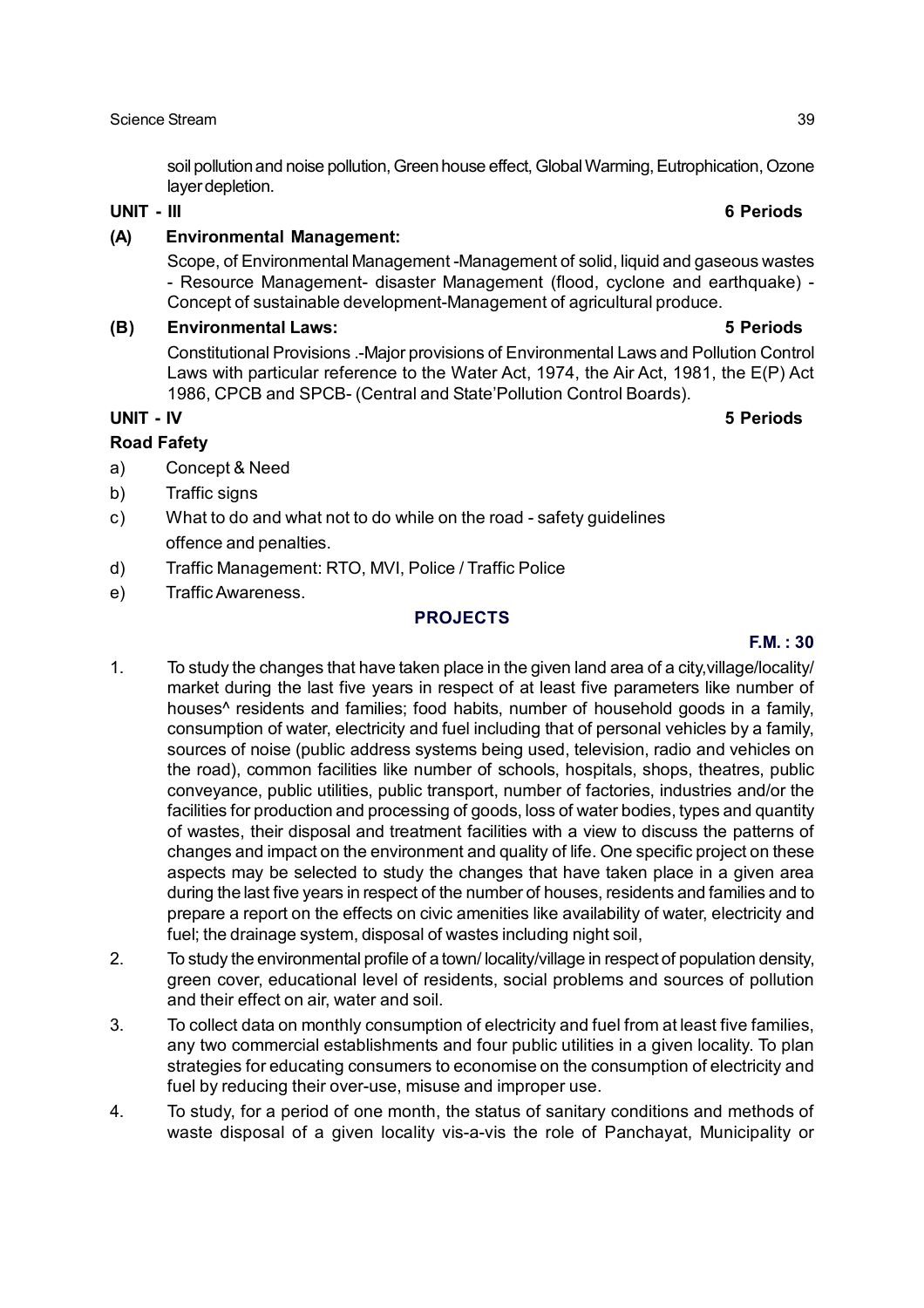Corporation and to prepare an action plan for making the conditions more environment friendly.

- 5. To investigate the impact of an industry or a large manufacturing unit o'n the local environment. The parameters could be land use, the ratio of the covered area and the open space, the raw materials used for production, inputs like electricity and water, the types of waste generated and the modes of waste disposal, use,of environment friendly and efficient technology, types of pollutants emitted or discharged, the average health status of the employees and residents in the area.
- 6. To study the impact of changes in agricultural practices or animal husbandry including poultry, piggery, fishery and apiculture over a period of time on the local environment of a given locality or village. The components for analysis may include: types of crops, land area under cultivation, mechanisation, use of electricity, mode of irrigation and agrochemicals, agro-waste and their disposal, types of animal breed and their feed, types of shelter and healthcare, methods of preservation and processing of products and animal wastes and their disposal. To suggest an action plan for modifying the prevailing practices so as to make them environment friendly and sustainable.
- 7. To collect samples of water from different sources and study their physical characteristics like turbidity, colour, odour, the measure of pH, the nature of suspended and dissolved impurities and pollutants, the presence of toxic materials like mercury, lead, arsenic, fluorine and the presence of living organisms. For testing the presence of toxic materials and living organisms, the help of a local laboratory or institution may be taken, if available. To identify the most polluted sample of water and locate the sources of its pollution. To devise an action plan for mobilising public opinion for checking the pollution.
- 8. To study the practices followed in the region for storage, preservation, transportation and processing of perishable or non- perishable farm products and to assess the extent of their wastage due to faulty practices.
- 9. To prepare a status report on the prevalence of child labour in a given area through sample surveys on children engaged as domestic help and as workers in farms, commercial establishments and manufacturing units: The survey may be in respect of age group, education, wages, working hours, working conditions, safety in works place, health, handling hazardous materials and the like. Units dealing with hazardous materials and processes may be identified and an action plan for mobilising public opinion against,the practice of child labour may be prepared.
- 10. To conduct a survey of plants in a locality and to collect information about their cultural, economic and medicinal values from the local people and the available literature. To prepare an action plan for their propagation.
- 11. Road Safety Project.
- (i) To conduct a survey on Traffic Offences and student initiatives to check it.
- (ii) To prepare a status report on the prevalence of Traffic problems in a given area.
- (iii) To suggest an action plan for prevention of road accidents,
- (iv) To suggest the use of efficient technology for better traffic management.

Environmental Education will be assessed at the college level for 100 marks (70 marks for theory and 30 marks for project work) before Test Examination of the college for Annual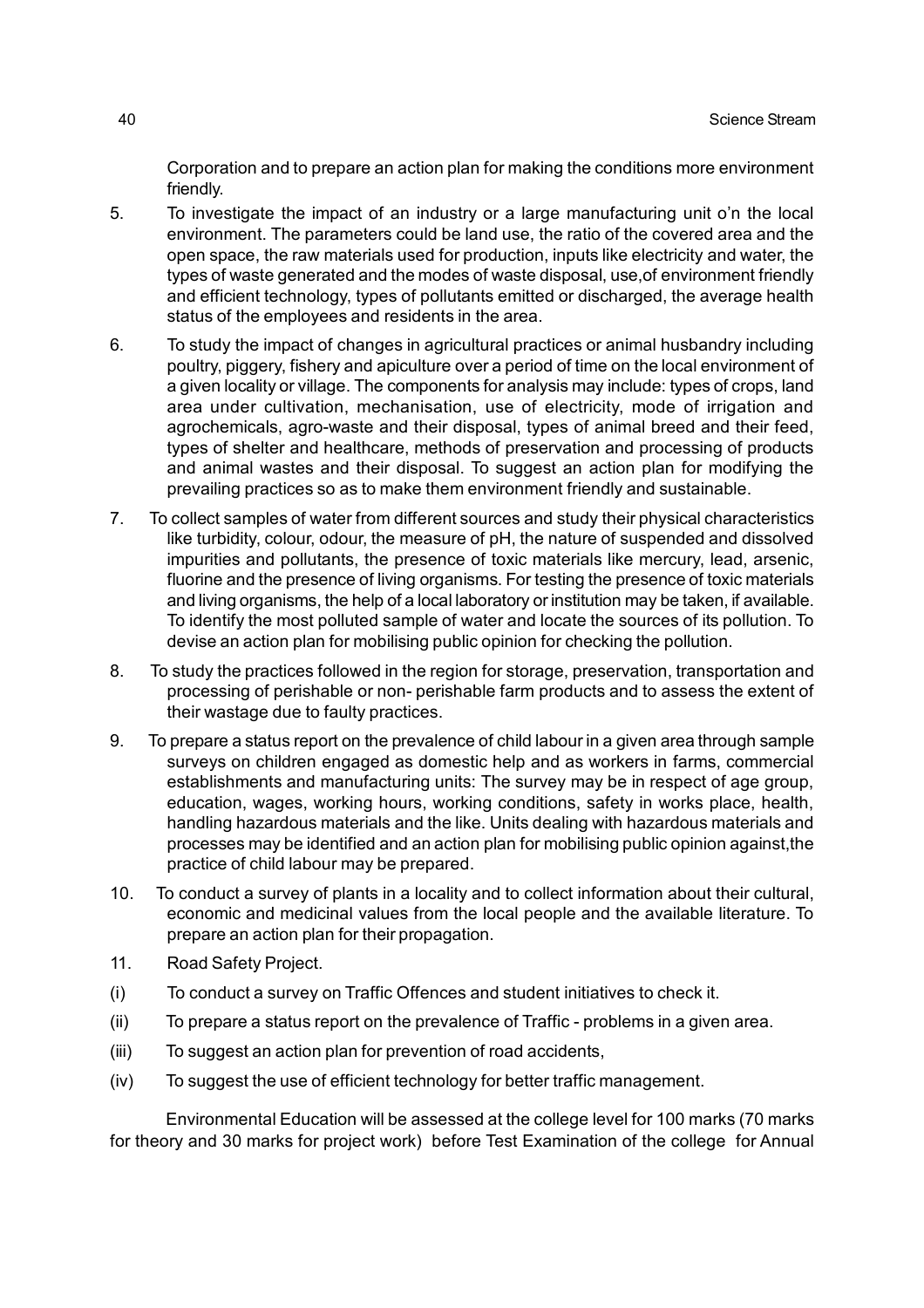Higher Secondary Examinationand the grades (A +a, B, C, D, in order of merit) are to be awarded by the college and the same shall be recorded in the body of the pass certificate given by the council subsequently. The grade secured in the Environmental Education (EE) will not affect the result of the candidate.

| Mark          | Grade |
|---------------|-------|
| 70% and above | Gr A+ |
| 60% to 69%    | GrA   |
| 50% to 59%    | Gr B  |
| 35% to 49%    | Gr C  |
| Below 35%     | Gr D  |

### **BOOK PRESCRIBED:**

**Bureau's Higher Secondary (+2) Environmental Education, Published by Odisha State Bureau of Textbook Preparation & Production, Bhubaneswar.**

# **YOGA (Theory) +2 1st year**

| <b>Full Marks - 50</b><br>Time 2 hrs.                                                                        |          |
|--------------------------------------------------------------------------------------------------------------|----------|
| Unit-I                                                                                                       | 10 marks |
| <b>CONCEPT YOGA</b>                                                                                          |          |
| Meaning. Definition and Scope of yoga, Importance and aim of yoga for the students, Misconception<br>of Yoga |          |
| Yoga and Spirituality                                                                                        |          |
| Unit-II                                                                                                      | 10 marks |
| <b>BASIC PRINCIPLES OF YOGA PRACTICE</b>                                                                     |          |
| Place, Time, Age, Diet, Dress, Do's and Don'ts                                                               |          |
| <b>Power of Silence</b>                                                                                      |          |
| Unit-III                                                                                                     | 10 marks |
| <b>BRANCHES OF YOGA</b>                                                                                      |          |
| Karma Yoga, Bhakti Yoga, Raja Yoga, Jnana Yoga                                                               |          |
| Yoga in Srimad Bhagavat Gita                                                                                 |          |
| Unit- IV                                                                                                     | 10 marks |
| <b>CONCEPT OF ASTHANGA YOGA</b>                                                                              |          |
| Yama, niyama, asana, pranayama, pratyahara, dharana, dhyana and samadhi                                      |          |
| Unit - V                                                                                                     | 10 marks |
| YOGA AND PERSONALITY DEVELOPMENT                                                                             |          |
| Meaning, Definition of Personality                                                                           |          |

Dimension of Personality: physical, mental, emotional, intellectual and spiritual. Personality Development in relation to external world civic, social, patriotic and global consciousness. Concept of Personality According to swami Vivekananda and Sri Aurobindo.**(Practical)**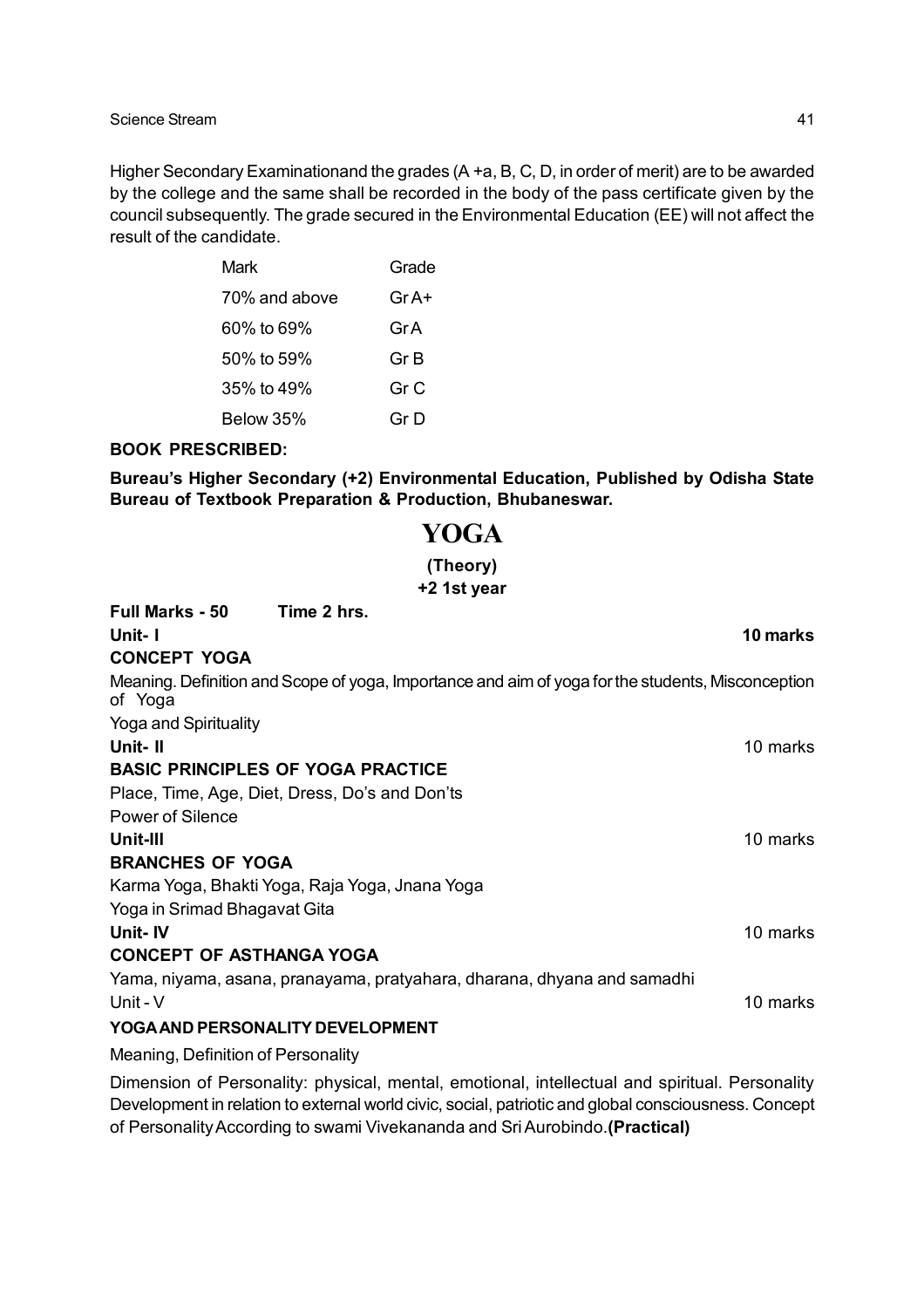# **+2 2nd year** *,*

Full Marks - 50 Time 2 hrs.

Unit - I

# **ASANA**

PRILIMINARY PRACTICES : Greeva Sanchalana, skandha chakra (shoulder rotation), purna, titali asana (full butterfly), marjari asana (car stretch pose), Surya Namaskara

**STANDING POSTURE** : Tadasana, tiryak tadasana, katichakrasana pada-hastasana, ardha chakrasana, ardhakati chakrasana, ekapada pranasmasana, garudasana, natarajasana.

**SITTING POSTURE** : padmasana janusirasana, paschimottanasana, supta vajrasana, shashankasana, ustrasana, ardhamatsyendrasana.

**PRONE LYING POSTURE** : shalabhasana, bhujangasana, dhanurasana.

**SUPINE POSTURE** : uttanapadasana, supta pawanamuktasana, naukasana, halasana, sarvangasana, matsyasana, chakrasana.

Unit-II

**RELAXATION** : savasana, yoganidra

Unit-III

**PRANAYAMA** : Priliminary practices: abdominal,

thoracic, clavicular and fullyogic breathing kapalabhati, nadisodhana, bhramari seetali/seetkari Unit - IV and Unit - V

**MEDITATION** : Antarmouna - sensorial awareness : (sound, touch, vison, smell, taste), breath awareness, awareness of the spontaneous thought process.

Unit-V

**KRIYA :** Trataka (internal and external)

**For +2 1st year 50 marks theory examination and For +2 2nd year 50 marks practical examination but in 1st year and 2nd year students will learn practical**

The grade secured taking together both the theory and Project/Practical marks will be refelected iin the Marks sheet and the pass certificate of the Council.

| Mark          | Grade |
|---------------|-------|
| 70% and above | Gr A+ |
| 60% to 69%    | GrA   |
| 50% to 59%    | Gr B  |
| 35% to 49%    | Gr C  |
| Below 35%     | Gr D  |

## **Books Prescribed : An Introduction to Yoga, Published by Odisha State Bureau of Textbook Preparation BASIC COMPUTER EDUCATION +2 1st Year**

# **UNIT - I**

Computer Fundamentals : Necessity and uses of computer, what is computer?, Computer as a system, problem and problem solving technique, Important terminology, Input-Output devices, types of computer, (Digital, Analog, Hybrid, Super computer, Main Frame, Mini, JC, Note Book, and Laptop). Generation of Computer, Computer Memory, (Main, Secondary, Virtual. Buffer, Cache,) Computer Languages and its types. **8 Hours**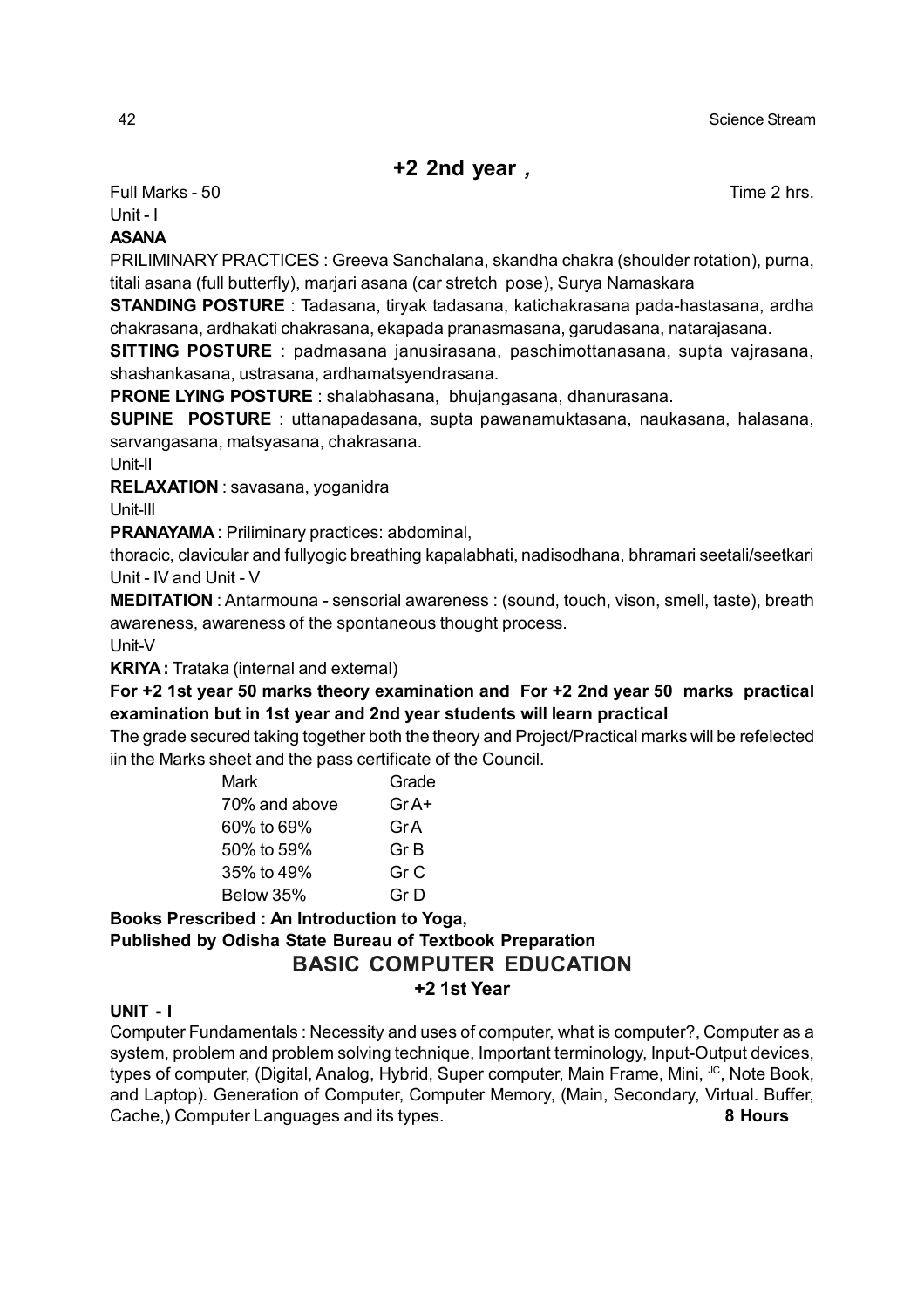# **UNIT - II**

Operating System: types, software, Dos and Windows : Fundamentals and Commands, Security and Anti-virus

Introduction to MS\_OFFICE :

MS-WORD: Creating a File, setting and typing text, page formatting, editing; printing, saving the files, creating Folders, Insertion tables and objects, Bulletin, Page Numbering., spell check, indenting;, paragraph setting and mail merge, CD writing.

MS-EXCEL: Spread sheet and its uses, an introduction, formatting work sheet, setting columns/ Rows, range, Format, protect, sorting, types of graphs, functions and formula, printing text, copying and saving the document.

MS-POWER POINT: Features, Uses, Menus, Toolbars, creating a presentation through auto context wizard, templates, manual slides show, saving, deleting, opening a presentation, Editing.

MS-ACCESS: Data base, database Management system, RDBMS, advantages and limitations of MS- Access, parts, tables, integrity constraints, relationship and designing tables.

**5 Hours**

## **UNIT - III**

INTERNET AND COMPUTER SECURITY:

Introduction to Internet, net browsing, Emails, Networking and its types, topology, computer crime, components required for internet, saving and printing the web files.

APLLICATIONS: in Education, Medical Science, Business, Entertainment, Social ''service's and Research etc. 7 hours

## **For +2 1st year 50 marks theory examination and For +2 2nd year 50 marks practical examination. TOTAL HOURS: 30 (THEORY) AND 10 HOURS (PRACTICAL).**

### **+2 2nd Year**

# **PRACTICALS:**

DOS, Windows, MS-Office, web page, browsing, sending and creating a mail.

The grade secured taking together both the theory and Project/Practical marks will be reflected in the Marks sheet' and the pass certificate of the Council.

| Mark          | Grade |
|---------------|-------|
| 70% and above | Gr A+ |
| 60% to 69%    | Gr A  |
| 50% to 59%    | Gr B  |
| 35% to 49%    | Gr C  |
| Below 35%     | Gr D  |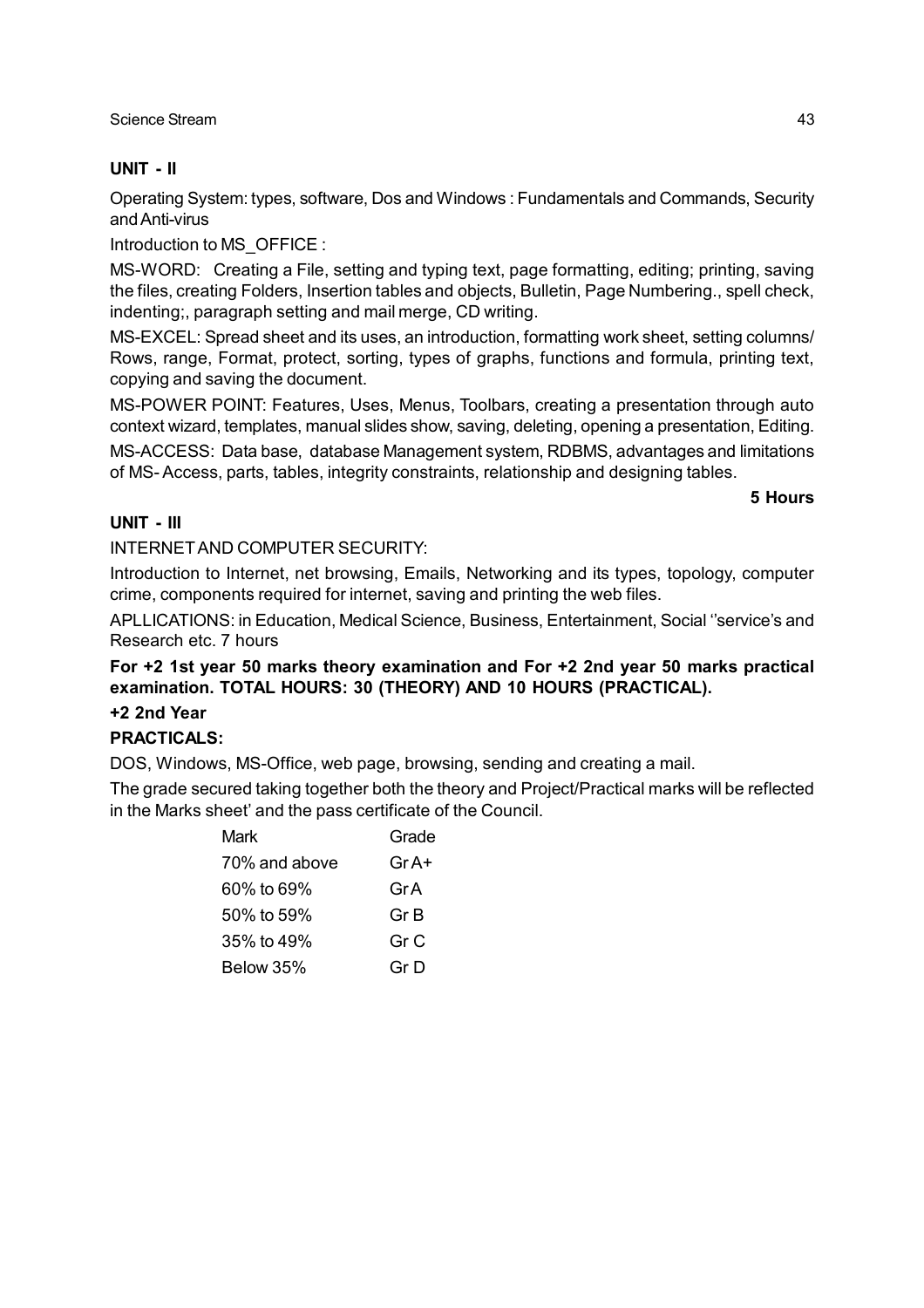# .**CHEMISTRY**

**For Ist Year Science**

|                                          | <b>Course Structure</b>                                |       |  |
|------------------------------------------|--------------------------------------------------------|-------|--|
| Unit                                     | Title                                                  | Marks |  |
| I                                        | <b>Basic Concepts of Chemistry</b>                     | 11    |  |
| II                                       | <b>Structure of Atom</b>                               |       |  |
| Ш                                        | Classification of Elements & Periodicity in Properties | 4     |  |
| IV                                       | <b>Chemical Bonding and Molecular Structure</b>        |       |  |
| V                                        | States of Matter: Gases and Liquids                    |       |  |
| VI                                       | Thermodynamics                                         | 21    |  |
| VII                                      | Equilibrium                                            |       |  |
| VIII                                     | <b>Redox Reactions</b>                                 |       |  |
| к                                        | Hydrogen                                               | 16    |  |
| X                                        | s-Block Elements                                       |       |  |
| ЖI                                       | Organic Chemistry: Basic Principles & Techniques       |       |  |
| XIII                                     | Hydrocarbons                                           | 18    |  |
| XIV                                      | <b>Environmental Chemistry</b>                         |       |  |
|                                          | Total                                                  | 70    |  |
| Unit I: Some Basic Concepts of Chemistry |                                                        |       |  |

General Introduction: Importance and scope of chemistry

Nature of matter, laws of chemical combination, Dalton's atomic theory: concept of elements, atoms and molecules

Atomic and molecular masses and equivalent mass of elements, acid, base, and salt,oxidants, reductants, and mole concept and molar mass, percentage composition, empirical and molecular formula, chemical reactions, stoichiometry and calculations based on stoichiometry.

### **Unit II: Structure of Atom**

Discovery of Electron, Proton and Neutron, atomic number, isotopes and isobars. Thomson's model and its limitations. Rutherford's model and its limitations, Bohr's model and its limitations, concept of shells and subshells, dual nature of matter and light, de Broglie's relationship, Heisenberg uncertainty principle, concept of orbitals, quantum numbers, shapes of s, p and d orbitals, rules for filling electrons in orbitals - Aufbau principle, Pauli's exclusion principle and Hund's rule, electronic cinfiguration of atoms, stability of half filled **Unit III: Classification of Elements and Periodicity in Properties**

Significance of classification, brief history of the development of periodic table, modern periodic law and the present form of periodic table, periodic trends in properties of elements - atomic radii ionic radii, inert gas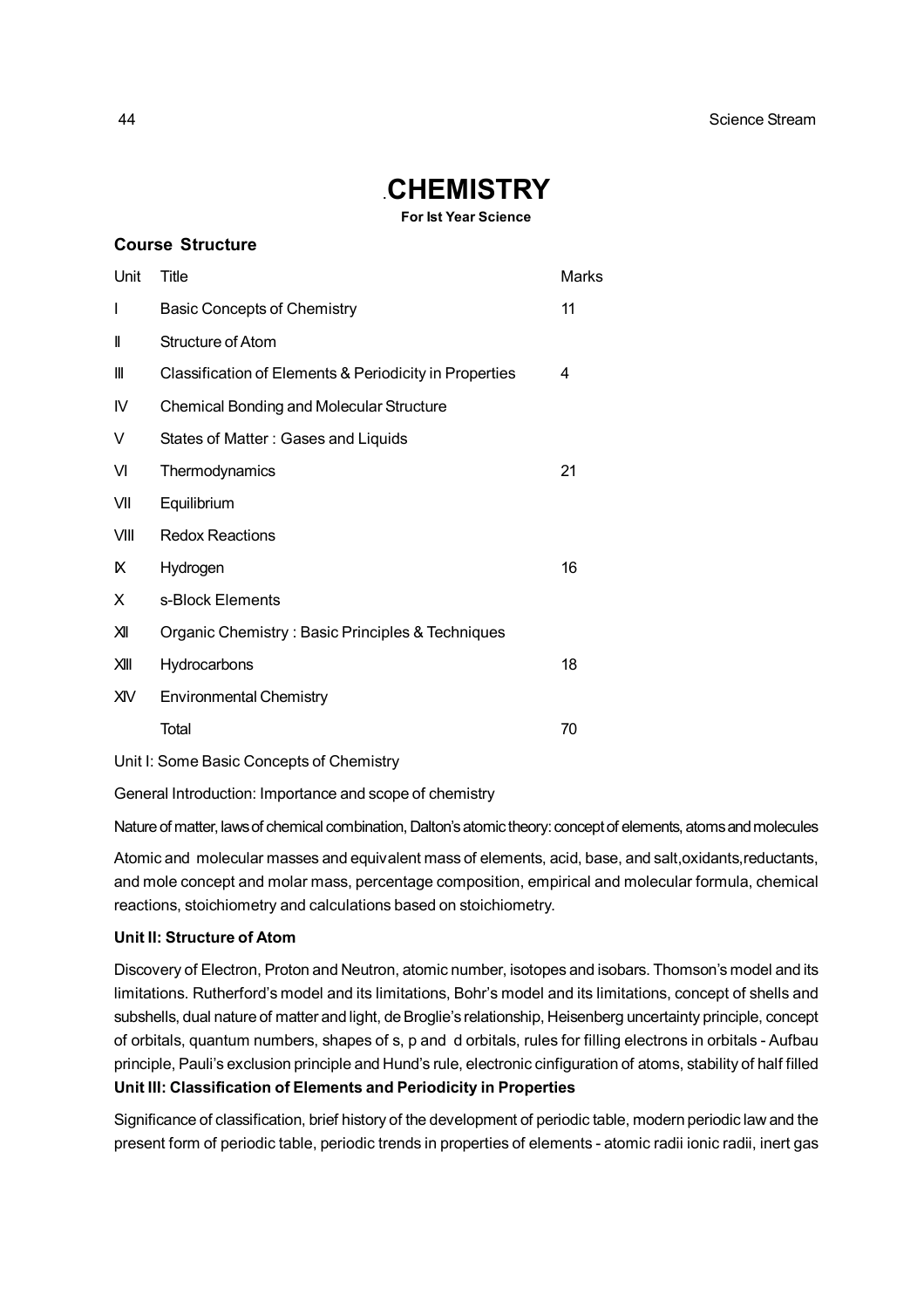radii, Ionization enthalpy, electron gain enthalpy, electronegativity, valency and oxidation state.Nomenciature of elements with atomic number greater than 100.

### **Unit IV : Chemical Bonding and Molecular Structure**

Valence electrons, ionic bond, covalent bond; bond parameters, Lewis structure, polar character of covalent bond, covalent character of ionic bond, valence bond theory, resonance, geometry of covalent molecules, VSEPR theory, concept of hybridization, involving s.p and d orbitals and shapes of some molecules, molecular orbital theory of homonuclear diatomic molecules (qualitative idea only), hydrogen bond.

### **Unit V : States of Matter : Gases and Liquids**

Three states of matter, intermolecular interactions, types of bonding, melting and boiling points, role of gas laws in elucidating the concept of the molecule, Boyle's law, Charles law, Gay Lussac's law, Avogadro's law, ideal behaviour, empirical derivation of gas equation, Avogadro's number, ideal gas equation. Deviation from ideal behaviour liquefaction of gases, critical temperature, kinetic energy and molecular speeds (elementary idea) Liquid State vapour pressure, viscosity and surface tension (qualitative idea only, no mathematical derivations).

### **Unit VI : Chemical Thermodynamics**

Concepts of System and surroundings and types of system, surroundings, work, heat, energy, extensive and intensive properties, state functions.

First law of thermodynamics - internal energy and enthalpy, heat capacity and specific heat, measurement of  $\Delta U$  and  $\Delta H$ , Hess's law of constant heat summation, enthalpy of bond dissociation, combustion, formation, atomization, sublimation, phase transition, ionization, solution and dilution, Second law of Thermodynamics (brief introduction). Introduction of entropy as a state function, Gibb's energy change for spontaneous and non-spontaneous processes, criteria for equilibrium.

Third law of thermodynamics (brief introduction).

### **Unit VII : Equilibrium**

Equlibrium in physical and chemical processes, dynamic nature of equlibrium, law of mass action, equilibrium constant (Kc, Kp and Kx and their relationship) factors affecting equilibrium - Le Chatelier's principle, ionic equlibrium-ionization of acids and bases, strong and weak electrolytes, degree of ionization, ionization of poly basic acid strength, concept of PH, Henderson Equation, hydrolysis of salts (elementary idea), buffer solution, solubility, product, common ion effect (with illustrative examples) numerical problems.

### **Unit VIII : Redox Reaction**

Concept of oxidation and reduction, redox reactions, oxidation number, balancing redox reactions, in terms of loss and gain of electrons and change in oxidation number, applications of redox reactions.

### **Unit IX : Hydrogen**

Position of hydrogen in periodic table, occurrence, isotopes, preparation, properties and uses of hydrogen, hydrides-ionic covalent and interstitial; physical and chemical properties of water, heavy water, hydrogen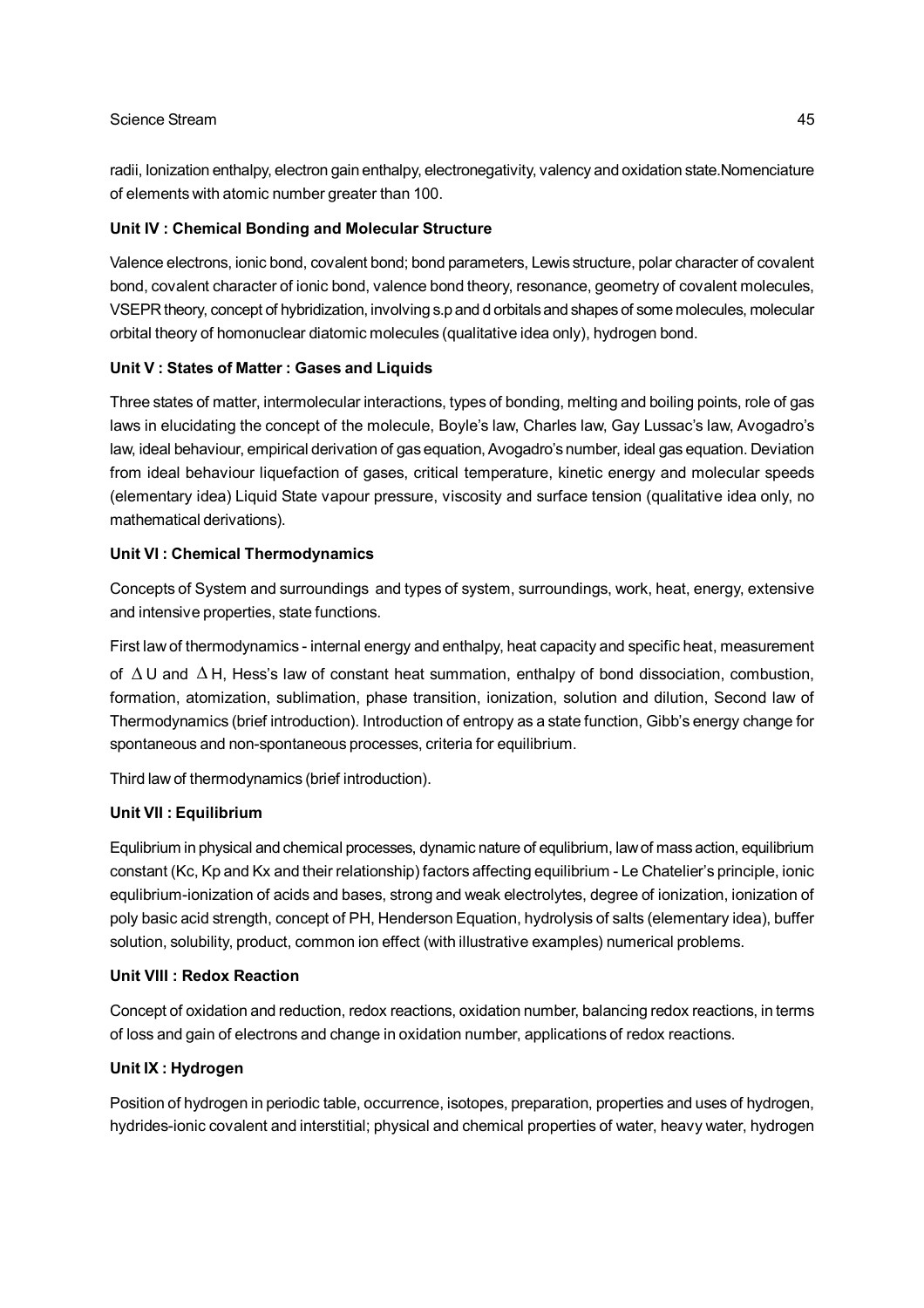peroxid-e-preparation, reactions and structure and use; hydrogen as a fuel.

### **Unit X : s-Block Elements (Alkali and Alkaline Earth Metals)**

### **Group 1 and Group 2 Elements**

General introduction, electronic configuration, occurrence, anomalous, properties of the first element of each group, diagonal relationship, trends in the variation of properties (such as ionization enthalpy, atomic and ionic radii), trends in chemical reactivity with oxygen and halogens, uses.

### **Preparation and Properties of Some Important Compounds :**

Sodium Carbonate, Sodium Chloride, Sodium Hydroxide and Sodium Hydrogencarbonate, Biological importance of Sodium and Potassium.Calcium Oxide and Calcium Carbonate and their industrial uses, biological importance of Magnesium and Calcium.

### **Unit XI : Some p- Block Elements**

### **General Introduction to p- Block Elements**

**Group 13 Elements :** General introduction, electronic configuration, occurrence, variation of properties, oxidation states, trends in chemical reactivity, anomalous properties of first element of the group, Boron physical and chemical properties, some important compounds, Borax, Boric acid, Boron Hydrides, Alumunium : Reactions with acids and alkalies, uses.

**Group 14 Elements :** General introduction, electronic configuration, occurrence, variation of properties, oxidation states, trends in chemical reactivity, anomalous behaviour of first elements. Carbon-catenation, allotropic forms, physical and chemical properties; uses of some important compounds: oxides. Important compounds of Silicon and a few use: Silicon Tetrachloride, Silicones, Silicates and Zeolites, their uses.

### **Unit XII : Organic Chemistry - Some Basic Principles and Technique**

General introduction, methods of purification, qualitative and quantitative analysis, classification and IUPAC nomenclature of organic compounds. Electronic displacements in a covalent bond: inductive effect, electromeric effect, resonance and hyperconjugation. Homolytic and heterolytic fission of a covalent bond free radicals, carbocations, carbanions, electrophiles and nucleophiles, types of organic reactions.

### **Unit XIII : Hydrocarbons**

Classification of Hydrocarbons

Aliphatic Hydrocarbons :

Alkanes - Nomenclature, isomerism, conformation (ethane only), physical properties methods of preparation chemical reactions including free radical mechanism of halogenation, combustion and pyrolysis.

Alkenes - Nomenclature, structure of double bond (ethene), geometrical isomerism, physical properties, methods of preparation, chemical reactions: addition of hydrogen, halogen, water, hydrogen halides (Markownikoff's addition and peroxide effect), ozonolysis, oxidation, mechanism of electrophilic addition.

Alkynes - Nomenclature, structure of triple bond (ethyne), physical properties, methods of preparation, chemical reactions : acidic character of alkynes, addition reaction of - hydrogen, halogens, hydrogen halides and water.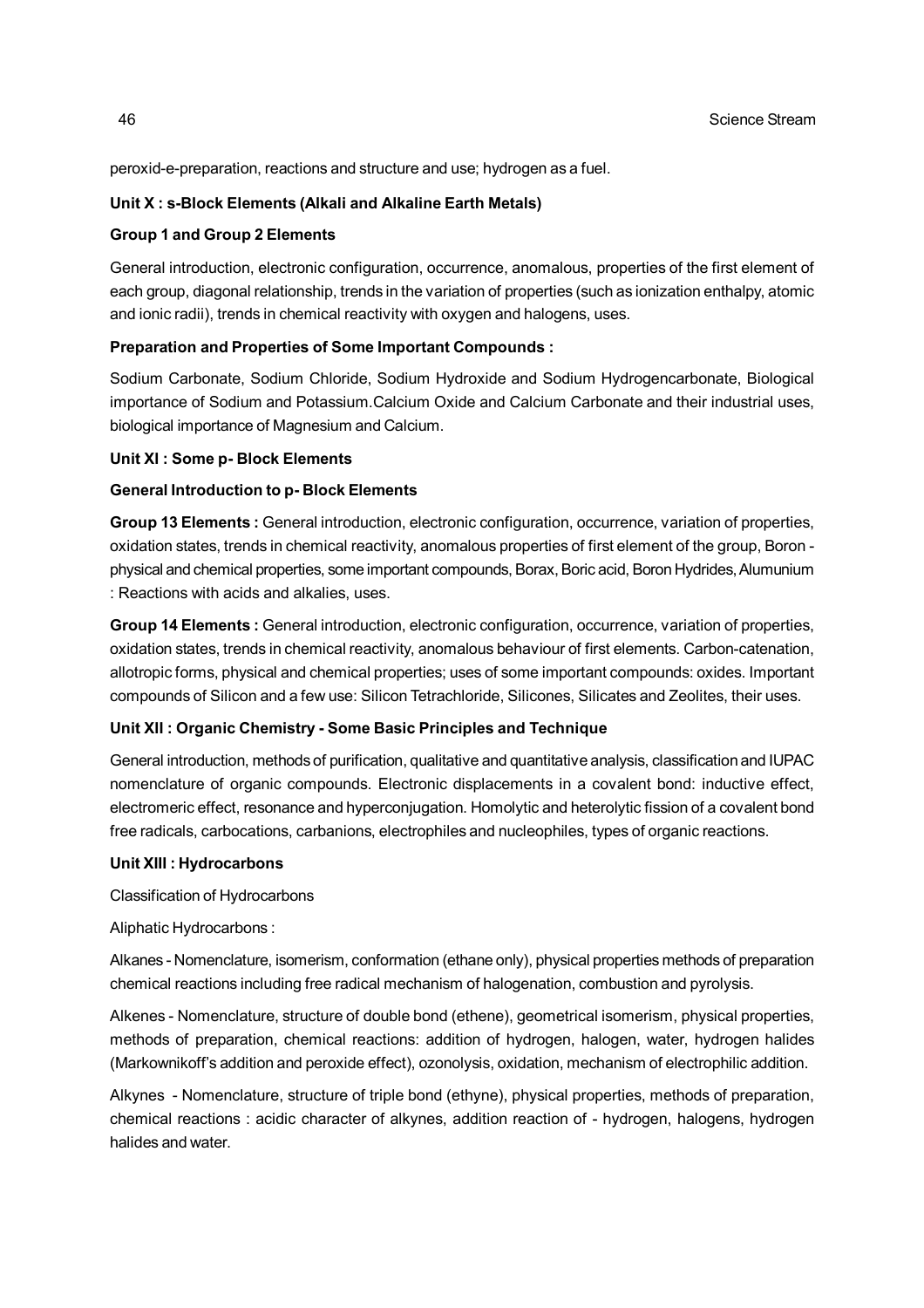Aromatic Hydrocarbons : Introduction, IUPAC nomenclature, benzene : resonance, aromaticity, chemical properties: mechanism of electrophilic substitution, nitration, sulphonation, halogenation, Friedel Craft's alkylation and acylation, directive influence of functional group in monosubstituted benzene. Carcinogenicity and toxicity.

### **Unit XIV : Environmental Chemistry**

Environmental pollution - air, water and soil pollution, chemical reactions in atmosphere, smog, major atmospheric pollutants, acid rain, ozone and its reactions, effects of depletion of ozone layer, greenhouse effect and global warming-pollution due to industrial wastes, green chemistry as an alternative tool for reducing pollution, strategies for control of environmental pollution.

### **CHEMISTRY (PRACTICAL)**

### **+2, 1st Year Science**

### **(Detailed syllabus)**

### **Experiments :**

### **1. Basic Laboratory Techniques : (Non-evaluative)**

- a) Bunsen burner (different parts and their functions)
- b) Chemical balance weighing with chemical balance by equal oscillation method.
- c) Cutting and bending of glass tube, drawing jet and boring a cork.

### **2. Crystallisation :**

Preparation of CuSO $_{\textrm{\tiny{4}}}$ , 5H $_{\textrm{\tiny{2}}}$ O crystal from CuCO $_{\textrm{\tiny{3}}}$ .

### **3. Qualitative Analysis :**

a) Identification of acid radicals :

Radicals : CO $_3^2$ , SO $_3^2$ , S<sup>2-</sup>, NO<sup>2-</sup>, Cl<sup>-</sup>, Br<sup>-</sup>, I<sup>-</sup>, NO<sub>3</sub><sup>-</sup>, SO<sub>4</sub><sup>2-</sup> & PO<sub>4</sub><sup>3-</sup>

b) Identification of Basic Radicals :

Radicals : Ag<sup>+</sup>, Pb<sup>2+</sup>, Hg<sub>2</sub><sup>2+</sup>, Cu<sup>2+</sup>, Hg<sup>2+</sup>, Bi<sup>3+</sup>, As<sup>3+</sup>, Sb<sup>3+</sup>, Sn<sup>2+</sup>, Al<sup>3+</sup>, Fe<sup>3+</sup>, Cr<sup>3+</sup>, Co<sup>2+</sup>, Ni<sup>2+</sup>, Zn<sup>2+</sup>, Mn<sup>2+</sup>, Ba<sup>2+</sup>, Sr<sup>2+</sup>, Ca<sup>2+</sup>, NH<sup>4+</sup>, Mg<sup>2+</sup>, K<sup>+</sup> and Na<sup>+</sup> (Dry Tests only).

### **4. Volumetric Analysis :**

Single titration of acids and bases (three experiments to be done; one on direct determination of normality of one of the solutions from that of the other and the other two, involving numerical calculations)

### **5. Gravimetric Analysis :**

a) Equivalent mass of Mg by hydrogen displacement method.

b) Solubility of  $\mathsf{K}_2\mathsf{SO}_4$  at room temperature.

### **Books Recommended :**

+2 Practical Chemistry, Published by Odisha State Bureau of Text Book Preparation and Production, **Bhubaneswar**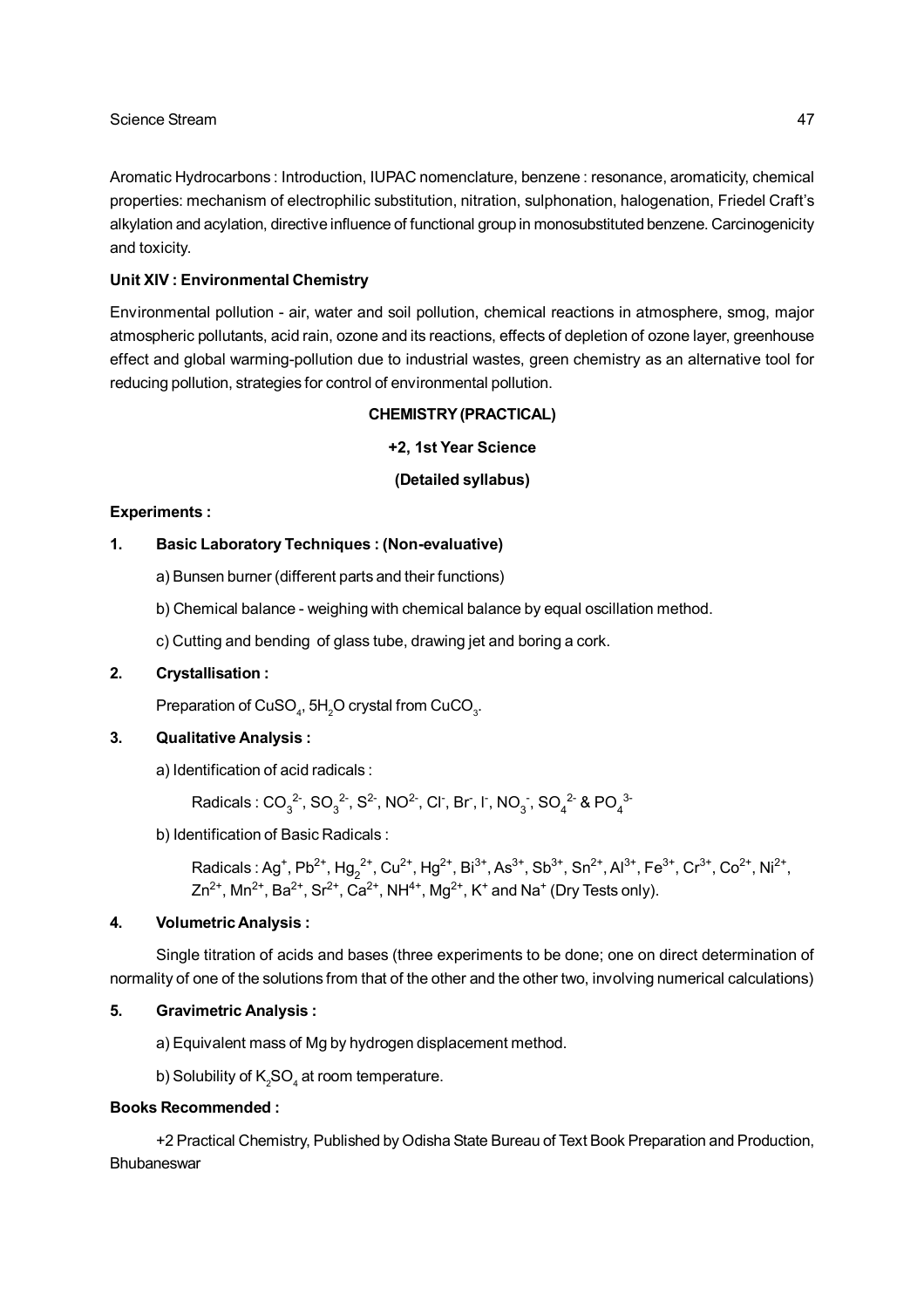# **QUESTION PATTERN AND DISTRIBUTION OF MARKS**

# **CHEMISTRY (PRACTICAL)**

# +2, 1st year Science

| Full Mark: 30 |                                      |   | Time: 3 Hrs |          |
|---------------|--------------------------------------|---|-------------|----------|
| 1.            | Salt analysis (Acid radical)         | - |             | 10 marks |
|               | <b>Dry Test</b>                      | - |             | 04 mark  |
|               | <b>Wet Test</b>                      | - |             | 06 mark  |
| 2.            | Crystallisation / Single titration / |   |             |          |
|               | Equivalent mass / Solubility         |   |             | 10 marks |
| 3.            | Viva-Voce                            |   |             | 06 marks |
| 4.            | Record                               |   |             | 04 marks |

# **CHEMISTRY**

# **for 2nd year Science**

### **Course Structure**

| Unit         | <b>Title</b>                            | <b>Marks</b> |
|--------------|-----------------------------------------|--------------|
| I            | Solid State                             |              |
| Ш            | Solutions                               |              |
| Ш            | Electrochemistry                        | 23           |
| IV           | <b>Chemical Kinetics</b>                |              |
| V            | Surface Chemistry                       |              |
| VI           | <b>Isolation of Elements</b>            |              |
| VII          | p-Block Elements                        |              |
| VIII         | d- and f- Block Elements                | 19           |
| ĸ            | <b>Coordination Compounds</b>           |              |
| X            | <b>Haloalkanes and Haloarenes</b>       |              |
| X            | Alcohols, Phenols and Ethers            |              |
| $\mathsf{M}$ | Aldehydes, Ketones and Carboxylic Acids |              |
| X            | Organic Compounds containing Nitrogen   | 28           |
| <b>XIV</b>   | <b>Biomolecules</b>                     |              |
| XV.          | Polymers                                |              |
| Жl           | Chemistry in Everyday Life              |              |
| Total        |                                         | 70           |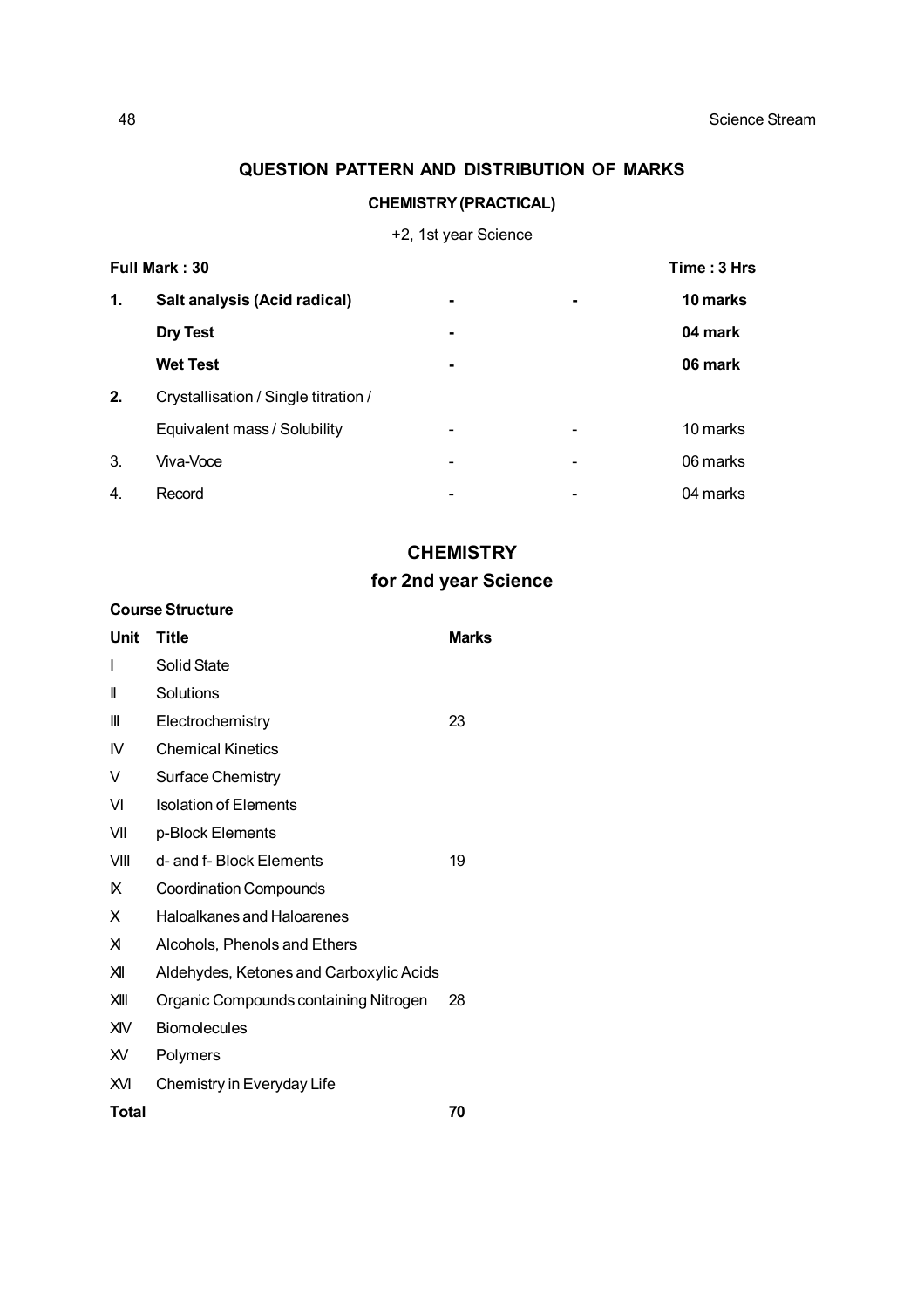### **Unit I: Solid State**

Classification of solids based on different binding forces: molecular, ionic, covalent and metallic solids, amorphous and crystalline solids (elementary idea). Unit cell in two dimensional and three dimensional lattices, calculation of density of unit cell, packing in solids, packing efficiency, voids, number of atoms per unit cell in a cubic unit cell, point defects, electrical and magnetic properties.

Band theory of metals, conductors, semiconductors and insulators and n & p type semiconductors.

### **Unit II: Solutions**

Types of solutions, expression of concentration of solutions of solids in liquids, solubility of gases in liquids, solid solutions, colligative properties - relative lowering of vapour pressure, Raoult's law, elevation of boiling point, depression of freezing point, osmotic pressure, determination of molecular masses using colligative properties, abnormal molecular mass, van't Hoff factor.

### **Unit III: Electrochemistry**

Redox reactions, electrolytes and non-electrolyte conductor, conductance in electrolytic solutions, specific and molar conductivity, variation of conductivity with concentration, Kohlrausch's law, electrolysis and laws of electrolysis (elementary idea), dry cell electrolytic cells and Galvanic cells, lead accumulator, EMF of a cell, standard electrode potential, Nernst equation and its application to chemical cells, Relation between Gibbs energy change and emf of a cell, fuel cells, corrosion.

### **Unit IV: Chemical Kinetics**

Rate of a reaction (Average and instantaneous), factors affecting rate of reaction: concentration, temperature, catalyst, order and molecularity of a reaction, rate law and specific rate constant, integrated rate equations and half life (only for zero and first order reactions), concept of collision theory (elementary idea, no mathematical treatment). Activation energy, Arrhenius equation.

### **Unit V: Surface Chemistry**

Adsorption - physisorption and chemisorption, factors affecting adsorption of gases on solids, catalysts, homogenous and heterogenous activity and selectivity; enzyme catalysts colloidal state distinction between true solutions,colloids and suspension; lyophilic, lyophobic multimolecular and macromolecular colloids; properties of colloids; Tyndall effect, Brownian movement, electrophoresis, coagulation, emulsion - types of emulsions.

### **Unit VI: General Principles and Processes of Isolation of Elements**

Principles and methods of extraction - concentration, oxidation, reduction - electrolytic method and refining; occurrence and principles of extractionof aluminium, copper, zinc and iron.

### **Unit VII: p - Block Elements**

**Group15 Elements:** General introduction, electronic configuration, occurrence, oxidation states, trends in physical and chemical properties; nitrogen preparation properties & uses; compounds of nitrogen, preparation and properties of ammonia and nitric acid, oxides of nitrogen (Structure only); Phosphorus - allotropic forms, compounds of phosphorus: preparation and properties of phosphine, halides  ${\rm PCl}_3, {\rm PCl}_5$  and oxoacids (elementary idea only).

**Group 16 Elements:** General introduction, electronic configuration, oxidation states, occurrence, trends in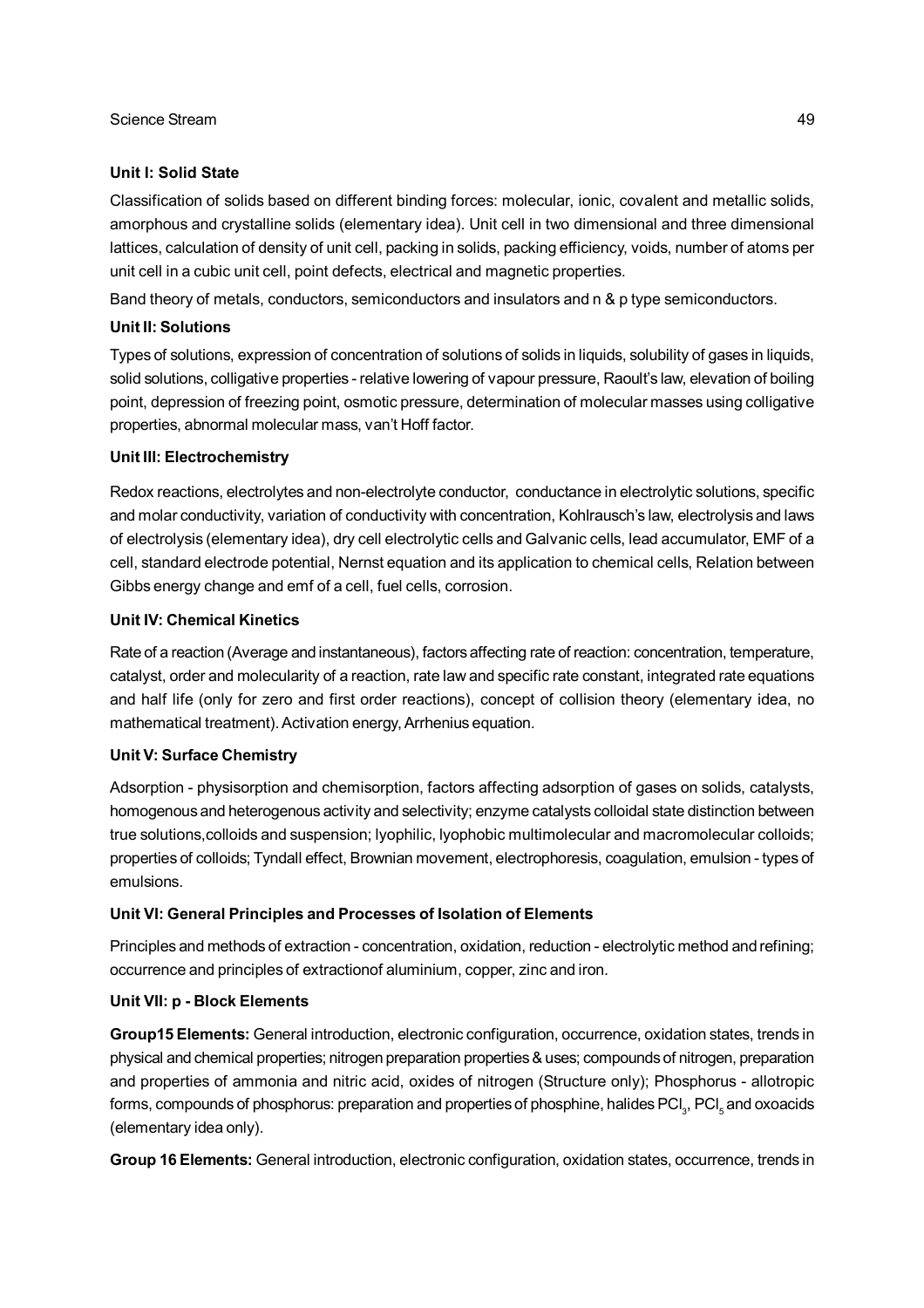physical and chemical properties, dioxygen: Preparation, Properties and uses, classification of oxides, Ozone, Sulphur 0 allotropic forms; compounds of sulphur: Preparation properties and uses of sulphur dioxide, sulphuric acid: industrial process of manufacture, properties and uses; oxoacids of sulphur (Structures only).

**Group 17 Elements:** General introduction, electronic configuration, oxidation states, occurrence, trends in physical and chemical properties; compounds of halogens, Preparation properties and uses of chlorine and hydrochloric acid,interhalogen compounds, oxoacids of halogens (structure only).

**Group 18 Elements:** General introduction,electronic configuration, occurrence, trends in physical and chemical properties, uses.

### **Unit VIII: d and f Block Elements**

General introduction, electronic configuration, occurrence and characteristics of transition metals, general trends in proerties of the first row transition metals - metallic character, ionization enthalpy, oxidation states, ionic radii, colour, catalytic property, magnetic properties, interstitial compounds, alloy formation, preparation and properties of  $\mathsf{K}^{\vphantom{\dagger}}_{2}\mathsf{cr}^{\vphantom{\dagger}}_{2}\mathsf{O}^{\vphantom{\dagger}}_{7}$  and  $\mathsf{KMnO}_{4}.$ 

**Lanthanoids** - Electronic configuration, oxidation states, chemical reactivity and lanthanoid contraction and its consequences.

**Actinoids** - Electronic configuration, oxidation states, chemical reactivity and lanthanoid contraction and its consequences.

**Actinoids** - Electronic configuration, oxidation states and comparison with lathanoids.

### **Unit IX: Coordination Compounds**

Coordination compounds - Introduction, ligands, coordination number, colour, magnetic properties and shapes, IUPAC nomenclature of mononuclear coordination compounds. Bonding, Werner's therory, VBT and CFT; structure and stereoisomerism, importance of coordination compounds (in qualitative analysis, extraction of metals and biological system).

### **Unit X: Haloalkanes and Haloarenes**

**Haloalkanes:** Nomenclature, nature of C-X bond, physical and chemical properties, mechanism of substitution reactions, optical rotation.

**Haloarenes:** Nature of C - X bond, substitution reactions (Directive influence of halogen in monosubstituted compounds only.

Uses and environmental effects of - dichloromethane, trichloromethane, tetrachloromethane, iodoform, freons, DDT, BHC.

### **Unit XI: Alcohols, Phenols and Ethers**

**Alcohols:** Nomenclature, methods of preparation, physical and chemical properties (of primary alcohols only), identification of primary, secondary and tertiary alcohols, mechanism of dehydration, uses with special reference to methanol and ethanol.

**Phenols:** Nomenclature, methods of preparation, physical and chemical properties, acidic nature of phenol,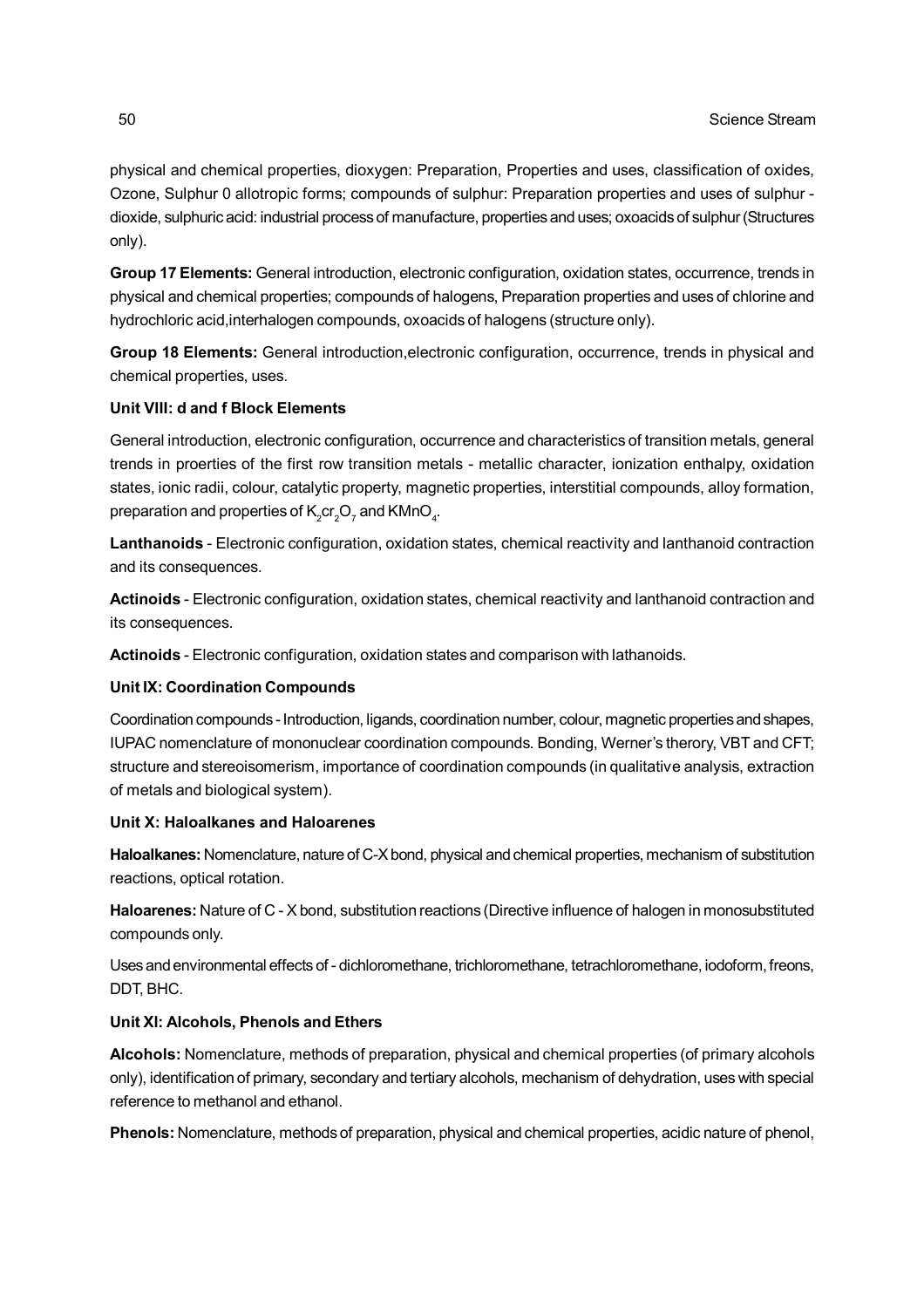electrophillic substitution reactions, uses of phenols.

Eithers :Nomenclature, methods of preparation physical and chemical properties uses.

### **Unit XII : Aldehydes, Ketones and Carboxylic Acids**

Aldehydes and Ketones : Nomenclature nature of carbonyl group methods of preparation, physical and chemical properties, mechanism of nucleophillic addition reactivity of alpha hydrogen in aldehydes uses.

Carboxylic Acids : Nomenclature, acidic nature, methods of preparation, physical and chemical properties uses.

### **Unit XIII : Organic compunds containing Nitrogen**

Amines : Nomenclature classification, structure, methods of preparation, physical and chemical proporties, uses identification of primary, secondary and teritary amines.

Cyanide and Isocyanides-will be mentioned at relevant places in context

Diazonium salt - Preparation, chemical reactions and importance in synthetic organic chemistry.

### **Unit XIV : Biomolecules**

**Carbohydrates** - Classification(aldoses and ketoses) Monosaccahrides(glucose and fructose), D-L configuration oligosaccharides(sucrose, lactose, maltose) polysaccharides(starch, cellulose, glycogem) importance.

**Proteins**-Elementary idea of l- amino acids, peptide bond, polypeptide, proteins, structure of proteinsprimary secondary, teritary structure and quaternary structure(qualitative idea only), denaturation of proteins, enzymes, hormones-Elementary idea excluding structure

Vitamins-Classification and functions

Nucleic Acids : DNA and RNA

### **Unit XV: Polymers**

Classification-Natural and synthetic methods of polymerization(addition and condensation)co polymerization, some important polymers, natural and synthetic like polythene, nylon, polyester, bakelite, rubber, Biodegradable and non-biodegradable polymers.

### **Unit XVI : Chemistry in Everyday life**

**Chemical in Medicines-** Angesics, traqulizers antiseptics, disinfectants, antimicrobials, antifertility, drugs, antibiotics, antacids, antihistamines.

**Chemical in food-**Preservations, artificial sweetening agents, elementary idea of antioxidants

**Clensing agents-**Soap and detergents, cleansing action.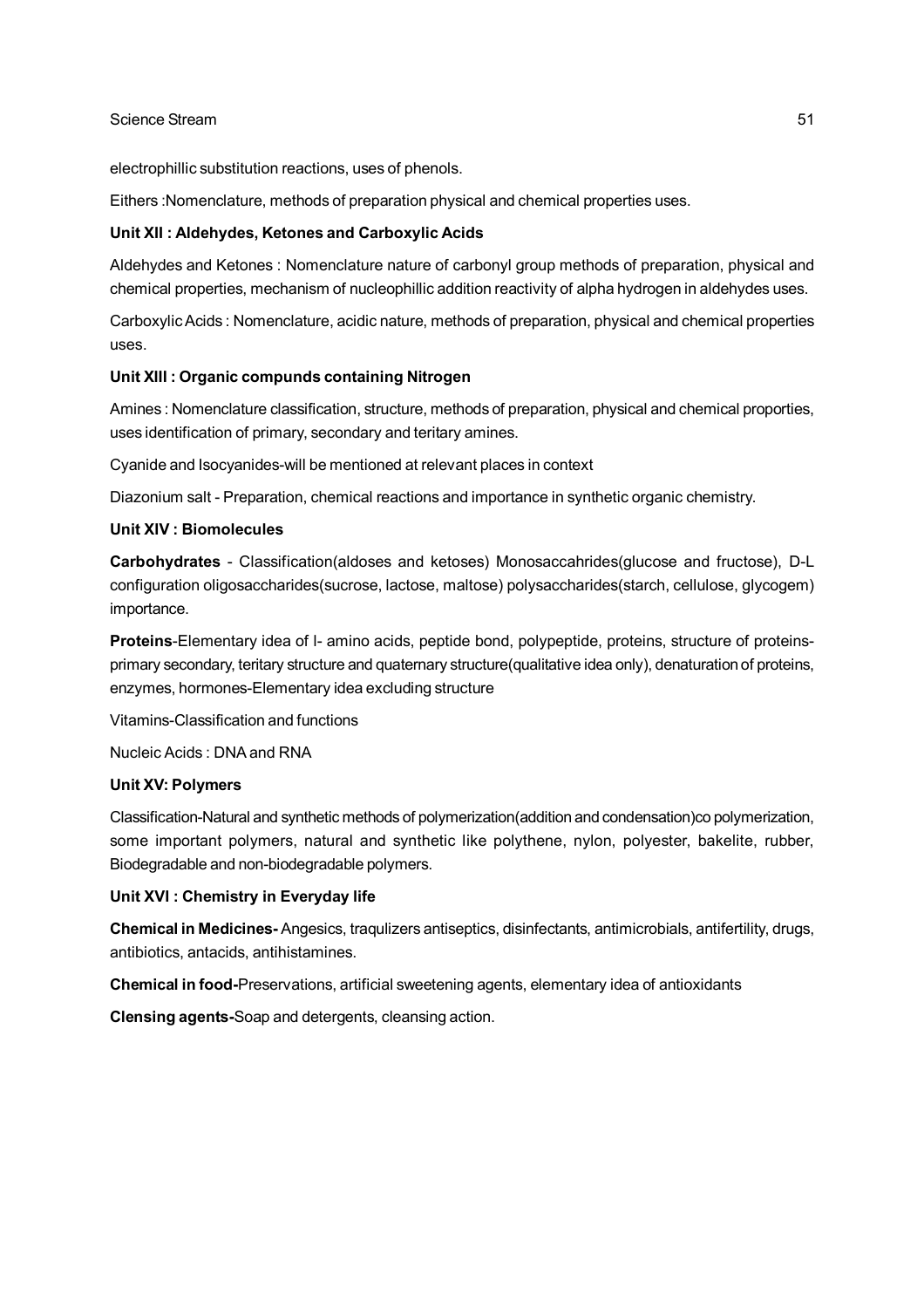# **CHEMISTRY (PRACTICAL)** *+2, 2nd Year Science (Detailed syllabus)*

### **1. Crystallisation**

- a) Preparation of Mohr's Salt (FeSO $_{\scriptscriptstyle 4}$ ,  $\,$  (NH $_{\scriptscriptstyle 4}$ ) $_{\scriptscriptstyle 2}$ SO $_{\scriptscriptstyle 4}$ , 6H $_{\scriptscriptstyle 2}$ O] crystal
- b) Preparation of potash alum [K $_{\rm 2}$ SO $_{\rm 4}$ , Al $_{\rm 2}$ (SO $_{\rm 4}$ ) $_{\rm 3}$ , 24H $_{\rm 2}$ O] crystal

### **2. Quantitative Analysis :**

- **a) Double titration :** Two experiments to be done i) one acid two alkalis double titration and ii) two acids one alkali double titration.
- **b) Bench Acid Titration** : Strong acid of approximately 2.0 N be supplied.
- **c) Redox Titration** : Titration between potassium permanganate and oxalic acid.

### **3. Qualitative Inorganic Analysis :**

**Wet tests for basic radicals :** Wet tests for the following basic radicals be done.

Group-I basic radicals : Ag<sup>+</sup>, Pb<sup>2+</sup>, Hg<sub>2</sub><sup>2+</sup>

Group-II basic radicals : Hg<sup>2+</sup>, Cu<sup>2+</sup>, Bi<sup>3+</sup>, As<sup>3+</sup>, Sb<sup>3+</sup>, Sn<sup>2+</sup> & Sn<sup>4+</sup>

Group-IIIA basic radicals : Fe<sup>3+</sup>, Al<sup>3+</sup> & Cr<sup>3+</sup>

Group-IIIB basic radicals :  $Co^{2+}$ , Ni<sup>2+</sup>, Zn<sup>2+</sup> & Mn<sup>2+</sup>.

Group-IV basic radicals : Ba<sup>2+</sup>, Ca<sup>2+</sup> & Sr<sup>2+</sup>

Group-V basic radicals : NH $_4^*$ , Mg<sup>2+</sup>, K<sup>+</sup>, Na<sup>+</sup>. Identification of unknown basic radicals.

[For Identification of unknown basic radicals both dryand wet tests are to be performed]

### **4. Qualitative Organic Analysis :**

Tests for unsaturation, distinction between aromatic and aliphatic compounds by copper foil test, tests for carboxylic, phenolic, aldehydic, ketonic and alcoholic groups.

### **Book Recommended**

+2 Practical Chemistry : Published by Odisha State Bureau of Text Book Preparation and Production, **Bhubaneswar** 

## **QUESTION PATTERN AND MARKS DISTRIBUTION CHEMISTRY (PRACTICAL)**

+2, 2nd year Science

|                  | Full Mark: 30                                                                   |         | Time: 3 Hrs |
|------------------|---------------------------------------------------------------------------------|---------|-------------|
| 1.               | Salt analysis (Identification of basic radical only)                            |         | 10 marks    |
|                  | Dry Test                                                                        | 04 mark |             |
|                  | <b>Wet Test</b>                                                                 | 06 mark |             |
| 2.               | Crystallisation / Double Titration /                                            |         |             |
|                  | <b>Bench Acid Titration OR</b>                                                  | 06      | 10 marks    |
|                  | <b>Redox Titration</b>                                                          |         |             |
|                  | Organic compound                                                                | 04      |             |
| 3.               | Viva-Voce                                                                       |         | 06 marks    |
| $\overline{4}$ . | Record                                                                          |         | 04 marks    |
|                  | <b>Boks Prescribed :Bureau's Higher Secondary (+2) CHEMISTRY, VOL-I &amp;II</b> |         |             |

**Published by** - **O**disha State Bureau of Textbook Preparation & Production,Pustak Bhavan Bhubaneswar.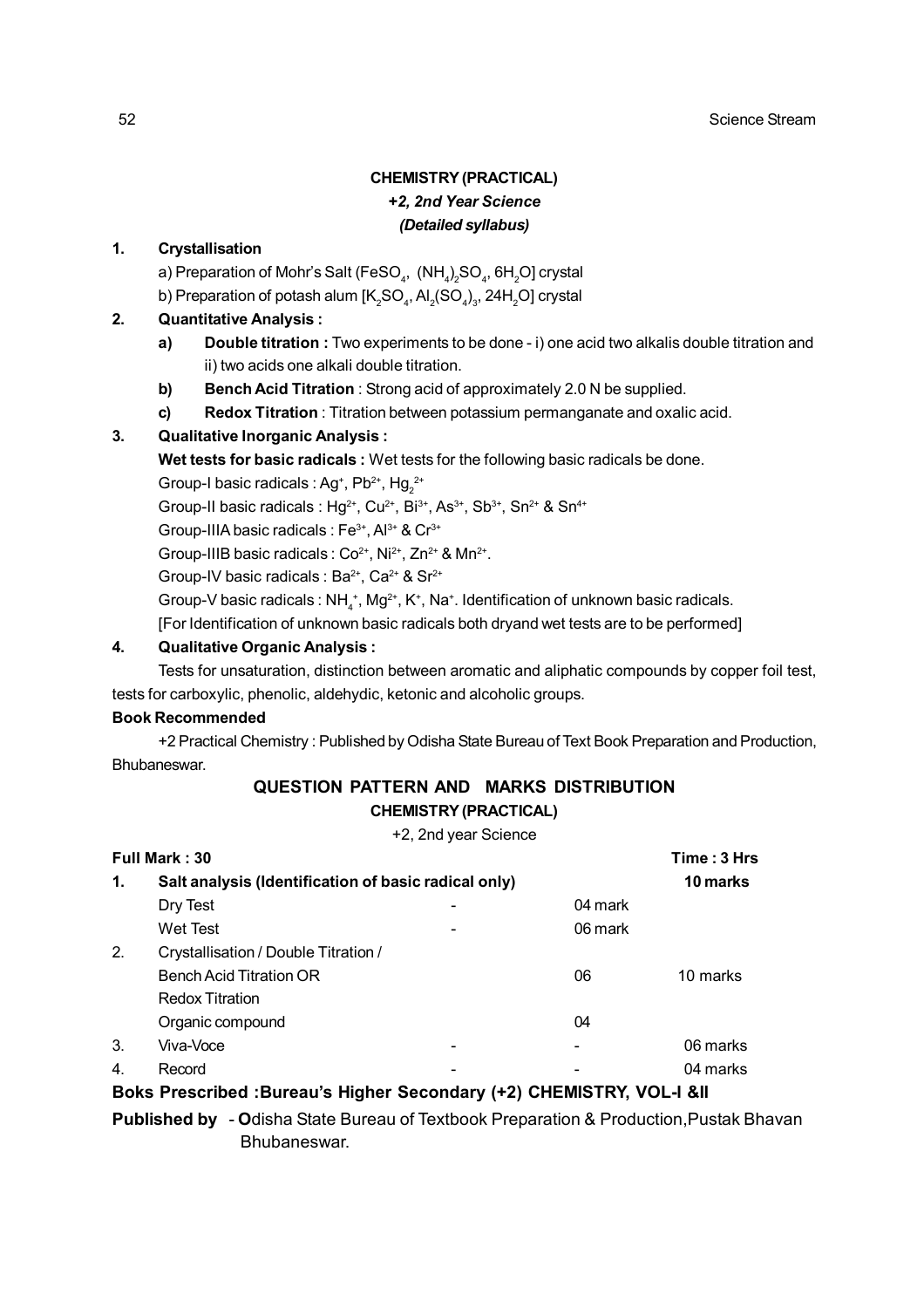# **Biology**

### **Ist year Science(Theory)**

Unit I: Diversity in living world

Unit II: Structural organization in animals and plants

Unit III: Cell structure and function

Unit IV: Plant physiology

Unit V: Human physiology

# **Biology**

### **2nd year Science(Theory)**

Unit I: Reproduction

Unit II: Genetics and Evolution

Unit III: Biology and Human Welfare

Unit IV: Biotechnology and its applications

Unit V: Ecology and Environment

Question Pattern (Section A-Botany; Section B-Zoology)

Time : 1.5 hrs Full Marks : 35

Group: A

1. Multiple choice/ one word answer: 1 mark  $x$  5 = 5 marks

2. Correct sentence/ Fill up blanks :  $1$  mark  $x$  5 = 5 marks

Group: B

3. Answer within 3 sentences :  $2.5$  marks  $x$  3 = 7.5 marks

4. Differentiate between : 3.5 marks x 1= 3.5 marks

Group: C

Answer two questions :  $7$  marks  $x$  2 = 14 marks

### **Ist year Science(Theory)**

**Therory** 

# **I. Diversity in Living World (Periods 10)**

- a. What is living?, Biodiversity; Need for classification; Three domains of life; Taxonomy and Systematics; Concept of species and taxonomical hierarchy; Binomial nomenclature; Tools for study of Taxonomy- Museum, Zoos, herbaria, Botanical gardens.
- b. Five Kingdom classification**;** Salient features and classification of Monera, Protista and Fungi into major groups; Lichens; Viruses and Viroids.
- c. Salient features and classificatin of plants into major groups-Alagae, Bryophytes, Pteridophytes, Gymnosperms and Angiosperms (three to five salient and distinguishing features and at least two examples of each category); Angiosperms- classification up to class, characteristic features and examples.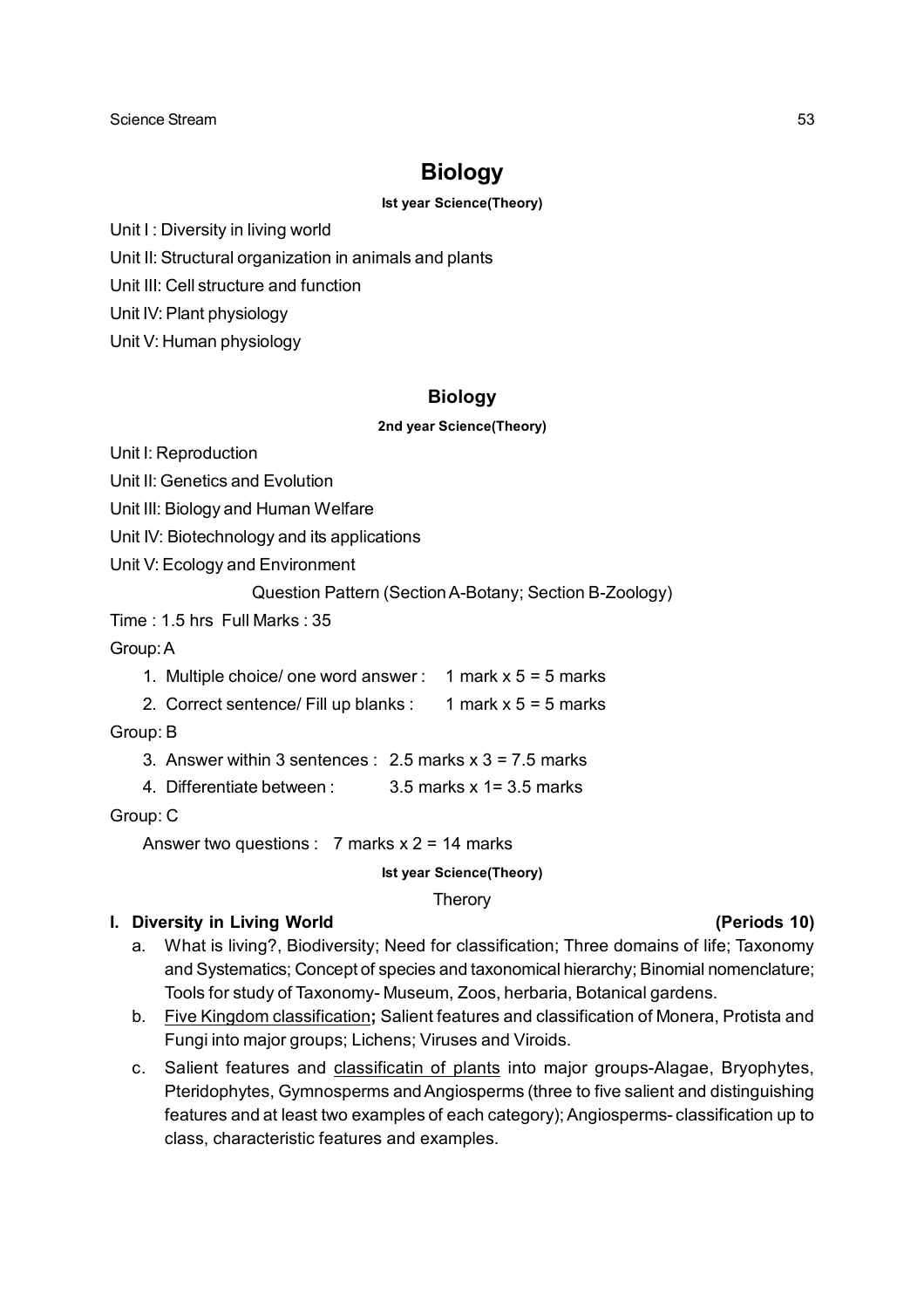d. Salient features and classification of animals- non-chordates up to phyla level and chordates up to classes level (three to five salient features and at least two examples).

# **II. Structural Organization in Animals and Plants** (Periods 12)

- a. Morphology and modification in plants; Tissues; Anatomy and functions of different parts of flowering plants- Root, stem, Leaf; inflorescence- cymose and racemose; flower, fruit and seed (Tobe dealt along with the relevant practical of the Practical Syllabus).
- b. Animal tissues (epithelial, connective, muscular, nervous); Morphology, anatomy and functions of different systems (digestive, circulatory, respiratory, nervous and reproductive) of an insect (cockroach). (Brief account only).

# **III.Cell Structure and Function**

- a. Cell theory and cell as the basic unit of life; Structure of prokaryotic and eukaryotic cell; Plant cell and animal cell; Cell envelope, cell membrance, cell wall; Cell organelles structure and function; Endomembrance system- endoplasmic reticulum, Golgi bodies, lysosomes, vacuoles; mitochondria, ribosomes, plastids, microbodies; Cytoskeleton,, cilia, flagella, centrioles (ultra structure and function); necleus' neclear membrance, chromatin, necleolus.
- b. Chemical constituents of living cells: Biomolecules- structure and function of proteins, carbohydrates, lipid, nucleic acids; Enzymes-types, properties, enzyme action. Cell division: Cell cycle, mitosis, meiosis and theirsignificance.

# **IV. Plant Physiology (Period 16)**

- **a. Transport in Plants:** Movement of water, gases and nutrients; Cell to cell transport-Diffusion, facilitated diffusion, active transport; Plant-water relations- Imbibition, water potential, osmosis, plasmolysis; Long distance transport of water- Absorption, apoplast, symplast, transpiration pull, root pressure and guttation; Transpiration Opening and closing of Stomata; Uptake and translocation of mineral nutrients, Transport of food, phloem transport, Mass flow hypothesis; Diffusion of gases (brief mention).
- **b. Mineral Nutrition:** Exchange of gases; Cellular respiration- glycolysis, fermentation(anaerobic), TCA cycle and electron transport system (aerobic); Energy relation - Number of ATP molecules generated; Amphibolic pathways; Respiratory quotient.
- **c. Plant growth and Development:** Seed germination; Phases of plant growth and plant growth rate; Conditions of growth; Differentiation, defifferentiation and redifferentiation; Sequence of developmental process in plant cell; Growth regulators-auxin, gibberellin, cytokinin,ethylene, Abscilic acid (ABA); Seed dormancy; Vernalisation; Photoperiodism.

# **V. Human Physiology (Periods 30)**

**a. Digestion and Absorption:** Alimentary canal and digestive glands; Role of digestive enzymes and gastrointestinal hormones; Peristalsis, digestion, absorption and assimilation of proteins, carbohydrates and fats; Calorific value of proteins, carbohydrates and fats (brief account); Egestion; Nutritional and digestive disorders- PEM, indigestion,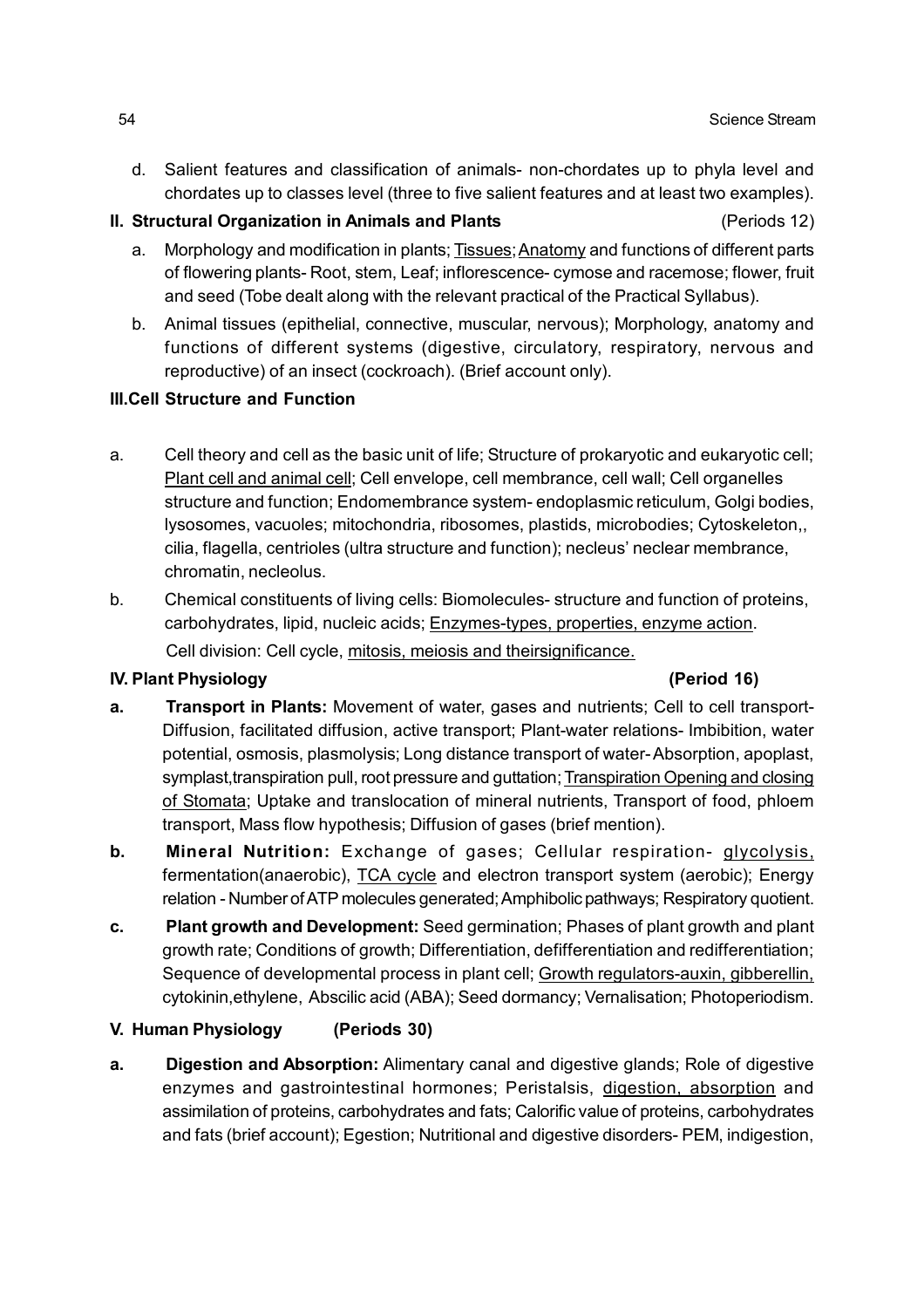constipation, vomiting, jaundice, diarrhea.

- **b. Breathing and Respiration:** Respiratory organs in animals (tracheal, brancheal, cutaneous, pulmonary); Respiratory system in humans; Mechanism of respiration (breathing) and its regulation in humans- Exchange of gases, transport of gases, Respiratory volumes; Disorders related to respiration- Asthma, Emphysema, Occupational respiratory disorders.
- **c. Body fluids Circulation:** Compositon of blood, blood groups, coagulation of blood; Composition of lymph and its function; Human circulatory system- Structure and working of human heart, blood vessels; Cardiac cycle, cardiac output, ECG; Double circulation; Regulation of cardiac activity. Disorders of circulatory system- Hypertension, Coronary artery diesease, Angina pectoris, Heart failure.
- **d. Excretory products and their elimination:** Modes of excretion- Ammonotelism, ureotelism, uriocotelism; Human excretory system- structure and function; Mechanism of Urine formation, Osmoregulation: Regulation of kidney function- Reninangiotensin, Artial Natriuretic Factor, ADH and Diabetes insipidus; Role of other organs in excretion; Disorders- Uraemia, Renal failure, Renal calculi, Nephritis; Dialysis and artificial kidney.
- **e. Locomotion and Movement:** Types of movement- ciliary, flagellar, muscular; Skeletal muscle- contractile proteins and muscle contraction; Skeletal system and its functions (To be dealt with the relevant practical of Practical Syllabus); Joints; Disorders of muscular and skeletal system- Myasthenia gravis, Tenany, Muscular dystrophy, Arthritis, Osteoporosis, Gout.
- **f. Neural control and Coordination:** Neuron and nerves; Nervous system in humanscentral nervous system (brain, spinal cord), peripheral nervous system and visceral nervous system; Generation and conduction of nerve impulse; Reflex action; Sensory perception; Sense organs; Elementary structure and function of eye and ear.
- **g. Chemical coordination and Regulation:** Endocrine glands and hormones; Human endocrine system- Hypothalamus, Pitutary, Pineal, Thyroid, Parathyroid, Adrenal, Pancreas, Gonads; Mechanism of hormone action (Elementary Idea); Role of hormones as messengers and regulatror, Hypo- and hyperactivity and related disorders (Common disorders e.g. Dwarfism, acromegaly, cretinism, goiter, exopthlmic goiter, diabetes, Addison's disease).
- (NB: Ib, c; IIa; III and IV units are to be taught by Botany Faculty. Ia, d; IIb; V units are to taught by Zoology Faculty.)

\*\*\*\*\*\*

QUESTION PATTERN AND DISTRIBUTION OF MARKS BIOLOGY- I Theory + 2 1st Year Science (For College Level Exam.) Section A - Botany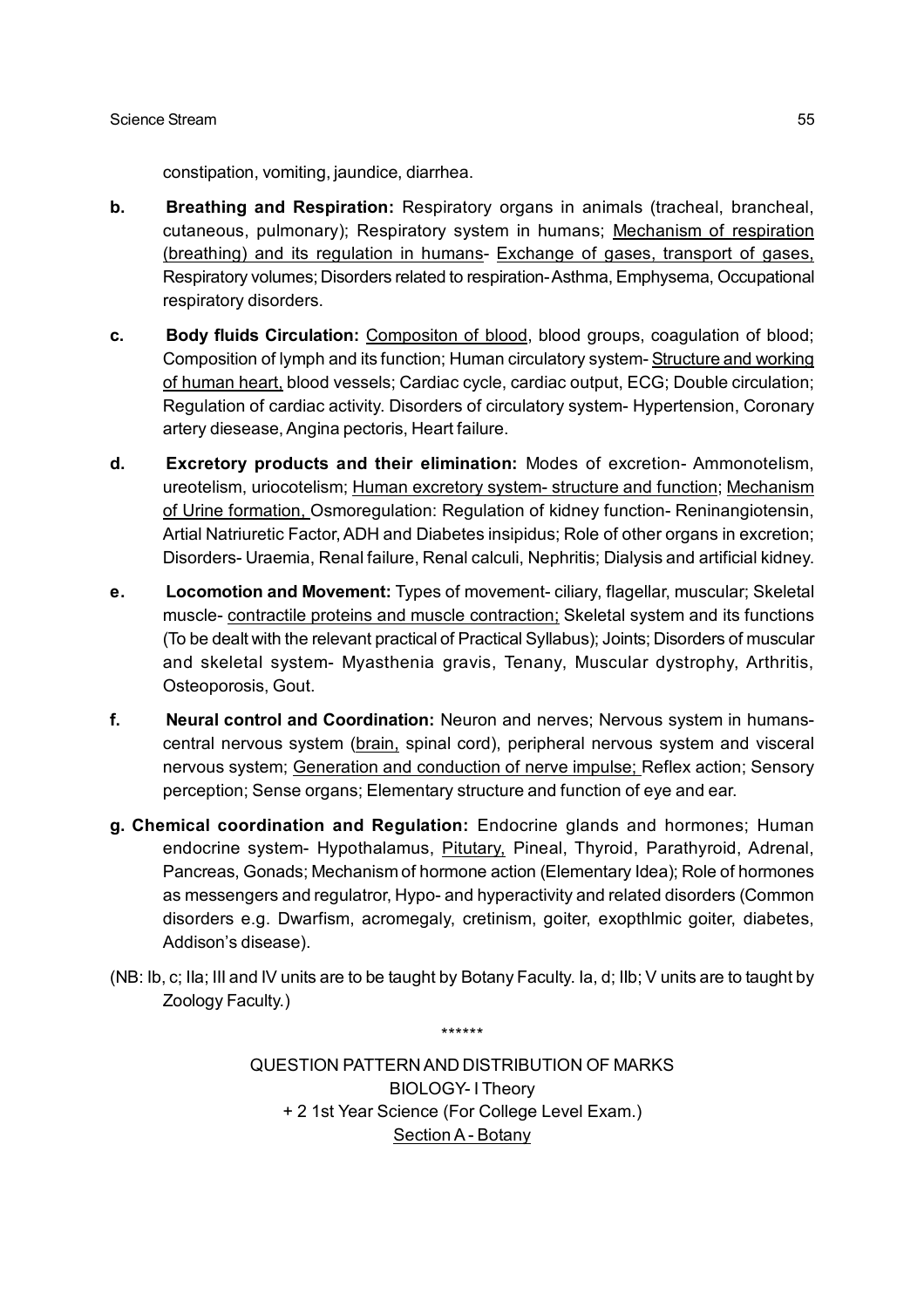Time : 1.5 hrs Full Marks : 35 Group A: (Objective Type - Compulsory) Q1.- Multiple choice/ one word answer : 1 mark each  $x$  5 = 5 marks Q2.- Correct the sentences/ Fill up the blanks  $\therefore$  1 marks each x 5 = 5 marks Group B: (Short Answer Type) Q3.- Answer within three sentences  $\qquad \therefore$  2.5 marks each x 3 = 7.5 marks (3 bits to be answered out of 6 bits) Q4.- Differentiate between (3 important differences) (1 bit to be answered out of 3 bits) :  $3.5$  marks =  $3.5$  marks **Group C: (LongAnswer Type)** Answer two questions out of four  $\therefore$  7.0 marks each x 2 = 14 marks **Section B - Zoology Time : 1.5 hours Full Marks : 35 Group A: (Objective Type - compulsory)**  $Q1$ .- Multiple choice/ one word answer : 1 mark each  $x 5 = 5$  marks Q2.- Correct the sentences/ Fill upthe blanks :1 marks each  $x$  5 = 5 marks **Group B: (Short Answer Type)** Q3.- Answer within three sentences :  $2.5$  marks each x 3 = 7.5 marks (3 bits to be answered out of 6 bits) Q4.- Differentiate between (3 important differences) (1 bit to be answered out of 3 bits) :  $3.5$  marks =  $3.5$  marks

### **Group C: (Long Answer Type)**

Answer two questions out of four  $\therefore$  7 marks each x 2 = 14 marks

N.B: Long answer type questions are to be set only from the portions underlined in the syllabus.

### **BIOLOGY-I (Botany Practical**

# **+ 2 First year Science**

# **Detailed syllabus**

### **Study of:**

- 1. Different parts of the Dissecting and Compound microscopes.
- 2. A typical Angiospermic plant.

### **Major experiment**

- 3. Study and describe at least one common flowering plant from each of the following families (Malvacae, Solanaceae, Fabaceae and Liliacease) including dissection and display of floral whorls, and and other and ovary to show number of chambers.
- 4. Preparation and study of T.S. of dicot and monocot roots, and stem and leaf (Primary).
- 5. Study of mitotis in onion root tips.

### **Minor experiment:**

- 6. Study of cells (Onion scale leaf, *Rhoeo* leaves)
- 7. Test for presence of starch, proteins and fats.
- 8. Study of starch grains and raphides.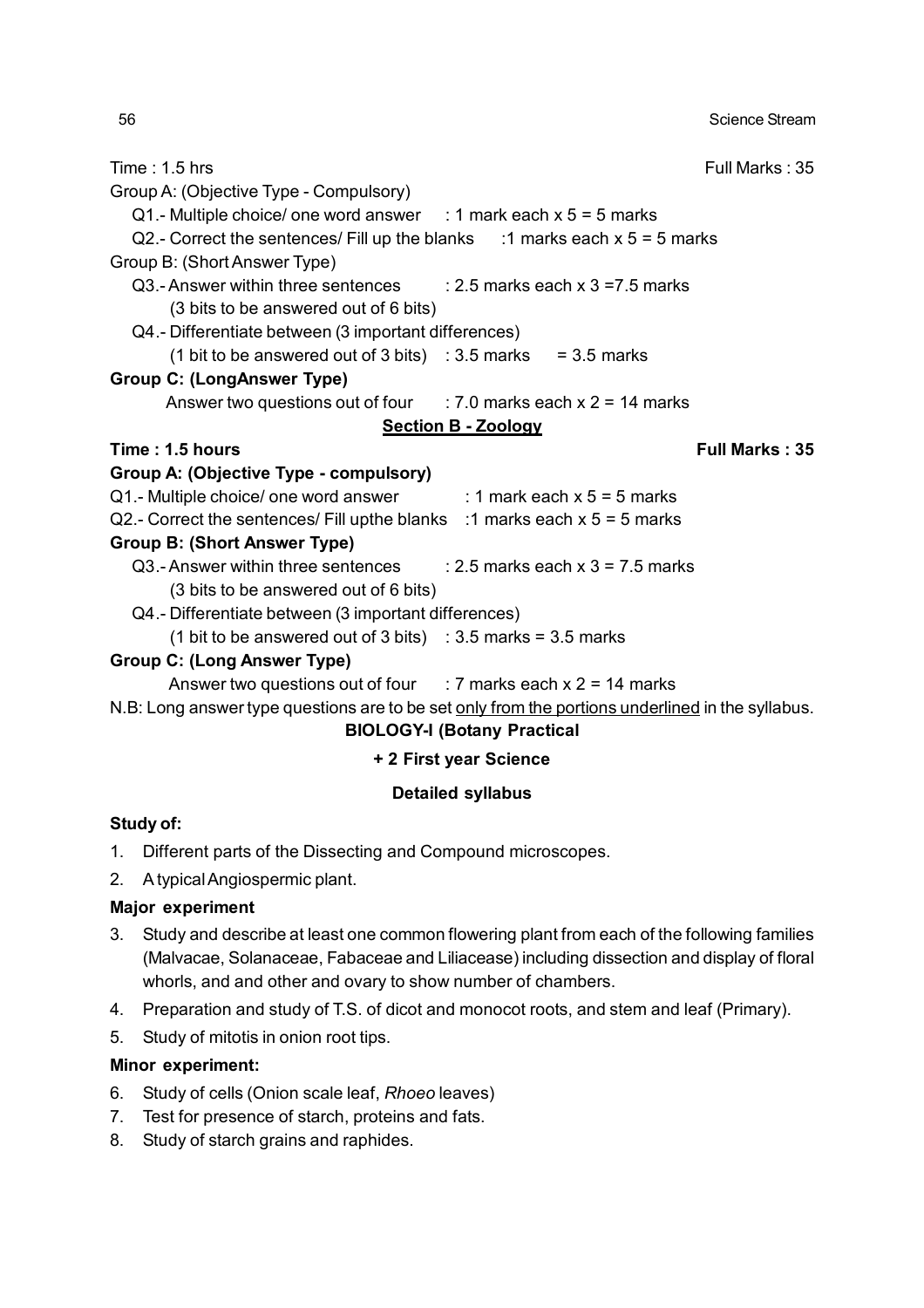- 9. Qualitative test for catalase activity by leaf disc method.
- 10. Modification of root, stem and leaf.
- 11. Study of flower and its parts.
- 12. Types of inflorescence.

### **Spotting:**

- a. Study of the specimens and identification with reasons bacteria, Oscillatoria, Spirogyra, Rhizopus, Mushroom, Yeast, Livewort, Moss, Fern, Cycas, one moncotyledonous plant, one dicotyledonous plan and one lichen.
- b. Study of tissues and diversity in shapes and sizes in plants (simple tissue, complex tissue) through temporary/permanent slides.

### \*\*\*\*\*\*\*

# **BIOLOGY- I (Botany) Practical**

**+ 2 First Year Science (For College Level Exam)**

|                                                                                      |                                                         | Full Marsk: 15 |
|--------------------------------------------------------------------------------------|---------------------------------------------------------|----------------|
|                                                                                      | : 7 marks                                               |                |
|                                                                                      | : 3 marks                                               |                |
|                                                                                      | $: 3$ marks                                             |                |
|                                                                                      | $: 12 \text{ marks}$                                    |                |
| Total                                                                                | $: 15$ marks                                            |                |
| Time: 2 hours<br>1. Major experiment (One)<br>2. Minor experiment (One)<br>4. Record | 3. Spotting (Three - two from bit a and one from bit b) |                |

### **Instruction:**

- 1. All the above experiments should be conducted by individual students.
- 2. Questions for major and minor experiments are to be set by drawing lots.
- 3. For each major and minor experiment, candidates have to write the requirements as per the questions, which may be verified and signed by the external examiner only.
- 4. One observation for major experiment maybe verified and signed by the external examiner only.

# **BIOLOGY - I (Zoology) Practical +2 First year Science Detailed Syllabus**

# **A. EXPERIMENTS/ OBSERVATIONS:**

- 1. To test the presence of carbohydrate, protein and fat in suitable animal materials (qualitative only).
	- 2. To test the presence of urea in urine/ given sample solution.
	- 3. To test the presence of albumin in urine/ given samplesolution.
	- 4. To test the presence of bile salts in urine/ given sample solution.

# **B. SPOTTINGS/ IDENTIFICATION:**

- a. Study of specimens and identification with reasons- Amoeba, Hydra, Sycon, Liver fluke, Earthworm, Leech, Cockroach, Prawn, silkworm, Honeybee, Snail and Starfish.
- b. Study of squamous epithelium, muscle fibres and mammalian blood film; stages of mitosis and meiosis (temporary/ permanent slides).
- c. Study and comment on the morphological adaptations of two animals (Tree frog, Bat)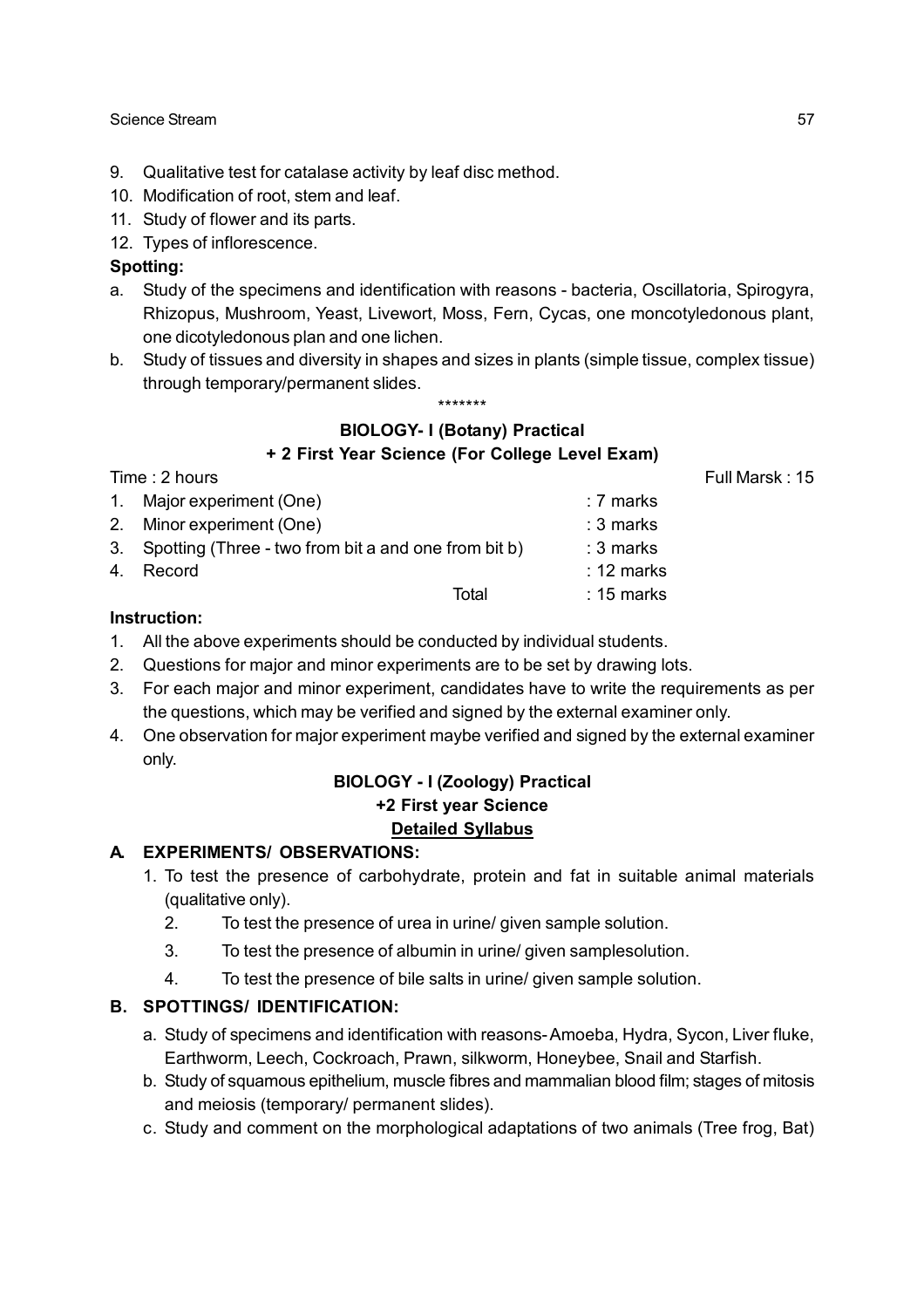found in terrestrial conditions and two animals (Flying fish, Turtle) found in aquatic conditions.

# **Book Recommended :**

Bureau's Higher Secondary (+2) Zoology, Practical, Published by Odisha State Bureau of Text Book Preparation and Production, Bhubaneswar.

# **QUESTION PATTERN AND DISTRIBUTION OF MARKS BIOLOGY - I (Zoology) Practical**

# **+2 First year Science (For College Level Exam)**

| Time: 2 hours                                                                                                    | Full marks: 15 |
|------------------------------------------------------------------------------------------------------------------|----------------|
| 1. Experiment (One experiment to be set from A)                                                                  | $: 07$ marks   |
| Theory and Procedure<br>$-03$ marks                                                                              |                |
| Experiment, Observation and Results - 04 marks                                                                   |                |
| 2. Spotting (Four spots to be set from B) - 1.5 marks x 4<br>(Two from bit a, one from bit b and one from bit c) | $:06$ marks    |
| 3. Practical Record                                                                                              | $: 02$ marks   |
|                                                                                                                  |                |

# **2nd Year Science Theory**

## **I. Reproduction**

**a. Reproduction in organism:** Reproduction, a characteristic feature of all organisms for continuation of species; Modes of reproduction - Asexual and sexual; Asexual reproduction; Modes- Binary fission, sporulation, budding, gemmule formation, fragmentation; vegetative propagation in plants.

**Sexual reproduction in flowering plants:** Flower structure; Development of male and female gametophytes; Pollination-types, agencies and examples; Outbreeding devices; Pollen-Pistil interaction; Double fertilization; Post fertilization events Development of endosperm and embryo, Development of seed and formation of fruit; Special modesapomixis, parthenocarpy, polyembryony; Significance of seed and fruit formation.

**b. Human Reproduction:** Male and female reproductive systems; Microscopic anatomy of testis and ovary; Gametogenesis- spermatogenesis 7 oogenesis; Menstrual cycle; Fertilisation, embryo development upto blastocyst formation, implantation; Pregnancy and placenta formation (Elementary idea); Parturition (Elementary idea); Lactation (Elemntary idea).

**Reproductive health:** Need for reproductive health and prevention of sexually transmitted diseases (STD); Birth control- Need and Methods, Contraception and Medical Termination of Pregnancy (MTP); Amniocentesis; Infertility and assisted reproductive technologies - IVF, ZIFT, GIFT (Elementary idea for general awareness).

- **II. Genetics and Evolution (Periods 20)**
- a. **Heredity and Variation:** Mendelian Inheritance; Deviations from Mendelism-Incomplete dominane, Co-dominance, Multiple alleles and Inheritance of blood groups, Pleiotropy; Elementary idea of polygenic inheritance; Chromosome theory of inheritance; Chromosomes and genes; Linkage and crossing over.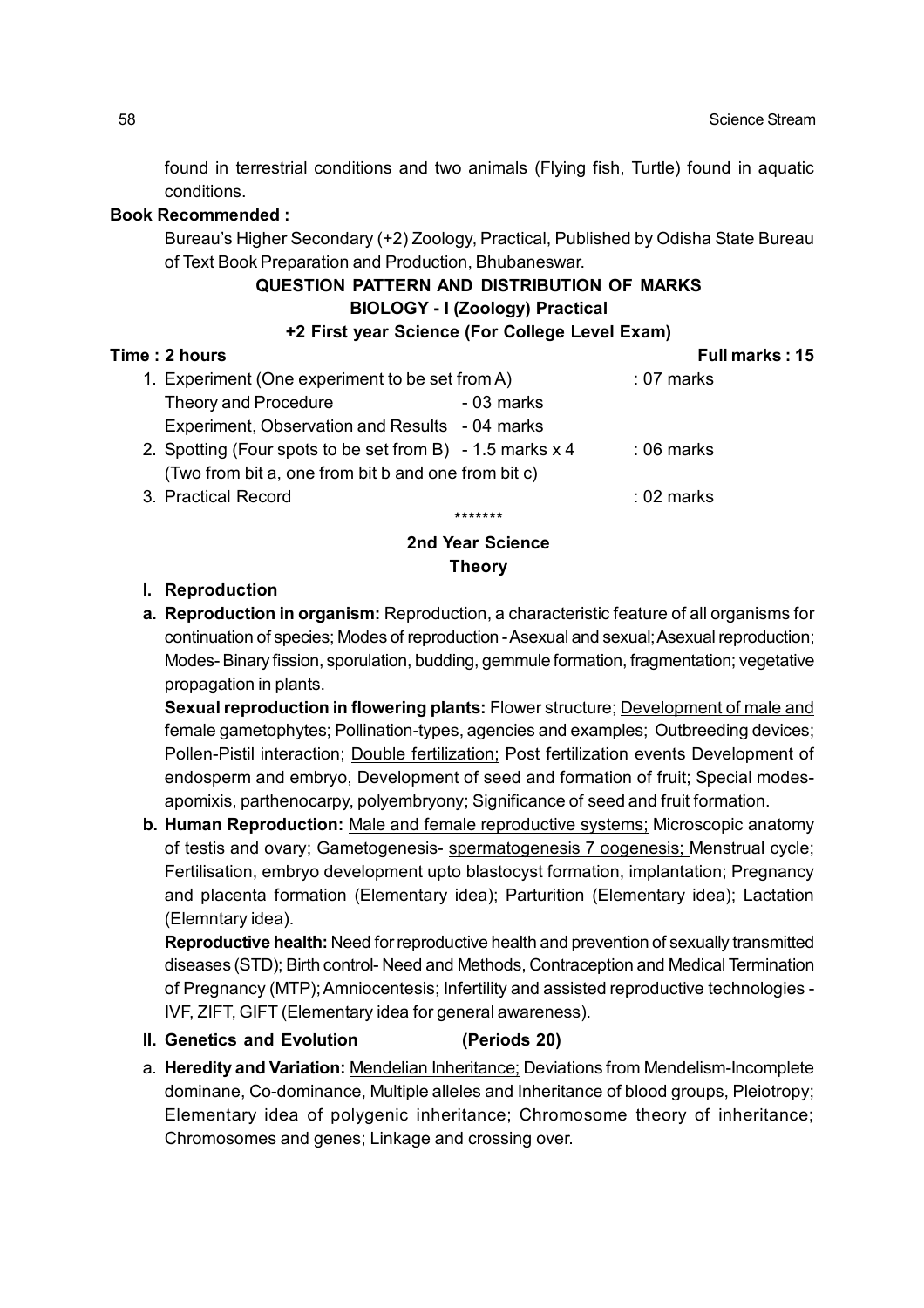- b. Sex determination- In humans, birds, honey bee; Sex linked inheritance- Haemophilia, Colour blindness; Mendelian disorders in humans- Thalasemia; Chromosomal disorders in humans- Down's syndrome, Turner's and Klinefelter's syndromes.
- **c. Molecular Basis of Inheritance:** Search for genetic material and DNA as genetic material; Structure of DNA and RNA; DNA packaging; DNA replication; Central dogma; Transcription, Genetic code, Translation; Gene expression and regulation- Lac Operon; Genome and human genome project; DNA finger printing.
- **d. Evolution:** Origin of life; Biological evolution and evidences for biological evolution (Paleontological, comparative anatomy, embryology and molecular evidence); Darwinism, Modern Synthetic theory of Evolution; Mechanism of evolution- Variation (Mutation and Recombination) and Natural Selection with examples, types of natural selection; Gene flow and genetic drift; Hardy-Weinberg's principle; Adaptive Radiation; Human evolution (in brief).

### **III. Biology and Human Welfare (Periods 08)**

**a. health and Disease:** Pathogens; parasites causing human diseases (Malaria, Filariasis, Ascariasis, Typhoid, Pneumonia, common cold, amoebiasis, ring worm); Basic concepts of immunology- vaccines; Cancer, HIV and AIDS; Adolescence, drug and alcohol abuse.

## **b. Improvement in food production:**

i) Plant breeding, tissue culture, single cell protein, Biofortification;

ii) Apiculture and Animalhusbandary.

**c. Microbes in human welfare:** In household food processing, industrial production, sewage treatment, energy generation and as biocontrol agents and biofertilizers.

# **IV. Biotechnology and its Applications (Periods 08)**

- **a. Principles and process of Biotechnology:** Genetic engineering (Recombinant DNA technology).
- **b. Application of Biotechnology in health and agriculture:** Human insulin and vaccine production, gene therapy; Genetically modified organisms- Bt crops; Transgenic Animals; Biosafety issues- Biopiracy and patents.

### **V. Ecology and environment (Periods 12)**

# **a. Organisms and environemnt:** Habitat and niche; Population and ecological adaptations; population interactions-mutualism, competition, predation, parasitism; Population attributes-growth, birth rate and death rate, age distribution.

- **b. Ecosystems:** Patterns, components; productivity and decomposition; Energy flow; Pyramids of number, biomass, energy; Nutrient cycling (carbon and phosphorous); Ecological succession; Ecological Services- Carbon fixation; pollination, oxygen release.
- **c. Biodiversity and its conservation:** Concept of Biodiversity; Patterns of Biodiversity; Importance of Biodiversity; Loss of Biodiversity, conservation; Hotspots, endangered organisms, extinction, Red Data Book: Biosphere reserves, National parks and Sanctuaries.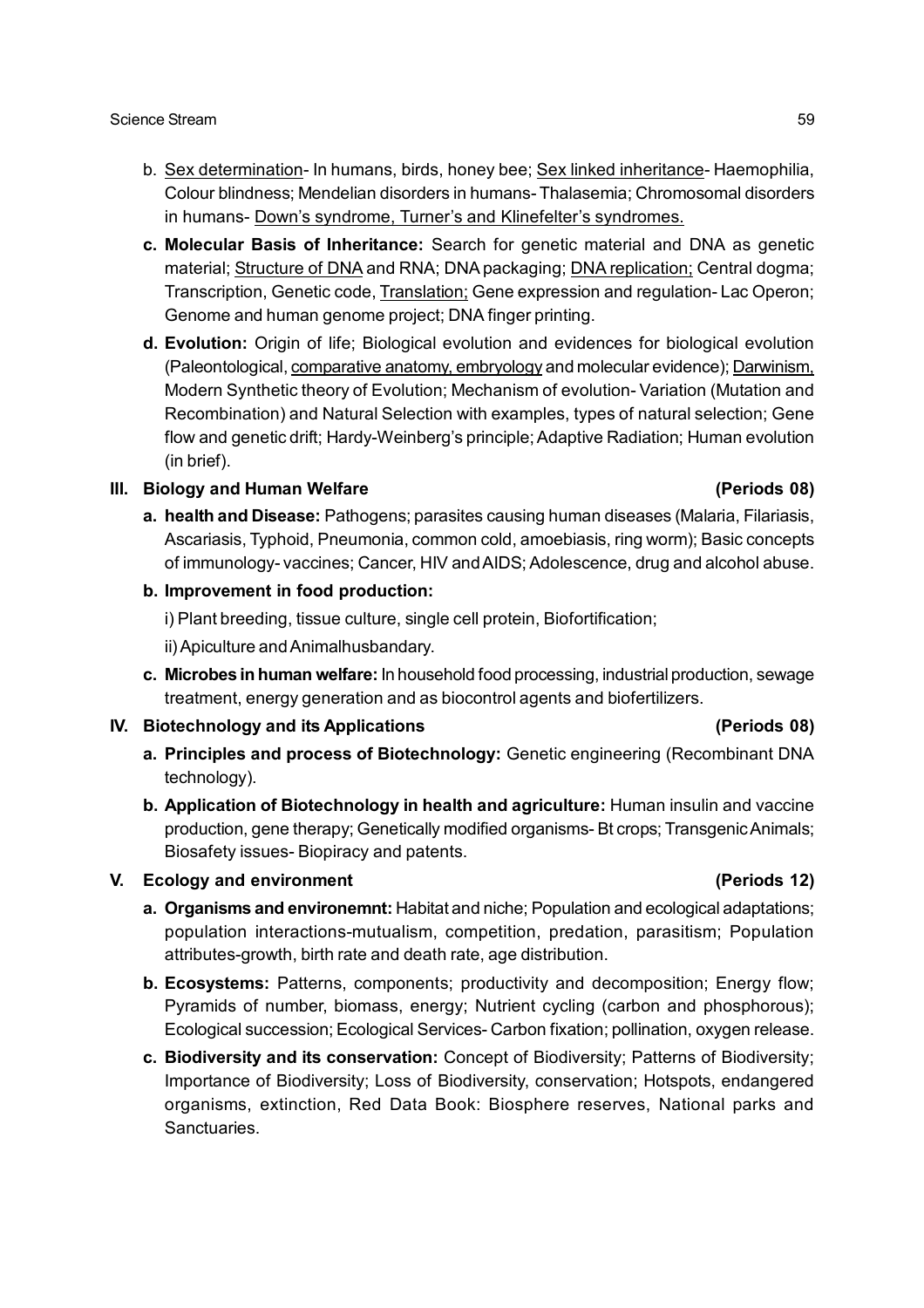**Environmental issues:** Air pollution and its control; Water pollution and its control; agrochemicals and their effects; Solid waste management; Radioactive waste management; Greenhouse effect and global warming; Ozone depletion; Deforestation; Any three case studies as success stories addressing environmental issues.

(NB: Ia, II a, c; III b (i), c and v units are to be taught by Botany Faculty. I b; II b; III a, b(ii); IV units are to be taught by Zoology Faculty.)

\*\*\*\*\*\*\*

| QUESTION PATTERN AND DISTRIBUTION OF MARKS                                    |                                                                                                  |                       |  |  |  |  |
|-------------------------------------------------------------------------------|--------------------------------------------------------------------------------------------------|-----------------------|--|--|--|--|
| <b>BIOLOGY - II Theory</b>                                                    |                                                                                                  |                       |  |  |  |  |
| + 2 Second Year Science                                                       |                                                                                                  |                       |  |  |  |  |
| <b>Section A - Botany</b><br>Time: 1.5 hours                                  | <b>Full Marks: 35</b>                                                                            |                       |  |  |  |  |
| Group A: (Objective Type- Compulsory)                                         |                                                                                                  |                       |  |  |  |  |
| Q1.- Multiple choice/ one word answer                                         | $: 1$ mark each x 5 = 5 marks                                                                    |                       |  |  |  |  |
| Q2.- Correct the sentences/ Fill up the blanks : 1 marks each $x 5 = 5$ marks |                                                                                                  |                       |  |  |  |  |
| <b>Group B: (Short Answer Type)</b>                                           |                                                                                                  |                       |  |  |  |  |
| Q3.-Answer within three sentences                                             | : 2.5 marks each $x$ 3 = 7.5 makrs                                                               |                       |  |  |  |  |
| Q4.- Difference between (3 important differences)                             |                                                                                                  |                       |  |  |  |  |
| (1 bit to be answered out of 3 bits)                                          | $: 3.5$ marks                                                                                    | $= 3.5$ marks         |  |  |  |  |
| <b>Group C: (Long Answer Type)</b>                                            |                                                                                                  |                       |  |  |  |  |
| Answer two questions out of four                                              | : 7 marks $x$ 2                                                                                  | $= 14$ marks          |  |  |  |  |
| <b>Section B - Zoology</b>                                                    |                                                                                                  |                       |  |  |  |  |
| Time: 1.5 hours                                                               |                                                                                                  | <b>Full Marks: 35</b> |  |  |  |  |
| <b>Group A: (Objective Type- Compulsory)</b>                                  |                                                                                                  |                       |  |  |  |  |
| Q1.- Multiple choice/ one word answer                                         | : 1 mark each $x 5 = 5$ marks                                                                    |                       |  |  |  |  |
| Q2.- Correct the sentences/ Fill up the blanks : 1 marks each $x 5 = 5$ marks |                                                                                                  |                       |  |  |  |  |
| <b>Group B: (Short Answer Type)</b>                                           |                                                                                                  |                       |  |  |  |  |
| Q3.-Answer within three sentences                                             | : 2.5 marks each $x$ 3 = 7.5 makrs                                                               |                       |  |  |  |  |
| (3 bits to be answered out of 6 bits)                                         |                                                                                                  |                       |  |  |  |  |
| Q4.- Difference between (3 important differences)                             |                                                                                                  |                       |  |  |  |  |
| (1 bit to be answered out of 3 bits)                                          | $: 3.5$ marks                                                                                    | $= 3.5$ marks         |  |  |  |  |
| <b>Group C: (Long Answer Type)</b>                                            |                                                                                                  |                       |  |  |  |  |
| Answer two questions out of four                                              | : 7 marks $x$ 2                                                                                  | $= 14$ marks          |  |  |  |  |
|                                                                               | N.B: Long answer type questions are to be set only from the portions understand in the syllabus. |                       |  |  |  |  |
| *******                                                                       |                                                                                                  |                       |  |  |  |  |
| <b>BIOLOGY - II (Botany) Practical</b>                                        |                                                                                                  |                       |  |  |  |  |

# **+2 Second Year Science Detailed Syllabus**

## **Major Experiment:**

1. Study of the effect of temperature and chemicals (ethanol, acetone, formaldehyde) on leading of pigments in beet root.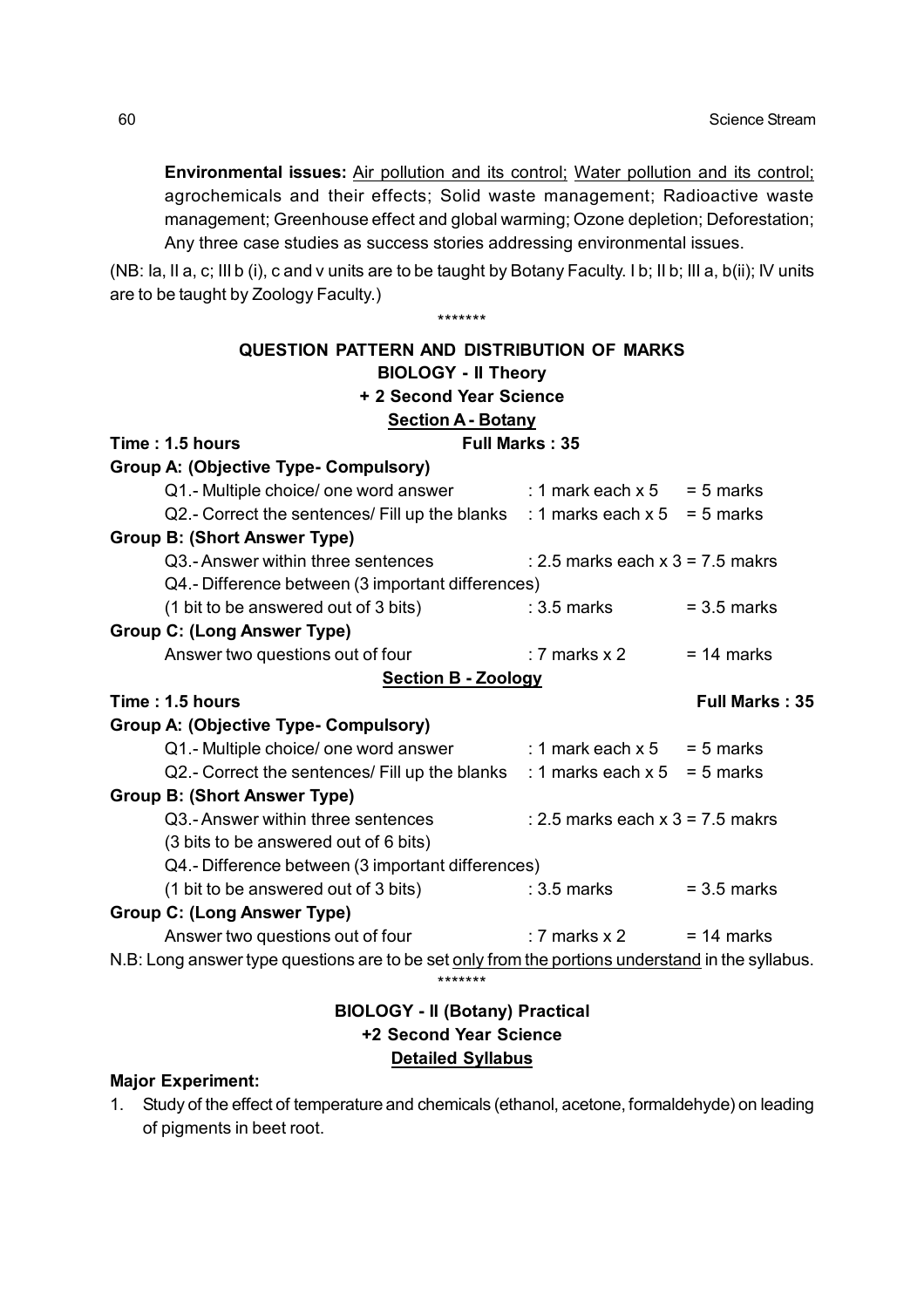- 2. Study of plants pigments by paper chromatography.
- 3. Study of transpiration by Ganong's or Farmer's potometer.
- 4. Study of relation between transpiration and absorption by T/A apparatus.
- 5. Effect of different wave length of light on photosynthesis by Wilmott's bubbler.
- 6. Study of effect of dissolved carbondioxide on photosynthesis by Wilmott's bubbler.
- 7. Comparative study of rate of transpiration from upper and lower surface of dicot leaf.
- 8. Collect and study soil from at least two different sites and study them for texture, moisture content, pH and water holding capacity of soil. Correlate with the kinds of plants found in them.
- 9. Collect water from two different water bodies around you and study them for pH, clarity and presence of any living organisms.
- 10. Study the presence of suspended particulate matter in air at the two widely different sites.
- 11. Study of plant population density by quadrate method.
- 12. Study of plant population frequency by quadrate method.

# **Minor Experiments:**

- 13. Study of pollen germination on a slide.
- 14. Study of distribution of stomata on upper and lower surface of a dicot and a monocot leaf.
- 15. Study of osmosis by potato osmometer.
- 16. Analysis of samples for verification of Mendelian ratio using Pea seeds or colour beads.
- 17. Study of plasmolysis.

# **Spotting:**

- 18. Conditions necessary for seed germination.
- 19. Types of germination.
- 20. Phototropism/ Geotropism.
- 21. Morphological adaptation of hydrophyte and Xerophyte.

# **QUESTION PATTERN AND DISTRIBUTION OF MARKS**

# **BIOLOGY - II (Botany) Practical**

# **+ 2 Second Year Science**

| 1. Major experiment (One) | : 7 marks    |
|---------------------------|--------------|
| 2. Minor experiment (One) | : 3 marks    |
| 3. Spotting (Three)       | $: 3$ marks  |
| 4. Record                 | : 2 marks    |
| Total                     | $: 15$ Marks |
|                           |              |

# **Instruction:**

- 5. All the above experiments should be conducted by individual student.
- 6. Questions for major and minor experiments are to be set by drawing lots.
- 7. For each major and minor experiments, candidates have to write the requirements as per their questions which may be verified and signed by the external examiner only.
- 8. One observation for major experiment may be verified and signed by the external examiner only.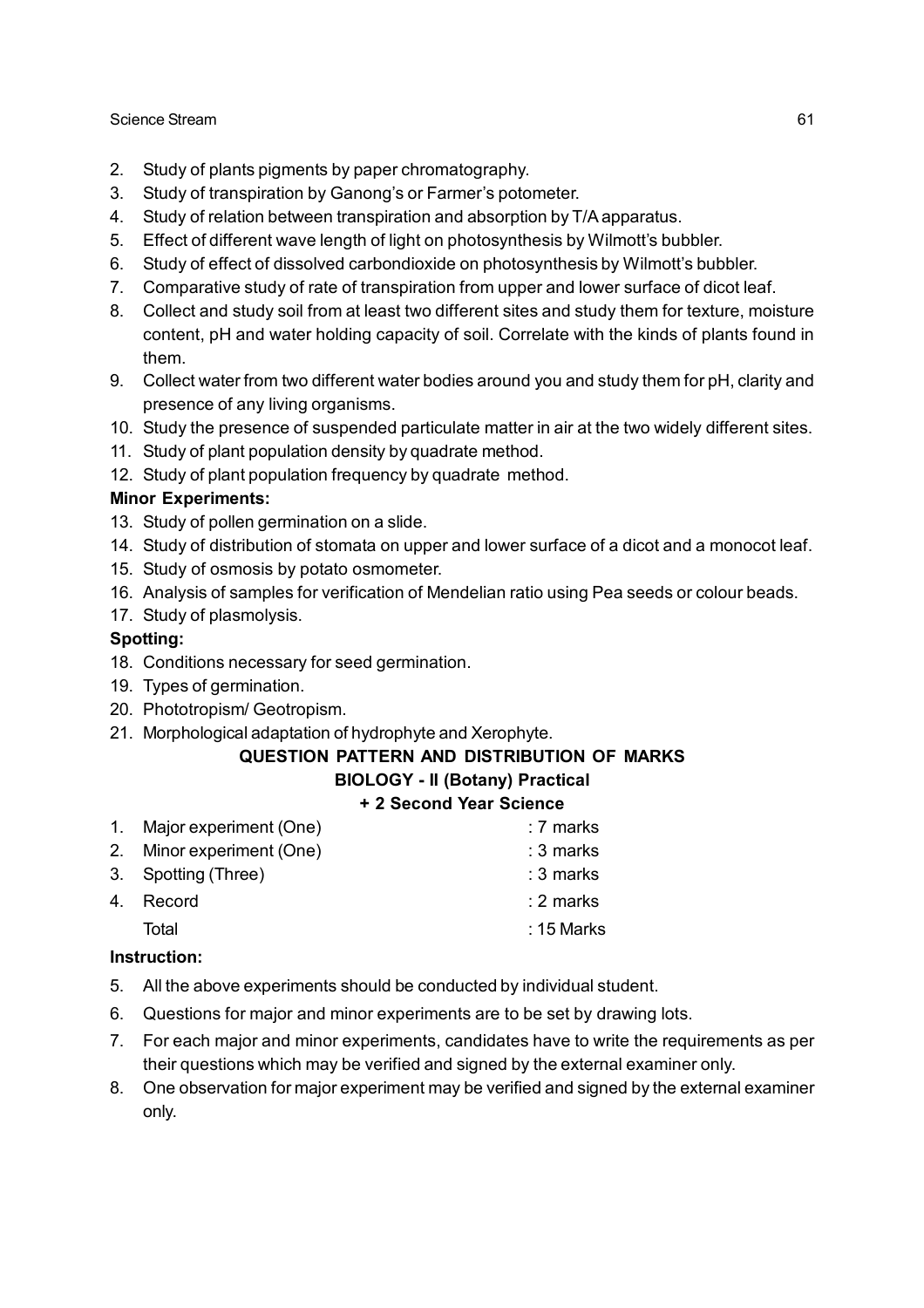# **BIOLOGY - II (Zoology) Practical +2 Second year Science Detailed Syllabus**

# **A. EXPERIMENTS/ OBSERVATIONS:**

- 1. To test the action of salivary amylase on starch; study the effects of pH and temperature on it.
- 2. To test the presence of urea sugar in urine/ given sample solution.
- 3. To determine the pH of three water samples collected from water bodies (using pH paper).
- 4. To study the prepared pedigree charts of genetic traits in man such as rolling of tongue, blood groups, widow's peak and colour blindness.

### **B. SPOTTINGS/ IDENTIFICATION:**

- a. Study of specimens and identification with reasons- Shark, Rohu, Frog, Garden lizard, Cobra, Krait, Pigeon and Rat.
- b. TS/ VS through spinal cord, ovary, testis, artery, vein, kidney, stomach and blastula of frog.
- c. Axial and appendicular skeleton of rabbit (excluding skull).
- d. Identification of common disease causing organisms- Entamoeba, Plasmodium, Taenia, Ascaris and Ringworm (permanent slides/ specimens). Commenton the symptoms of the diseases they cause.

## **Book Recommended :**

Bureau's Higher Secondary (+2) Zoology, Practical, Published by Odisha State Bureau of Text Book Preparation and Production, Bhubaneswar. \*\*\*\*\*\*\*\*

### **QUESTIONS PATTERN AND DISTRIBUTION OF MARKS BIOLOGY - II (Zoology) Practical + 2 Second Year Science**

|                |                                              | T Z SECURIU TEAT SCIENCE |                       |
|----------------|----------------------------------------------|--------------------------|-----------------------|
|                | Time: 2 hours                                |                          | <b>Full Marks: 15</b> |
|                | Experiment (One experiment to be set from A) |                          | $: 07$ marks          |
|                | Theory and procedure                         | - 03 marks               |                       |
|                | <b>Experiment, Observation and Results</b>   | - 04 marks               |                       |
| 2 <sub>1</sub> | Spotting (Four spots to be set from B)       | $-1.5$ marks each $x$ 4  | $:06$ marks           |
|                | 3. Practical Record                          |                          | :02 marks             |

\*\*\*\*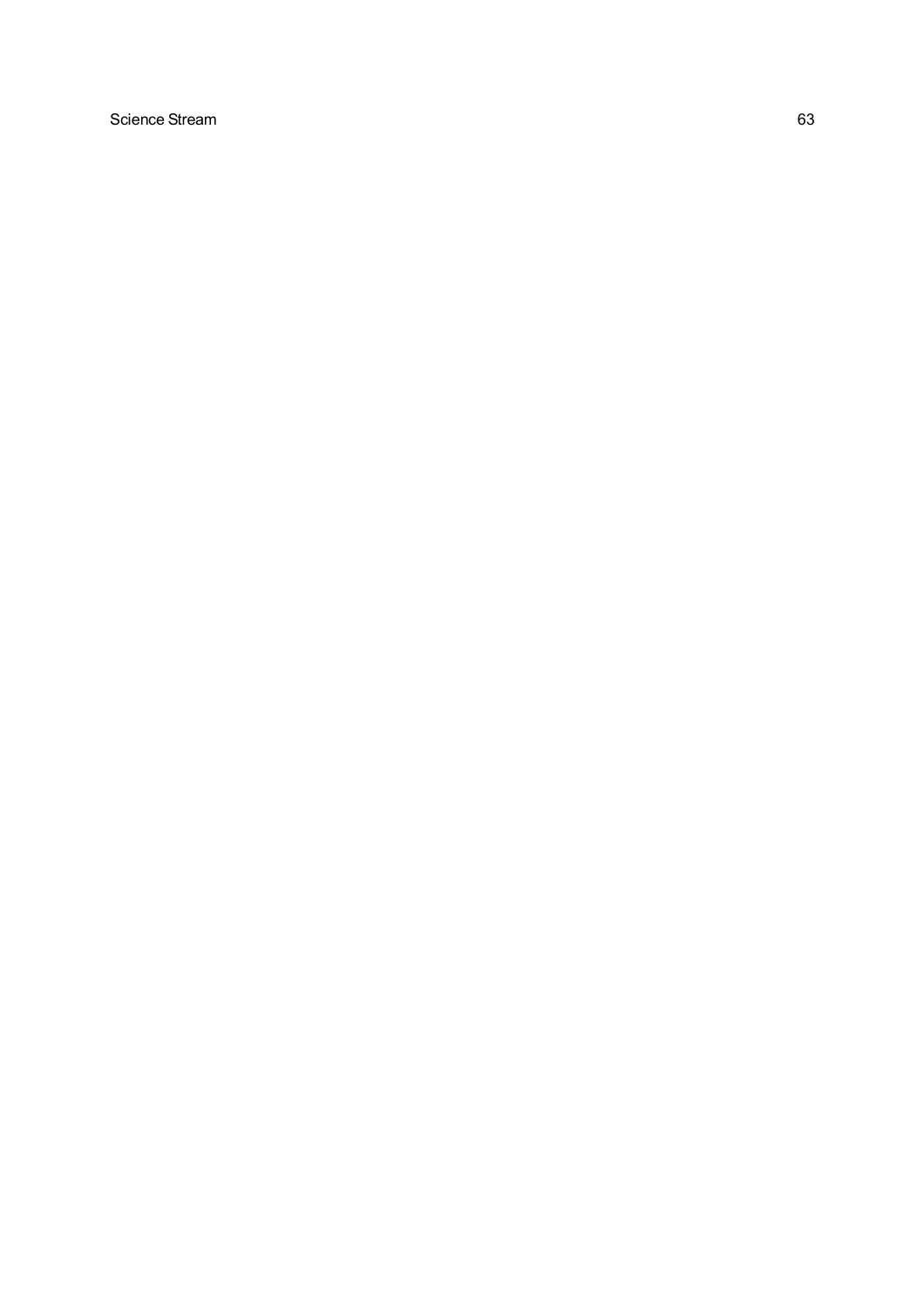# **EOGRAPHY SYLLABUS**

# **+2 1ST YEAR (ARTS/SC)**

# **Course Structure**

|                          | Part/Unit      | <b>Topic of Chapter</b>                                                                                 | <b>Marks</b> |
|--------------------------|----------------|---------------------------------------------------------------------------------------------------------|--------------|
|                          | Part A         | <b>Fundamentals of Physical Geography</b>                                                               | 25           |
|                          | Unit-1         | Geography as a discipline                                                                               |              |
|                          | Unit-2         | The Earth                                                                                               |              |
|                          | Unit-3         | Landforms                                                                                               |              |
|                          | Unit-4         | Climate                                                                                                 |              |
|                          | Unit-5         | Water (Oceans)-OTBA                                                                                     |              |
|                          | Unit-6         | Life on the Earth                                                                                       |              |
|                          |                | Map and Diagram                                                                                         | 5            |
|                          | Part B         | <b>India - Physical Environment</b>                                                                     | 25           |
|                          | Unit-7         | Introduction                                                                                            |              |
|                          | Unit-8         | Physiography                                                                                            |              |
|                          | Unit-9         | Climate, Vegetation and Soil                                                                            |              |
|                          | Unit- $10$     | Natural hazards and Disasters                                                                           | 5            |
|                          | Part C         | <b>Map and Diagram Practical Work</b>                                                                   | 30           |
|                          | Unit-1         | Fundamentals of Maps                                                                                    | 10           |
|                          | Unit-2         | Topographic and Weather Maps                                                                            | 15           |
|                          |                | Practical Record Book and Viva                                                                          | 5            |
| <b>PART-A:</b><br>Unit-1 | $\ddot{\cdot}$ | FUNDAMENTAL OF PHYSICAL GEOGRAPHY<br><b>87 PERIODS</b><br><b>GEOGRAPHY AS A DISIPLINE</b><br>04 PERIODS |              |
|                          |                | Geography as an integrating discipline, as a science of spatial attributes                              |              |
|                          |                | Branches of geography, physical geography and human geography                                           |              |
|                          |                | Scope and Career option.                                                                                |              |
| Unit-2                   | $\ddot{\cdot}$ | <b>THE EARTH</b>                                                                                        |              |
|                          |                | <b>11 PERIODS</b>                                                                                       |              |
|                          |                | Origin and evolution of the earth; interior of the earth.                                               |              |
|                          |                | Wegener's continental drift theory and plate tectonics.                                                 |              |
|                          |                | Earthquake and volcanoes; cause type and effects.                                                       |              |
| Unit-3                   | $\ddot{\cdot}$ | <b>LANDFORMS</b>                                                                                        |              |
|                          |                | <b>20 PERIODS</b>                                                                                       |              |
|                          |                | Rocks: major types of-rocks and their characteristics.                                                  |              |
|                          |                | Landforms and their evolution.                                                                          |              |
|                          |                | Geomorphic processes: weathering, mass wasting, erosion and deposition, soil<br>formation.              |              |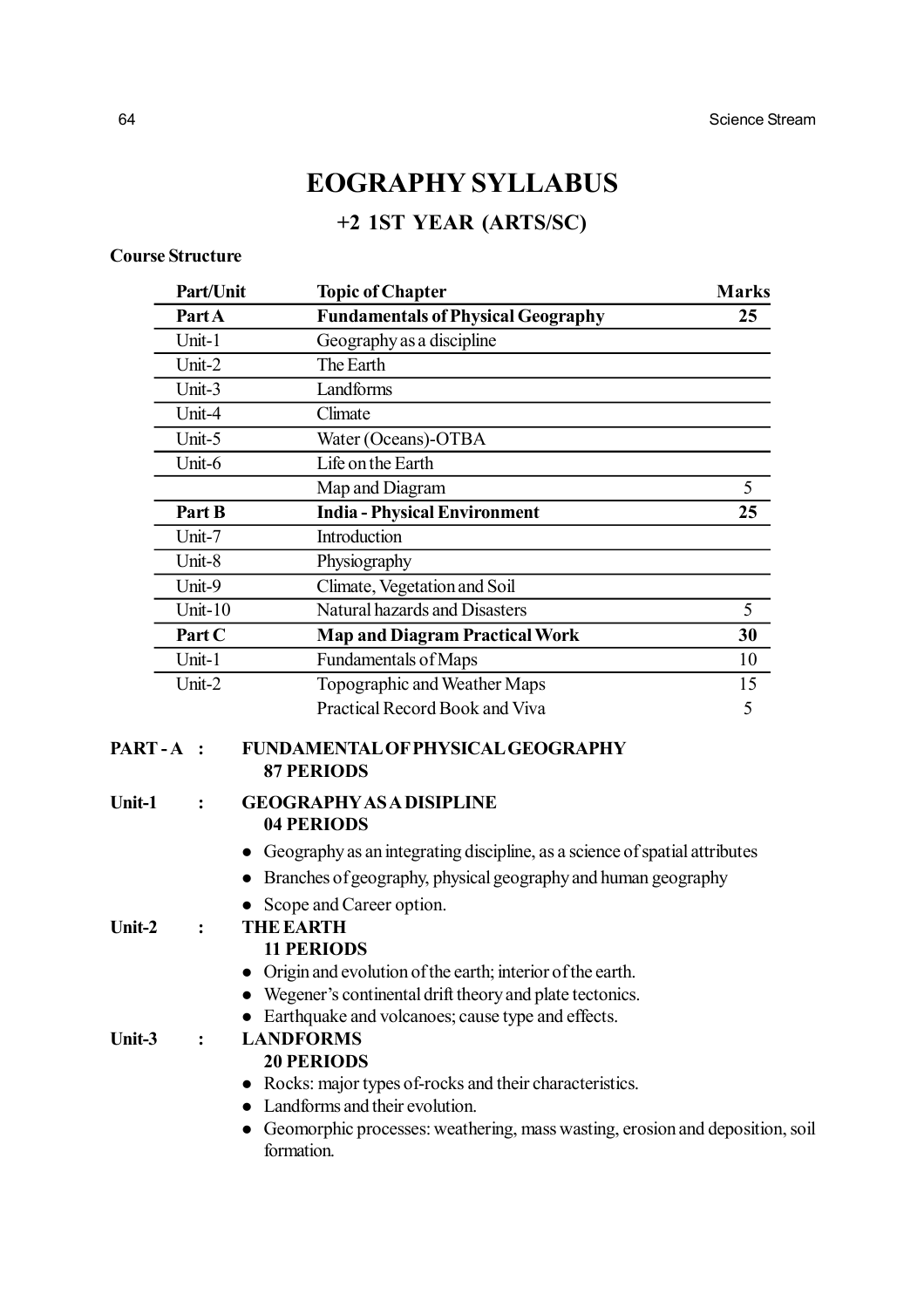| Unit-4  |                | <b>CLIMATE 30 PERIODS</b><br>Atmosphere: composition and structure, elements of weather and climate<br>Insolation-angle of incidence and vertical distribution o temperature; inversion of<br>temperature. |
|---------|----------------|------------------------------------------------------------------------------------------------------------------------------------------------------------------------------------------------------------|
|         |                | • Pressure-pressure belts; winds-planetary, seasonal and local; air masses and                                                                                                                             |
|         |                | fonts; tropical and extra tropical cyclones.                                                                                                                                                               |
|         |                | Precipitation-evaporation; condensation-dew, frost, fog, mist and cloud, Rainfall-                                                                                                                         |
|         |                | types and world distribution.                                                                                                                                                                              |
|         |                | World climates-classification (Koeppen and Thornthwaite), global warming and<br>climatic changes.                                                                                                          |
| Unit-5  | :              | <b>HYDROSPHERE</b>                                                                                                                                                                                         |
|         |                | <b>10 PERIODS</b>                                                                                                                                                                                          |
|         |                | Basics of oceanography.<br>$\bullet$                                                                                                                                                                       |
|         |                | Oceans-distribution of temperature and salinity.                                                                                                                                                           |
|         |                | Movement of ocean water-wave, tides and currents; sub marine reliefs.                                                                                                                                      |
|         |                | • Ocean resources and pollution                                                                                                                                                                            |
| Umt-6   | $\ddot{\cdot}$ | <b>BIOSPHERE</b>                                                                                                                                                                                           |
|         |                | 07 PERIODS                                                                                                                                                                                                 |
|         |                | Biosphere-importance of plants and other organism; biodiversity and conservation:                                                                                                                          |
|         |                | ecosystem and ecological balance                                                                                                                                                                           |
|         |                | 05 PERIODS                                                                                                                                                                                                 |
|         |                | Map work on identification of features based on 1 to 6 units on the outline/                                                                                                                               |
|         |                | physical/political map of the world.                                                                                                                                                                       |
| Part-B  | $\ddot{\cdot}$ | <b>INDIA-PHYSICAL ENVIRONMENT</b>                                                                                                                                                                          |
|         |                | <b>78 PERIODS</b>                                                                                                                                                                                          |
| Unit-7  | $\ddot{\cdot}$ | <b>INTRODUCTION</b>                                                                                                                                                                                        |
|         |                | 04 PERIODS                                                                                                                                                                                                 |
|         |                | • Location, space relation, India's places in the world.                                                                                                                                                   |
| Unit-8  | $\ddot{\cdot}$ | <b>PHYSIOGRAPHY</b>                                                                                                                                                                                        |
|         |                | <b>28 PERIODS</b>                                                                                                                                                                                          |
|         |                | • Structure and relief; physiographic division (with special reference to odisha)                                                                                                                          |
|         |                | Drainage system: concept of river basins, water sheed; the Himalayan and the                                                                                                                               |
|         |                | peninsular rivers                                                                                                                                                                                          |
| Unit-9  | $\ddot{\cdot}$ | <b>CLIMATE, VEGETATION AND SOIL</b>                                                                                                                                                                        |
|         |                | <b>28 PERIODS</b>                                                                                                                                                                                          |
|         |                | Weather and climate-spatial and temporal distribution of temperature, pressure<br>$\bullet$                                                                                                                |
|         |                | wind and rainfall, Indian monsoon: mechanism onset and withdrawal, variability                                                                                                                             |
|         |                | of the rainfall: spatial and temporal.                                                                                                                                                                     |
|         |                | Natural vegetation-forest type and distribution, wild life conservation; biosphere                                                                                                                         |
|         |                | reserve. (with special reference to Odisha)                                                                                                                                                                |
|         |                | Soils- major types (ICAR's clarification) and their distribution, soil degradation                                                                                                                         |
|         |                | and conservation.                                                                                                                                                                                          |
| Unit-10 | $\ddot{\cdot}$ | HAZARDS AND DISASTERS: CAUSES CONSEQUENCES AND                                                                                                                                                             |
|         |                | <b>14 PERIODS</b><br><b>MANAGEMENT</b>                                                                                                                                                                     |
|         |                |                                                                                                                                                                                                            |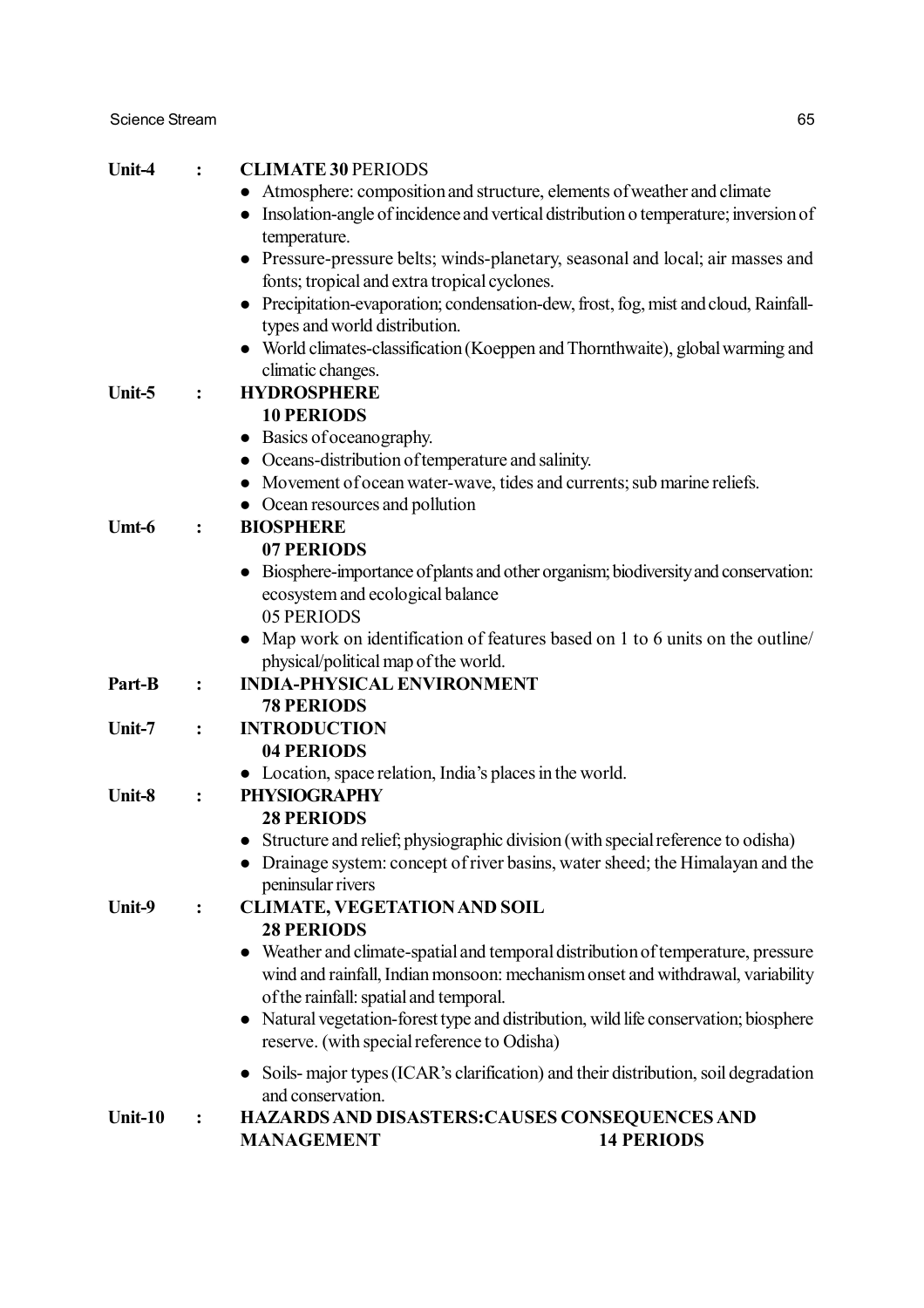- Floods, cloudburst
- Droughts: types and impact.
- Earthquake and tsunami.
- Cyclones: features and impact
- $\bullet$

Landslides- map work of features, based on above unit for locating labelling on the outline/political/physical map of India. 04 PERIODS

 $\bullet$  OTBA 05 PERIODS

### **PART-C : PRACTICAL WORK 50 PERIODS**

### **Unit-1 : FUNDAMENTALS OF MAPS 20 PERIODS**

- GEO spatial data, concept of geographical matrix; point, line, area data.
- Maps- types; scales -types; construction of simple linear scale, measuring distance; finding direction and use of the symbol
- Map projection- latitude, longitude and time, typology construction and properties of projection conical with one standard parallel and Mercator's projection. (only two projection)

## **Unit-2 : TOPOGRAPHIC AND WEATHER MAPS 30 PERIODS**

- Study of topographic map  $(1:50,000$  to  $1:25,000$  survey of India map); contour cross section and identification of landforms-slopes, hill, valley, waterfall, cliffs; distribution of settlements.
- Aerial photographs: types and geometry-vertical aerial photography; difference between map and Arial photographs; photo scale determination, identification of physical and cultural features
- Satellite imageries, stages in remote sensing data acquisition, platform and sensors and data products.(photographic and digital)
- Use of weather instruments: thermometer, wet and dry -bulb thermometer, barometer, wind vane, rain gauge

# $\bullet$ **GEOGRAPHY**

# **+2 FIRST YEAR (ARTS / SC)**

Theory - One paper Time : 3 hrs Marks : 70

| PART-I | <b>FUNDAMENTALS OF PHYSICAL GEOGRAPHY</b> |  |
|--------|-------------------------------------------|--|
|        |                                           |  |

- UNIT-1 Geography as a decipline 25
- **UNIT-2** The Earth
- **UNIT-3** Landforms
- **UNIT-4** Climate
- **UNIT-5** Water (OTBA)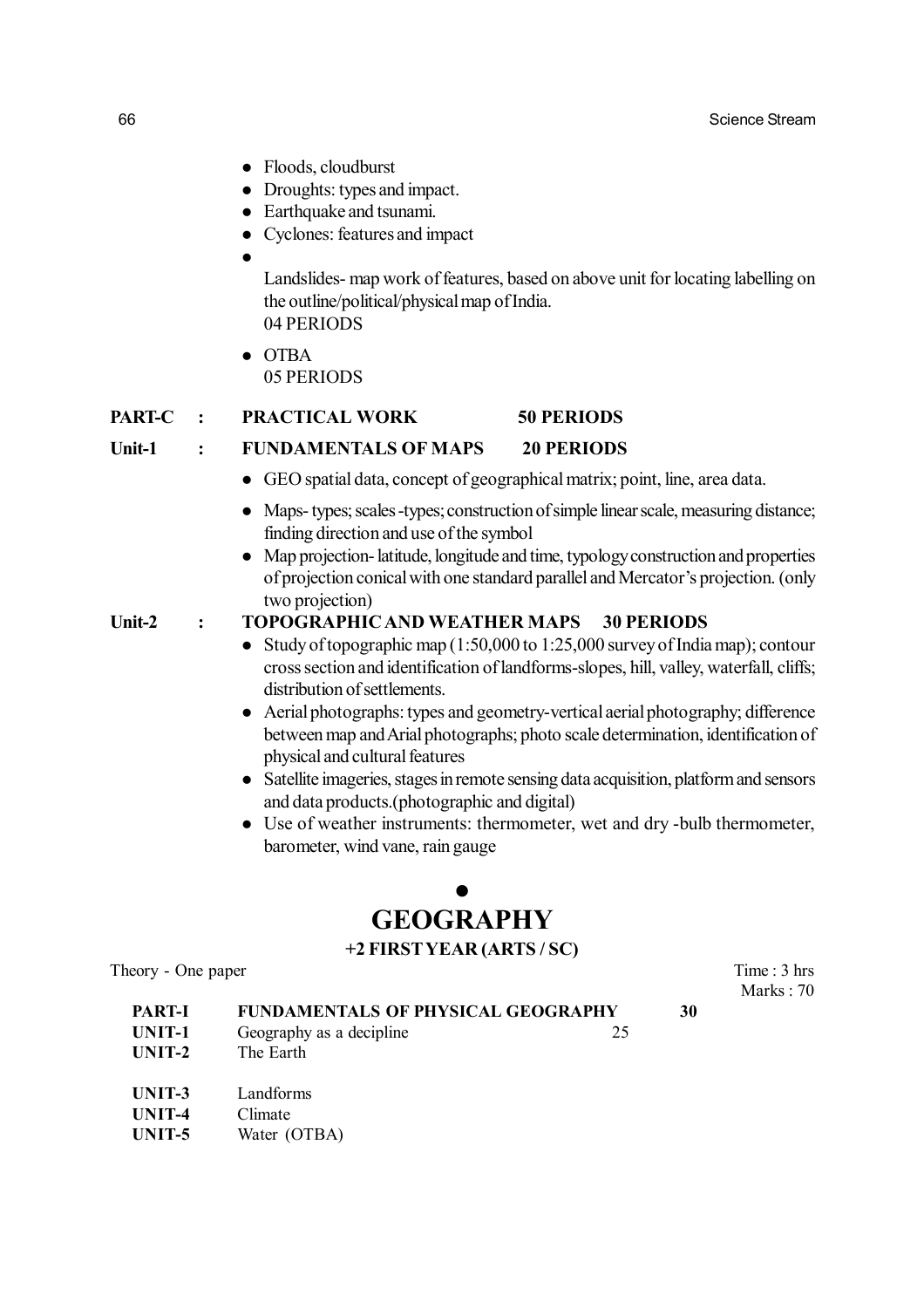| <b>UN1T-6</b>               | Life on the Earth                                                                         |    |    |    |
|-----------------------------|-------------------------------------------------------------------------------------------|----|----|----|
|                             | Map Work                                                                                  |    | 5  |    |
|                             | <b>TOTAL</b>                                                                              |    | 30 |    |
| <b>PART-II</b>              | <b>INDIA - PHYSICAL ENVIRONMENT</b>                                                       |    |    | 30 |
| UNIT-7                      | Introduction                                                                              | 25 |    |    |
| UNIT-8<br>UNIT-9<br>UNIT-10 | Physiography<br>Climate, Vegetation and Soil<br>Natural hazards and disasters<br>Map Work | 5  |    |    |
|                             | <b>TOTAL</b>                                                                              | 30 |    |    |
|                             | <b>Note:</b> The question paper will include a section on Open text-based                 |    |    |    |

assessment of 10 marks from Unitn-5 (Part-I). No other question will be asked from this unit. The open text material on this unit will be suppliedto students in advance. These materials are designed to test the analytical and higher order thinking skills of students. The OTBA will be asked in the final examination.

| TOTAL | 70 |
|-------|----|

Value Based Question from any Unit:1-6 (Part-l), 7-10 (Part-ll) - 3 Marks

Note : One Value Based question can be taken from any unit 1-6 (Part-l), 7-10 (Part-ll). Accordingly the weightage of the lessons reduced as per the discretion of the teacher.

| <b>PART-III</b> | PRACTICAL WORK                   | 30 |
|-----------------|----------------------------------|----|
| UNIT-1          | <b>Fundamentals of Maps</b>      | 10 |
| UNIT-2          | Topographic and weather Maps 15  |    |
|                 | Practical Record book and Viva 5 |    |
|                 |                                  |    |

### **Weightage to Difficulty Level**

|                | <b>Estimated Difficulty Level</b> | Percentage |
|----------------|-----------------------------------|------------|
| (i)            | Easy(E)                           | 20%        |
| $\overline{u}$ | Average (AV)                      | 60%        |
| (iii)          | Difficult(D)                      | 20%        |

**10**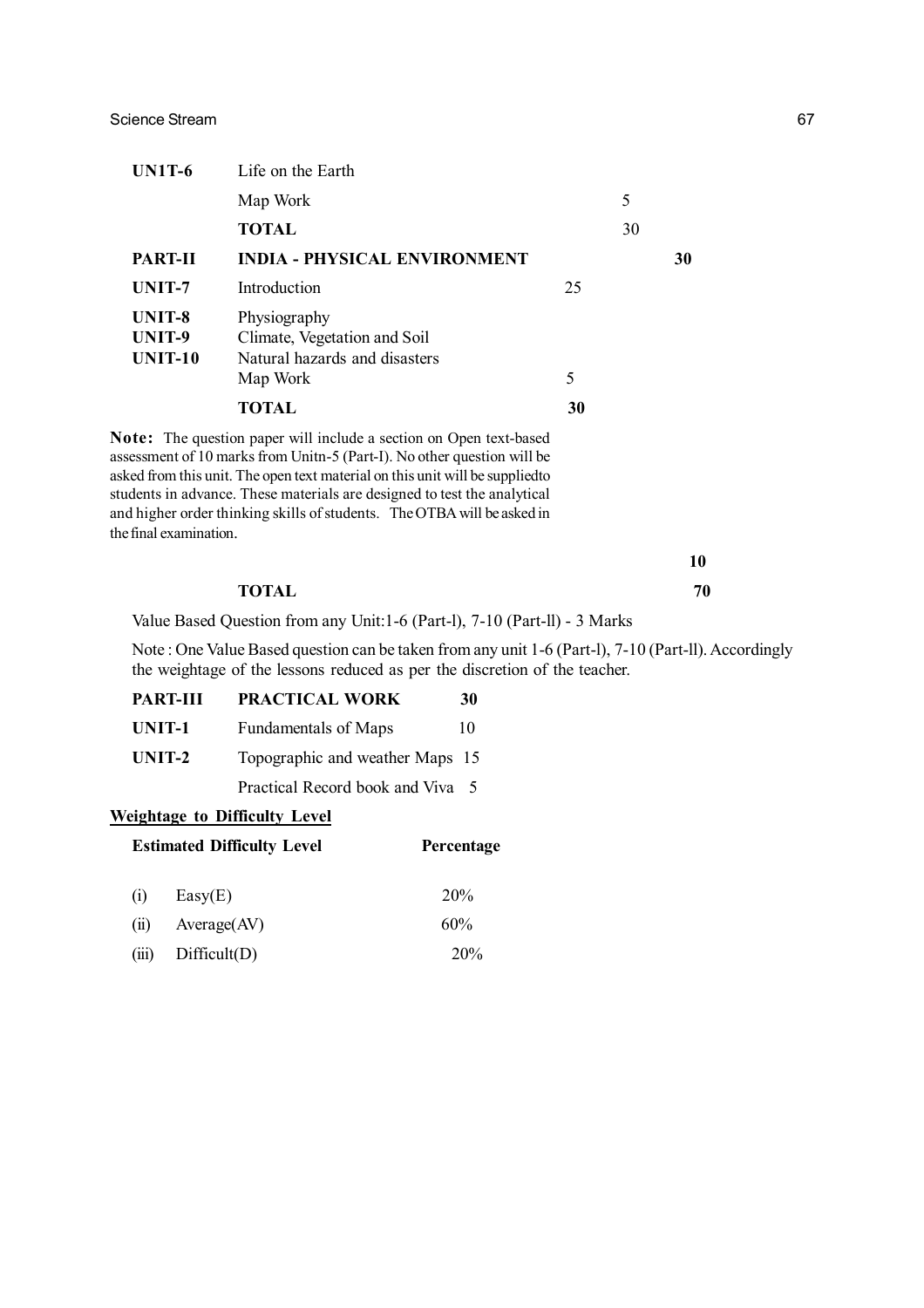# **GEOGRAPHY (THEORY) QUESTION PAPER DESIGN**

# **+2 FIRST YEAR (ARTS/SC)**

**3 HOURS Total Marks : 70**

| SI.<br>No. | <b>Typology of questions</b>                                                                                                                                                                                                                                                                    | Learning<br>Outcomes &<br>Testin'g Skills                              | <b>Short</b><br>Answer<br>(1 Mark) | <b>Short</b><br><b>Answer</b><br>(3 Marks) | Long<br>Answer<br>(5 Marks) | <b>Map Skills</b><br>based<br>(5 Marks)     | <b>Marks</b> | %age |
|------------|-------------------------------------------------------------------------------------------------------------------------------------------------------------------------------------------------------------------------------------------------------------------------------------------------|------------------------------------------------------------------------|------------------------------------|--------------------------------------------|-----------------------------|---------------------------------------------|--------------|------|
| 1.         | Remembering-<br>(Knowledge based simple)<br>recall questions to know<br>specific facts, terms,<br>concepts, principles, or<br>theories, Identify, define<br>or recite information),<br>skill<br>Map<br>based<br>questions (Identification,<br>location)                                         | • Reasoning<br>• Analytical<br><b>Skills</b><br>• Critical<br>thinking | 3                                  | $\mathbf{1}$                               | $\mathbf{1}$                | $\mathbf{1}$<br>(Identify<br>location)      | 16           | 23%  |
| 2.         | Understanding-(Compre-<br>hension- to be familiar<br>with meaning and to un-<br>derstand conceptually, in-<br>terpret, compare, contrast,<br>explain, paraphrase infor-<br>mation)                                                                                                              |                                                                        | $\mathbf{1}$                       | $\mathbf{1}$                               | $\overline{2}$              |                                             | 14           | 20%  |
| 3.         | Application-(Use abstract<br>information in concrete<br>situation,<br>to<br>apply<br>knowledge<br>to<br>new<br>situations; Use given<br>content to interpret a<br>situation, provide and<br>example, or solve a<br>problem)                                                                     |                                                                        |                                    | 1                                          | $\overline{2}$              |                                             | 13           | 19%  |
| 4.         | High Order Thinking Skill-<br>(Analysis and synthesis-<br>compare,<br>Classify,<br>contrast or differentiate<br>between different pieces<br>of information; Organise<br>and/or integrate unique<br>pieces of information from<br>variety<br>of<br>a<br>sources)(lncludes map<br>interpretation) |                                                                        | $\overline{2}$                     | $\mathbf{1}$                               | $\overline{2}$              | $\mathbf{1}$<br>(Map<br>interpre-<br>tation | 20           | 28%  |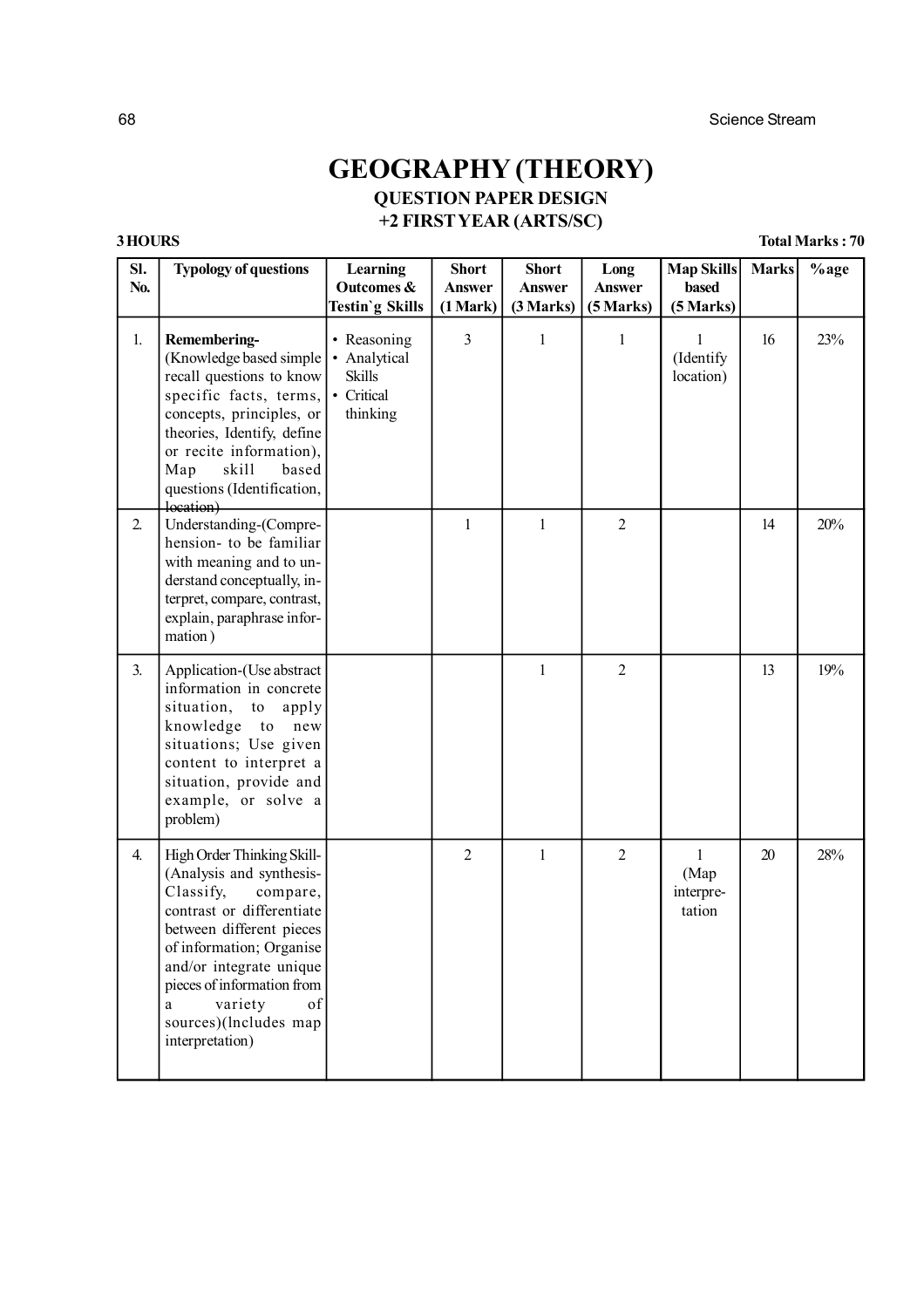| SI.<br>No.               | <b>Typology of questions</b>                                                                                                                                                 | Learning<br>Outcomes &<br><b>Testing Skills</b> | <b>Short</b><br><b>Answer</b><br>(1 Mark) | <b>Short</b><br><b>Answer</b><br>(3 Marks) | Long<br><b>Answer</b><br>(5 Marks) | <b>Map Skills</b><br>based<br>(5 Marks) | <b>Marks</b>              | $%$ age |
|--------------------------|------------------------------------------------------------------------------------------------------------------------------------------------------------------------------|-------------------------------------------------|-------------------------------------------|--------------------------------------------|------------------------------------|-----------------------------------------|---------------------------|---------|
| 5                        | Evaluation and Multi-<br>Disciplinary - (Appraise,<br>judge, and/or justify the<br>value or worth of a<br>decision or outcome, or to<br>predict outcomes based<br>on values) |                                                 | 1                                         | $1+1$<br>(Value<br>based)                  |                                    |                                         | 7                         | 10%     |
| <b>Total</b>             |                                                                                                                                                                              | $1 \times 1 = 7$                                | $6 \times 3 = 18$                         | $7 \times 5 = 35$                          | $2 \times 5 = 10$                  | 70(22)<br><b>Practical</b><br>30        | 100%                      |         |
| Time<br><b>Estimated</b> |                                                                                                                                                                              | $15 \,\mathrm{min}$ .                           | 60 min.                                   | 70 min.                                    | 20 min.                            |                                         | $165 + 15$<br>$= 180$ min |         |

**Note:** No chapter wise weightage, care to be taken to cover chapters in books.

The question paper will include a section on **Open Text - based Assessment** of 10 marks from Unit -5 (Part I). No other question will be asked from this unit. The open text material on this unit will be supplied to students in advance These materials are designed to test the analytical and higher order thinking skills of students. The OTBA will be askec n the final examination.

# $\bullet$ **GEOGRAPHY SYLLABUS +2 2ND YEAR (ARTS/SC)**

Course Structure

| Part/Unit  | <b>Topic of Chapter</b>                          | <b>Marks</b> |
|------------|--------------------------------------------------|--------------|
| A          | <b>Fundamentals of Human Geography</b>           | 35           |
| Unit-1     | Human Geography                                  |              |
| Unit- $2$  | People                                           |              |
| Unit-3     | Human Activities                                 |              |
| Unit-4     | Transport, Communication and Trade               |              |
| Unit-5     | Human Settlements                                |              |
|            | Map Work                                         | 5            |
| B          | <b>India: People and Economy</b>                 | 35           |
| Unit-6     | People                                           |              |
| Unit-7     | Human Settlements                                |              |
| Unit-8     | <b>Resources and Development</b>                 |              |
| Unit-9     | Transport, Communication and International Trade |              |
| Unit- $10$ | Population, settlements, resources and           |              |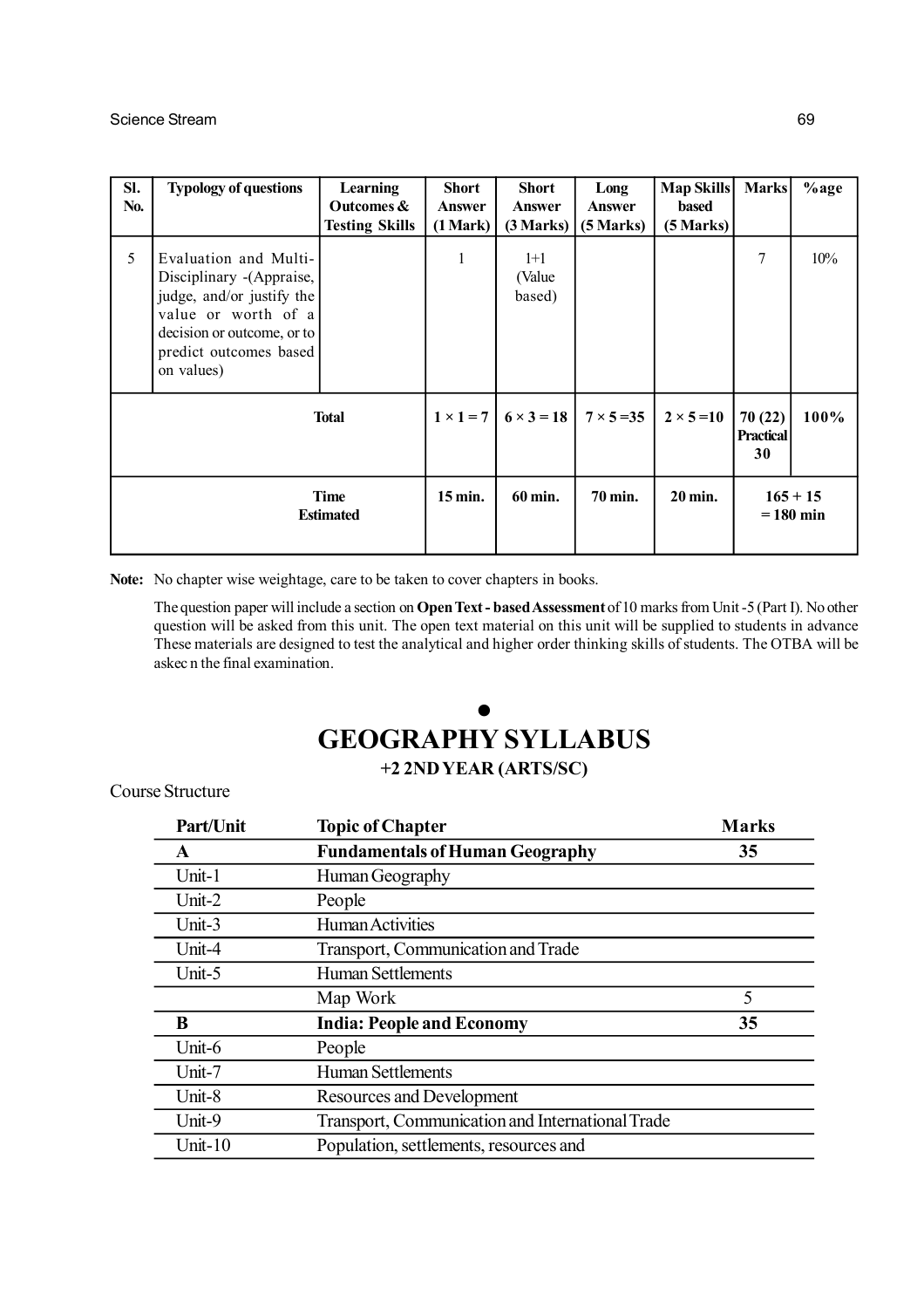|          | transport of Odisha                           |    |
|----------|-----------------------------------------------|----|
|          | Map Work                                      |    |
|          | <b>Practical Work</b>                         | 30 |
| Unit-1   | Processing of Data and Thematic Mapping       |    |
| $Unit-2$ | Field study or Spatial Information Technology |    |
| $Unit-3$ | Practical Record Book and Viva Voce           |    |

# **A. FUNDAMENTALS OF HUMAN GEOGRAPHY 90 Periods**

### **Unit 1 : Human Geography: Nature and Scope 05 Periods**

# **Unit 2 : People 18 Periods**

Population-distribution, density and growth

Population change- spatial patterns and structure; determinants of population change;

Age-sex ration;rural-urban composition;

Human development- Concept, selected indicators, international comparisons

## **Unit 3 : Human Activities 28 Periods**

Primary activities- Concept and changing trends; gathering, pastoral, mining, subsistence agriculture, modern agriculture; People engaged in agriculture and allied activities- Some examples from selected countries. Secondary activities- Concept; Manufacturing : typeshousehold, small scale, large scale; agro based and mineral based industries; people engaged in secondary activities- some example from selected countries Tertiary activities- Concept; Trade, transport and tourism; Services; People engaged in tertiary activities- some examples from selected countries

Quaternary activities- concept; people engaged m quaternary activities- case study from selected countries

# **Unit 4 : Transport, Communication and Trade 23 Periods**

Land Transport- Road, Railways; Trans-continental railways Water Transport- In-land waterways; major ocean routes Air Transport- Intercontinental air routes Oil and gas pipelines

Satellite communication and cyber space- importance and usage for geographical information; use of GPS International Trade- Bases and changing patterns; ports and gateways of international trade, role of WTO in international trade.

Ocean National rights and international treaties  $\wedge \wedge$ 

## **Unit 5 : Human Settlements 10 Periods**

Settlement types- rural and urban, morphology of cities(case study); distribution of mega cities, problems of human settlements in developing countries

# **Map Work 05 Periods**

Map work on identification of features based on 1-5 Units of outline/physical/political map of World

# **B. INDIA; PEOPLE AND ECONOMY 90 Periods**

# **Unit 6 : People 15 Periods**

Population: Distribution, density and growth; composition of population- linguistic, religious, sex, rural-urban and occupational-regional, national causes and consequences. Migration: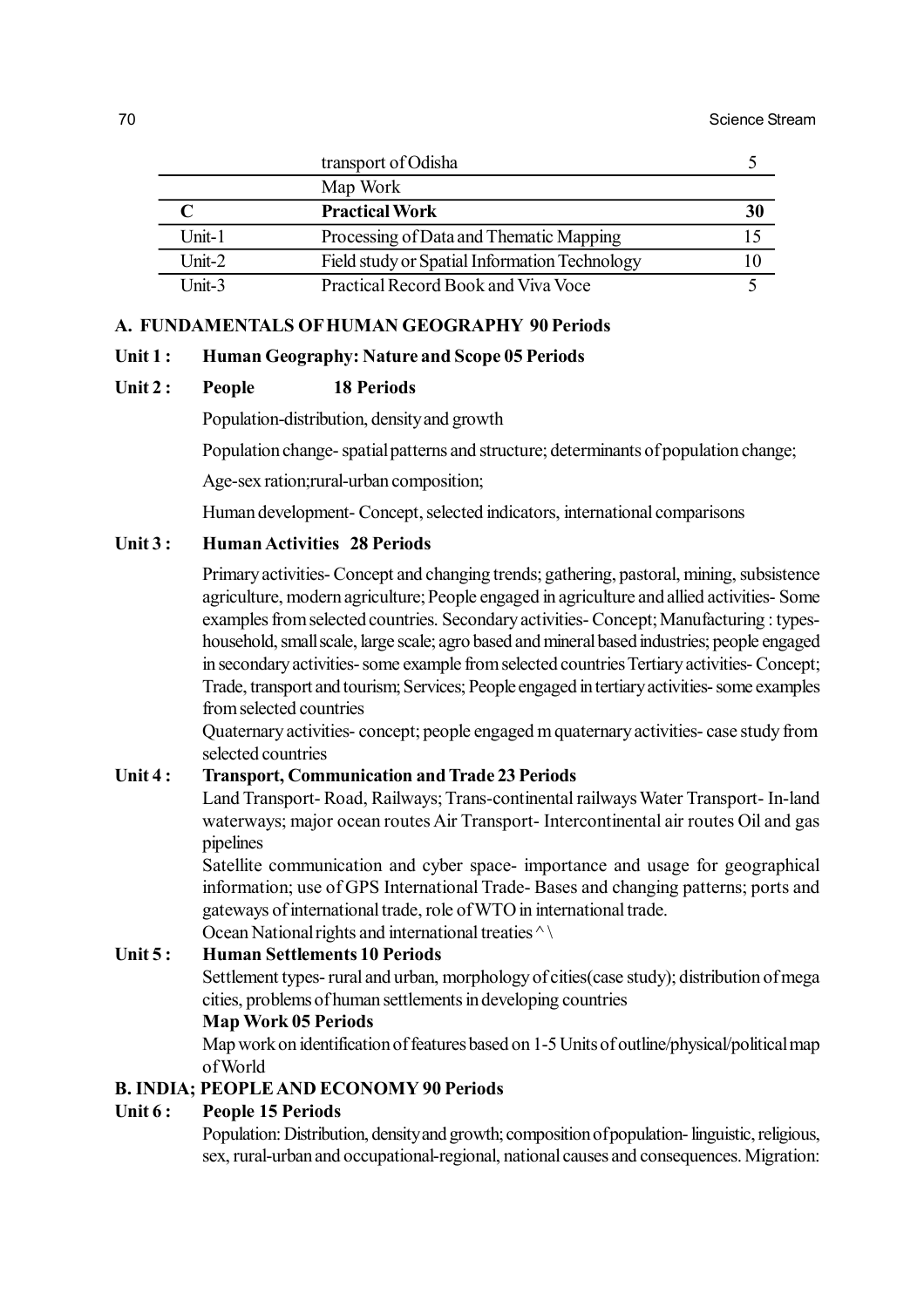International, National-causes and consequences Human Development: Selected indicators and regional patterns Population, environment and development.

### **Unit 7 : Human Settlements 10 Periods**

Rural Settlements- types and distribution

Urban Settlements- types, distribution and functional classification

# **Unit 8 : Resources and Development 30 Periods**

Land Resources- general land use; agriculture land use, Geographical conditions and distribution of major crops(wheat, rice, tea, coffee, cotton, jute, sugarcane, rubber), agriculture development and problems. Water Resources- availability and utilisationirrigation, domestic, industrial and other uses; scarcity of water and conservation methodsrain water harvesting and water shade management.

Mineral and energy resources- Distribution of metallic (Iron ore, Copper, Bauxite, Manganese); Non metallic(Mica, salt), minerals; conventional (coal, petroleum, natural gas and hydroelectricity) and non-conventional energy sources (solar, wind, biogas) and conservation

Industries- Types, factor of industrial location; distribution and changing pattern of selected industries- iron and steel, cotton textile, sugar, petrochemicals, and knowledge based industries; impact of liberalisation, privatisation and planning in India- target group area planning (case study); idea **of** sustainable development (case study)

## **Unit 9 : Transport, communication and international trade 15 Periods**

Transport and communication- roads, railways, waterways and airways: Oil and gas pipelines; geographical information and communication networks.

# **Unit 10 : Population, settlement, resources & transport of Odisha 15 Periods**

- Distribution of population
- Rural and Urban settlements

Mineral Resources (Iron, Buxite, Coal) forest resources

Road and rail transport

### **Map Work 05 Periods**

Map work on locating and levelling of features based on above units on outline map of India

# **C. Practical Work 40 Periods**

- Unit 1: Processing of data and thematic mapping **25 Periods**
- Unit 2: Field study of Spatial Information Technology **15 Periods**
- Unit 3: Practical Record Book and Viva Voce

# **GEOGRAPHY**

# **+2 SECOND YEAR (ARTS / SC)**

Theory - One paper Time : 3 hrs

Marks  $\cdot$  70

| <b>PART-A</b> | <b>FUNDAMENTALS OF HUMAN GEOGRAPHY 35 Marks</b> |    |
|---------------|-------------------------------------------------|----|
| UNIT-1        | Human Geography                                 |    |
| UNIT-2        | People                                          |    |
| UNIT-3        | Human Activities                                | 30 |
| UNIT-4        | Transport, Communication and Trade              |    |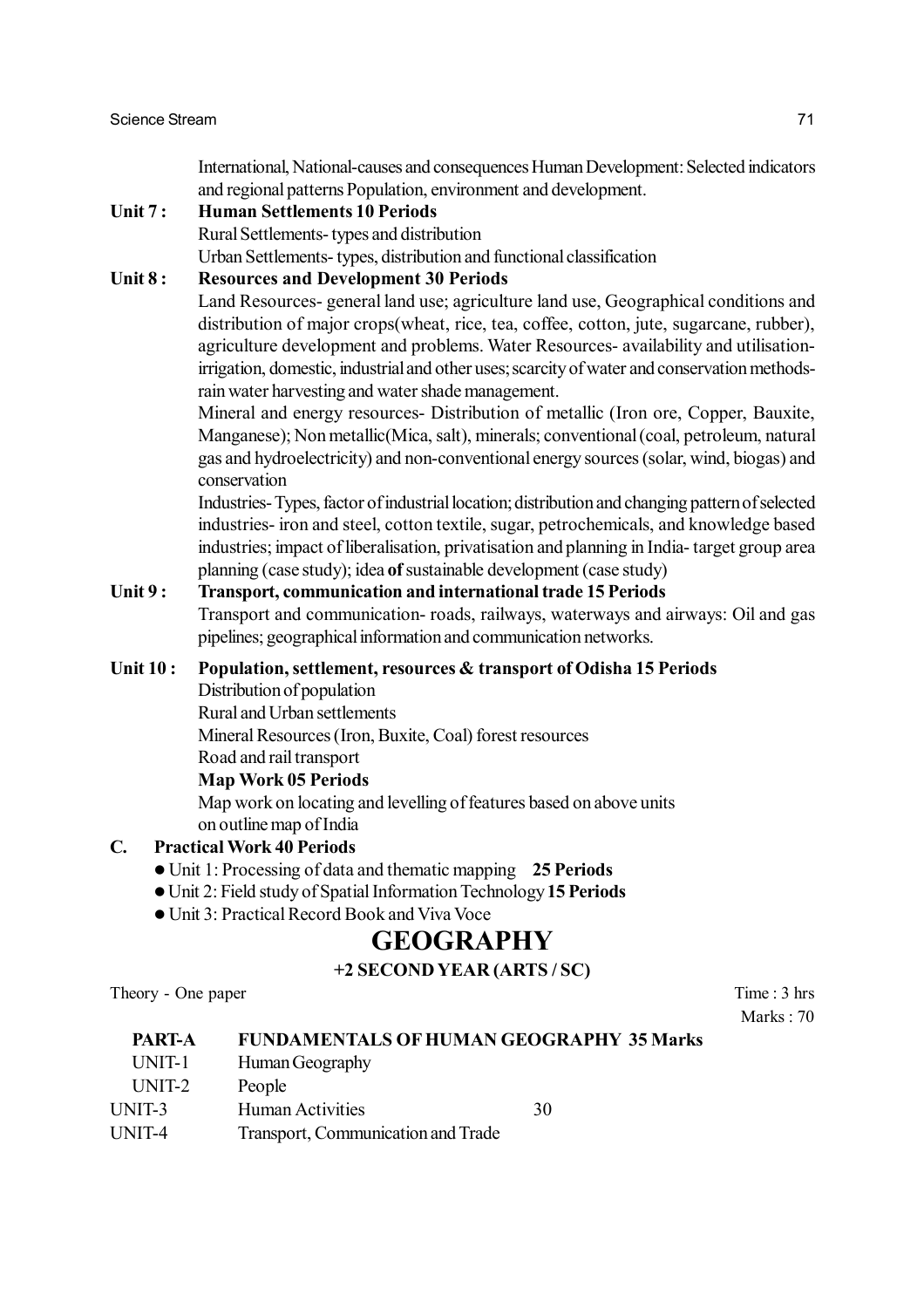| UNIT-5         | Human Settlements                                        |                                               |  |  |
|----------------|----------------------------------------------------------|-----------------------------------------------|--|--|
|                |                                                          | Map Work - World Map (for identification only |  |  |
|                | relating to Unit 1 to 5)                                 |                                               |  |  |
|                |                                                          | 5                                             |  |  |
|                | <b>TOTAL</b>                                             |                                               |  |  |
| <b>PART-B</b>  | <b>INDIA - PEOPLE AND ECONOMY</b>                        | 35                                            |  |  |
| UNIT-6         | People                                                   |                                               |  |  |
| UNIT-7         | <b>Human Settlements</b>                                 |                                               |  |  |
| UNIT-8         | Resources and Development                                | 30                                            |  |  |
| UNIT-9         | Transport, Communication and International Trade         |                                               |  |  |
| <b>UNIT-10</b> | Geographical Perspective on selected issues and problems |                                               |  |  |
|                | Map Work                                                 | 5                                             |  |  |
|                | <b>TOTAL</b>                                             | 35                                            |  |  |
|                | <b>GRAND TOTAL</b>                                       | 70                                            |  |  |
| Note:          | Value Based Question from any Unit 1-10                  |                                               |  |  |
|                | <b>Weightage to Difficulty Level</b>                     |                                               |  |  |
|                | <b>Estimated Difficulty Level</b>                        | Percentage                                    |  |  |
| (i)            | Easy(E)                                                  | 20%                                           |  |  |
| (ii)           | Average(AV)                                              | 60%                                           |  |  |
| (iii)          | Difficult(D)                                             | 20%                                           |  |  |
|                |                                                          |                                               |  |  |

h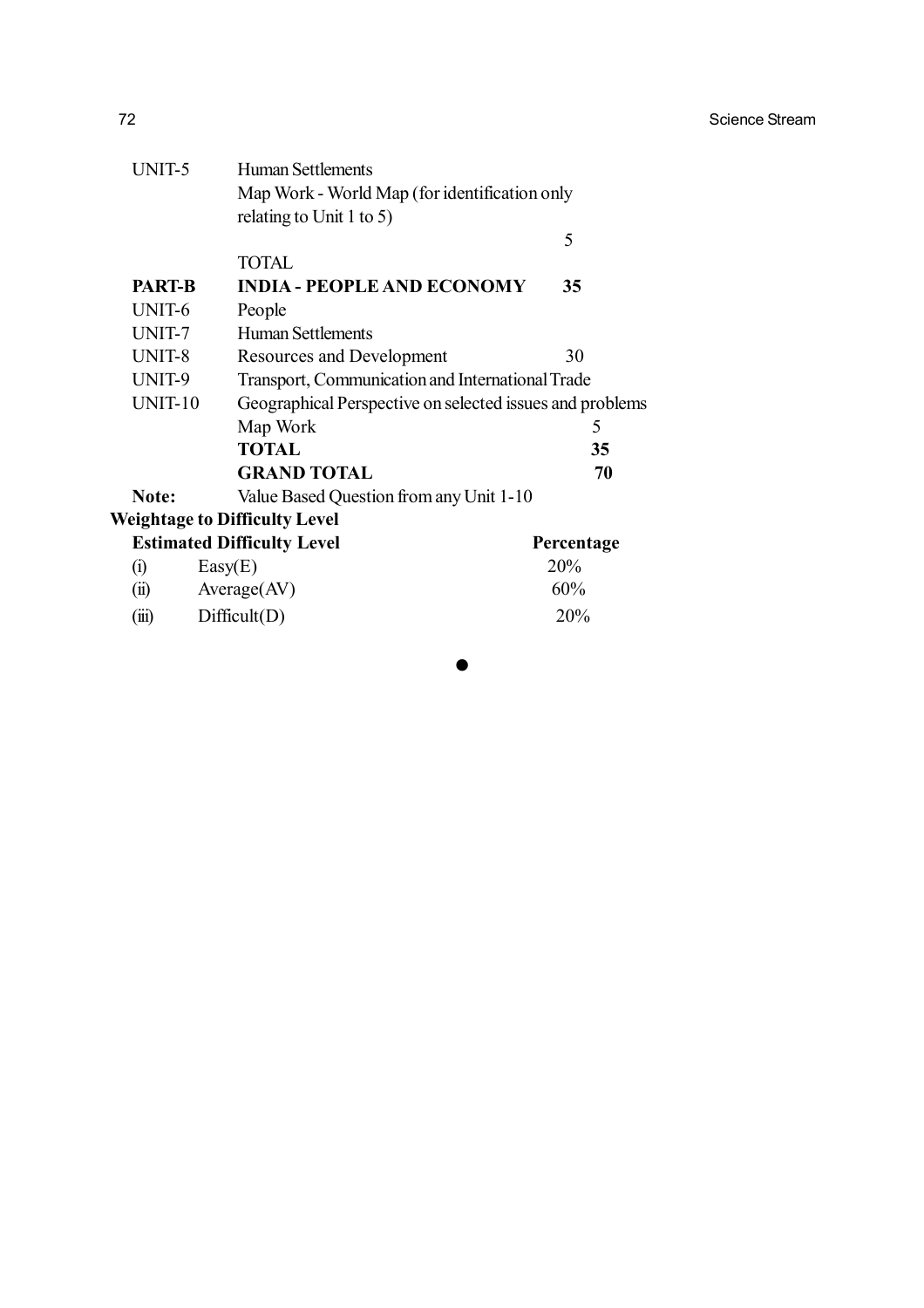# **GEOGRAPHY (THEORY) QUESTION PAPER DESIGN +2 SECOND YEAR (ARTS/SC)**

**3 HOURS Total Marks : 70**

| SI.<br>No. | <b>Typology of questions</b>                                                                                                                                                                                                                                                                    | Learning<br>Outcomes &<br><b>Testing Skills</b>                        | <b>Short</b><br><b>Answer</b><br>(1 Mark) | <b>Short</b><br><b>Answer</b><br>(3 Marks) | Long<br><b>Answer</b><br>(5 Marks) | <b>Map Skills</b><br>based<br>(5 Marks)     | <b>Marks</b> | $%$ age |
|------------|-------------------------------------------------------------------------------------------------------------------------------------------------------------------------------------------------------------------------------------------------------------------------------------------------|------------------------------------------------------------------------|-------------------------------------------|--------------------------------------------|------------------------------------|---------------------------------------------|--------------|---------|
| 1.         | Remembering-<br>(Knowledge based simple)<br>recall questions to know<br>specific facts, terms,<br>concepts, principles, or<br>theories; Identify, define<br>or recite information),<br>skill<br>Map<br>based<br>questions (Identification,<br>location)                                         | • Reasoning<br>• Analytical<br><b>Skills</b><br>• Critical<br>thinking | 3                                         | $\mathbf{1}$                               | $\mathbf{1}$                       | $\mathbf{1}$<br>(Identify<br>location)      | 16           | 23%     |
| 2.         | Understanding (Compre-<br>hension- to be familiar<br>with meaning and to<br>understand conceptually,<br>interpret,<br>compare,<br>contrast,<br>explain,<br>paraphrase information)                                                                                                              |                                                                        | 1                                         | 1                                          | $\overline{2}$                     |                                             | 14           | 20%     |
| 3.         | Application-(Use abstract<br>information in concrete<br>situation,<br>${\rm to}$<br>apply<br>knowledge<br>to<br>new<br>situations; Use given<br>content to interpret a<br>situation, provide and<br>example, or solve a<br>problem)                                                             |                                                                        |                                           | $\mathbf{1}$                               | $\overline{2}$                     |                                             | 13           | 19%     |
| 4.         | High Order Thinking Skill-<br>(Analysis and synthesis-<br>Classify,<br>compare,<br>contrast or differentiate<br>between different pieces<br>of information; Organise<br>and/or integrate unique<br>pieces of information from<br>of<br>variety<br>a<br>sources)(lncludes map<br>interpretation) |                                                                        | $\overline{2}$                            | $\mathbf{1}$                               | $\overline{2}$                     | $\mathbf{1}$<br>(Map<br>interpre-<br>tation | 20           | 28%     |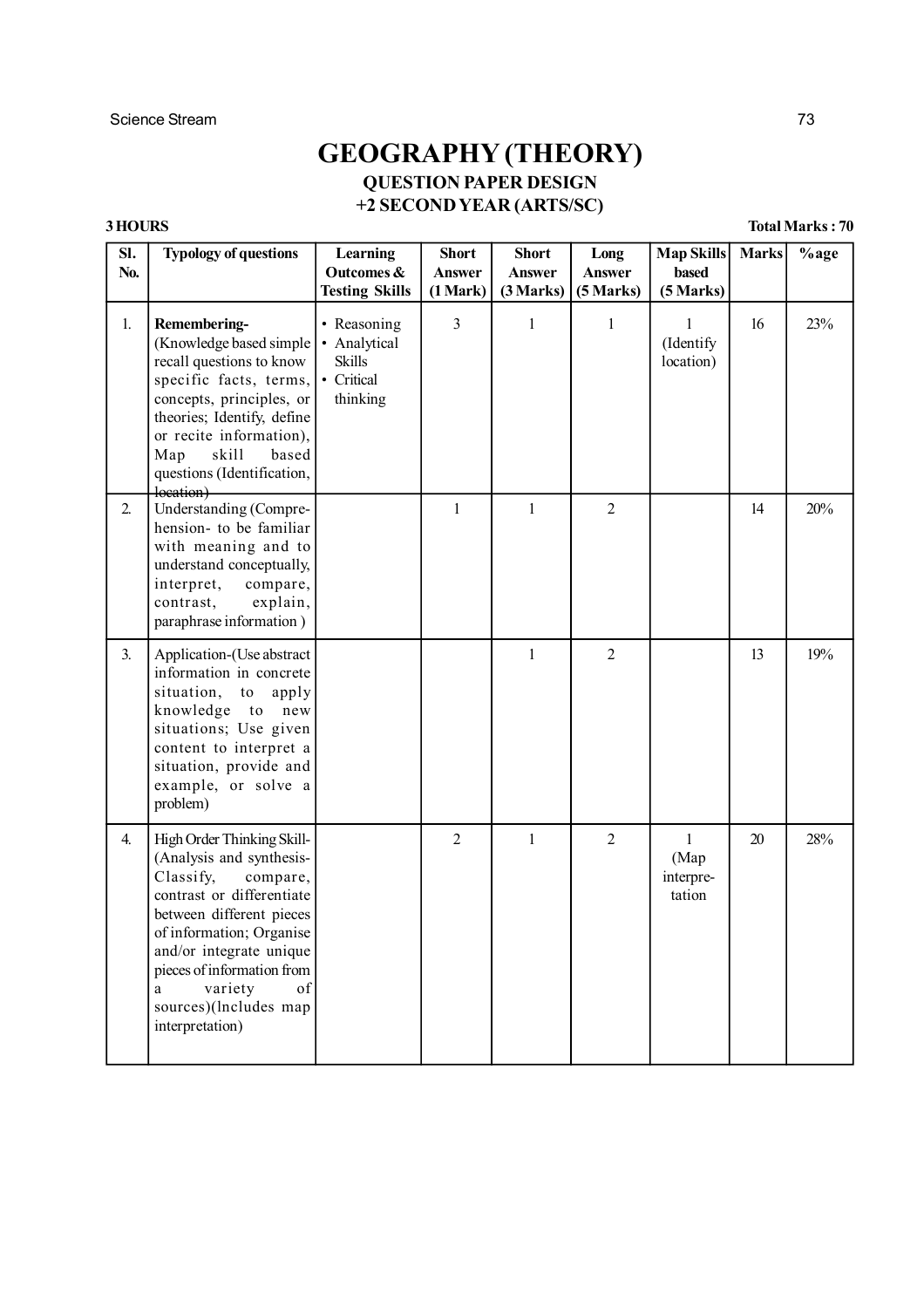| SI.          | <b>Typology of questions</b>                                                                                                      | <b>Learning</b> | <b>Short</b>                       | Short   | Long | <b>Map Skills</b>                     |                                           | Marks      |
|--------------|-----------------------------------------------------------------------------------------------------------------------------------|-----------------|------------------------------------|---------|------|---------------------------------------|-------------------------------------------|------------|
| $%$ age<br>5 | Evaluation and Multi-<br>Disciplinary - (Appraise,<br>judge, and/or justify the<br>value or worth of a<br>decision or outcome, or |                 | 1<br>$1+1$                         | (Value  |      |                                       | $\overline{7}$<br>10%                     |            |
|              |                                                                                                                                   | <b>Total</b>    | $1 \times 1 = 7$<br>$6 \times 3 =$ | 18      |      | $7 \times 5 = 35$   $2 \times 5 = 10$ | 70 (22)<br><b>Practical</b><br>30<br>100% |            |
|              |                                                                                                                                   | <b>Time</b>     | 15 min.<br>60 min.                 | 70 min. |      | 20 min.                               |                                           | $165 + 15$ |

**Note:** No chapter wise weightage, care to be taken to cover chapters in books.

### **Books Recommended:**

Bureau's Higher Secondary (+2) Geography, Part-I & II, Published by Odisha State Bureau of Text Book Preparation and Production, Bhubaneswar.

# **SYLLABUS**

# **MATHEMATICS (+2 2nd year) Course Structure**

| Unit | <b>Topic</b>                                 | <b>Marks</b> | <b>No. of Periods</b> |
|------|----------------------------------------------|--------------|-----------------------|
|      | Relations and Functions & Linear Programming | 20           | 45                    |
|      | Algebra and Probability                      | 20           | 45                    |
|      | <b>III</b> Differential Calculus             | 20           |                       |
|      | Integral Calculus                            | 20           |                       |
|      | Vector 3-D Geometry                          | 20           |                       |
|      | <b>Total</b>                                 | 100          | 220                   |

# **General Imstructions :**

1. All questions are compulsory in Group A, which are very short answer type questions. All questions in the group are to be answered in one word, one sentences or as per exact requirement of the question. (1x10=10 Marks)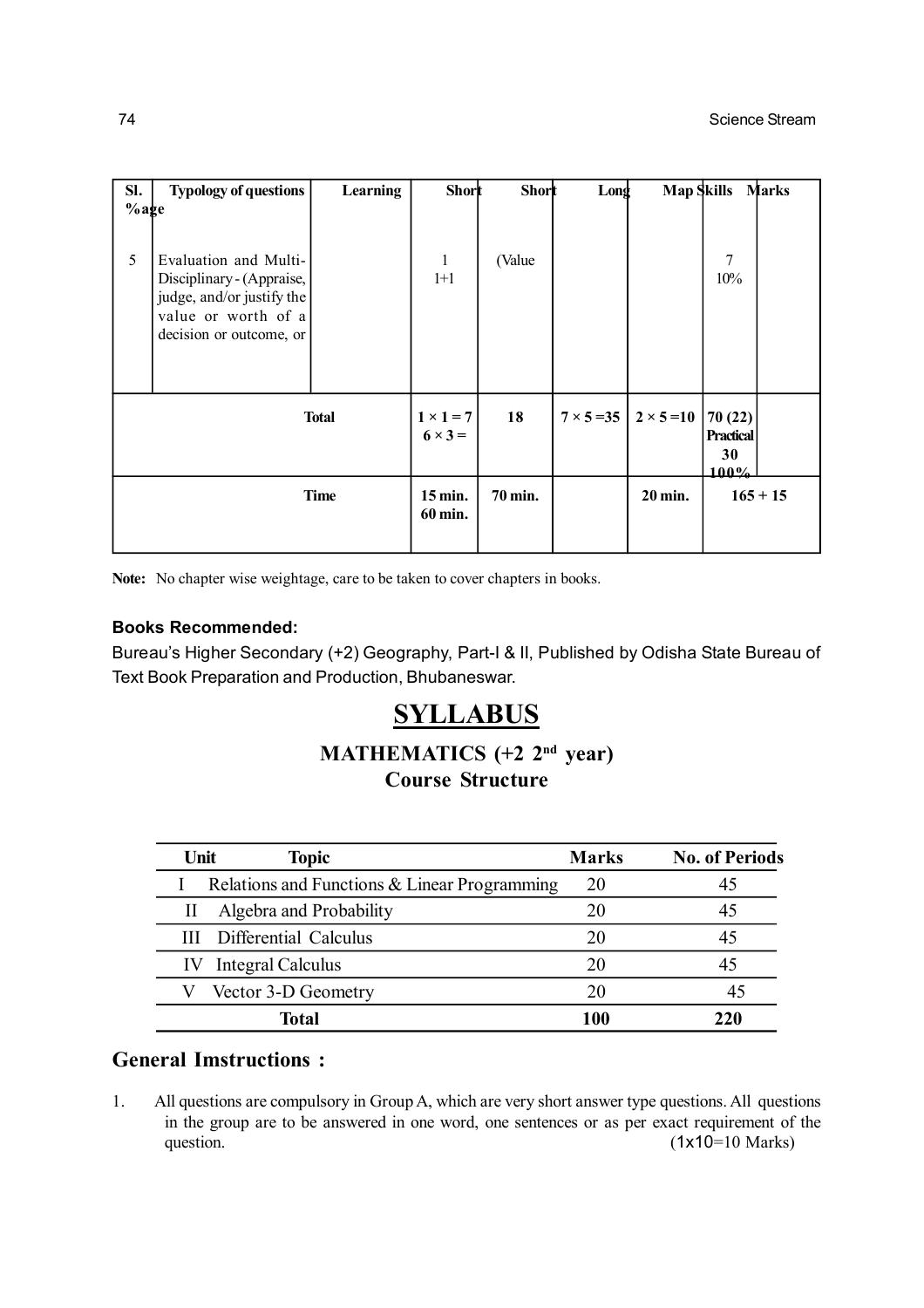### Science Stream 75

- 2. Group-B contain 5(five) questions and each question have 5 bits, out of which only 3 bits are to be answered (Each bit caries 4 Marks) (4 x15=60 Marks)
- 3. Group-C contains 5(five) questions and each question contains 2/3 bits, out of which only 1(one) bit is to be answered. Each bit caries  $6(six)$  Mark (6x5 = 30 Marks)

# **UNIT - I : Relations and Functions**

### **1. Relations and Functions**

Types of relations ; reflexive, symmetric, transitive and equivalence relations. One to one and onto functions, composite functions, inverse of function. Binary operations.

### **2. Inverse Trigonometric Functions**

Definition, range, domain, principle value branch. Graphs of inverse trigonometric functions. Elementary properties of inverse trigonometric functions.

### **3. Linear Programming**

Introduction, related terminology such as constraints, objective function, optimization, different types of linear programming (L.P.) problems, mathematical formulation of L.P. problems, graphical method of solution for problems in two variables, feasible and infeasible regions (bounded and unbounded), feasible and infeasible solutions, optimal feasible solutions (up to three non-trivial constraints).

### **UNIT - II : Algebra**

### **1. Matrices**

Concept, notation, order, equality, types of matrices, zero and identity matrix, transpose of a matrix, symmetric and skew symmetric matrices. Operation on matrices; Addition and multiplication and multiplication with a scalar. Simple properties of addition, multiplication and scalar multiplication. Non commutativity of multiplication of matrices and existence of non-zero matrices whose product is the zero matrix (restrict to square matrices of order 2). concept of elementary row and column operations. Invertible matrices and proof of the uniqueness of inverse, if it exists; (Here all matrices will have real entries).

### **2. Determinants**

Determinant of a square matrix (up to  $3 \times 3$  matrices), properties of determinants, minors, cofactors and applications of determinants in finding the area of a triangle, Adjoint and inverse of a square matrix. Consistency, inconsistency and number of solutions of system of linear equations by examples, solving system of linear equations in two or three variables (having unique solution) using inverse of a matrix.

### **3. Probability**

Conditional probability, multiplication theorem on probability. Independent events, total probability, Baye's theorem, Random variable and its probability distribution, mean and variance of random variable. Independent (Bernoulli) trials and Binomial distribution.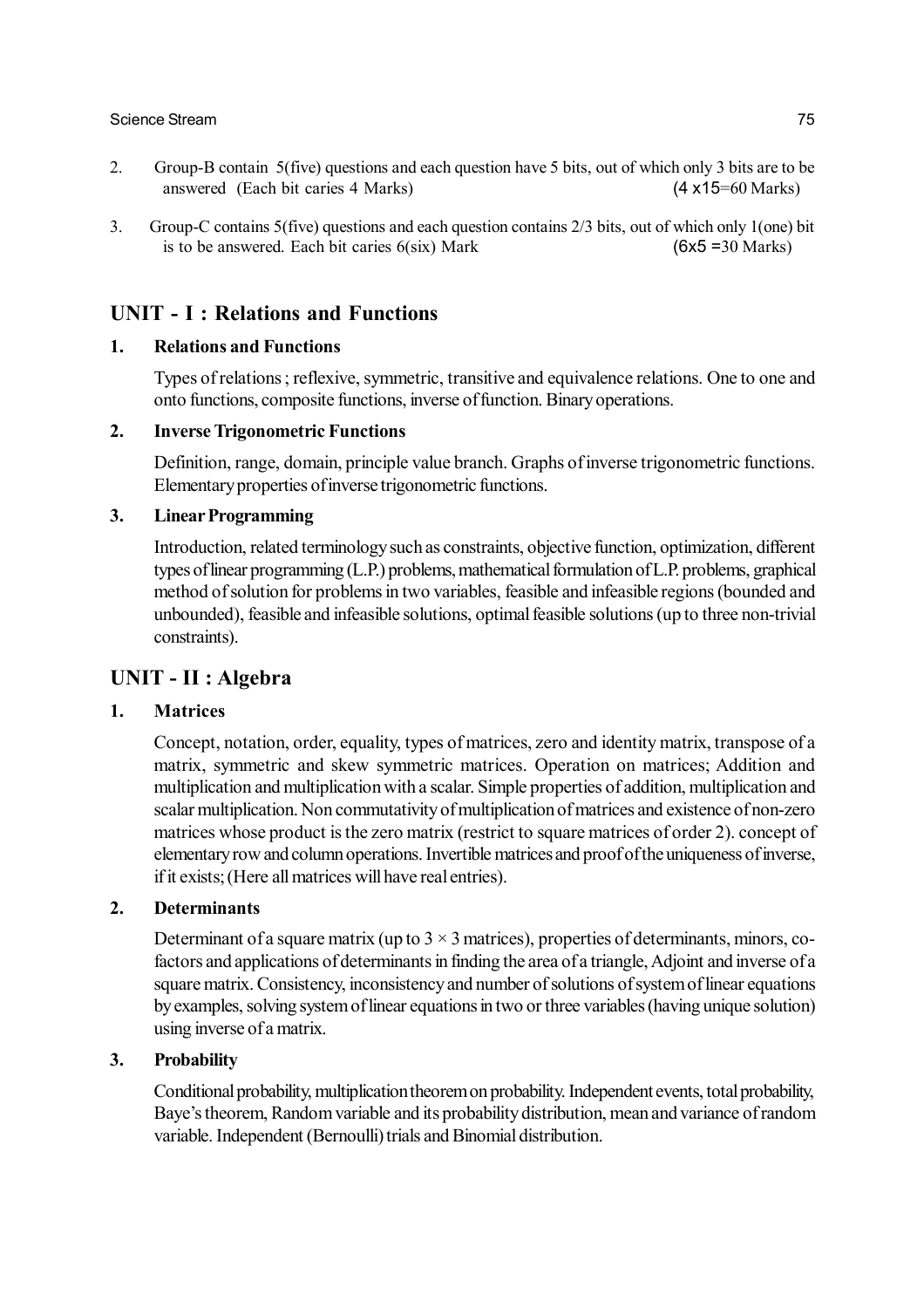# **UNIT-III : Differential Calculus**

# **1. Continuity and Differentiability**

Continuity and differentiability, derivative of composite functions, chain rule, derivatives of inverse trigonometric functions, derivative of implicit functions. Concept of exponential and logarithmic functions.

Derivatives of logarithmic and exponential functions. Logarithmic differentiation, derivative of functions expressed in parametric forms. Second order derivatives. Rolle's and Lagrange's Mean Value Theorems (without proof) and their geometric interpretation.

# **2. Applications of Derivatives**

Applications of derivatives : rate of change of bodies, increasing and decreasing functions, tangents and normals, use of derivatives in approximation, maxima and minima (first derivative test motivate geometrically and second derivative test given as a provable tool). Simple problems (that illustrate basic principles and understanding of the subject as well as real-life situations).

# **UNIT-IV Integral Calculus**

# **1. Integrals**

Integration as inverse process of differentiation. Integration of a variety of functions by substitution, by partial fractions and by parts, Evaluation of simple integrals of the following types and problems based on them.

$$
\int \frac{dx}{x^2 \pm a^2}, \int \frac{dx}{x^2 \pm a^2}, \int \frac{dx}{a^2 - x^2}, \int \frac{dx}{ax^2 + bx + c}
$$
  

$$
\int \frac{dx}{ax^2 + bx + c}, \int \frac{px + q}{ax^2 + bx + c} dx,
$$
  

$$
\int \frac{px + q}{ax^2 + bx + c} dx, \int \sqrt{a^2 \pm x^2} dx,
$$
  

$$
\int \sqrt{x^2 - a^2} dx,
$$

 $\int \sqrt{ax^2 + bx + c} dx$ ,  $\int (px + q) \sqrt{ax^2 + bx + c} dx$ 

Definite integrals as a limit of a sum, Fundamental Theorem of Calculus (without proof). Basic properties of definite integrals and evaluation of definite integrals.

# **2. Applications of the Integrals**

Applications in finding the area under simple curves, especially lines, circles/parabolas/ ellipses (in standard form only). Area between any of the two above said curves (the region should be clearly identifiable).

# **3. Differential Equations.**

Definition, order and degree, general and particular solutions of a differential equation. Formation of differential equation whose general solution is given. Solution of differential equations by method of separation of variables, solutions of homogeneous differentialequations of first order and first degree. Solutions of linear differential equation of the type :

$$
\frac{dy}{dx} + py = q
$$
, where p and q are functions of x or constants.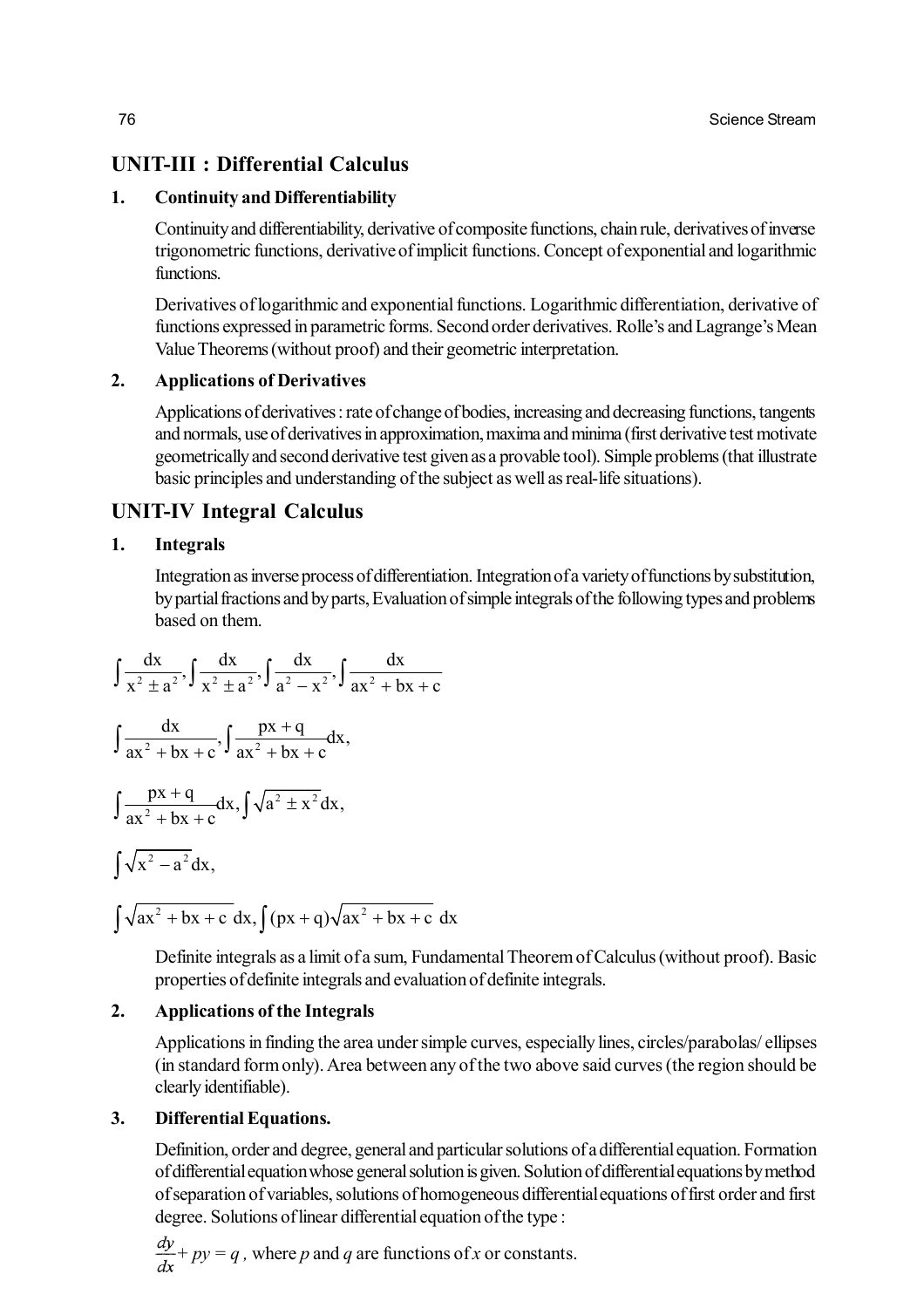### Science Stream 77

 $\frac{dx}{dy} + px = q$ , where p and q are functions of *y* or constants.

# **UNIT - V : Vectors and Three-Dimensional Geometry**

### **1. Vectors**

Vectors and scalars, magnitude and direction of a vector. Direction cosines and direction ratios of a vector. Types of vectors (equal, unit, zero, parallel and collinear vectors), position vector of a point, negative of a vector, components of a vector, addition of vectors, multiplication of a vector by a scalar, position vector of a point dividing a line segment in a given ratio. Definition, Geometrical Interpretation, properties and application of scalar (dot) product of vectors, vector (cross) product of vectors, scalar triple product of vectors, Coplanarity of three vectors.

### **2. Three - dimensional Geometry**

Direction cosines and direction ratios of a line joining two points. Cartesian equation and vector equation of a line, coplanar and skew lines, shortest distance between two lines. Cartesian and vector equation of a plane. Angle between (i) two lines, (ii) two planes, (iii) a line and a plane. Distance of a point from a plane.

### **Books Recommended:**

Bureau's Higher Secondary (+2) Elements of Mathematics, Part-II, Published by Odisha State Bureau of Text Book Preparation and Production, Bhubaneswar.

# **SYLLABUS MATHEMATICS (+2 First Year)**

| Unit | <b>Topic</b>                      | <b>Marks</b> | <b>No. of Periods</b> |
|------|-----------------------------------|--------------|-----------------------|
|      | Sets and Functions                | 29           | 60                    |
|      | Algebra                           | 37           | 70                    |
| Ш    | Co-ordinate Geometry              | 13           | 40                    |
| IV   | Calculus                          | 06           | 30                    |
|      | Mathematical Reasoning            | 03           | 10                    |
| VI   | <b>Statistics and Probability</b> | 12           | 30                    |
|      | <b>Total</b>                      | 100          | 240                   |

### **Course Structure**

# **UNIT - I : Sets and Functions**

## **1. Sets**

Sets and their representations. Empty set, Finite and Infinite sets, Equal sets, Subsets, Subsets of a set of real numbers especially intervals (with notations), Power set, Universal set, Venn diagrams, Union and Intersection of sets, Difference of sets, Complement of a set, Properties of Complement of Sets, Practical Problems based on sets.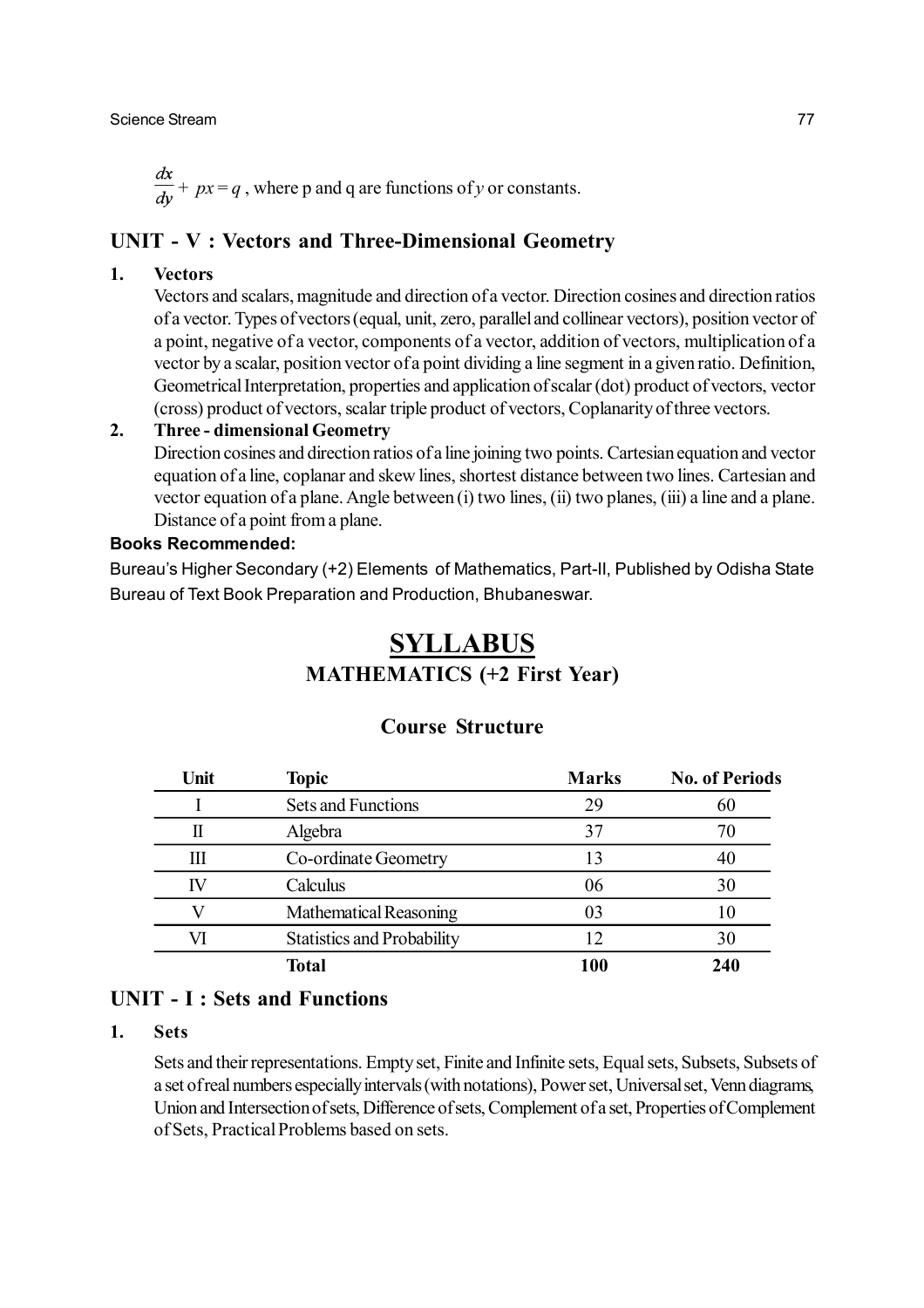### **2. Relations & Functions**

Ordered pairs, Cartesian product of sets. Number of elements in the Cartesian product of two finite sets. Cartesian product of the sets of real (upto  $R \times R$ ). Definition of relation, pictorial diagrams, domain, co-domain and range of a relation. Function as a special kind of relation from one set to another. Pictorial representation of a function, domain co-domain and range of a function. Real valued functions, domain and range of these functions: Constant, identity, polynomial, rational, modulus, signum, exponential, logarithmic and greatest integer function, with their graphs. Sum, difference, product and quotients of functions.

### **3. Trigonometric Functions**

Positive and negative angles. Measuring angles in radians and in degrees and conversion of one into other. Definition of trigonometric functions with the help of unit circle. Truth of  $\sin^2 x + \cos^2 x$  $= 1$ , for all *x*. Signs of trigonometric functions. Domain and range of trigonometric functions and their graphs. Expressing  $\sin(x \pm y)$  and  $\cos(x \pm y)$  in terms of  $\sin x$ ,  $\sin y$ ,  $\cos x \& \cos y$  and their simple application. Deducing identities like the following :

 $\tan (x \pm y) = \frac{\tan x \pm \tan y}{1 \mp \tan x \tan y}$ ,  $\cot (x \pm y) = \frac{\cot x \cot y \mp 1}{\cot y \pm \cot x}$ 

$$
\sin x + \sin y = 2 \sin \frac{x+y}{2} \cos \frac{x-y}{2}, \cos x + \cos y = 2 \cos \frac{x+y}{2} \cos \frac{x-y}{2},
$$
  

$$
\sin x - \sin y = 2 \cos \frac{x+y}{2} \sin \frac{x-y}{2}, \cos x - \cos y = -2 \sin \frac{x+y}{2} \sin \frac{x-y}{2},
$$

Identities related to  $\sin 2x$ ,  $\cos 2x$ ,  $\tan 2x$ ,  $\sin 3x$ ,  $\cos 3x$  and  $\tan 3x$ . Trigonometric equations Principal solution, General solution of trigonometric equations of the type  $\sin x = \sin y$ ,  $\cos x =$  $\cos y$  and  $\tan x = \tan y$ . Proof and Simple applications of sine and cosine formula.

# **UNIT-II : Algebra**

### **1. Principle of Mathematical Induction**

Process of the proof by induction, motivation the application of the method by looking at natural numbers as the least inductive subset of real numbers. The principle of mathematical induction and simple applications.

# **2. Complex Numbers and Quadratic Equations**

Need for complex numbers, especially  $\sqrt{-1}$ , to be motivated by inability to solve some of the quardratic equations; Algebraic properties of complex numbers. Argand plane and polar representation of complex numbers. Statement of Fundamental Theorem of Algebra, solution of quadratic equations in the complex system. Square root of a complex number, cube roots of unity and its properties..

### **3. Linear Inequalities**

Linear inequalities. Algebraic solutions of linear inequalities in one variable and their representation on the number line. Graphical solution of linear inequalities in two variables. Graphical solution of system of linear inequalities in two variables.

### **4. Permutations and Combinations**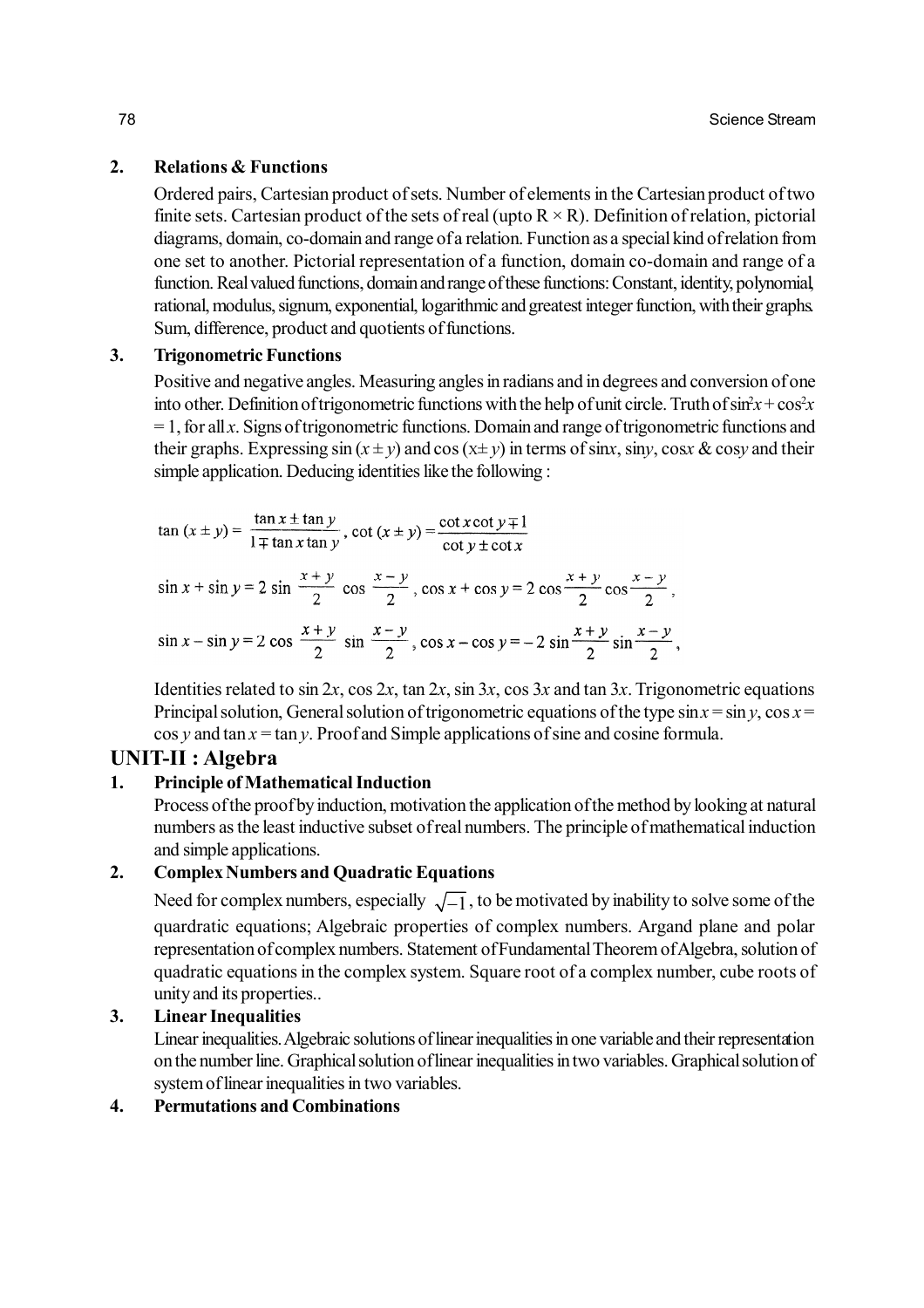### Science Stream 79

Fundamental principle of counting, factorial n. (n!), Permutations and combinations, derivation of formulae and their connections, simple applications.

## **5. Binomial Theorem**

History, statement and proof of the binomial theorem for positive integral indices. Pascal's triangle, General and middle term in binomial expansion, simple applications.

### **6. Sequence and Series**

Sequence and Series, Arithmetic Progression (A.P.). Arithmetic Mean (A.M.) Geometric Progression (G.P.), general term of a G.P. sum of n terms of a G.P., Arithmetic and Geometric series, infinite G.P. and its sum, geometric mean (G.M.), Harmonic (mean) relation between A.M., GM. and H.M., Formula for the following special sum :

Arithmetico-Geometric Series, Exponential Series, Logarithmic Series, Binomial Series.

# **UNIT - III : Co-ordinate Geometry**

### **1. Straight Lines**

Brief recall of two dimensional geometry from earlier classes. Slope of a line and angle between two lines. Various forms of equations of a line : parallel to axis, point-slope form, slope-intercept form, two-point form, intercept form and normal form. General equation of a line. Equation of family of lines passing through the point of intersection of two lines. Distance of a point from a line, Shifting of Origin.

### **2. Conic Sections**

Sections of a cone : circles, ellipse, parabola, hyperbola; a point, a straight line and a pair of intersecting lines as a degenerated case of a conic section; Standard equations and simple properties of Circle, parabola, ellipse and hyperbola.

## **3. Introduction to Three-dimensional Geometry**

Coordinate axes and coordinate planes in three dimensions. Coordinates of a point. Distance between two points and section formula.

# **UNIT-IV: Calculus**

### **1. Limits and Derivatives**

Derivative introduced as rate of change both as that of distance function and geometrically. Intuitive idea of limit. Limits of polynomials and rational functions, trigonometric, exponential and logarithmic functions. Definition of derivative, relate it to slope of tangent of a curve, derivative of sum, difference, product and quotient of functions. The derivative of polynomial and trigonometric functions.

# **UNIT-V : Mathematical Reasoning**

### **1. Mathematical Reasoning**

Mathematically acceptable statements. Connecting words/phrases-consolidating the understanding of "if and only if (necessary and sufficient) condition," "implies", "and/ or", "implied by", "and", "or", "there exists" and their use through variety of examples related to real life and Mathematics. Validating the statements involving the connecting words, difference between contradiction, converse and contrapositive,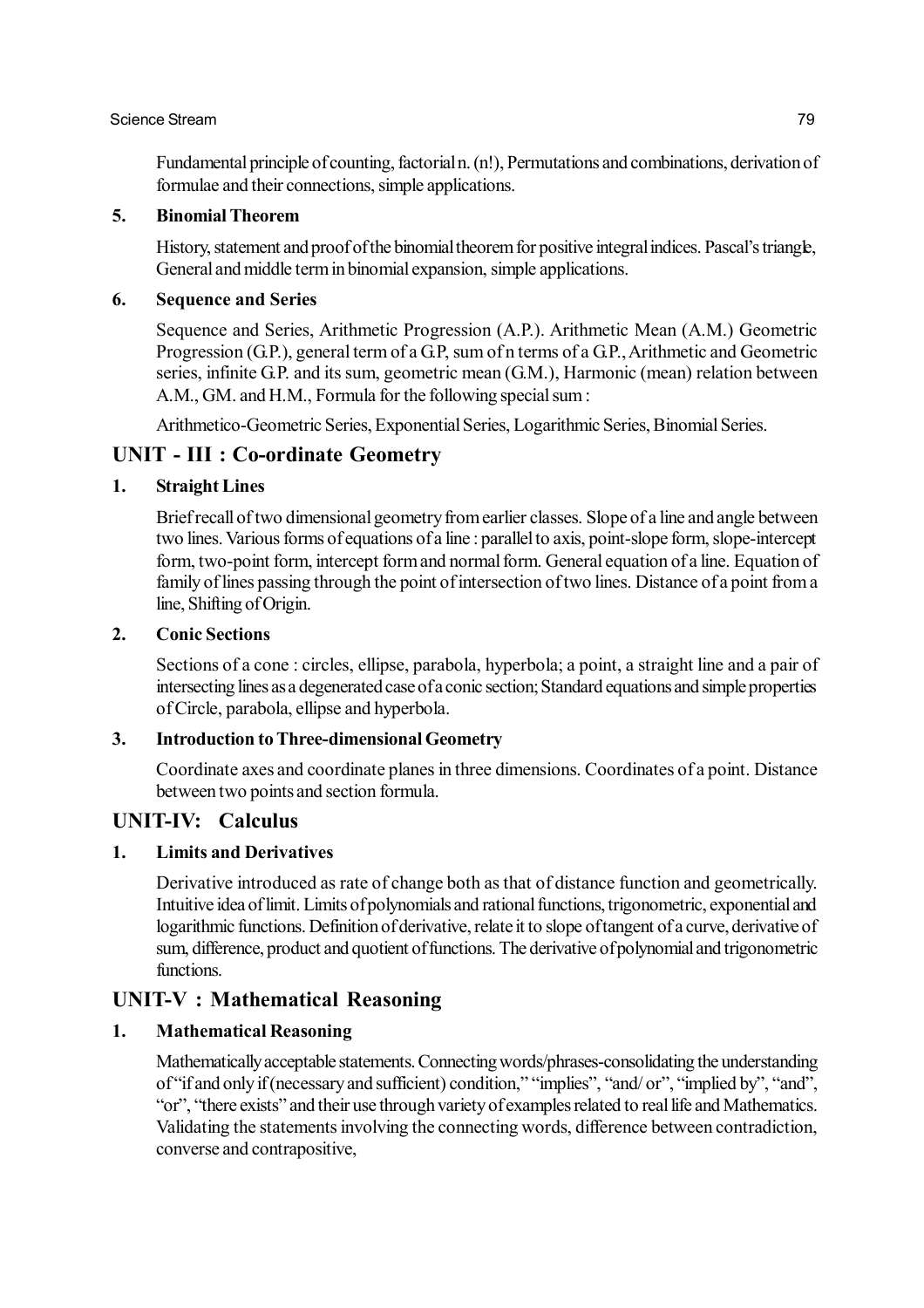# **UNIT-VI : Statistics and Probability**

## **1. Statistics**

Measures of dispersion; Range, mean deviation, variance and standard deviation of ungrouped/ grouped data. Analysis of frequency distributions with equal means but different variances.

### **2. Probability**

Random experiments; outcomes, sample spaces (set representation). Events; occurrence of events, 'not', 'and' and 'or' events, exhaustive events, mutually exclusive events, Axiomatic (set theoretic) probability, connections with the theories of earlier classes. Probability of an event.Probability of 'not', 'and' 'or' events.

### **Books Recommended:**

Bureau's Higher Secondary (+2) Elements of Mathematics, Part-I, Published by Odisha State Bureau of Text Book Preparation and Production, Bhubaneswar.

# **PHYSICS**

**(Theory) +2 1st Year Science (Detailed Syllabus)**

No. of Periods – 160

### **Unit-I Physical world and Measurement (10 Periods)**

Physics and its scope, Physics, Technology and Society. Measurement, need for measurement, units of measurement, fundamental and derived units, Sl Units, accuracy and precision of measuring instruments, errors in measurement, absolute, relative error, percentage of error, Combination of errors, significant figures.

Dimensions of Physical quantities. Dimensional analysis and its applications.

# **Unit – II Kinematics. (24 Periods)**

1. Motion in a straight line :

Rest and motion, Frame of reference, motion in a Straight line, position – time graph, speed and velocity. Concepts of differentiation and integration for describing motion (elementary idea), uniform and non-uniform motion, average speed and instantaneous velocity, uniformly accelerated motion, velocity – time and position – time graph, Relation for uniformly accelerated motion (graphical treatment)

2. Motion in a plane :

Scalars and vectors, general vectors and their notations, position and displacement vectors, equality of vectors, unit vectors, multiplication of vectors by a real number, addition and subtraction of vectors, relative velocity, resolution of a vector in a plane, rectangular components, Dot and Cross products of two vectors.

Motion in a plane, cases of uniform velocity and uniform acceleration – projectile motion (equation of trajectory, range, time of flight, maximum height); uniform circular motion.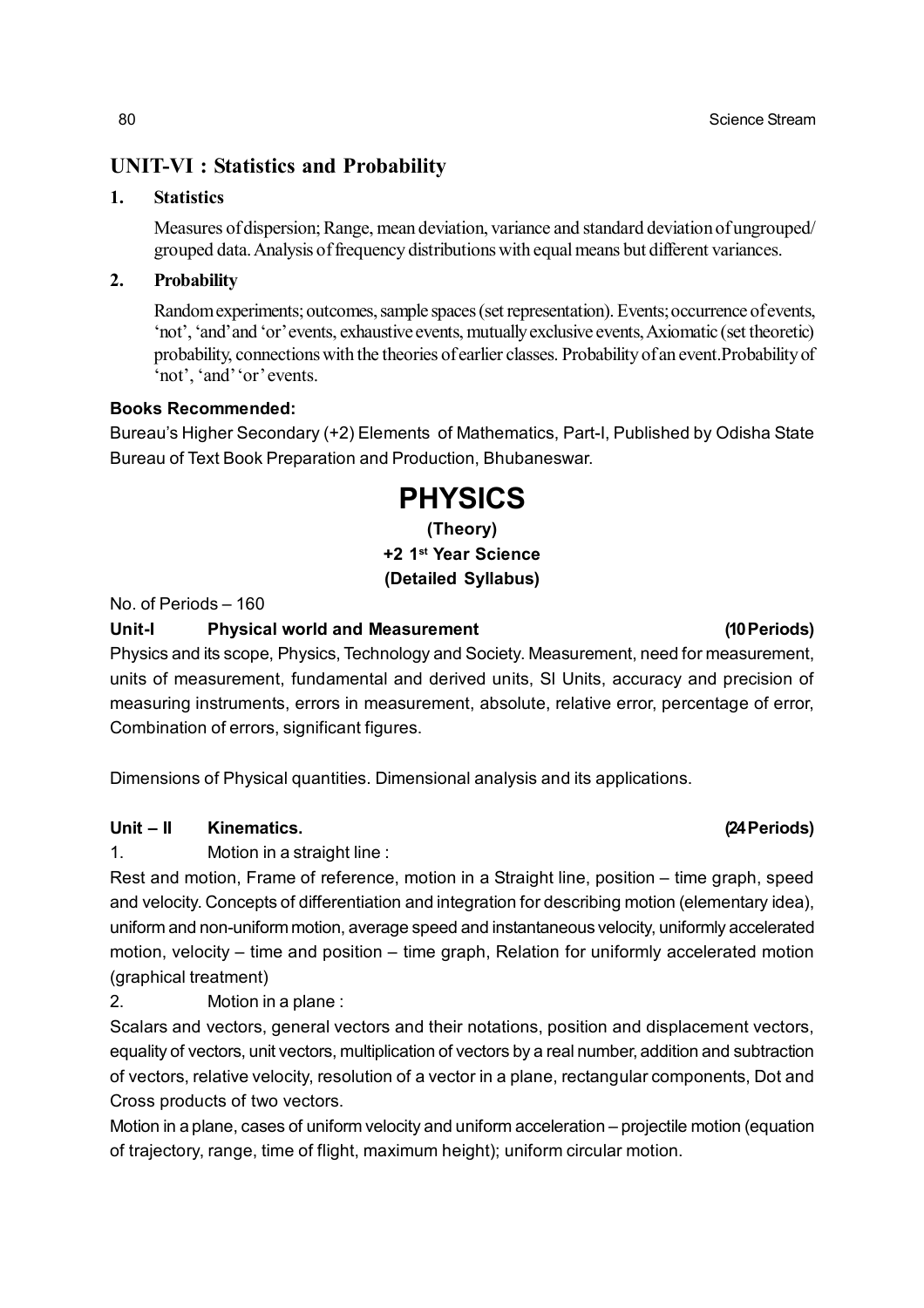### Science Stream 81

## **Unit-III Laws of Motion (14 Periods)**

Concept of force, Newton's first law, inertia, momentum and Newton's 2<sup>nd</sup> law, impulse, impulsemomentum theorem, Newton's 3<sup>rd</sup> law, Law of Conservation of linear momentum and its application. Equilibrium of Concurrent forces, static and Kinetic friction, laws of friction, rolling friction, lubrication.

Dynamics of uniform circular motion, Centripetal force, motion of a vehicle on a level circular road and vehicle on a banked road.

## **Unit-IV Work, Energy and Power (12 Periods)**

Work done by a Constant force and variable force, kinetic energy, work- energy theorem, power. Notion of potential energy, potential energy of a spring, conservative and non-conservative forces, conservation of mechanical energy (Kinetic and Potential energies), motion in a vertical circle, elastic and in-elastic collisions in one and two dimensions.

# **Unit-V Motion of System of Particles and Rigid bodies : (18 Periods)**

System of Particles and Rotational Motion :

Centre of mass of a two-particle system, momentum conservation and centre of mass motion, centre of mass of rigid bodies, Centre of Mass of a uniform rod.

Moment of a force, torque, angular momentum, conservation of angular momentum with its applications.

Equilibrium of rigid bodies, equations of rotational motion, comparison of linear and rotational motions.

Moment of inertia, radius of gyration, moment of inertia of simple geometrical objects (no derivation). Parallel and perpendicular axes theorem and their applications.

# **Unit-VI Gravitation (12 Periods)**

Newton's law of gravitation, Kepler's laws of planetary motion (only statements), Gravitational field and Potential, gravitational potential energy, acceleration due to gravity and its variation with altitude and depth, Escape velocity, orbital velocity of a satellite, Geostationary satellites,

# **Unit-VII Properties of Bulk Matter (24 Periods)**

1. Mechanical properties of Solids:

Elastic Behaviours, Stress, Strain, Hookes' Law, Stress-Strain diagram, Young's modulus, Bulk modulus, Shear modulus of rigidity, Poisson's ratio, elastic energy.

2. Mechanical properties of fluids:

Pressure due to a fluid column, Pascal's law and its applications (hydraulic lift and hydraulic brakes) effect of gravity on fluid pressure.

Surface energy and surface tension, angle of contact, excess pressure across a curved surface, application of surface tension ideas to drops, bubbles and capillary rise.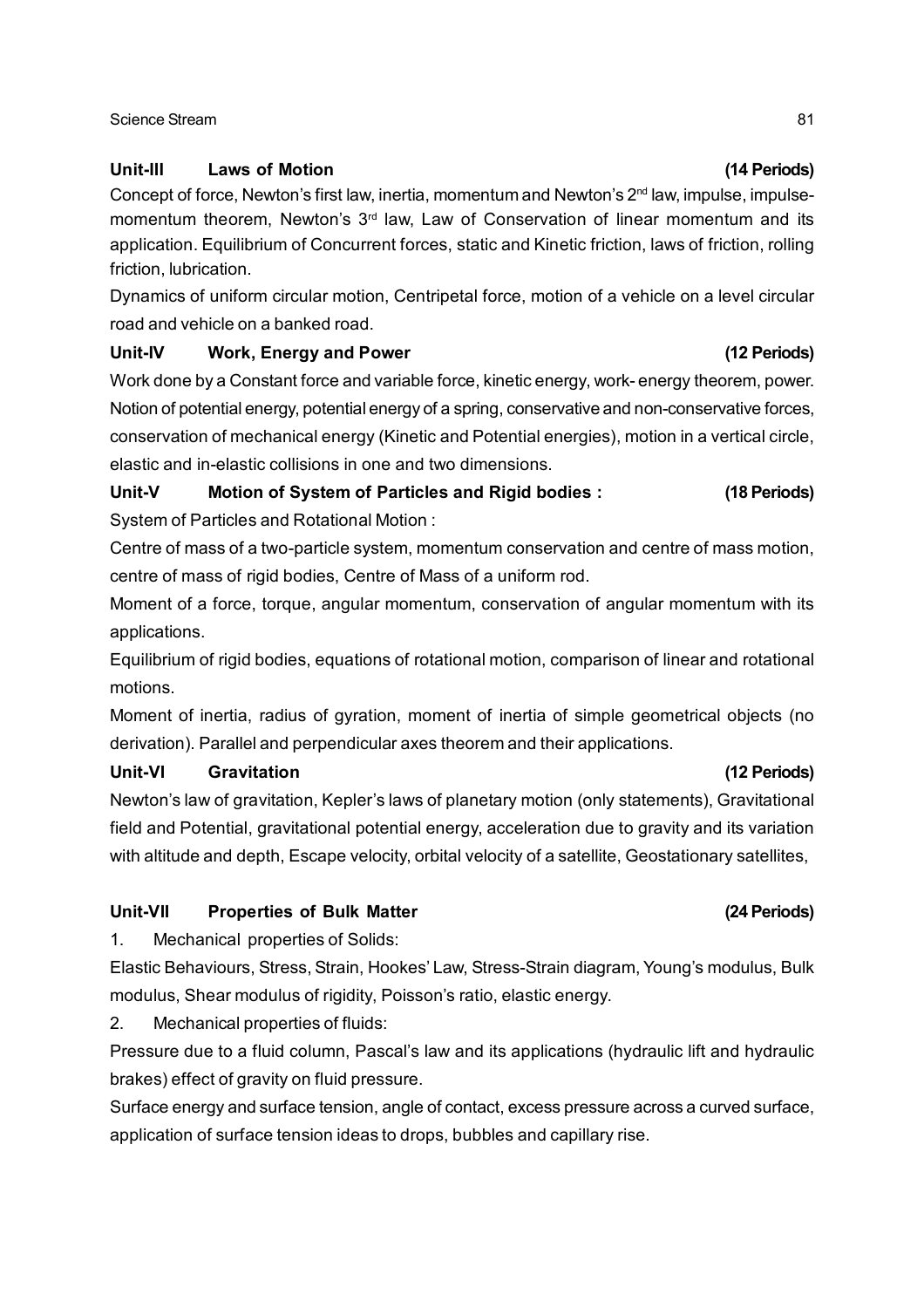Viscosity, Stoke's law, terminal velocity, streamline and turbulent flow, critical velocity, Bernoulli's theorem and its application.

3. Thermal properties of matter:

Concepts of heat and temperature, Thermal expansion of solids, liquids and gases, anomalous expansion of water, specific heat capacity : Cp, Cv. Calorimetry, change of state, latent heat capacity .

Heat transfer: Conduction, Convection and radiation, thermal conductivity, qualitative ideas of block body radiation, wien's displacement law, Stefan's law, Greenhouse effect.

**Unit-VIII Thermodynamics (12 Periods)**

Thermal equilibrium, definition of temperature (Zeroth law of thermodynamics) heat, work and internal energy. First law of thermodynamics, isothermal and adiabatic processes, second law of thermodynamics, reversible and irreversible processes, Carnot's engine and refrigerator, Efficiency of Carnot's engine (no derivation).

# **Unit-IX Kinetic theory of gases: (08 Periods)**

Equation of state of a perfect gas, work done in compressing a gas.

Kinetic theory of gases- Postulates, concept of pressure, kinetic interpretation of temperature, mean and RMS speed of gas molecules, degrees of freedom, law of equipartition of energy (statement only) and its applications to specific heat of gases, concept of mean freepath and Avogadro's number.

## **Unit-X Oscillation and waves (26 Periods)**

1. Periodic motion: Period, Frequency, displacement as a function of time, periodic function. Simple harmonic motion and its equation, phase, oscillation of a spring, Restoring force and force constant, kinetic and potential energy in SHM, simple pendulum, derivation of expression for its time period.

Free, damped and forced oscillation (qualitative idea only), resonance.

2. Waves:

Wave motion, transverse and longitudinal waves, speed of wave motion, displacement relation for a progressive wave, speed of longitudinal wave in an elastic medium and speed of transverse wave in a stretched string (qualitative idea only), principle of superposition of waves, reflection of waves, standing waves in strings and organ pipes, fundamental mode and harmonics, Beats, Doppler's effect.

# **Books Recommended :**

1. Bureau's Higher Secondary (+2) Physics Vol.-I published by Odissa State Bureau of Text Book Preparation and Production; Bhubaneswar.

**UNIT WISE MARK DISTRIBUTION (Physics Theory)**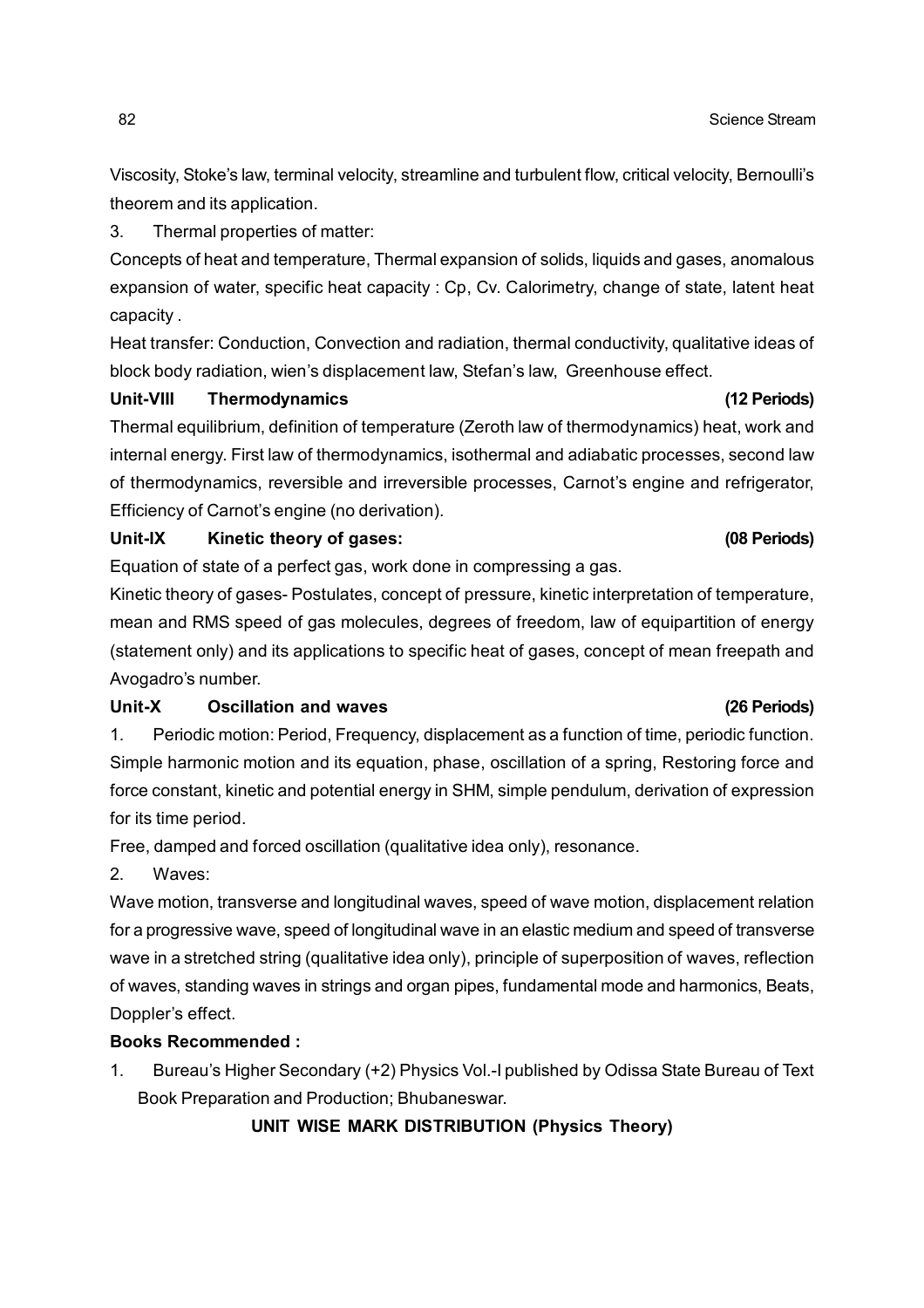Time- 3 hours Max. Marks.-70

| <b>Physical World and Measurement</b>        |    |
|----------------------------------------------|----|
|                                              | 23 |
| <b>Kinematics</b>                            |    |
| Laws of Motion                               |    |
| Work, Energy and Power                       | 17 |
| Motion of System of Particles and Rigid Body |    |
| Gravitation                                  |    |
| 20<br><b>Properties of Bulk Matter</b>       |    |
| Thermodynamics                               |    |
| Kinetic theory of gases                      |    |
| <b>Oscillations and Waves</b>                | 10 |
| Total                                        | 70 |
|                                              |    |

### **QUESTION WISE BREAK UP**

| <b>Type of Question</b> | Mark per Question | <b>Total No. of Question</b> | <b>Total Marks</b> |
|-------------------------|-------------------|------------------------------|--------------------|
| <b>VSA</b>              |                   | 14                           | 14                 |
| SA-I                    | 2                 |                              | 14                 |
| SA-II                   | 3                 |                              | 21                 |
| LA                      |                   | 3                            | 21                 |
| <b>TOTAL</b>            |                   |                              | 70                 |

[VSA-Very Short Answer, SA-Short Answer, LA-Long Answer.]

- 1. Internal Choice : There is no overall choice in the paper. However, there is an internal choice in one question of 2 marks weightage, one question of 3 marks weightage and all the three questions of 7 marks weightage.
- 2. The above template is only a sample. Suitable internal variations may be made for generating similar templates keeping the overall weightage to different form of questions and typology of questions same.

# **PRACTICALS**

**Total Periods 60**

**Section A Experiments**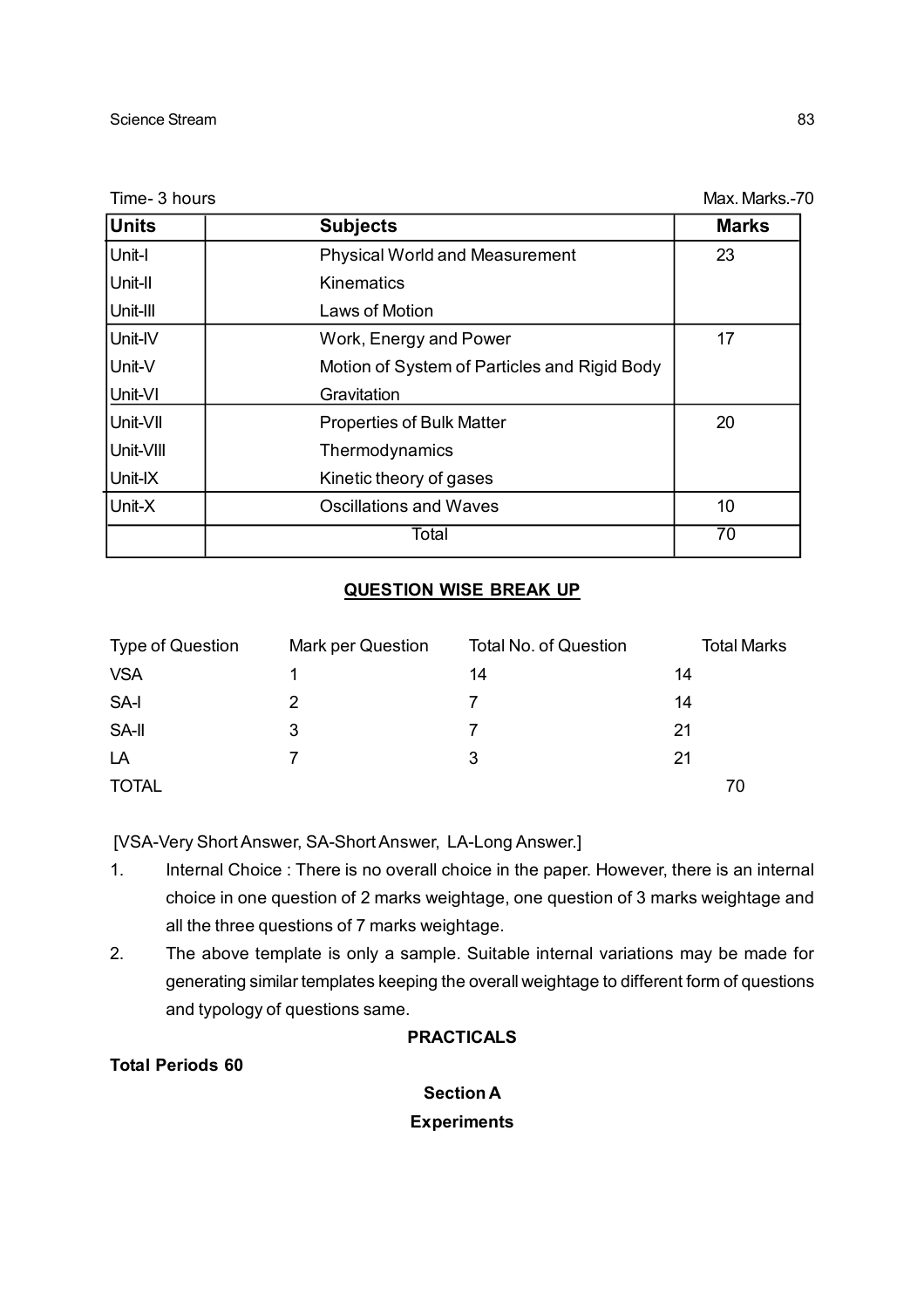- 1. To measure diameter of a small spherical/cylindrical body using Vernier calipers and to measure internal diameter and depth of a given beaker/calorimeter using Vernier calipers and hence find its volume.
- 2. To measure diameter of a given wire and thickness of a given sheet using screw gauge.
- 3. To measure volume of an irregular lamina using screw gauge.
- 4. To determine radius of curvature of a given spherical surface by a spherometer.
- 5. To determine the mass of two different objects using a beam balance.
- 6. To find the weight of a given body using parallelogram law of vectors,
- 7. Using a simple pendulum, plot L- $T^2$  graph and hence find the effective length of a second's pendulum.
- 8. To study variation of time period of a simple pendulum of a given length by taking bobs of same size but different masses and interpret the result.
- 9. To study the relationship between force of limiting friction and normal reaction and to find the coefficient of friction between a block and a horizontal surface.
- 10. To find the downward force, along an inclined plane, acting on a roller due to gravitational pull of the earth and study its relationship with the angle of inclination  $\phi$  by plotting graph between force and sin sin  $\phi$

# **Section B Experiments**

- 1. To determine young's modulus of elasticity of the material of a given wire.
- 2. To find the force constant of helical spring by plotting a graph between load and extension.
- 3. To study the variation in volume with pressure for a sample of air at constant temperature by plotting graphs between P and V, and between P and 1/V.
- 4. To determine the surface tension of water by capillary rise method.
- 5. To determine the coefficient of viscosity of a given viscous liquid by measuring the terminal velocity of a given spherical body.
- 6. To study the relationship between the temperature of a hot body and time by plotting a cooling curve.
- 7. To determine specific heat capacity of a given solid by method of mixtures.
- 8. To study the relation between frequency and length of a given wire under constant tension using sonometer.
- 9. To study the relation between the length of a given wire and tension for constant frequency using sonometer.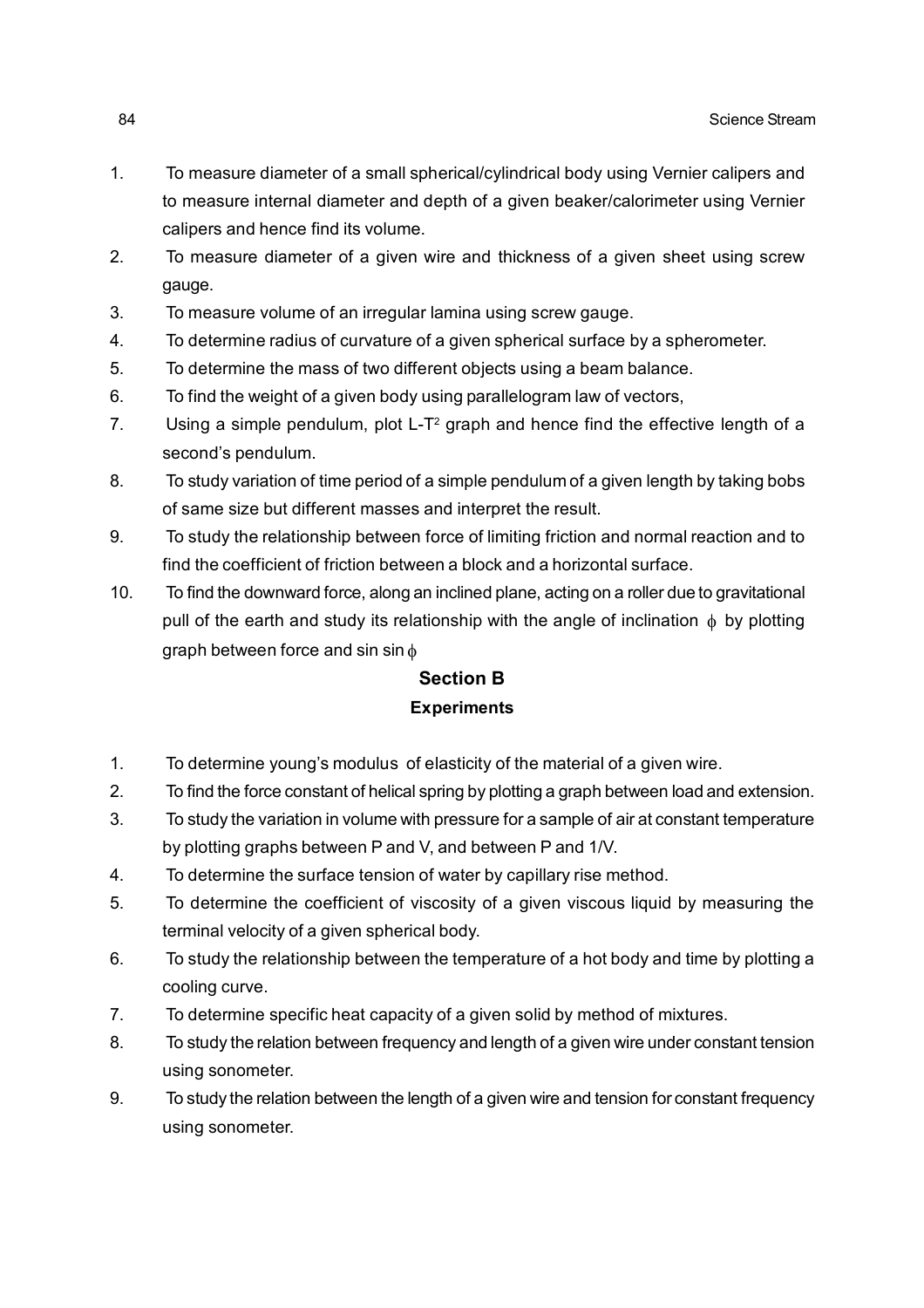10. To find the speed of sound in air at room temperature using a resonance tube by two resonance positions.

### **xxxxxxxxx**

The record to be submitted by the students, at the time of their annual examination, has to include record of at least 15 Experiments (with a minimum of 6 each from Section  $-A$ and Section- B) performed by them. Two experiments are to be performed one from each section in the examination.

| Time Allowed: -3 hours                |                |         | Max. Mark: 30 |
|---------------------------------------|----------------|---------|---------------|
| Two experiments one from each section |                | $10+10$ |               |
| <b>Practical record</b>               |                | 4       |               |
| Viva on experiments                   |                | 6       |               |
|                                       | <b>PHYSICS</b> |         |               |

# **(Theory) +2, 2nd Year Science (Detailed Syllabus)**

No. of Periods yearly – 160 **Unit-I Electrostatics (22 Periods)**

### **1. Electric charges and fields:**

Electric charge and its quantization, conservation of charge, Coulomb's law, force between two point charges, force between multiple charges, superposition principle, Continuous change distribution.

Electric field due to a point charge, electric field lines, electric field due to a dipole at any point , torque on a dipole in uniform electric field.

Electric flux, Gauss's theorem (statement only) and its applications to find field due to uniformly charged infinite plane sheet, infinitely long straight wire and uniformly charged thin spherical shell (field inside and outside).

### **2. Electrostatic potential and capacitance:**

Electric potential, potential difference, electric potential due to a point charge, potential due to a dipole, potential due to a system of charges. Equipotential surfaces, electrical potential energy of a system of two point charges and of electric dipole in an electrostatic field.

Conductors, insulators, free charges and bound charges inside a conductor, Dielectrics and electric polarization, capacitors and capacitance, capacitance of a parallel plate capacitor with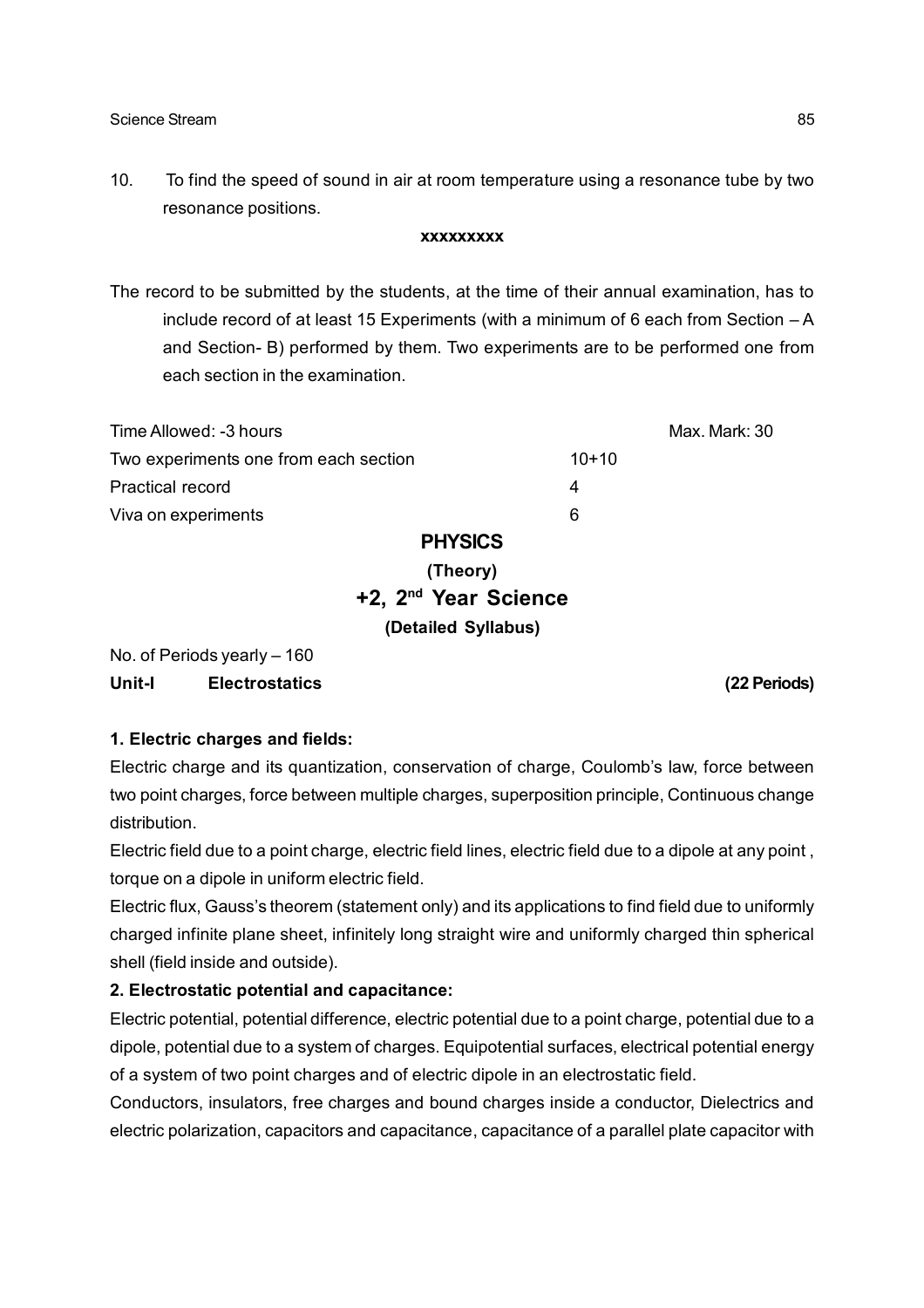and without dielectric medium between the plates, combination of capacitors in series and in parallel energy sorted in a capacitor.

### **Unit- II Current Electricity: (20 Periods)**

Electric current, drift velocity, mobility and their relation with electric current, Ohm's law, electrical resistance, conductance, resistivity, conductivity, effect of temperature on resistance,  $\mathbf{v} \cap \mathbf{I}$ characteristics (linear and non-linear), electrical energy and power, carbon resistors, colour code of carbon resistors, combinations of resistors in series and parallel.

EMF and potential difference, internal resistance of a cell, combination of cells in series and parallel, Kirchhoff's laws and simple applications. Wheatstone bridge and meter bridge. Potentiometer-Principle and its applications to measure potential difference and for comparing EMF of two cells; measurement of internal resistance of a cell.

# **Unit-III Magnetic effect of Current and magnetism: (22 Periods) 1. Moving charges and magnetism:**

Concept of magnetic field, Oensted's experiment, Biot-Savart law and its application to find magnetic field on the axis and at the centre of a current carrying circular loop, Ampere's law and its application to infinitely long straight wire. Straight and toroidal solenoid (qualitative treatment only); Force on a moving charge in uniform magnetic and electric fields, Cyclotron.

Force on a current carrying conductor in a uniform magnetic field, force between two parallel current carrying conductors- definition of ampere, torque experienced by a current loop in uniform magnetic field, moving coil galvanometer- its current sensitivity and conversion to ammeter and voltmeter.

### **2. Magnetism and matter :**

Current loop as a magnetic dipole and its magnetic dipole moment, magnetic dipole moment of a revolving electron, magnetic field intensity due to a magnetic dipole (bar magnet) along its axis and perpendicular to its axis, torque on a magnetic dipole (bar magnet) in a uniform magnetic field, bar magnet as an equivalent solenoid, magnetic field lines, earth's magnetic field and magnetic elements.

Para-, dia- and ferro- magnetic substances with examples, Electromagnets and factors affecting their strengths, permanent magnets.

# **Unit-IV Electromagnetic induction and Alternating current: (20 Periods)**

1. Electromagnetic induction :

Faraday' laws of electromagnetic induction, induced EMF and current, Lenz's law, Eddy currents, self and mutual induction.

2. Alternating Current: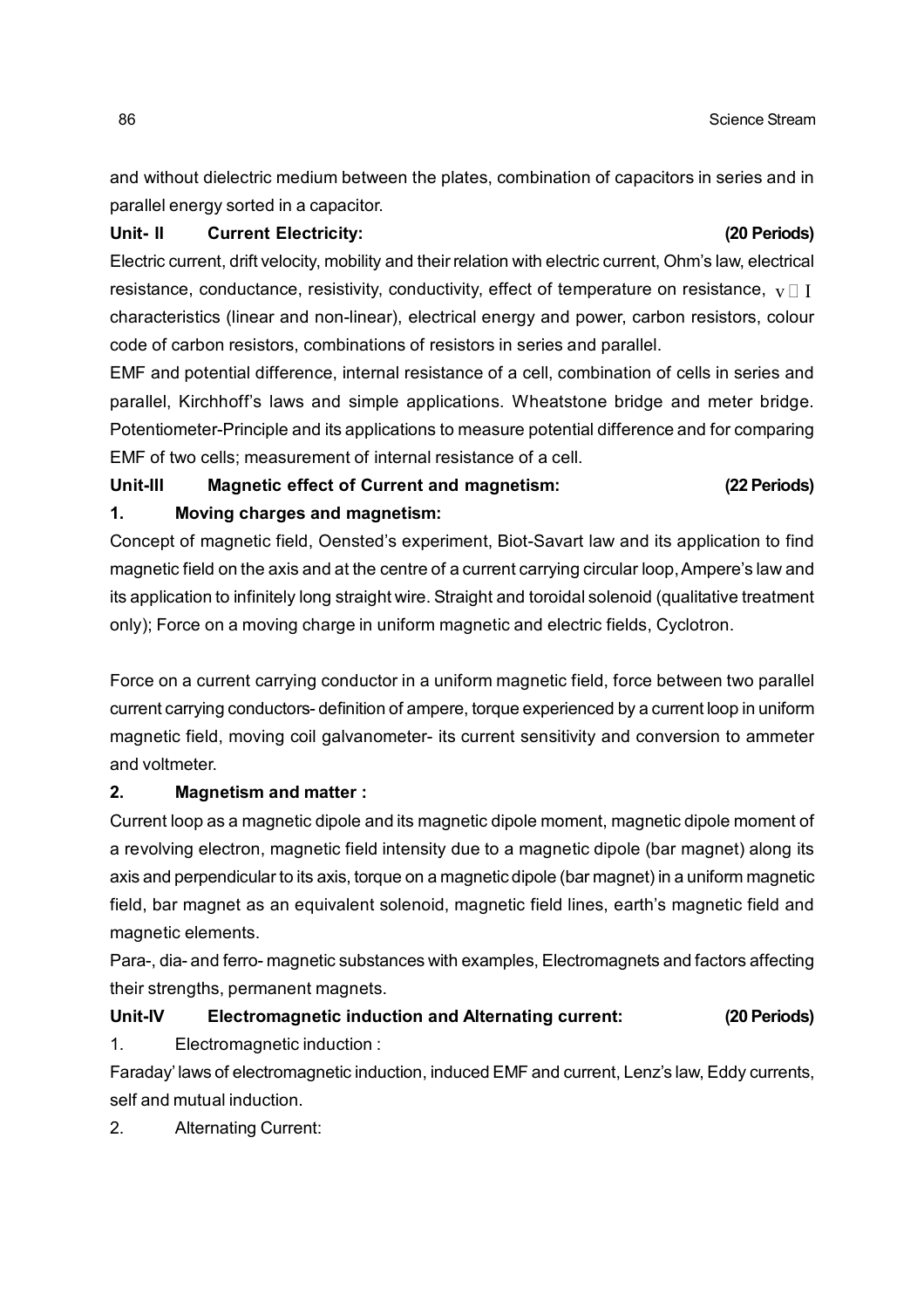### Science Stream 87

Alternating currents, peak and RMS value of alternating current / voltage, reactance and impedance, LC oscillation (qualitative idea only), LCR series circuit, resonance, power in AC circuits, wattles current, A.C. generator and transformer.

### **Unit-V Electromagnetic waves: (04 Periods)**

Basic idea of displacement current, qualitative idea about characteristics of electromagnetic waves, their transverse nature.

Electromagnetic spectrum (radio waves, microwaves, infrared, visible, Ultra violet, X-ray and gamma rays), including elementary ideas about their uses.

### **Unit-VI Optics (25 Periods)**

1. Ray optics and optical instruments:

Reflection of light, spherical mirrors, mirror formula, lateral and longitudinal magnification, refraction of light, refractive index, its relation with velocity of light (formula only) total internal reflection and its applications, optical fibre, Refraction at spherical surfaces, thin lens formula, lens makers formula, magnification, power of lenses, combination of two thin lenses in contact, combination of a lens and a mirror, refraction and dispersion of light through prism;

Scattering of light: blue colour of sky and reddish appearance of sun at sunset and sunrise. Optical instruments: microscopes and telescopes (reflecting and refracting) and their magnifying powers.

### **2. Waves Optics :**

Wave front, Huygen's principle, reflection and refraction of plane wave at a plane surface using wavefronts, proof of laws of reflection and refraction using Huygen's principle. Interference, Young's double slit experiment and expression for fringe width, coherent sources, sustained interference of light, diffraction due to a single slit, width of a central maximum, resolving power of microscope and astronomical telescope (qualitative idea), polarization, plane polarized light, Brewster's law, uses of plane polarized light and polaroids.

**Unit-VII Dual nature of Radiation and matter: (08 Periods)**

Dual nature of radiation, Photoelectric effect, Hertz and Lenard's observations, Einstein's photoelectric equation, particle nature of light.

Matter waves- wave nature of particles, de-Broglie relation, Davisson- Germer experiment, (only conclusions should be explained).

### **Unit-VIII Atoms and Nuclei (14 Periods)**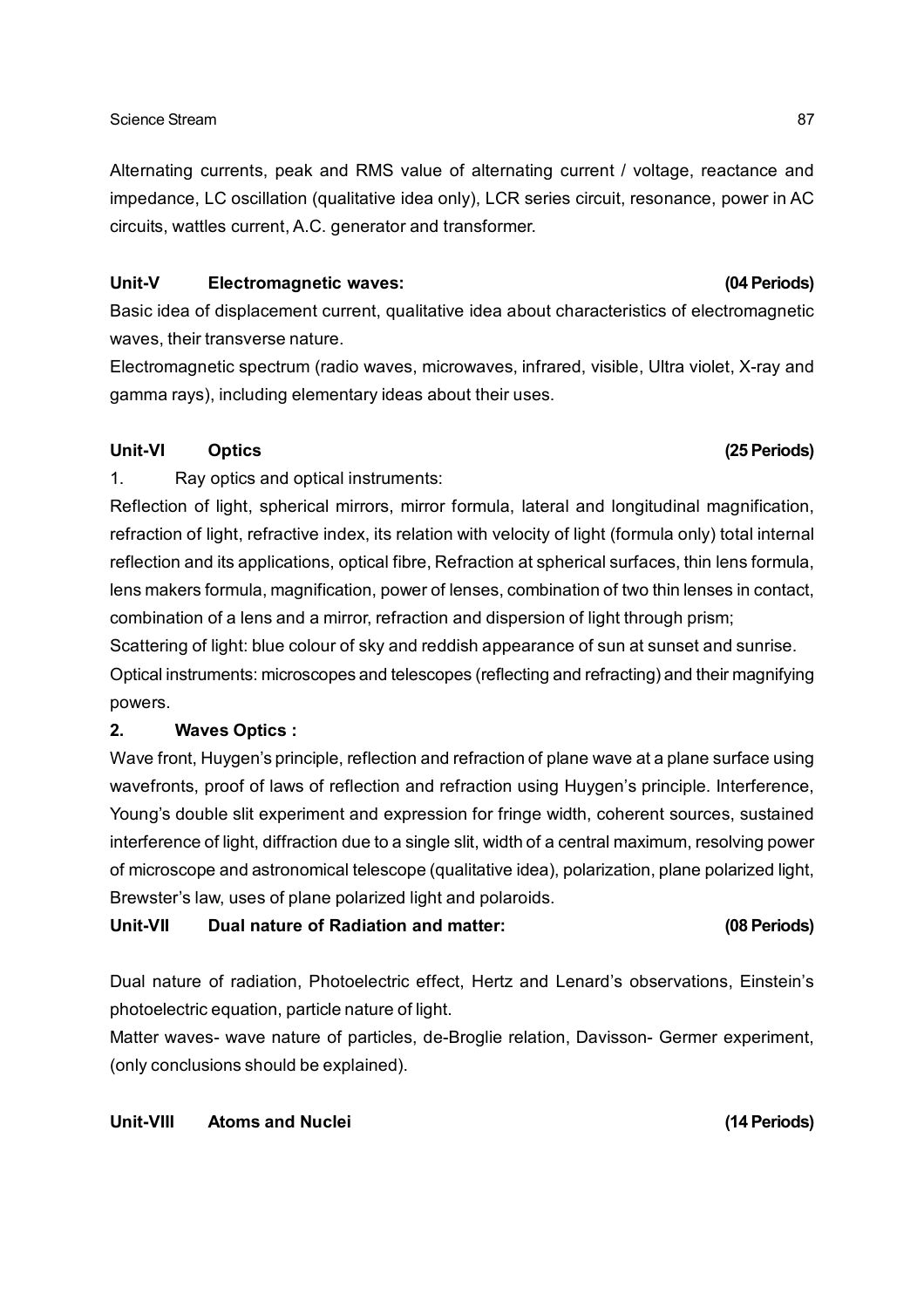## 1. Atoms:

Alpha- particle scattering experiment, Rutherford's model of atom, its limitations, Bohr model, energy levels, hydrogen spectrum.

2. Nuclei:

Atomic nucleus, its composition, size, nuclear mass, nature of nuclear force, mass defect, binding energy per nucleon and its variation with mass number, nuclear fission, fusion, Radioactivity, alpha, beta and gamma particles/ rays and their properties, radioactive decay law, half life and decay constant.

## **Unit-IX Semiconductor electrocnics: (15 Periods)**

Energy bands in conductors, semiconductors and insulators (qualitative idea only), p-type, ntype semiconductors, semiconductor diode, V-I characteristics in forward and reverse bias, diode as a half and full wave rectifier (centre tap), efficiency (no derivation).

Special purpose p-n junction diodes: LED, photodiode, solar cell and Zener diode and their characteristics, Zener diode as a voltage regulator.

Junction transistor, transistor action, Characteristics of transistor, transistor as an amplifier (CE configuration), basic idea of analog and digital signals, Logic gates (OR, AND, NOT, NAND, and NOR)

# **Unit-X Communication System: (10 Periods)**

Elements of a communication system (block diagram only), bandwidth of signals (speech, TV and digital data), bandwidth of transmission medium, propagation of electromagnetic waves in the atmosphere, sky and space wave propagation, satellite communication, Need for-modulation, qualitative idea about amplitude modulation and frequency modulation, advantages of frequency modulation over amplitude modulation, basic idea about internet, mobile telephony and global positioning system (GPS).

# **Books Recommended:**

- 1. Physics; Class-XII, Part-I and Part-II published by NCERT.
- 2. Bureau's Higher Secondary (+2) Physics Vol.-II, published by Odisha State Bureau of Text Book Preparation and Production; Bhubaneswar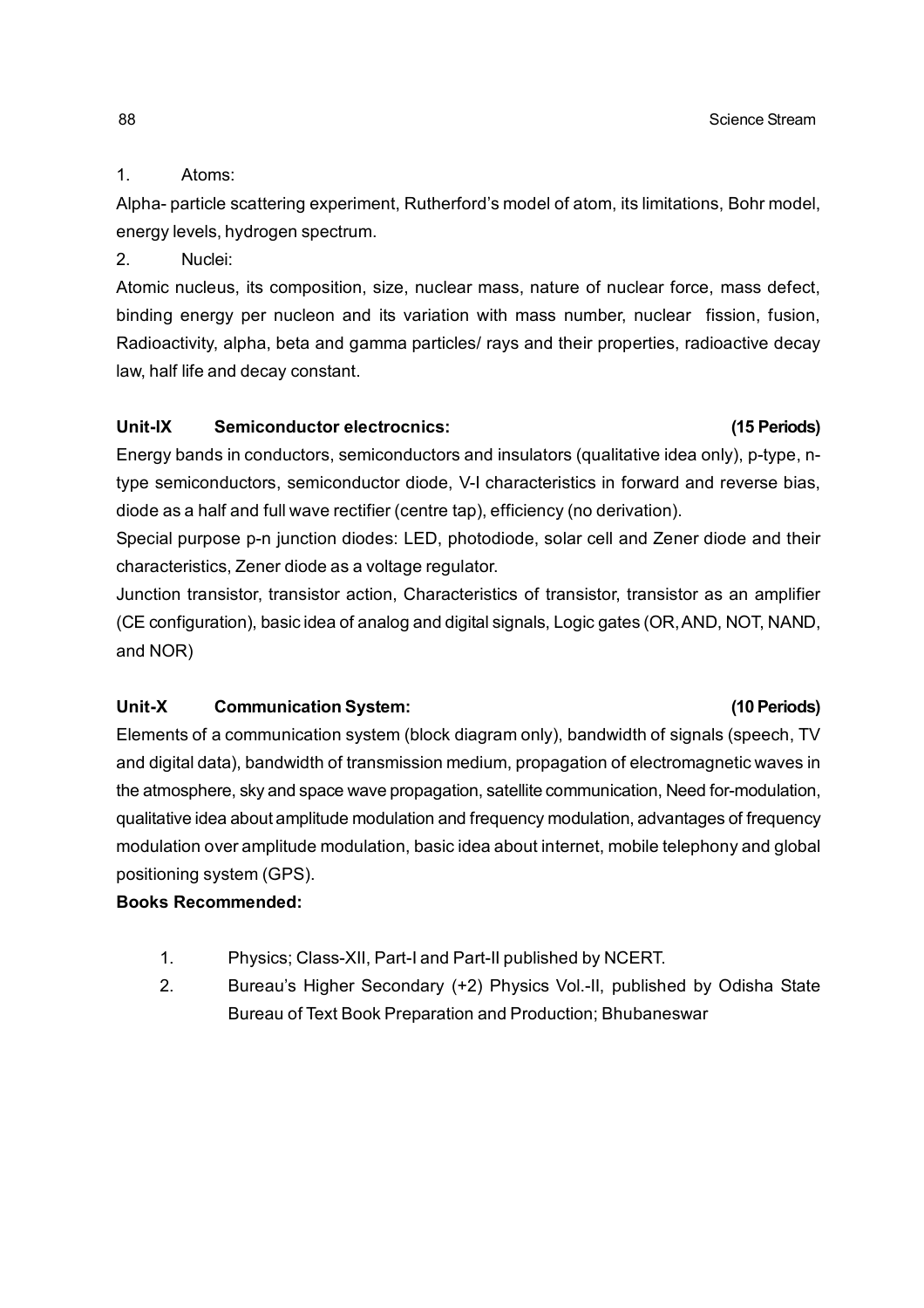### **UNIT WISE MARK DISTRIBUTION (Physics Theory)**

Time- 3 hours and the state of the state of the state of the Max. Marks.-70

| <b>Units</b> | Subjects                                           | <b>Marks</b>    |
|--------------|----------------------------------------------------|-----------------|
| Unit-l       | Electrostatics                                     | 15              |
| Unit-II      | <b>Current Electricity</b>                         |                 |
| Unit-III     | Magnetic Effects of Current and Magnetism          | 16              |
| Unit-IV      | Electromagnetic Induction and Alternating Currents |                 |
| Unit-V       | <b>Electromagnetic Waves</b>                       | 17              |
| Unit-VI      | Optics                                             |                 |
| Unit-VII     | Dual Nature of Radiation and Matter                | 10              |
| Unit-VIII    | Atoms and Nuclei                                   |                 |
| Unit-IX      | <b>Semiconductor Electronics</b>                   | 12 <sup>2</sup> |
| Unit-X       | <b>Communication Systems</b>                       |                 |
|              | Total                                              | 70              |
|              | <b>QUESTION WISE BREAK UP</b>                      |                 |
|              |                                                    |                 |

| Type of Question | Mark per Question | <b>Total No. of Question</b> |    | <b>Total Marks</b> |    |
|------------------|-------------------|------------------------------|----|--------------------|----|
| <b>VSA</b>       |                   | 14                           | 14 |                    |    |
| SA-I             | 2                 |                              | 14 |                    |    |
| SA-II            | 3                 |                              | 21 |                    |    |
| LA               | 7                 | 3                            | 21 |                    |    |
| <b>TOTAL</b>     |                   |                              |    | 26                 | 70 |

[VSA-Very Short Answer, Sa-Short Answer, A-Long Answer.]

- 1. Internal Choice : There is no overall choice in the paper. However, there is an internal choice in one question of 2 marks weightage, one question of 3 marks weightage and all the three questions of 7 marks weightage.
- 2. The above template is only a sample. Suitable internal variations may be made for generating similar templates keeping the overall weightage to different form of questions and typology of questions same.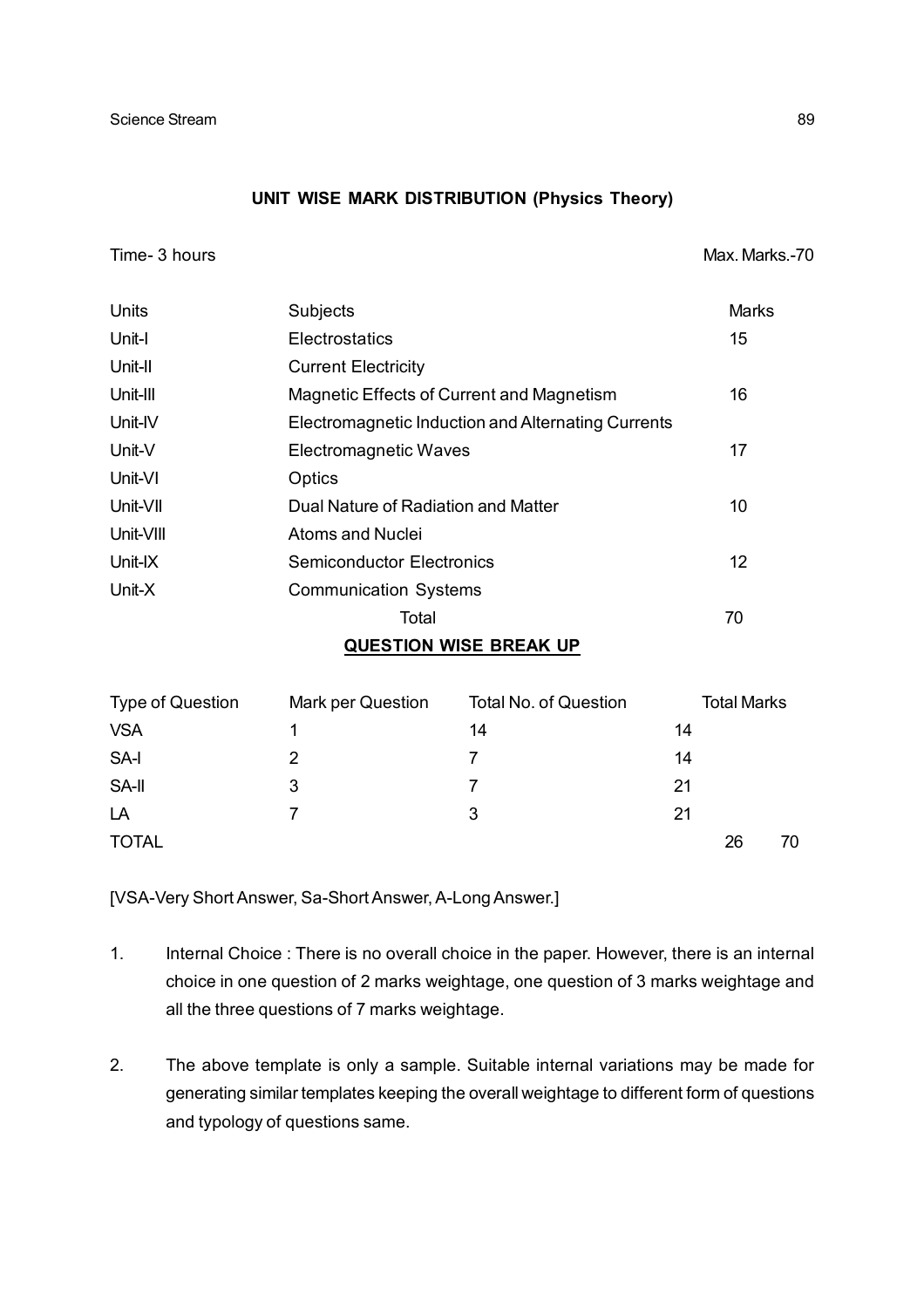### **PRACTICALS**

## **Total Periods 60**

### **Section A**

### **Experiments**

- 1. To determine resistance per cm of a given wire by plotting a graph for potential difference versus current.
- 2. To find resistance of a given wire using metre bridge and hence determine the resistivity of its material.
- 3. To verify the laws of combination (series) of resistances using a metre bridge.
- 4. To verify the laws of combination (parallel) of resistances using a metre bridge.
- 5. To compare the EMF of two given primary cells using potentiometer.
- 6. To determine the internal resistance of given primary cell using potentiometer.
- 7. To determine resistance of a galvanometer by half-defliction method and to find its figure of merit.
- 8. To convert the given galvanometer (of known resistance and figure of merit) into a voltmeter of desired range and to verify the same.
- 9. To convert the given galvanometer (of known resistance and figure of merit) into an ammeter of desired range and to verify the same.
- 10. To find the frequency of the ac mains with a sonometer.

### **Section B**

### **Experiments**

- 1. To find the value of V for different values of *u* in case of a concave mirror and to find the focal length.
- 2. To find the focal length of a convex mirror, using a convex lens.
- 3. To find the focal length of a convex lens by plotting graphs between *u* and *v* or between 1/*u* and 1/*v*.
- 4. To find the focal length of a concave lens, using a convex lens.
- 5. To determine angle of minimum deviation for a given prism by plotting a graph between the angle of incidence and the angle of deviation.
- 6. To determine refractive index of a glass slab using a travelling microscope.
- 7. To find refractive index of a liquid by using convex lens and plane mirror.
- 8. To draw the I-V characteristic curve of a P-n junction in forward bias and reverse bias.
- 9. To draw the characteristic curve of a zener diode and to determine its reverse breakdown voltage.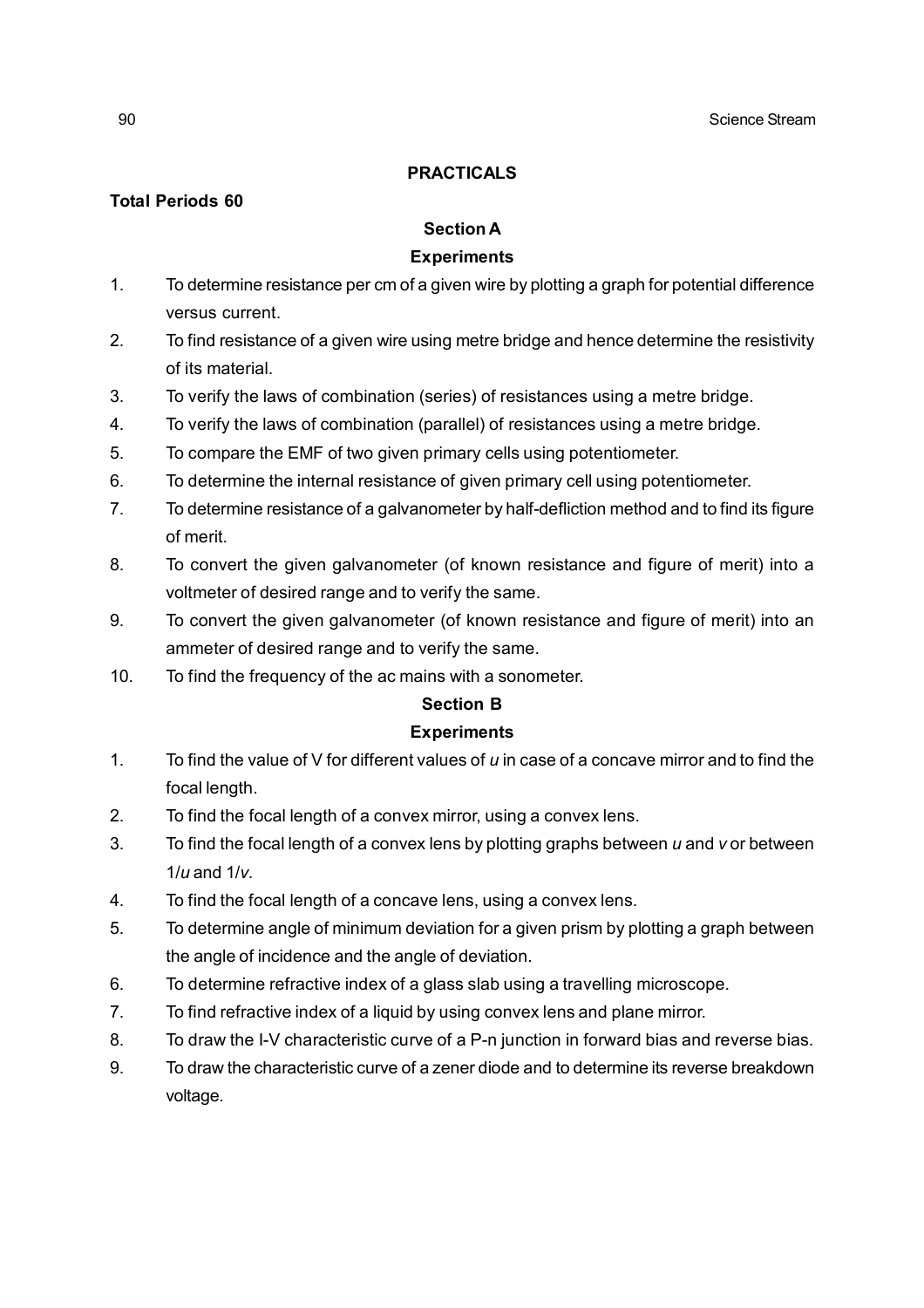10. To study the characteristics of a common-emitter npn or pnp transistor and to find out the values of current and voltage gains.

### **xxxxxxxx**

The record, to be submitted by the students, at the time of their annual examination, has to include record of at least 15 Experiments (with a minimum of 6 each from Section- A and Section- B) performed by them. Two experiments are to be performed one from each section in the examination.

| Time Allowed: -3 hours                |         | Max. Mark: 30 |
|---------------------------------------|---------|---------------|
| Two experiments one from each section | $10+10$ |               |
| <b>Practical record</b>               |         |               |
| Viva on experiments                   | 6       |               |
|                                       |         |               |

# **STATISTICS**

# **(FOR 2016-17 BATCH AND ONWARDS)**

There shall be two Theory papers in Statistics, each of three hours duration, carrying 70 marks in first year and 70 marks in second year and two practical papers carrying 30 marks in first year and 30 marks in second year respectively, each of three hous duration.

The examination for paper- I and practical examinations will be held at the end of the first year and examination for paper-II and practical examination will be held at the end of second year respectively.

# **Pattern of Questions**

# **Theory:**

- **Group-A:** Objective type questions
- 1. Multiple choice questions (Compulsory).
- 2. Very short type questions (Compulsory).
- **Group-B:** Short answer type questions
- 1. 8 questions to be answered out of 12.

# **Group-C:** Long answer type questions

- 1. 3 questions to be answered out of 5 questions.
- 2. 1 question will be set up from each unit.

# **Practical :**

- 1. Solution of problems 24 Marks
- 2. Record 3 Marks
- 3. Viva-Voce 3 Marks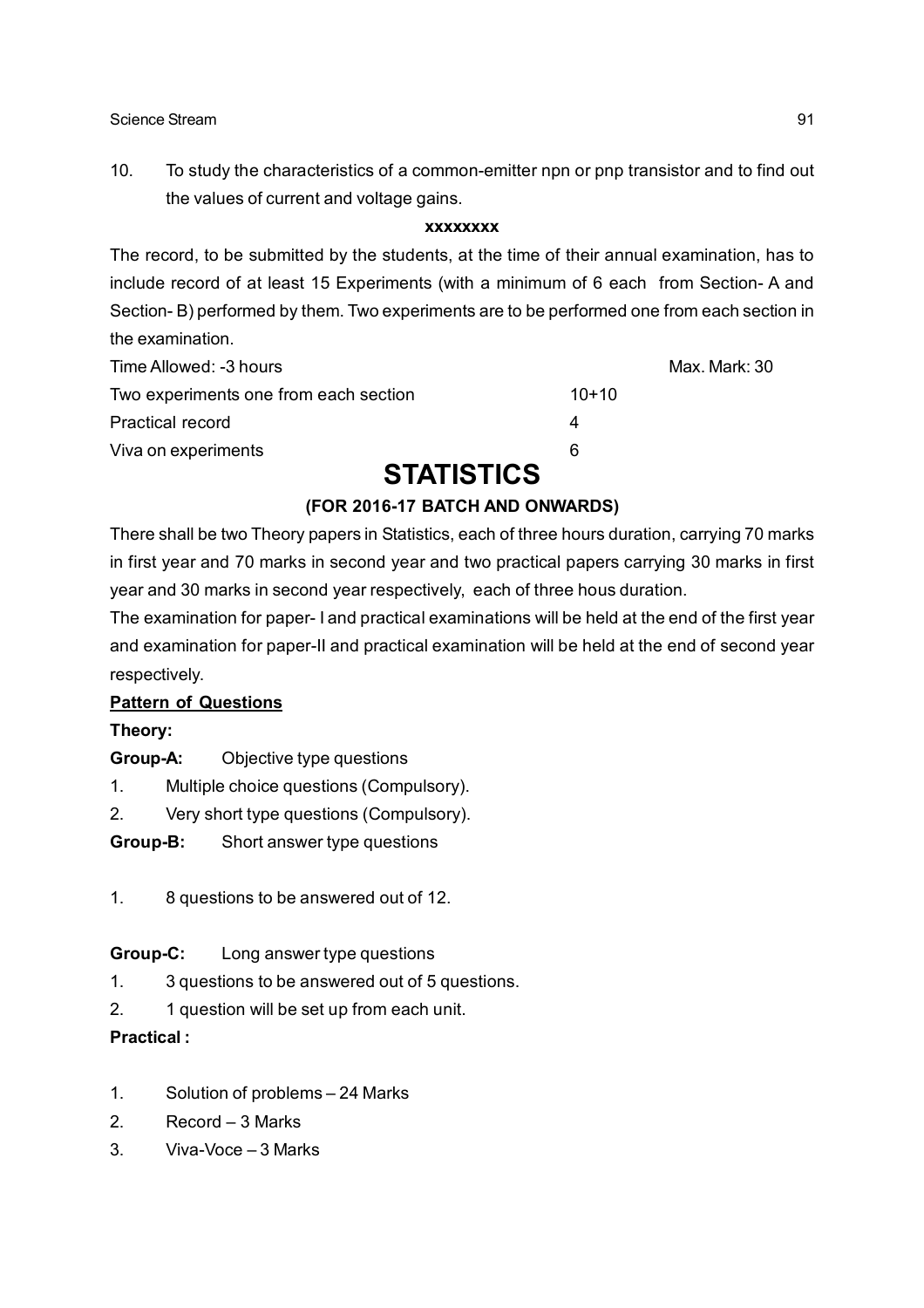# **DETAILED SYLLABUS +2 FIRST YEAR SCIENCE (TO BE COVERED IN FIRST YEAR CLASS)**

### Theory – 70 Marks

### 3 Hours Duration

### (To COVER THE COURSE, EACH UNIT WIL TAKE AT LEAST 15 PERIODS)

### **Unit-I BASIC MATHEMATICS:**

Fundamental Principle of Counting, Factorial n (n!). Permutation and Combination. Binomial Theorem for positive Integral indices. General and Middle terms in Binomial Expansion, Simple Applications, Logarithmic and Exponential Series.

### **Unit-II PROBABILITY THEORY-I:**

Definition of Probability:- Classical, Empirical and Axiomatic Approach, Sample Space and events, Concepts of sets. Correspondence between sets and events. Probability by direct enumeration. Laws of addition and multiplication, Conditional Probability and independence of events. Mutual and pair-wise independence of events.

### **Unit-III PROBABILITY THEORY-II:**

Concept of Random Variable. Discrete and Continuous random Variables and their probability distribution. Cumulative distribution function. Mathematical expectation of random variables. Addition and Multiplication laws of expectation. Variance of Sum of Random Variables.

### **Unit-IV STATISTICAL METHODS-I:**

Definition. Scope and Limitations of Statistics. Collection of Data: Primary and Secondary Data. Classification of Data. Tabulation of Data: One-Way and Two-Way Tables. Presentation of Data: Diagrams-Simple. Multiple. Subdivided and percentage bar diagrams, pie diagrams, pictogram and Cartogram, Graphs-Frequency curve. Frequency Polygon. Ogives and Histogram. **Unit-V STATISTICAL METHODS-II:**

Frequency distributions. Measures of Central Tendency: Arithmetic Mean. Geometric Mean. Harmonic Mean. Median and Mode. Quartiles. Deciles and Percentiles. Measures of Dispersion: Range. Inter-Quartile range. Quartile Deviation. Mean absolute deviation. Standard Deviation. Coefficient of Variation and Lorenz Curve. Moments: Raw and Central moments of various orders. Skewness and its different measures. Kurtosis and its measure based on moments.

> **PRACTICAL- 30 Marks 3 Hours Duration**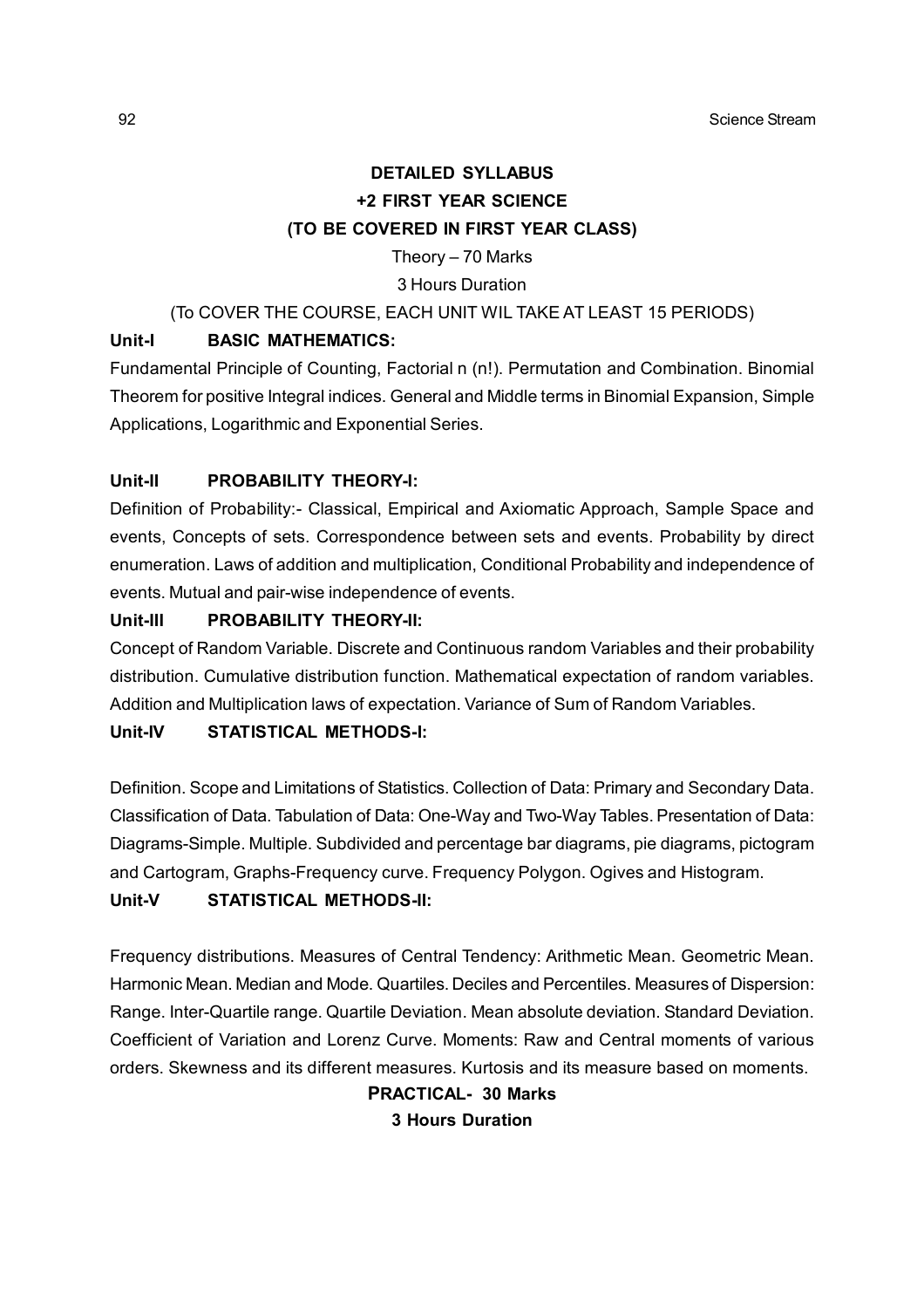### Science Stream 93

The candidate is required to answer any four out of six questions to be set. Each question carries six marks. The Practical Records should be maintained in blue/black ball pen only. Diagrammatic Representation of Data : Simple, multiple, sub-divided and percentage bardiagrams, pie diagrams. Graphical Representation of data-Histogram. Frequency Polygon and Cumulative Frequency Curve. Arithmetic Mean. Median. Mode. G.M. and Harmonic Mean. Partition Values, Standard Deviation, mean absolute deviation. Coefficient of variation. Lorenz Curve, moments, skewness & kurtosis.

### **Books Recommended:**

1. Bureau's Higher Secondary (+2) Statistics, Part-I, Published by Odisha State Bureau of Text Book Preparation and Production, Bhubaneswar.

# **+2 SECOND YEAR SCIENCE (TO BE COVERED IN FIRST YEAR Class)**

Theory – 70 Marks

3 Hours Duration

## **Unit-I STATISTICAL METHODS-II:**

Curve fitting by the method of least squares: Fitting of first degree and second degree curves. Bi-variate Frequency Distribution, Simple Correlation, Computation of Correlation Coefficient and its interpretation using Probable Error. Rank Correlation (including ties). Linear Regression, Regression Coefficients and their Properties.

# **Unit-II PROBABILITY DISTRIBUTIONS:**

Bernoulli. Binomial and Poisson Distributions with properties and applications (derivation of mean and variance only). Normal distribution, its properties and applications (mathematical proofs excluded). Concept of Testing of hypothesis, large sample tests based on normal distribution (mean. Variance and proportion)

### **Unit-III SAMPLING METHODS:**

Finite Population Sampling : Sample. Population. Sampling units, sampling frame. Principal Steps in sample Surveys. Census versus Sample Survey. Idea about questionnaire and schedule, sampling and non-sampling errors. Idea on simple random sampling with and without replacement. Methods of Drawing Random Samples; Lottery Method and Random Number table Method. Estimation of Population mean and Variance. Stratified Sampling: Elementary Idea on stratified random sampling. Proportional and optimum allocations. Estimation of population mean and variance.

### **Unit-IV TIME SERIES:**

Definition, uses and components of Time Series, Measurement of trend: Freehand Semi-Average. Moving Average and Least Squares Method Measurement of Seasonal Fluctuations: Simple Averages. Ratio-to-trend. Ratio-to-moving Average and Link Relatives Method.

### **Unit-V INDEX NUMBERS:**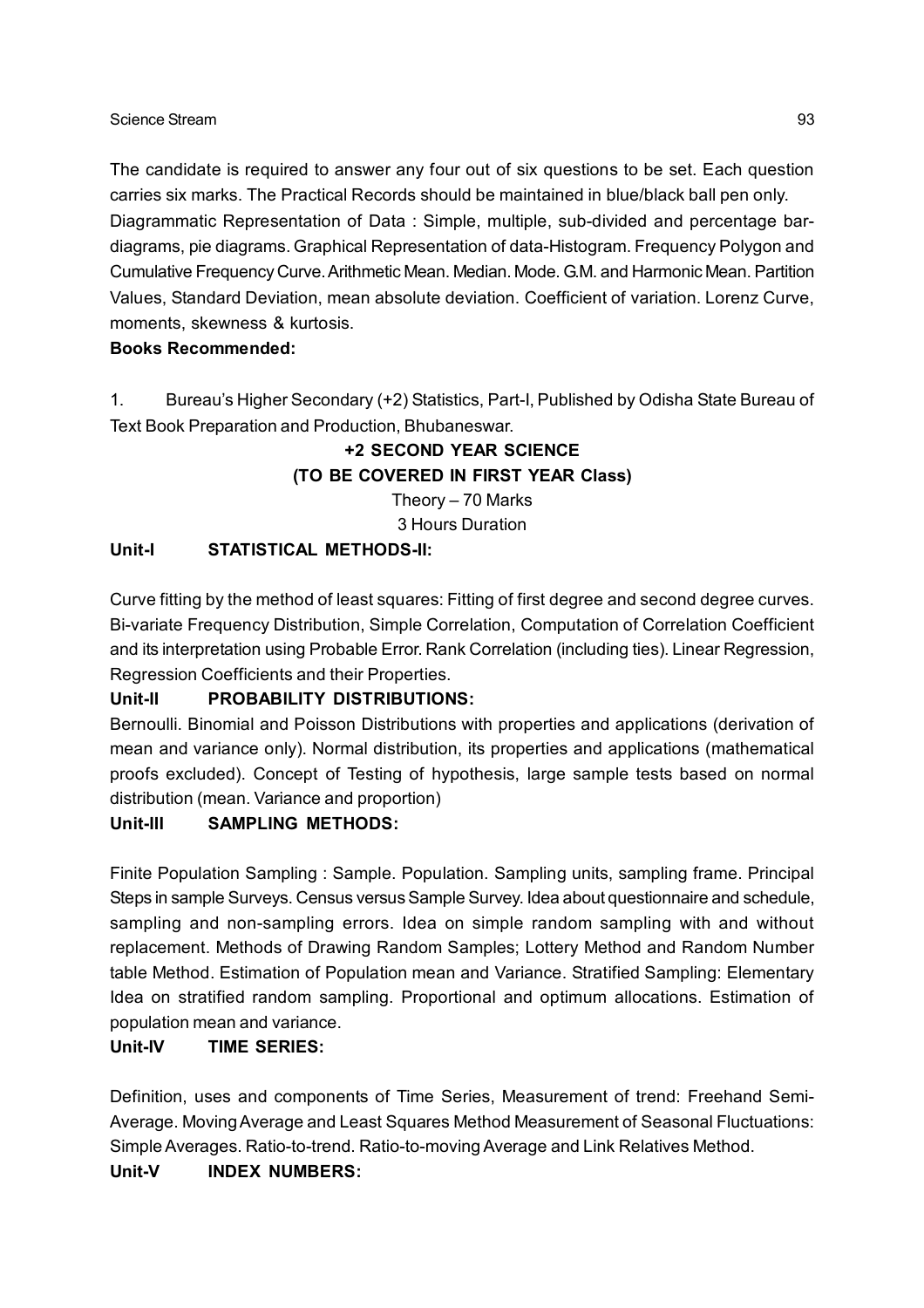Need meaning and uses of Index Numbers, Important steps in the construction of index number. Problems in the selection of items. Idea of base year and Current Year. Average System of Weighing. Weighted index number: Laspeyre's, Paasche's and Fisher's ideal index numbers. Unit. Time Reversal, Factor Reversal and Circular Tests. Base shifting splicing and deflating of index, numbers. Cost of living index numbers- construction and uses.

### **PRACTICAL – 30 Marks 3 Hours Duration**

The candidate is required to answer any four out of six questions to be set. Each question carries six marks. The Practical Records should be maintained in blue/black ball pen only.

Measurement of trend by moving averages and by Least Square (Straight line only) method. Measurement of seasonal fluctuation (sample average. Ratio to moving averages. Ratio to trend and link relative methods). Computation of index numbers by weighted average of price relatives: Laspeyre's Paasche's and Fisher's Formula: Coefficient of Correlation, Coefficient of Regression.

# **Books Recommended:**

1. Bureau's Higher Secondary (+2) Statistics, Part-II, Published by Odisha State Bureau of Text Book Preparation and Production, Bhubaneswar.

\*\*\*

# **INFORMATION TECHNOLOGY**

+2 1st Year SC/ARTS/COM

### **Unit-1**

Introduction to computer system

# **A) Hardware concepts : [10 periods] ....................... 10 marks**

# **I) Computer organisation :**

CPU, Memory (RAM & ROM & I /O), devices, communication bus, ports (serial parallel)

# **II) Input devices :**

Keyboard, Mouse,Light pen, touch screen, graphic tablets, joystick, microphone, OCR, OMR, scanner, smart card reader, BCR, MICR, BIOMETRIC sensors, web camera.

# **III) Output devices :**

Monitor/VDU, LED/LCD screen, television, printers (DMP, deskjet / inkjet/bubble jet printer, laser printer), plotter, speaker.

# **IV) Memory unit :**

Memory, types of memory, RAM(SDAM, DRAM), ROM(PROM, EPROM, EEPROM),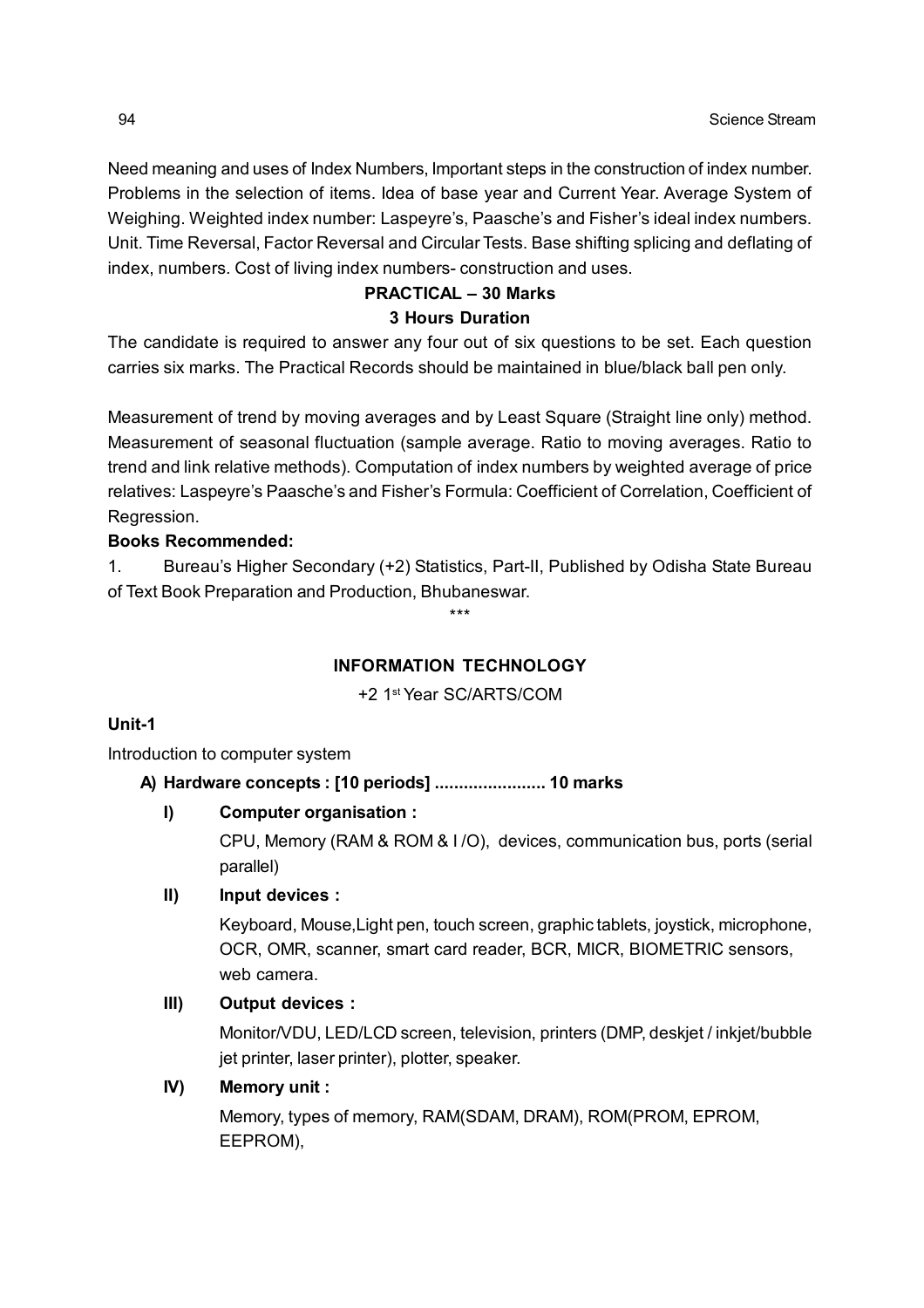### **B) Types of software :**

### **I) System software : [10 periods] .............. 10 marks**

Operating systems, need for operating system, major functions of operating system, OS for Main frame, PC/server, mobile services, language processors (assembler, interpreter & compiler)

### **II) Utility software :**

Compression tools, disk defragmenter, anti virus.

### **III) Application software :**

General purpose applicaton (word processor, spreadshet packages, presentation software, DBMS, IDE software), specific purpose application software (Inventory Management Software, Human Resource Management System (HRMS), Payroll systems, Financial Management System, Reservation System).

### **IV) Open source concepts : [7 periods] ....... 05 marks**

Open source software, common foss/floss(GNU/LINUX, Firefox, Openoffice, java, NETBEANS, MYSQL), common open standards (www, html, xml, dhtml), indian language computing, character coding, unicode, different types of fonts (open type versus true type, static vs dynamic), entering language text (phonetic & key map based).

### **Unit - 2 :**

## **Introduction to programming : [45 periods] .......... 25 marks**

- **I) Getting started with programming with IDE : [20 periods] ..... 11 marks**
	- Introduction, rapid application development with ide, basic interface components (label, text field, text area, button, checkbox, radio button) devloping general application, getting familiar with java swing user interface components (frame, dialog, option pane, panal, scroll pane, label, text field, password field, text area, button, check box, radio button, combo box, list), basic components handling methods & properties (Set text (), gettext () Is Selected (), Set Selected ())

# **II) Programming fundamentals : [15 periods] ............. 10 marks**

Data types, concept of data types, built in data types (byte, short, int, long, float, double, char, string, boolean), variables, declaring variables, naming a variable, assigning value to variables, integer object method (parse int), double object method (parse double, parse float), control structure, decision structure (if, if.... else, switch), looping structure (while, Do-While, for)

# **III) Programming guidelines : [10 periods] ......... 04 marks**

General concepts, Modular approach, running and debuging programs, (syntax errors, runtime error, logical errors), problem solving procedures (understanding the problem, identifying minimum number of inputs required for output, breaking down problem into simple logical steps)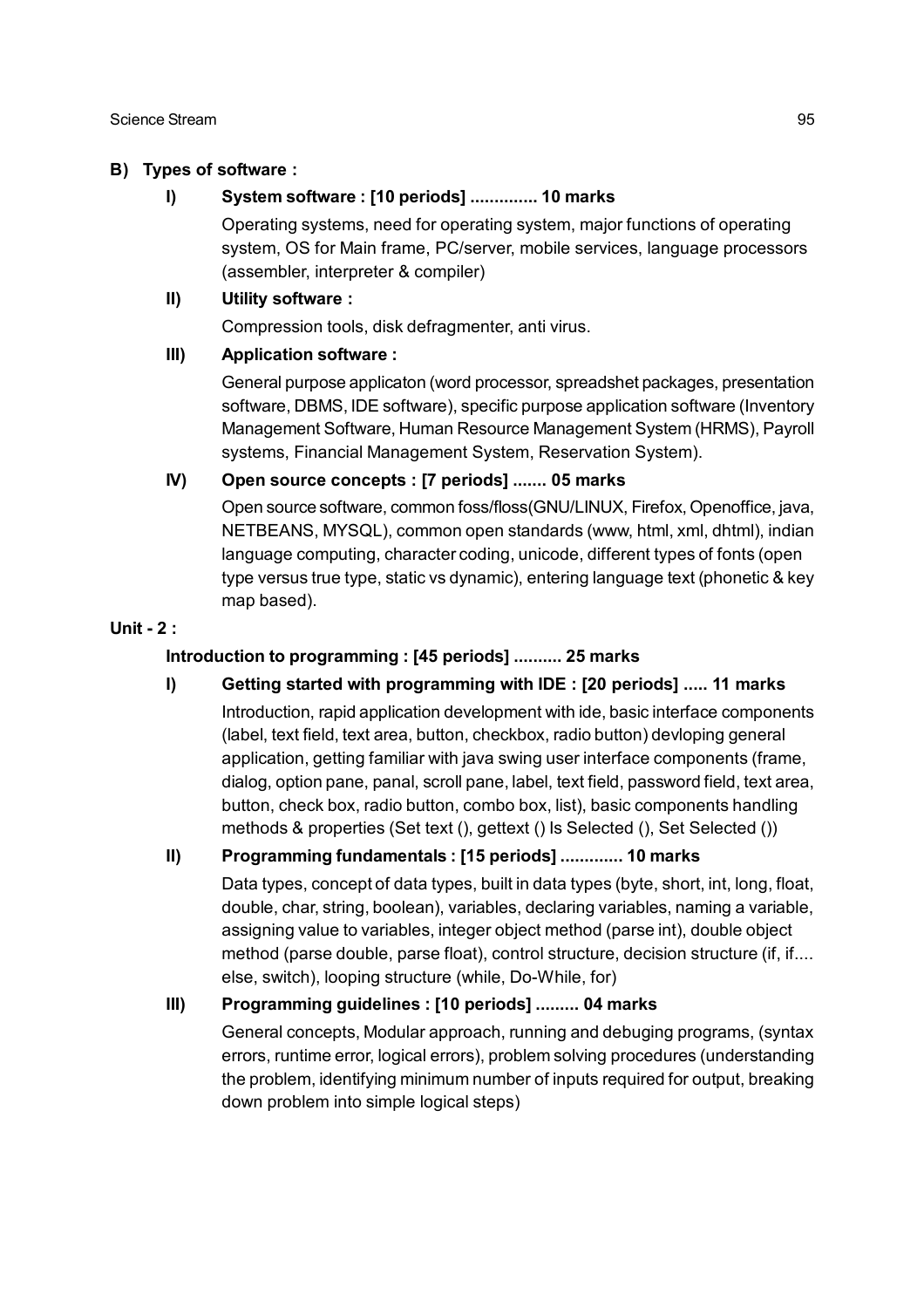## **Unit-3 : Relational database management system : [30 periods] ............. 20 marks**

# **I) DBMS : [10 periods] .................... 10 marks**

Introduction to data base concepts, Database, Relational database, Relation/ Table, Attribute/Field, Tuple/Row, Data types, text (char, varchar), number (decimal, int/integer), date & time. Keys (candidate key, primary key, Alternate key, Foreign key), Examples of common database management tools for mobile devices.

# **II) Introduction to MYSQL : [13 periods] .......... 05 marks**

## (ANSI SQL 99 standard commands)

Classification of SQL commands, DML (Select, Insert, Update, Delete), DDL(Create, Drop, Alter), Creating & using a database (SQL Create command to create a database, Use command to select a database), creating a Table (Create command to create a table, DESC command to display a table structure, Insert command for inserting new rows), displaying table data (select command to select all the columns, selecting specific columns using arithmetic operators, operator precedence), Defining & using column alias, eliminating deplicate values from display using Distinct keyword, Limiting rows during selection using where clause using comparison operator (=, <, >, <=, >=, <>, BETWEEN, IN, LIKE (%,-)), and using Logical operators (AND, OR, NOT & correcting logical operator precedence).

# **Unit -4 : IT APPLICATIONS : [7 periods] ............ 5 marks**

# **I) E-GOVERNANCE : [4periods] .............. 3 marks**

Definition, Benefit to citizens, its web sites & its social impact, e-governance challenges

II) E-learning : [3 periods]................. 2 marks Defination, Benefit to students (learners), Benefit to teachers (Training Management), e-Learning websides & its social impact.

### **PRACTICAL :**

- I) Problem solving using Java .................. 10 marks
- II) SQL Queries .......................................... 05 marks
- III) Pratical Records ..................................... 10 marks
	- [Productivity Tools, Simple problem using Java SQL Queries, IT Application]
- IV) Viva Voce ............................................... 05 marks

### **Evaluation of practical Examination :**

a) **Problem / Solving** using Java :

Student is required to solve programming problems based or all concept covered in the experiment to maintain a record of these in the practical file.

# b) **SQL Queries** :

Students will be asked to write 5 SQL queries in MY SQL based on one or two table during the final examination.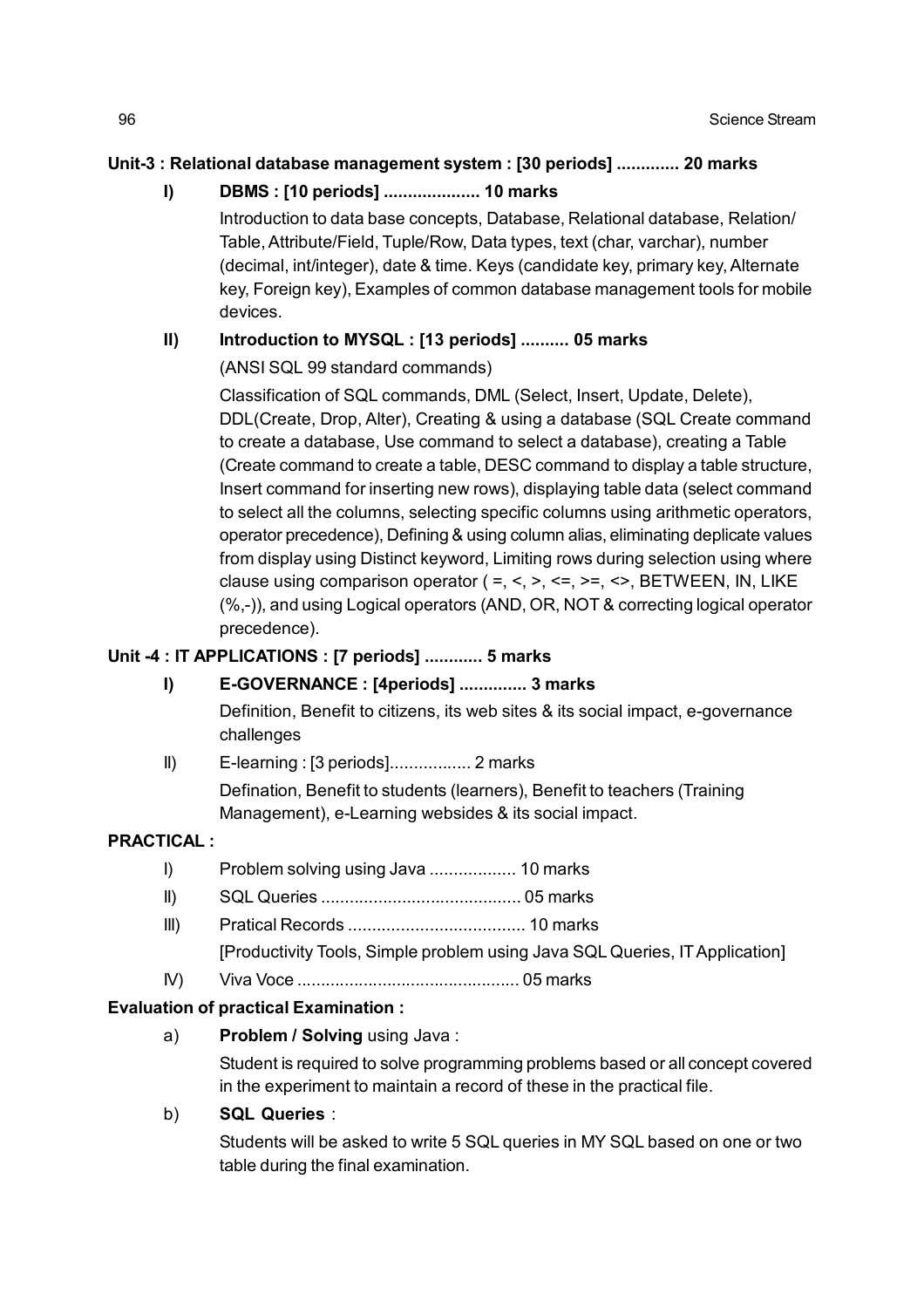### **c) Pratical Record File :**

A practical record file should include the following :

- i) At least 10 solution of simple problems using IDE based java.
- ii) At least 3 IT application ........... problem solving frame work.
- iii) At least 15 SQL queries on any database.
- **d) Viva Voce** :

# **Swing Control Methods & Properties :**

| Class:         | Jbutton                                                   |
|----------------|-----------------------------------------------------------|
| Swing control: | <b>JButton</b>                                            |
| Methods:       | get Text (), set Text ()                                  |
| Propeties:     | Background, Enabled, Font, Foreground, Text, Label        |
| Calss:         | Jlabel, jLabal                                            |
| Swing control: | JLabel                                                    |
| Methods:       | get Text (), set Text ()                                  |
| Propeties:     | Background, Enabled, Font, Foreground, Text               |
| Class:         | <b>Jtext Field</b>                                        |
| Swing control: | j Text Field, j Text                                      |
| Methods:       | get Text (), IsEditable (), set Text ()                   |
| Propeties:     | Backgroud, Editable Enabled, Font, Foreground, Text       |
| Class:         | Jradio Button                                             |
| Swing control: | J Radio Button, J Radio                                   |
| Methods:       | get Text(), set Text(), is Selected(), set Selected ()    |
| Propeties:     | Background, Button Group, Enabled, Font,                  |
|                | Foreground, Label, Selected, Text                         |
| Class:         | <b>Jcheck Box</b>                                         |
| Swing control: | jCheck Box                                                |
| Methods:       | get Text(), set Text (), is Selected(), set Selected()    |
| Propeties:     | Button Group, Font, Foreground, Label, Selected, Text     |
| Class:         | <b>Button Group</b>                                       |
| Swing control: | jButton Group                                             |
| Methods:       |                                                           |
| Propeties:     | Add                                                       |
| Class:         | <b>JcomboBox</b>                                          |
| Swing control: | jCombpBox                                                 |
| Methods:       | get Selected Item (), get Selected Index (), set Model () |
| Propeties:     | Backgroup, Button Group, Editable, Enabled,               |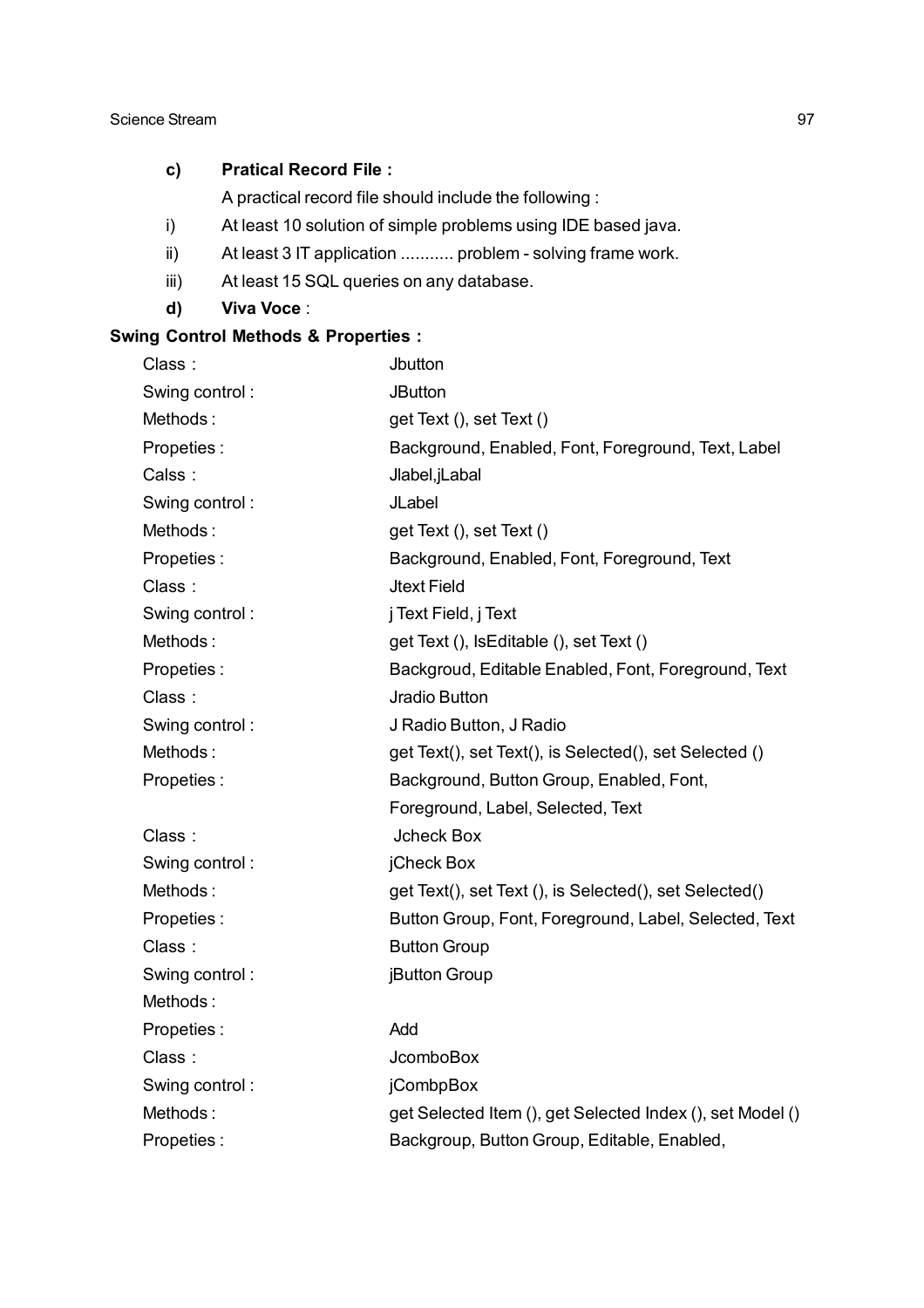|                                | Font, Foreground, Model, SelectedIndex,           |
|--------------------------------|---------------------------------------------------|
|                                | SelectedItem, Text                                |
| Class:                         | <b>Jlist</b>                                      |
| Swing control:                 | j List                                            |
| Methods:                       | get Selected Value ()                             |
| Propeties:                     | Backgroup, Buttom Group, Editable, Enabled,       |
|                                | Font, Foreground, Model, Selected Index, Selected |
|                                | Item, Text                                        |
| Class:                         | <b>Jtable</b>                                     |
|                                |                                                   |
| Swing control:                 | jTable                                            |
| Methods:                       | addRow(), get Model()                             |
| Propeties:                     | Model                                             |
| Class:                         | Joption Pane                                      |
| Swing control:                 |                                                   |
| Methods:                       | showMessage Dialog ()                             |
| Propeties:<br>Class:           | Default Table Model                               |
| Swing control:                 | get Row Count (), remove Row (), add Row ()       |
| Methods:                       |                                                   |
| Propeties:                     |                                                   |
| Commonly used Methods:         |                                                   |
| <b>Class</b>                   | <b>Methods</b>                                    |
| Integer                        | Parselnt (), to Double(), to String()             |
| String                         | Concat (), length (), substring (), to Double (), |
|                                | to Lower Case(), to Upper Case (), trim ()        |
| Double                         | parseDouble(), toString(), toInt()                |
| Math                           | pow(), round()                                    |
| Database Connectivity Methods: |                                                   |
| <b>Class</b><br>Connection     | <b>Methods</b><br>create Statement(), close ()    |
| <b>Driver Manager</b>          | get Connection ()                                 |
| <b>Statement</b>               | execute Query()                                   |
| <b>Result Set</b>              | Next(), first(), last(), getString()              |
| Exception                      | get Message()                                     |
| System                         | Exit()                                            |
|                                |                                                   |

**Information Technology**

**2nd Year Paper - II**

**UNIT-1 : Networking & Open Standards : [25 Periods] ........... [30 Marks]**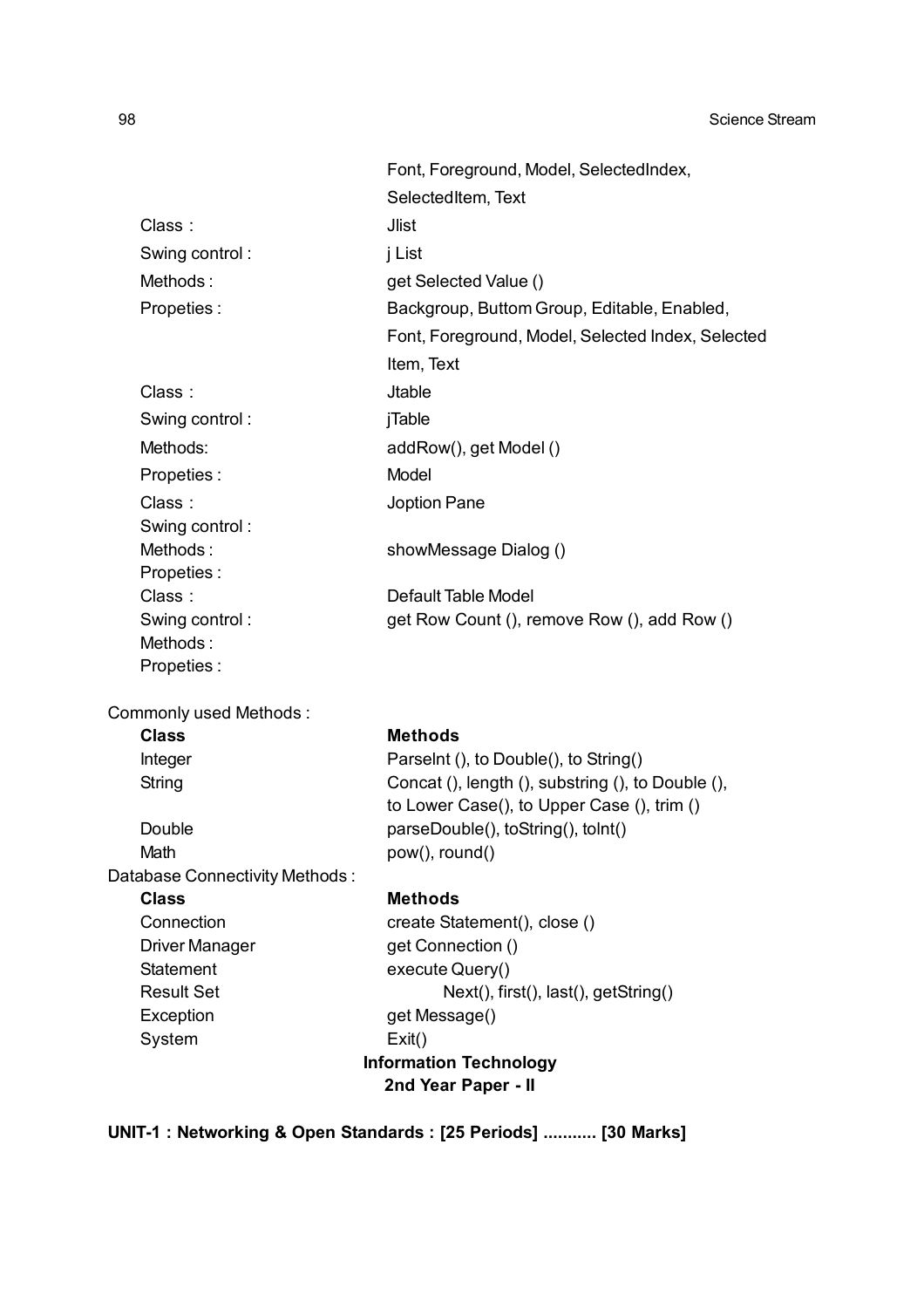**i) Computer Networking : [08 Periods] ............................... [10 Marks]**

Networking - a brief overview, Network devices (Hub, Switch, Bridge, Router, Repeater, Gateway) & their functions, Type of Network (LAN, MAN, WAN, PAN) Network Topologies (Star, Ring, Bus, Tree), Communication, Media, Wired Technologies [Coaxial, Ethernet cable, optical fiber] Wireless Technologies [Bluetooth, Infrared, Microwave, Radio Link, Satellite link]

**ii) Internet & its Application : [12 Periods] .......................... [10 Marks]**

Internet - an Overview, Internet Backbone, Internet Access (Dial-up, direct, Broadband connection), Role of ISP, Internet Protocols (TCP/IP, HTTP, FTP, TELNET, WAIS, GOPHER), Internet Addressing (IP Address, Domain names), MAC (Media Access Control), URL, E-mail, Address, Internet Application [www, websites & web pages, Email, SMS, voice mail, chatting, IRC, Video conferencing, web browsers, search Engine] wireless/mobile communication [GSM, CDMA, WLL, 3G, 4G]

**iii) Network security on internet : [05 Periods] ........................... [10 Marks]**

Threats & prevention from virus, Use of cookies, Firewall, use of digital signature, cyber crimes [Hacking, on-line fraud, pornography, snooping, spooling, cyber stalking, software piracy] Cyber Laws.

### **UNIT - 2 : Programming : [Reviews of 1st yr] : [40 periods] ................... [ 16 Marks]**

**i) Programming fundamentals : [28 periods] ................................... [10 Marks]**

Basic concept of Access specifier for class member [data member & methods], Basic concept of inheritance, Commonly used libraries ............. staring class & methods [tasting(), concat (), length(), to lower case (), to upper case (), trim (), substring ()] & math class & methods [pow (), round () ], Accessing MY SQL database using ODBC, JDBC to connect with database.

ii) HTML based web page covering basic tag : [12 periods] ... [6 marks]

HTML, DHTML, TITLE, BODY, H1 ........ H6, Paragraph (P) Line break (BR), Section separator (HR), font, table, list (UL, OL), FORM, Creating & Accessing static & dynamic pages using HTML, DHTML & introduction to XML.

### **UNIT - 3 : Relational Database Management System : [30 Periods] [14 Marks]**

**i) Database fundamentals : [20 periods] ....................................... [8 Marks]**

Concept of Database Transaction, committing and revoking a transaction using COMMIT & ROLLBACK, Grouping Records, GROUP BY, Group function [MAX (), MIN (), AVG(), SUM(), COUNT()] Using COUNT (\*), DIDINCT clause with COUNT, group function & NULL value, displaying data from multiple tables [Cartesian product, union, concept of foreign key, equi-join].

# **ii) Introduction to MYSQL : [10 periods] ..................................... [6 Marks]**

Working with NULL value, ORDER BY CLAUSE [sorting in ascending / desceding order, sorting by column alias name, sorting or multiple column], manipulating data of a table / relation [update command to change exiting data of a table, delete command for removing rows from a table], restructuring a table [ALTER TABLE for adding new columns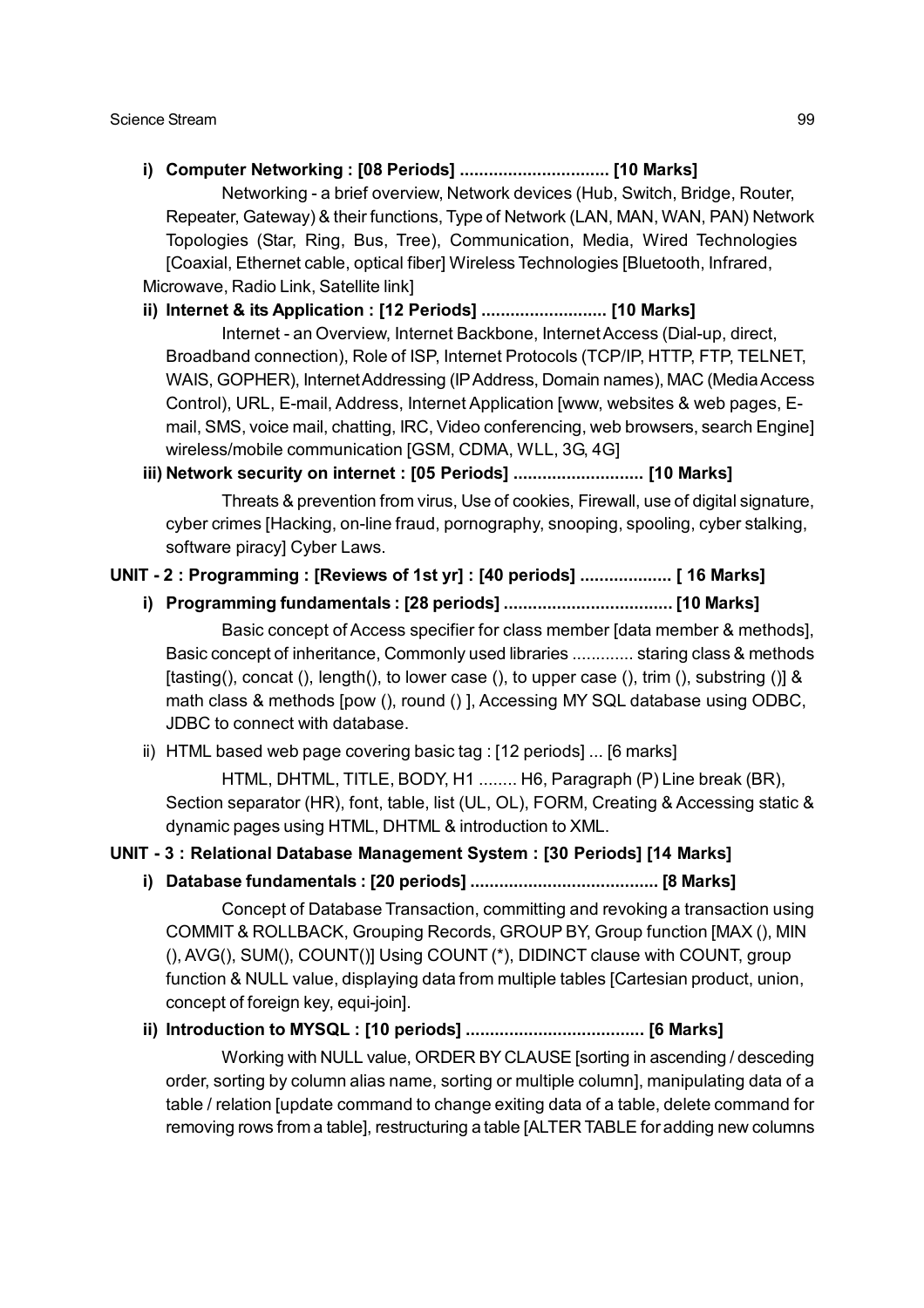and deleting columns], string function [ASCII(), CHAR(), CONCAT(), INSTR(), LCASE(), UCASE (), LENGTH (), LTRIM(), MID (), RIGHT (), RTRIM (), TRIM (), SUBSTR ()],

Mathematical functions [POWER (), ROUND(), TRUNCATE()], Date & time functions

[CURDATE(), DATE(), MONTH(), DAYOFMONTH(), DAYOFWEEK(), DAYOFYEAR(), NOW(), SYSDATE()].

**UNIT - 4 : IT Applications : [10 periods ............................................ [10 Marks]**

i) E-business

Definition, E-commerce & its type with benefits, E-business websites & their salient **features & Social impacts, E business challengers.** 

ii) Front-end Interface :

Introduction, Content & Features, identifying validation & display (Text Box, Radio Button, Check Box, list etc.)

iii) Front-end & Database connectivity :

Introduction, requirement & benefits

iv) Back - end database :

Introduction & its purpose, exploring the requirement of table & its essential attributes.

v) Development of database : Demonstrator & development of appropriate front - end interface & back - end interface database for e - governance applications.

### **PRACTICALS :**

- I) Simple problems using IDE Java
- II) SQL Queries
- III) Web-page creation by HTML
- IV) IT Application
- 4. Project work .............................................................................. [05 Marks]
- 5. Viva Voce .................................................................................. [05 Marks]

### **Evaluation of practical Examination :**

1. Students will be given a problem to be solved using java during final practical examination based on all concepts covered in theory.

2. SQL Queries :

Students will be asked to write 5 SQL queries in MY SQL based on one or two tables during final practical examination.

3. Practical record :

A practical record should include the following :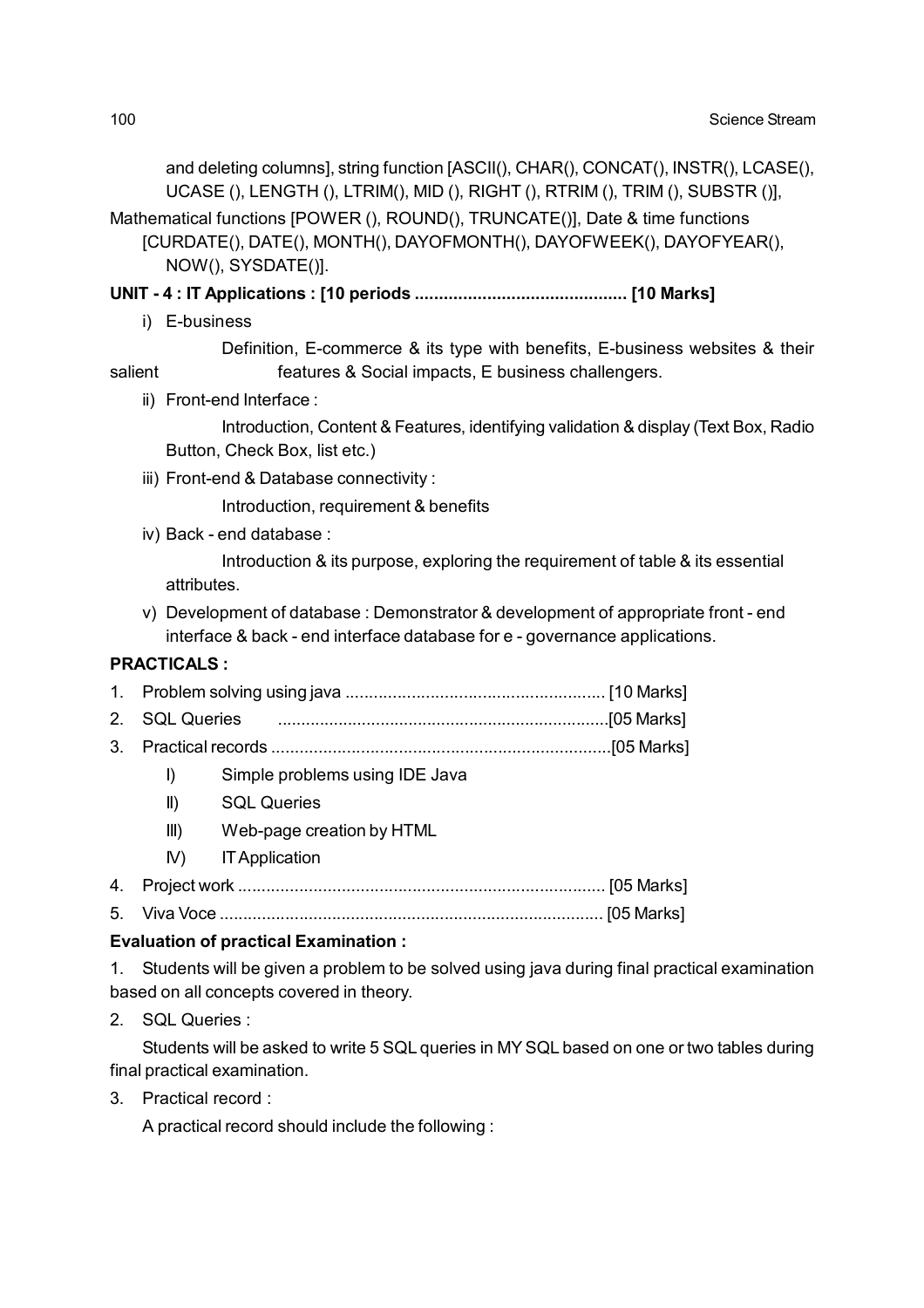a) At least 12 solution of simple problem using IDE based java.

b) Solution of at least 2 simple problem incorporating java application & database connectivity.

- c) At least 24 SQL queries on one & / or two tables.
- d) At least two web pages creating using HTML.
- 4. Project file :

Students in group of 2/3 are required to work collaboratively to develop a project using programming & database skills. This project should be an application in any one of the domain.......... .

- a) E governance
- b) E business
- c) E learning

With GUI front - end & corresponding database at the back - end.

5. Viva Voce

### **Question paper design (For Theory)**

**+2 1st yr** (Sc/Arts/Commerce)

| А. | Very short Question: (1 Marks)                                                 |  |  |
|----|--------------------------------------------------------------------------------|--|--|
|    | Introduction to computer systems (4 question x 1 marks)  4 mark<br>i)          |  |  |
|    |                                                                                |  |  |
|    | iii) Getting started with programming using IDE (1 question x 1 marks) 1 marks |  |  |
|    |                                                                                |  |  |
|    | v) Introduction to MY SQL (3 question x 1 marks) 3 marks                       |  |  |
|    |                                                                                |  |  |
| В. | Short question : (2 mark each)                                                 |  |  |
|    | Introduction to computer system (1 question x 2 marks)  2 marks<br>i)          |  |  |
|    |                                                                                |  |  |
|    |                                                                                |  |  |
|    |                                                                                |  |  |
|    |                                                                                |  |  |
|    |                                                                                |  |  |
| C. | Short question : (4 marks each)                                                |  |  |
|    | Introduction to computer system (1 question x 4 marks)  4 marks<br>i)          |  |  |
|    |                                                                                |  |  |
|    |                                                                                |  |  |
|    | iv) DBMS                                                                       |  |  |
|    | v) Programming fundamentals (1 question x 4 marks)  4 marks                    |  |  |
|    |                                                                                |  |  |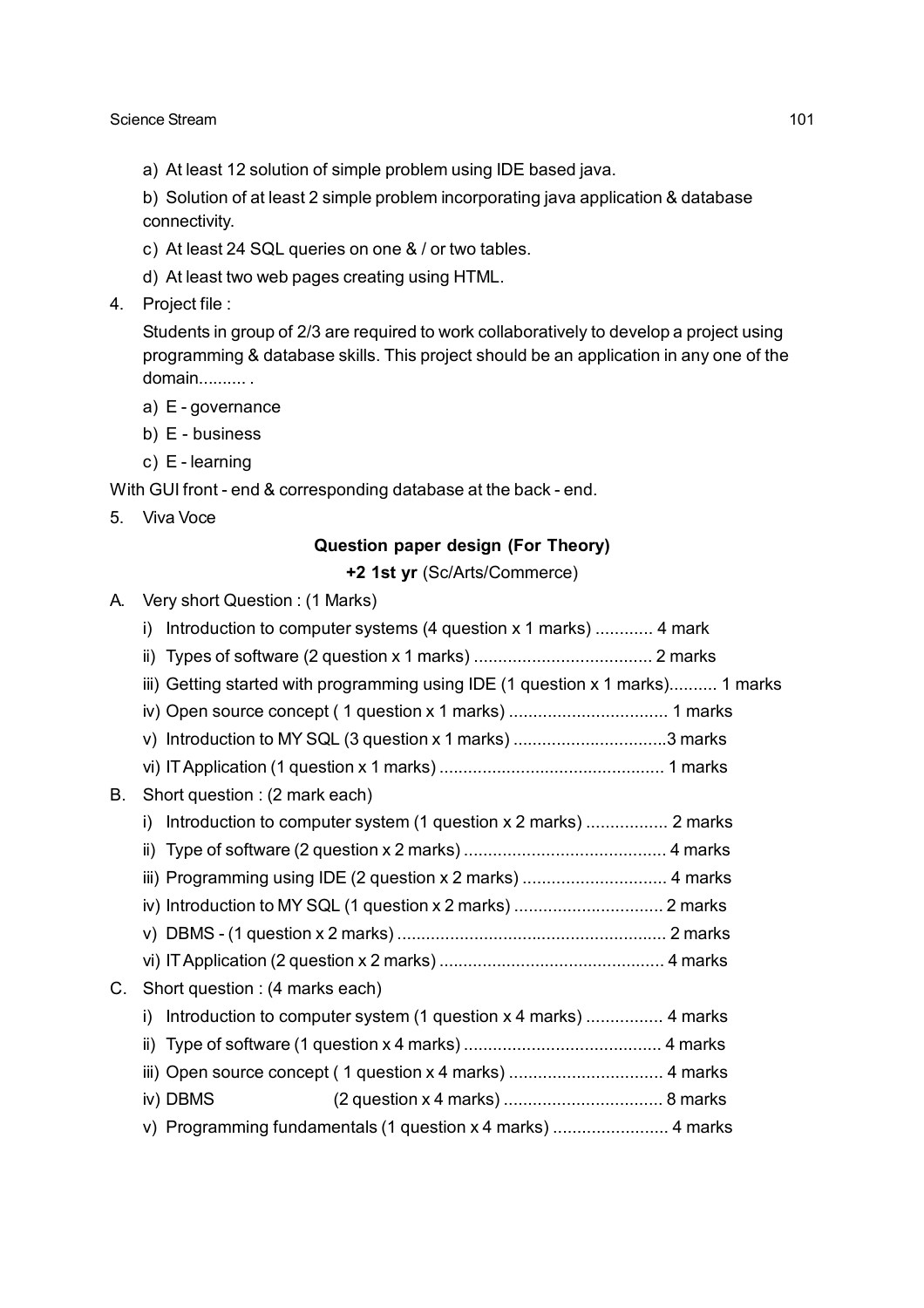vi) Programming guideline (1 question x 4 marks) ................................ 4 marks

- D. Long question : (6 marks each)
	- i) Programming fundamentals (1 question x 6 marks) .............................. 6 marks
	- ii) Getting started with programming with IDE (1 question x 6 marks) .... 6 marks

## **+2 2nd Yr Science/Arts/Commerce**

### A. Very short question : (1 marks each)

|    | i)  | Computer network                  |                                                              |
|----|-----|-----------------------------------|--------------------------------------------------------------|
|    | ii) | Internet & its application        |                                                              |
|    |     | iii) Network security             | (2 question x 1 marks)  2 marks                              |
|    |     | iv) Database                      |                                                              |
|    |     | v) Introduction to MYSQL          |                                                              |
|    |     | vi) IT Application                |                                                              |
|    |     | B. Short question: (2 Marks each) |                                                              |
|    | i)  | Computer network                  |                                                              |
|    |     | ii) Internet & its application    |                                                              |
|    |     | iii) Network security             |                                                              |
|    |     | iv) HTML base web pages           |                                                              |
|    |     | v) Database                       | (1 question x 2 marks)  2 marks                              |
|    |     | vi) IT Application                |                                                              |
| С. |     | Short question: (4 Marks each)    |                                                              |
|    | i)  | Computer network                  | (1 question x 4 marks)  4 marks                              |
|    |     | ii) Network security              |                                                              |
|    |     | iii) Programming Fundamental      |                                                              |
|    |     | iv) HTML base web pages           |                                                              |
|    |     | v) Database                       |                                                              |
|    |     | vi) Introduction to MY SQL        | (1 question x 4 marks)  4 marks                              |
|    |     | vii) IT Application               |                                                              |
| D. |     | Long question : (6 marks each)    |                                                              |
|    | i)  | Internet & its application        |                                                              |
|    |     |                                   | ii) Programming Fundamentals (1 question x 6 marks)  6 marks |

## **Books Recommended:**

1. Bureau's Higher Secondary (+2) INFORMATION TECHNOLOGY, Part-I & II, Published by Odisha State Bureau of Text Book Preparation and Production, Bhubaneswar.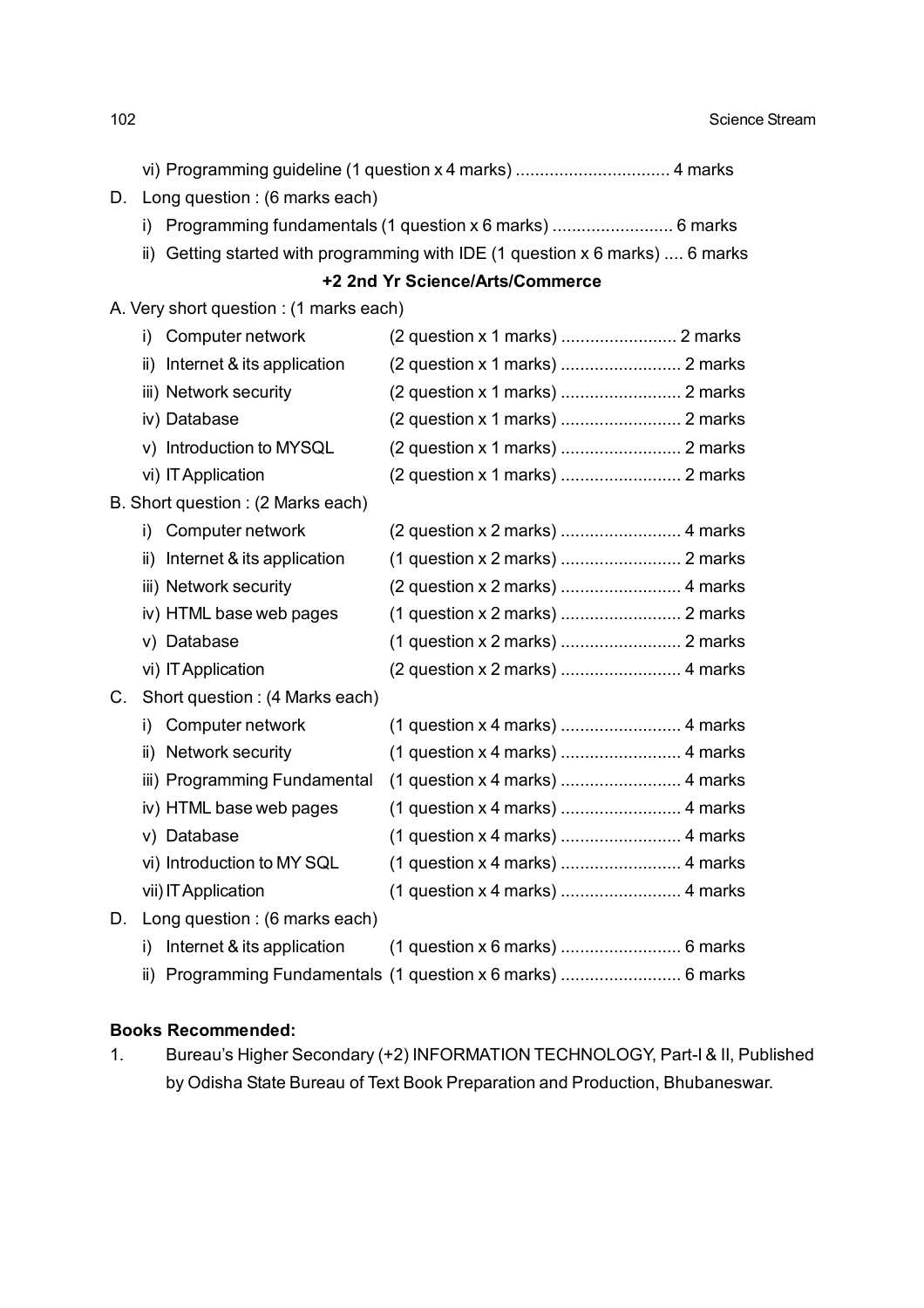# **BIOTECHNOLOGY**

## **Class XI**

### **Course Structure**

| Units      | <b>Topics</b>             | <b>Marks</b> |
|------------|---------------------------|--------------|
| Unit-I     | Biotechnology An overview | 5            |
| Unit - II  | Molecules of Life         | 20           |
| Unit - III | Genes & Genomes           | 20           |
| Unit - IV  | Cells and Organisms       | 25           |
| Practical  |                           | 30           |

**Unit-I: Biotechnology: An overview**

### **Chapter 1: Introduction to Biotechnology**

Historical Perspectives; Production Strategies in Biotechnology; Quality Control; Product Safety; Good Manufacturing Practices; Good Laboratory Practices; Intellectual Property; Public Perception; Global market; Biotechnology in India and Global Trends.

### **Unit-II: Molecules of Life**

### **Chapter 1: Biomolecules: Building Blocks**

Building Blocks of Carbohydrates - Sugars and Their Derivatives; Building Blocks of Proteins - Amino Acids; Building Blocks of Lipids - Simple Fatty Acids, Sphingosine, Glycerol and Cholesterol; Building Blocks' of Nucleic Acids -Nucleotides; Biochemical Transformations

### **Chapter 2: Macromolecules: Structure & Function**

Carbohydrates - The Energy Givers; Proteins - The Performers; Enzymes - The Catalysts; Lipids and Biomembranes - The Barriers; Nucleic Acids - The Managers

### **Unit III: Genes & Genomes**

### **Chapter 1: Gene Structure and Function**

Cell Structure and Components; Tissues and Organs; Stem cells; Biodiversity; Organization of Life.

### **Chapter 2: Genomes Organization & Function**

Cell Division; Cell Cycle; Cdl Communication; Movement; Nutrition; Gaseous Exchanges; Internal Transport; Maintaining the Internal Enviornment; Reproduction; In vitro Fertilization; Animal and Plant Development; Immune Response in Animals; Programmed Cell Death; Defense Mechanisms in Plants.

### **Unit IV: Cells and Organisms**

**Chapter 1: Cells: The Basic Unit of Life**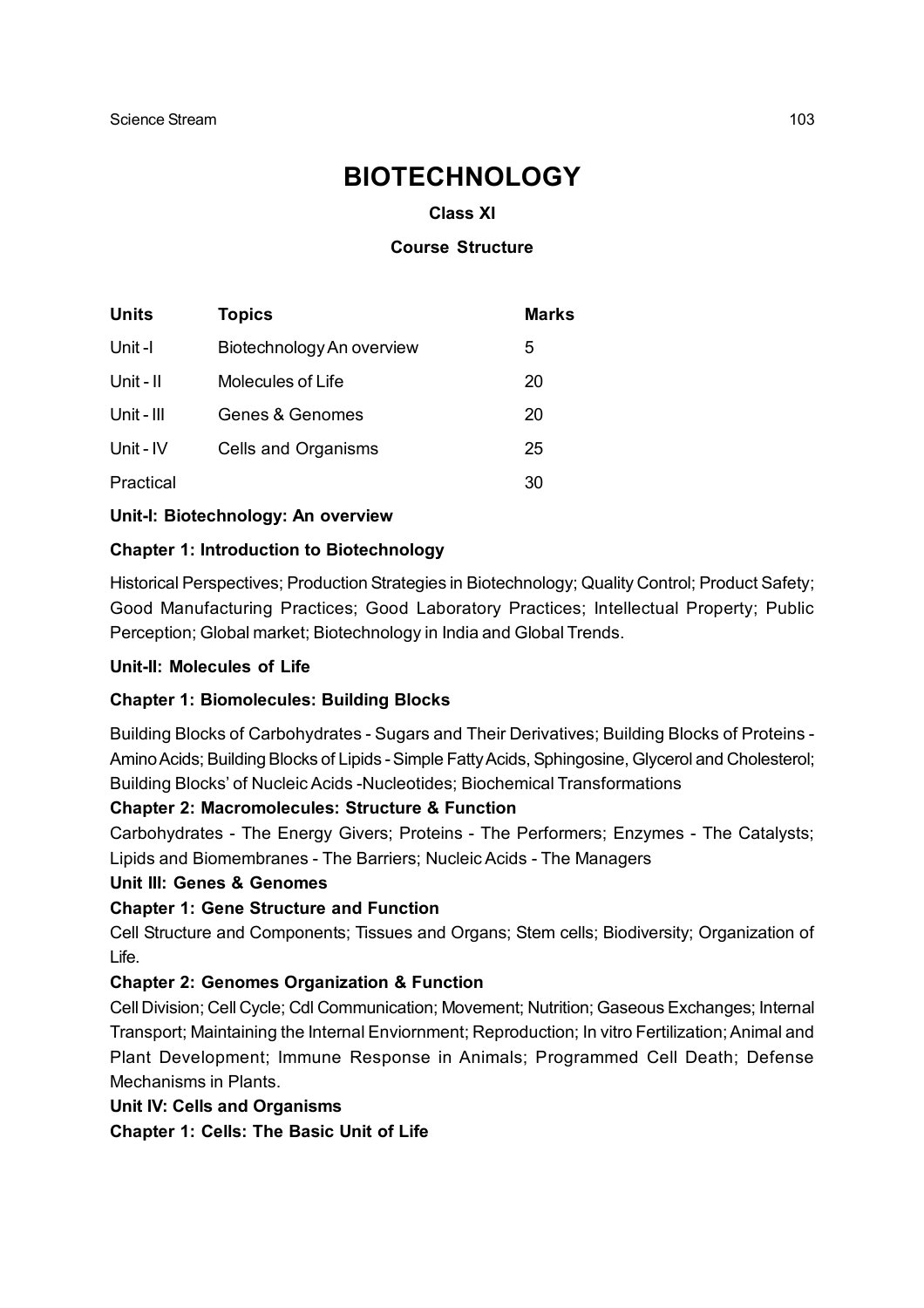Historical Perspective; Multiple Alleles; Linkage and Crossing Over; Genetic Mapping; Gene Interaction; Sex-Linked. Inheritance; Extranuclear Inheritance; Quantitative Inheritance; Genes at Population Level; Discovery of DNA as Genetic Material; Mutations; DNA Repair; Genetic **Disorders** 

# **Chapter 2: Organisms: Structure & Dynamics**

Genome Organization; DNA Replication; Fine Structure of Genes; From Gene to Protein; Transcription' - The Basic Process; Genetic Code; Translation; Regulation of Gene Expression **PRACTICALS**

- 1. Preparation of buffers and pH determination
- *2.* Sterlization techniques
- *3.* Preparation of bacterial growth medium
- 4. Isolation of bacteria from curd and staining of bacteria
- 5. Determination of bacterial growth curve
- 6. Study of various stages of mitosis and calculation of mitotic index
- 7. Preparation of karyotyping
- 8. Cell counting
- 9. Isolation of genomic DNA

# **BIOTECHNOLOGY**

# **Class XII**

# **Unit V: Protein and Gene Manipulation (40 Marks)**

# **Chapter-1: Recombinant DNA Technology**

Introduction; Tool of rDNA Technology; Marketing Recombinant DNA; Introduction of Recomblni DNA into Host Cells; Identification of Recombinants; DNA Library; DNA Probes; Hybridiziitlj Techniques; Polymerase Chain Reaction (PCR); DNA Sequencing; Site-directed Mutagenesis

# **Chapter-2: Protein Structure and Engineering**

Introduction to the World of Proteins; 3-D Shape of Proteins; Structure-Function Relationship Proteins Purification of Proteins; Characterization of Proteins; Protein based Products; Designlr Proteins (protein engineering)

# **Chapter-3: Genomics and Bioinformatics**

Introduction; Genome Sequencing Projects; Gene Prediction and Counting; Genome Similarity, SNPl I and Comparative Genomics; Functional Genomics; Proteomics; History of Bioinformatics; Sequence! and Nomenclature; Information Sources; Analysis using Bioinformatics Tools

# **Unit VI: Cell Culture and Genetic Manipulation (30 Marks)**

# **Chapter-1: Microbial Culture and Applications**

Introduction, Microbial culture techniques, Measurement and kinetics of microbial growth, Scale up of microbial process, Isolation of microbial products, Strain isolation and improvement, Applications of microbial culture technology, Biosafety issues in microbiai technology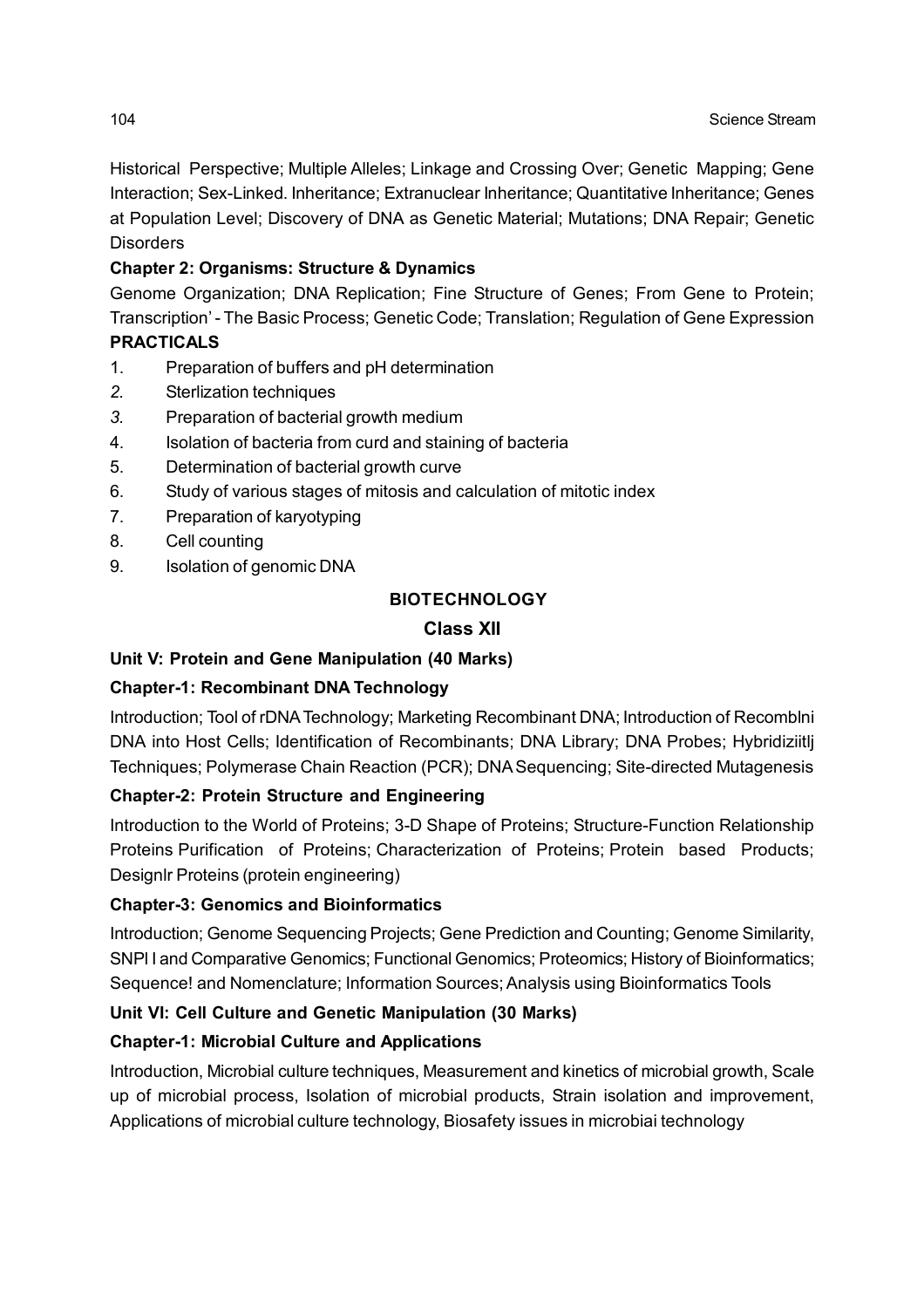## **Chapter-2: Plant Cell Culture and Applications**

Introduction; Cell and Tissue Culture Techniques; Applications of Cell and Tissue Culture; Gene Transfer Methods in Plants; Transgenic Plants with Beneficial Traits; Biosafety in Plant Genetic Engineering.

# **Chapter-3: Animal Cell Culture and Applications**

Introduction, Animal ceil culture techniques, Characterization of cell lines, Methods of gene delivery into cells, Scale-up of animal culture process, Applications of animal cell culture, Stem cell technology, Tissue engineering

### **Books Recommended:**

1. Bureau's Higher Secondary (+2) Biotechnology, Part-I &II, Published by Odisha State Bureau of Text Book Preparation and Production, Bhubaneswar.

### **ECONOMICS**

### **Paper - I**

### **Indian Economy and Statistics**

| A.   | <b>INDIAN ECONOMY</b>                                                                             |                        |  |
|------|---------------------------------------------------------------------------------------------------|------------------------|--|
| I.   | <b>Status of Indian Economy</b>                                                                   | 08 Periods<br>12 Marks |  |
|      | $^\star$<br>Basic characteristics of contemporary Indian economy                                  |                        |  |
|      | $^\star$<br>Structural changes in the Indian economy and the present                              |                        |  |
|      | state of relative contributions of primary, secondary and                                         |                        |  |
|      | tertiary sectors.                                                                                 |                        |  |
|      | *<br>Demographic features, Adverse effects of population growth<br>and Population Policy of India |                        |  |
| II.  | Sectoral Development                                                                              | 10 Periods             |  |
|      |                                                                                                   | 15 Marks               |  |
|      | *<br>Agriculture-Importance, low productivity and its causes,                                     |                        |  |
|      | Green Revolution, present agricultural situation.<br>$^\star$                                     |                        |  |
|      | Industry - Importance, Industrial Policies - 1948, 1956, 1991.                                    |                        |  |
|      | $^\star$<br>Infrastructure - Role, Economic Infrastructure (Energy,                               |                        |  |
|      | Transport and Communications) and Social Infrastructure                                           |                        |  |
|      | (Education and Health)                                                                            |                        |  |
|      | *<br>Foreign Trade - Role, Composition, Direction.                                                |                        |  |
| III. | Economic Planning and Economic Reforms                                                            | 07 Periods             |  |
|      |                                                                                                   | 13 Marks               |  |
|      | $^\star$<br>Planning -Meaning, Need, Objectives and Achievements,                                 |                        |  |
|      | Niti Ayog                                                                                         |                        |  |
|      | $^\star$<br>Economic Reforms Since 1991- need and main features of                                |                        |  |
|      | Liberalisation, Privatisation and Globalisation.                                                  |                        |  |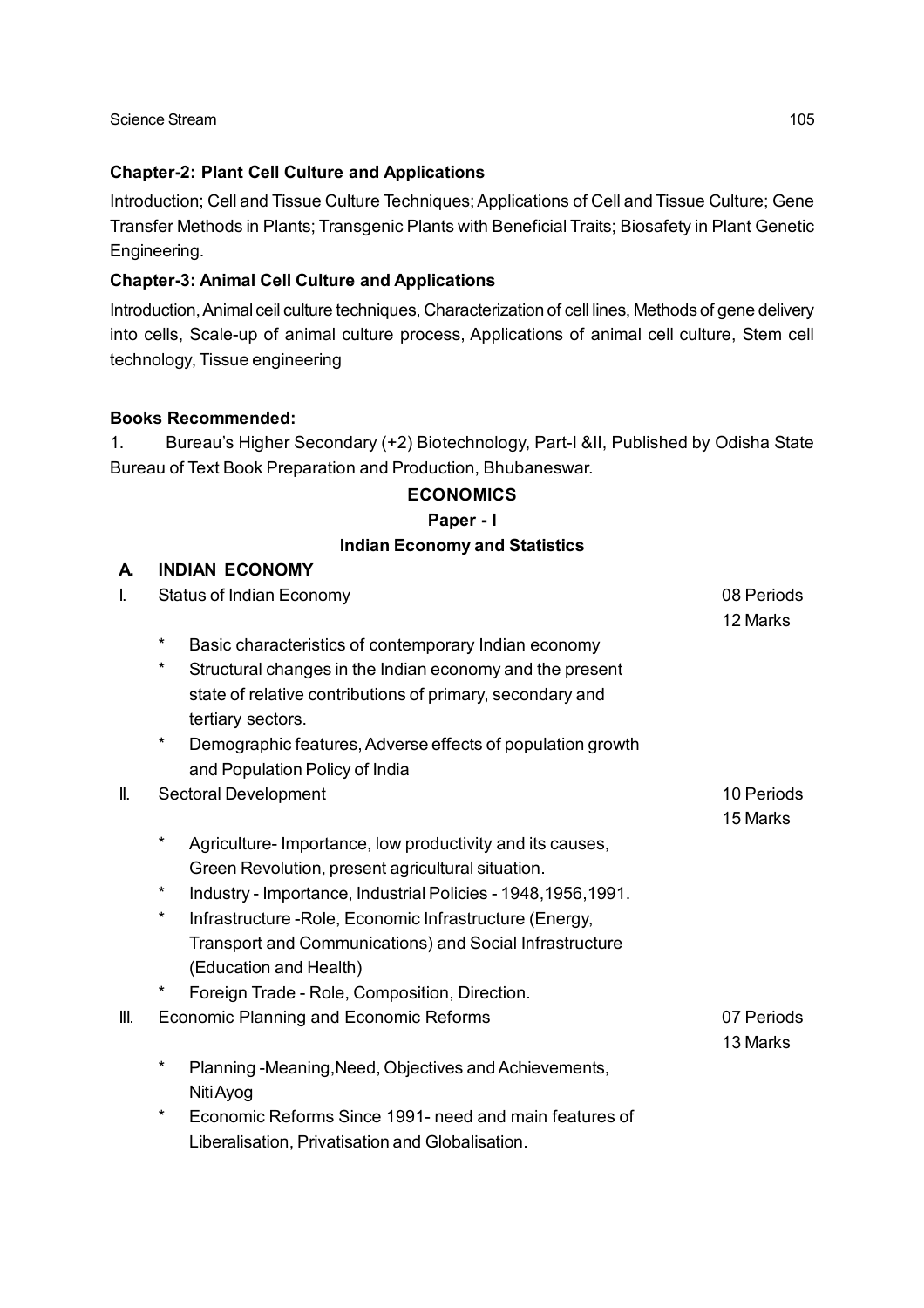| 106   |                                                                                                                                                                                                                                                                                 | <b>Science Stream</b>  |
|-------|---------------------------------------------------------------------------------------------------------------------------------------------------------------------------------------------------------------------------------------------------------------------------------|------------------------|
| IV.   | <b>Current Challenges Facing the Indian Economy</b>                                                                                                                                                                                                                             | 15 Periods<br>20 Marks |
|       | $^\star$<br>Poverty - absolute and relative poverty, causes of poverty,<br>important poverty alleviation programmes currently in place.<br>$^\star$<br>Unemployment and underemployment - causes, dimensions<br>and government programmes currently in place.                   |                        |
|       | *<br>Inflation - causes and anti-inflationary measures in place.                                                                                                                                                                                                                |                        |
|       | $^\star$<br>Sustainable economic development - Meaning of sustainable<br>development, Economic growth and its adverse impact on<br>Environment, Problems of global warming and climate change.                                                                                  |                        |
| В.    | <b>STATISTICS FOR ECONOMICS</b>                                                                                                                                                                                                                                                 |                        |
| V.    | <b>Introductory Statistics</b>                                                                                                                                                                                                                                                  | 06 Periods<br>07 Marks |
|       | $^\star$<br>Meaning, scope, importance, uses and limitations of statistics<br>in economics.                                                                                                                                                                                     |                        |
|       | *<br>Sources of statistical data- primary and secondary sources,<br>NSSO and Census of India as sources of secondary data in India.                                                                                                                                             |                        |
|       | *<br>Methods of collection of primary data - census and sampling<br>methods and their relative merits and demerits.                                                                                                                                                             |                        |
| VI.   | <b>Frequency Distribution</b>                                                                                                                                                                                                                                                   | 06 Periods<br>08 Marks |
|       | $\ast$<br>Meaning and types of variables and frequency distribution.<br>$^\star$<br>Organisation of Data-Basics, Presentation of data - Tabular and<br>diagrammatic presentation, Bar diagram, Pie diagram,<br>Histogram, Frequency Polygon, Ogives, line graphs, Historigrams. |                        |
| VII.  | <b>Statistical Methods - I</b>                                                                                                                                                                                                                                                  | 14 Periods<br>15 Marks |
|       | $\ast$<br>Measures of Central Tendency-Simple and Weighted<br>*<br>Arithmetic Mean, Median, Mode, Concepts of Geometric Mean,<br>Harmonic Mean                                                                                                                                  |                        |
|       | $^\star$<br><b>Measures of Dispersion</b><br>Absolute Measures - Range, Quartile Deviation, Mean<br>Deviation and Standard Deviation                                                                                                                                            |                        |
|       | Relative Measures - Coefficients of Range, Quartile Deviation,<br><b>Mean Deviation and Standard Deviation</b><br>$^\star$                                                                                                                                                      |                        |
| VIII. | Merits and Demerits of different Measures of Dispersion<br><b>Statistical Methods - II</b>                                                                                                                                                                                      | 14Periods<br>10 Marks  |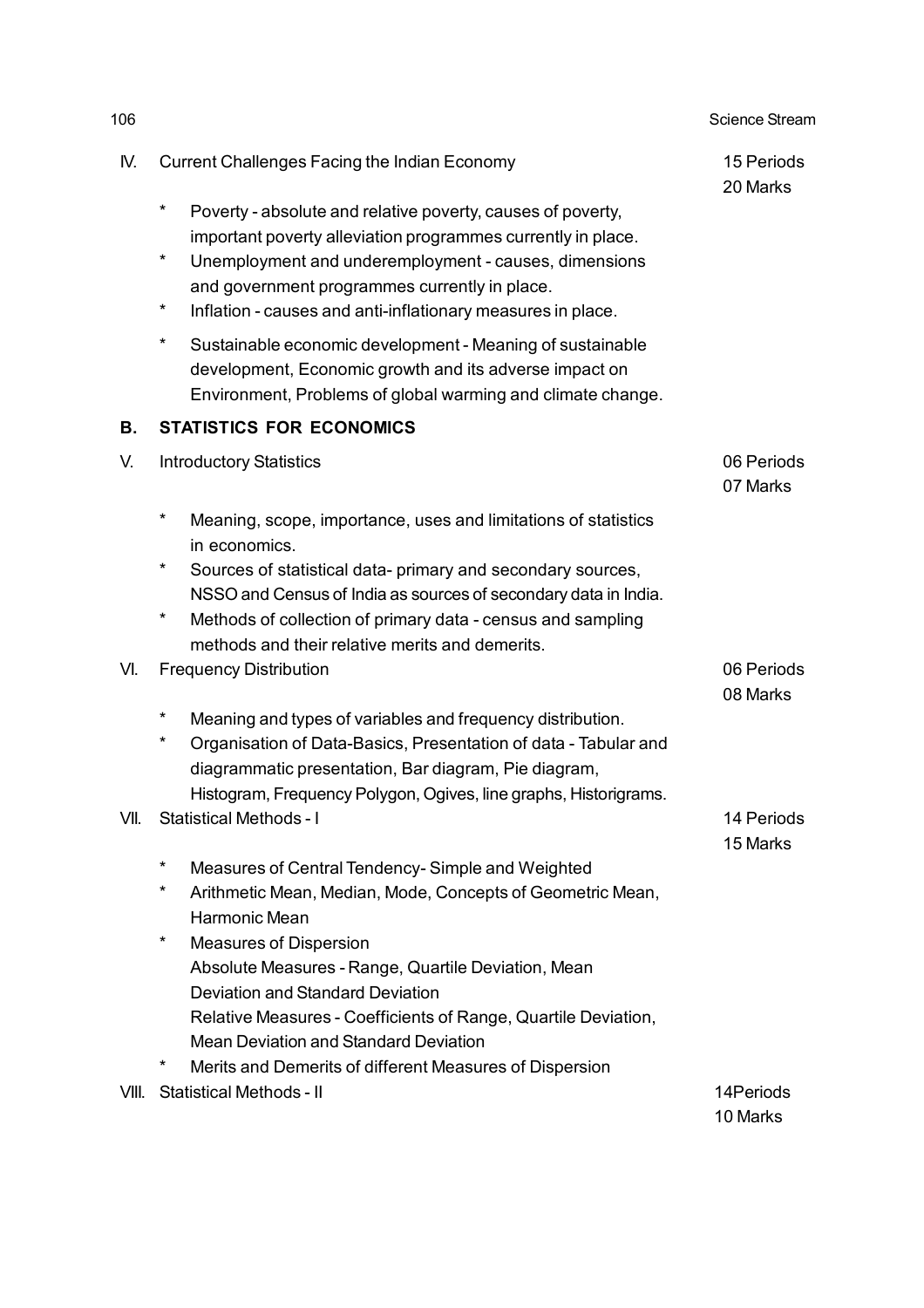- \* Correlation- Meaning, Correlation and Causation, Types of Correlation, Scatter diagram Method of measuring correlation, uses of correlation in Economics
- Regression Meaning, Difference between Correlation and Regression, Use§ of Regression in Economics
- Index Numbers-Meaning, Importance, Uses, Consumer and Wholesale Price Index Number.
- Time Series-Meaning, Uses and Components.

### **Paper- II**

### **Elementary Micro and Macro Economics**

### **A. INTRODUCTORY MICRO ECONOMICS**

I. Introduction **10 Periods** 10 Periods **10 Periods** 10 Marks \* Definition, scope and subject matter of economics. Meaning of economy and central problems of an economyscarcity and choice, what, how and for whom to produce ? Basic concepts - wants, utility, goods, value, price and wealth. II. Consumption and Demand 14 Periods 14 Periods 15 Marks Laws of consumption - marginal and total utility, law of diminishing marginal utility, law of equimarginal utility and conditions of consumer's equilibrium . Demand - meaning and determinants, individual and market demand, demand schedule and demand curve, movement along and shifts in the demand curve. Price elasticity of demand - concept, determinants, measurement of price elasticity of demand; percentage and geometric methods (linear demand curve), relation of price elasticity of demand with total expenditure. III. Production **10 Periods** 10 Marks Meaning of production and production function - short run and long run. Total, Average and Marginal Product, Law of variable proportions and returns to a factor. IV. Cost, Revenue and Supply 12 Periods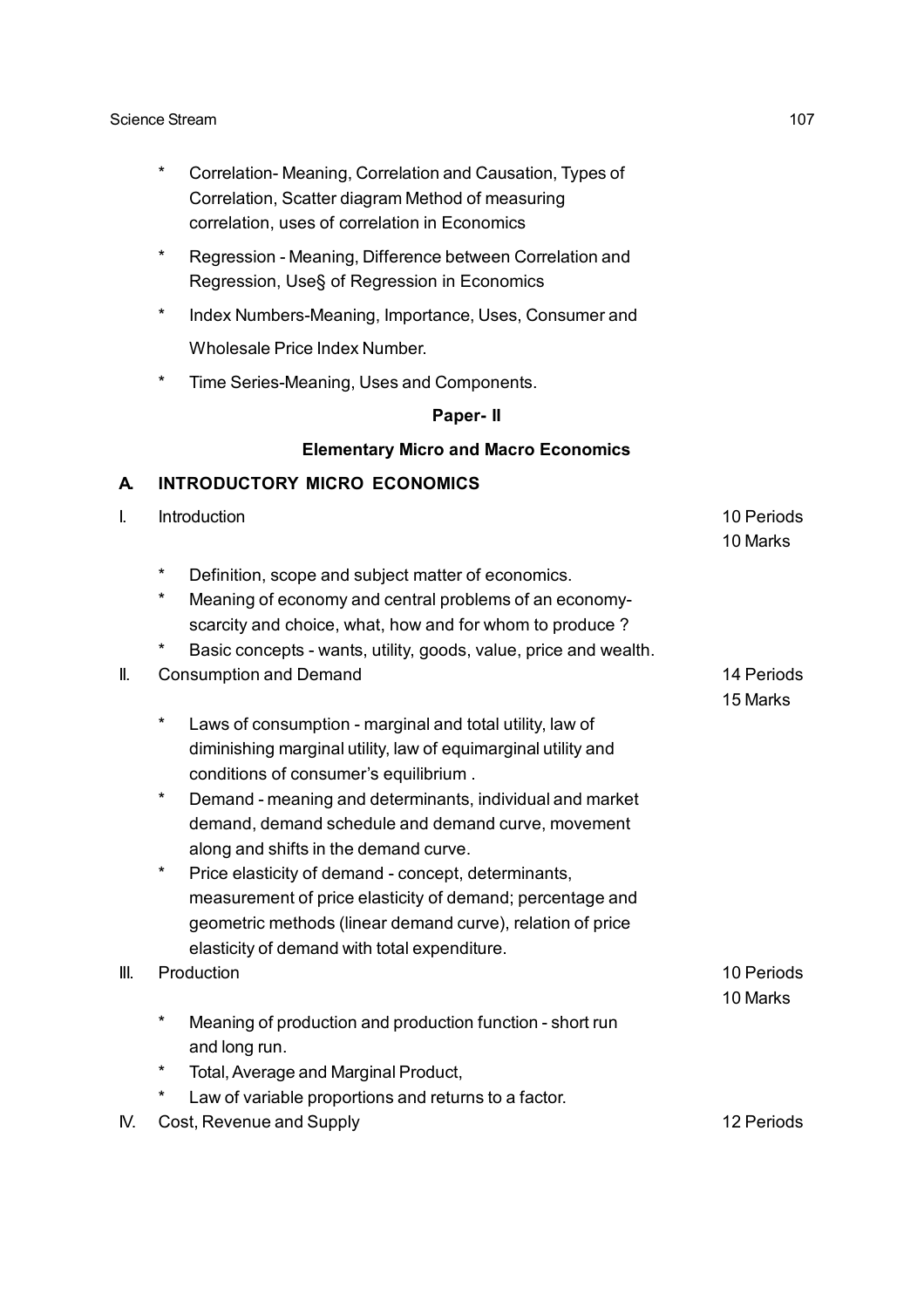| 108   |                                                                                                                                                                                               | <b>Science Stream</b>  |
|-------|-----------------------------------------------------------------------------------------------------------------------------------------------------------------------------------------------|------------------------|
|       |                                                                                                                                                                                               | 15 Marks               |
|       | $^\star$<br>Cost- money and real cost, implicit and explicit cost, fixed and<br>variable cost, Total, average and marginal costs in the short<br>run and their relationship (simple analysis) |                        |
|       | $^\star$<br>Revenue-Total, average and marginal revenue and their<br>relationship                                                                                                             |                        |
|       | $\ast$<br>Supply - meaning and law of supply                                                                                                                                                  |                        |
| V.    | Market                                                                                                                                                                                        | 08 Periods             |
|       |                                                                                                                                                                                               | 10 Marks               |
|       | $^\star$<br>Meaning and forms of market, pure and perfect                                                                                                                                     |                        |
|       | competition, price determination under perfect competition and                                                                                                                                |                        |
|       | effects of shifts in demand and supply.                                                                                                                                                       |                        |
|       | $\ast$<br>Meaning and features of monopoly, monopolistic competition<br>and oligopoly.                                                                                                        |                        |
| В.    | <b>INTRODUCTORY MACRO ECONOMICS</b>                                                                                                                                                           |                        |
| VI.   | Introduction                                                                                                                                                                                  | 04 Periods             |
|       |                                                                                                                                                                                               | 05 Marks               |
|       | *<br>Meaning of macroeconomics, Distinction between macro-                                                                                                                                    |                        |
|       | and micro-economics, subject matter of macro economics                                                                                                                                        |                        |
| VII.  | National Income                                                                                                                                                                               | 10 Periods<br>15 Marks |
|       | $^\star$<br>Meaning and aggregates related to national income - GNP,                                                                                                                          |                        |
|       | NNP, GDP and NDP at market price and factor cost.                                                                                                                                             |                        |
|       | $^\star$<br>National disposable income (Gross and Net), Private Income,                                                                                                                       |                        |
|       | Personal income, Personal disposable income, Nominal and                                                                                                                                      |                        |
|       | real national income. Income determination - Aggregate                                                                                                                                        |                        |
|       | Demand and Supply and their components, simple Keynesian                                                                                                                                      |                        |
|       | Theory of Income Determination.                                                                                                                                                               |                        |
| VIII. | Money, Banking and Public Finance                                                                                                                                                             | 12 Periods<br>20 Marks |
|       | $\ast$<br>Meaning and Functions of Money.                                                                                                                                                     |                        |
|       | $^\star$<br>Meaning and Functions of Commercial Banks.                                                                                                                                        |                        |
|       | $\ast$<br><b>Functions of Central Bank.</b>                                                                                                                                                   |                        |
|       | $^\star$<br>Meaning of Public Finance and Difference between public                                                                                                                           |                        |
|       | and private finance.<br>*                                                                                                                                                                     |                        |
|       | Budget - Meaning and objectives, balanced and unbalanced                                                                                                                                      |                        |
|       | budget, surplus and deficit budget.<br><b>Books Recommended:</b>                                                                                                                              |                        |
|       |                                                                                                                                                                                               |                        |

1. Bureau's Higher Secondary (+2) ECONOMICS, Part-I & II, Published by Odisha State Bureau of Text Book Preparation and Production, Bhubaneswar.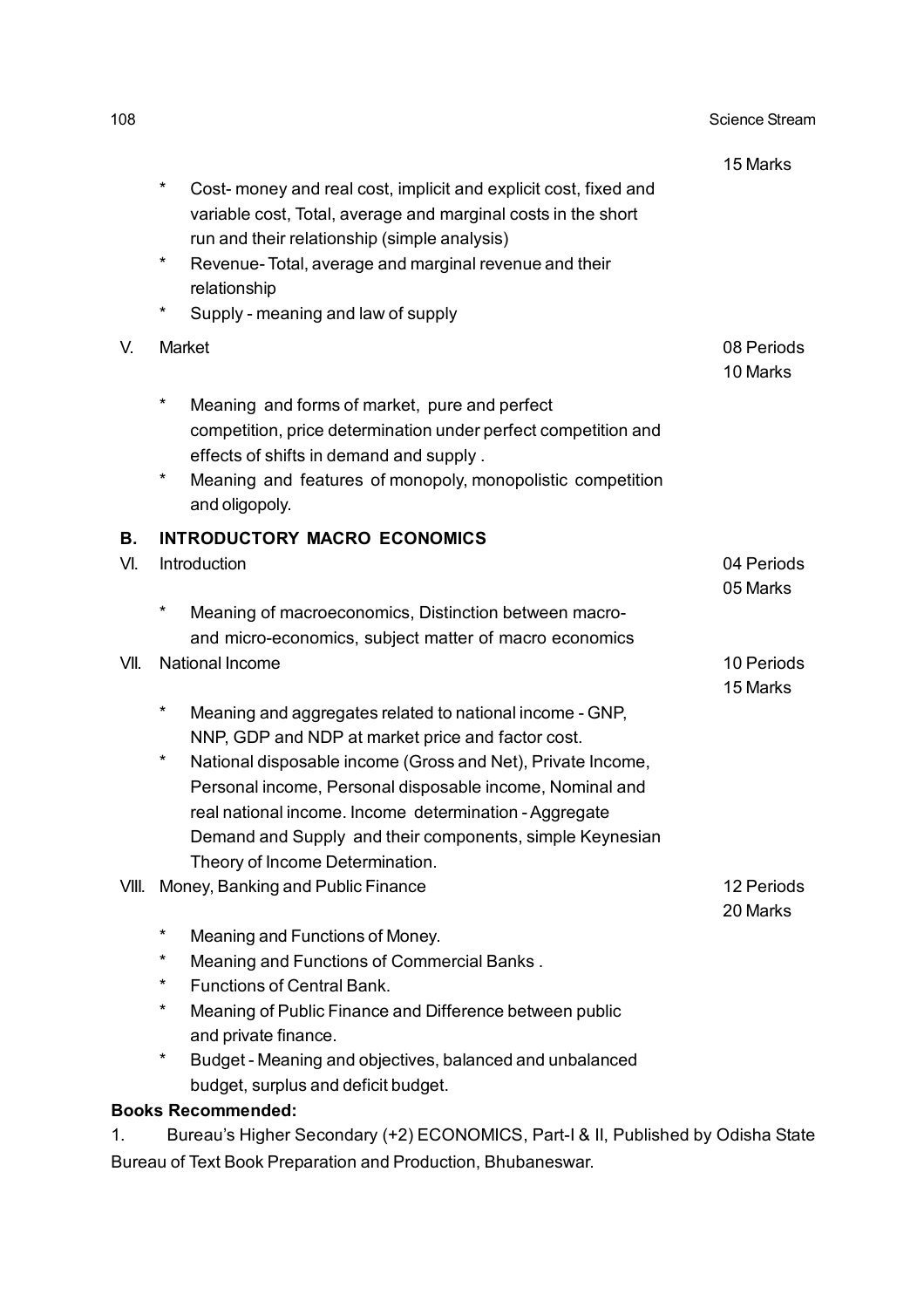### **GEOLOGY**

#### **+2 1st Year Course**

Theory Paper -I Full Marks - 70 marks Time- 3hours

Practical Paper -II Full Marks - 30 marks Time- 3hours

#### **Scheme of Examination**

#### **Theory Paper**

**Time - 3hours Full Marks - 70 marks**

Unit - I: General Geology and Geomorphology Unit - II: Crystallography Unit - III: Mineralogy Unit - IV: Palaeontology

#### **Practical Paper**

**Time - 3hours Full Marks - 30 marks**

> Time - 3hours 20 periods

1. Crystallography 2. Mineralogy 3. Palaeontology 4. Practical Records & Viva Voce **Detailed Syllabus in GEOLOGY -**

#### **PAPER -1**

**UNIT -1**

#### **A. General Geology :-**

- 1. Subdivision and Scope of Geology
- **2.** Origin of the Earth
- **3.** Age of the Earth
- 4. Internal constitution of the earth : Crust, Mantle, Outer Core, Inner Core
- 5. Depth Zones of Oceans

#### **B. Geomorphology**

- 1. Definition of Geomorphplogy
- 2. Weathering and Erosion
- 3. Geological Work of the following Exogenetic processes with respect to Weathering, Transportation and Deposition with their important Landforms
	- (a) River
	- (b) Glacier
	- (c) Wind
- 4. Definition, Classification, Causes and Effects of the following Endogenetic processes: (a) Earthquake
	- (b) Volcanoes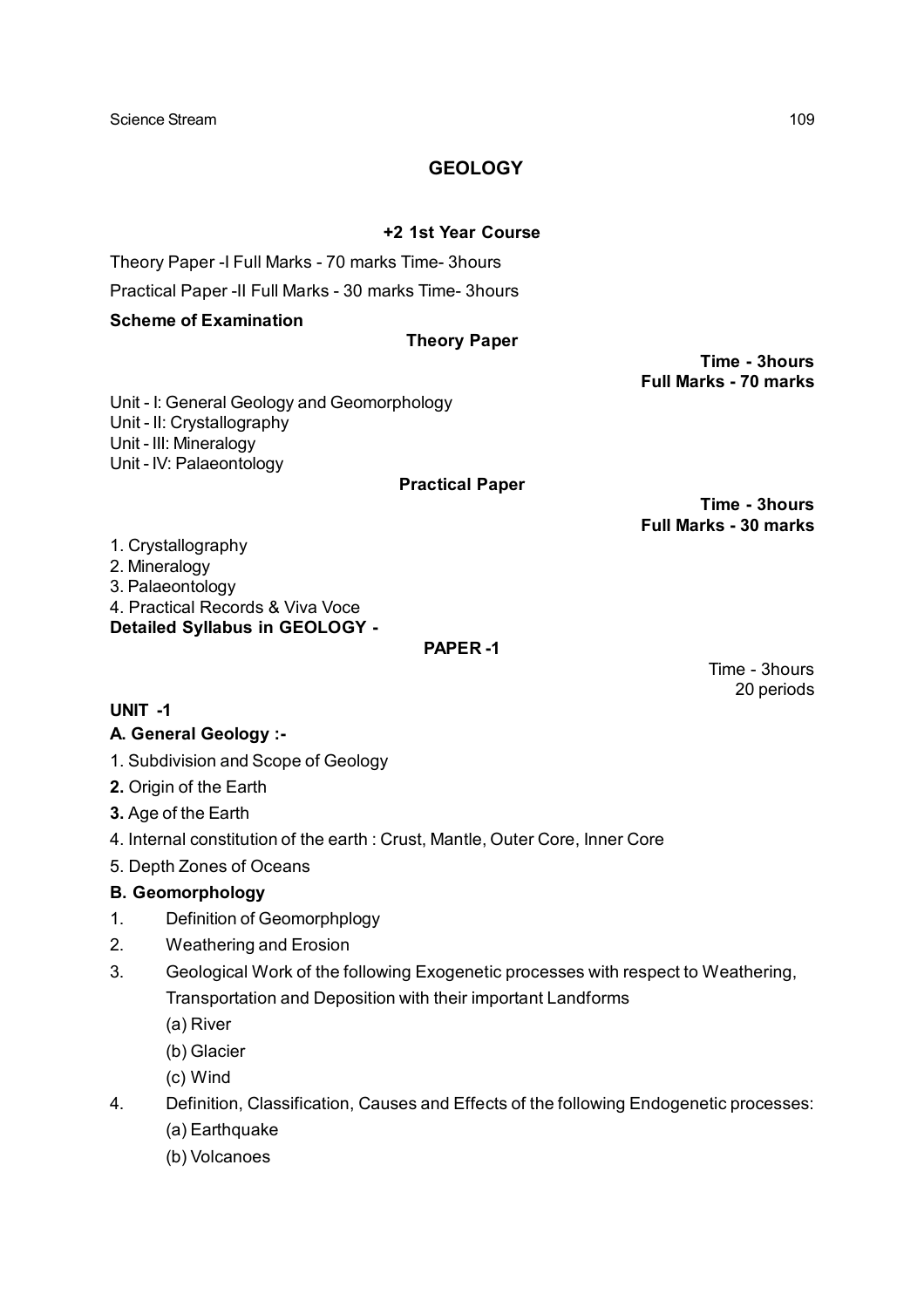# **UNIT - II**

## **CRYSTALLOGRAPHY** 12 periods

- 1. Crystalline and Amorphous substances
- 2. Morphology of Crystal: Face, Form, Edge, Solid Angle and Interfacial angle, Zone
- 3. Symmetry Elements of Crystals : Plane of symmetry, Axis of Symmetry, Centre of **Symmetry**
- 4. Crystallographic Axes, their relationship and classification of Crystals into Six systems
- 5. Parameters, Indices and Symbol of Crystals
- 6. Description of Normal Class of different crystal systems (ExceptTriclinic) with respect to: -
	- (a) Axial relationship
	- (b) Symmetry Elements
	- (c) Forms present (Both Tabular and description of each) and Minerals crystallised in these system (at least FIVE)

## **UNIT - III**

## **MINERALOGY** 15 periods

1. Definition of Minerals

- 2. Physical properties of Minerals :-
	- Form, Colour, Lustre, Streak, Hardness, Cleavage, Fracture, Specific Gravity and any other special property.
- 3. Description of the following minerals with respect to their Chemical Composition, Physical properties and Uses :-
	- (i) Oxides Quartz, Corundum, Haematite, Magnetite, Chromite, Bauxite
	- (ii) Carbon Graphite
	- (iii) Carbonates Calcite, Magnesite
	- (iv) Silicates Orthoclase, Microcline, Plagioclase, Biotite, Muscovite, Olivine, Topaz,
	- Talc, Garnet, Beryl, Hornblende, Augite, Sillimanite, Kyanite
	- (v) Sulphides Pyrite, Chalcopyrite
	- (vi) Sulphates Gypsum, Apatite
	- (vii) Fluoride Fluorite

## **(viii) UNIT - IV** 12 periods

## **PALAEONTOLOGY**

- 1**.** Definition, Mode of preservation and Uses of Fossils.
- 2. Index fossils (with examples)
- 3. Morphology of Brachiopoda, Lamellibranchia, Gastropoda, Cephalopoda and **Trilobites**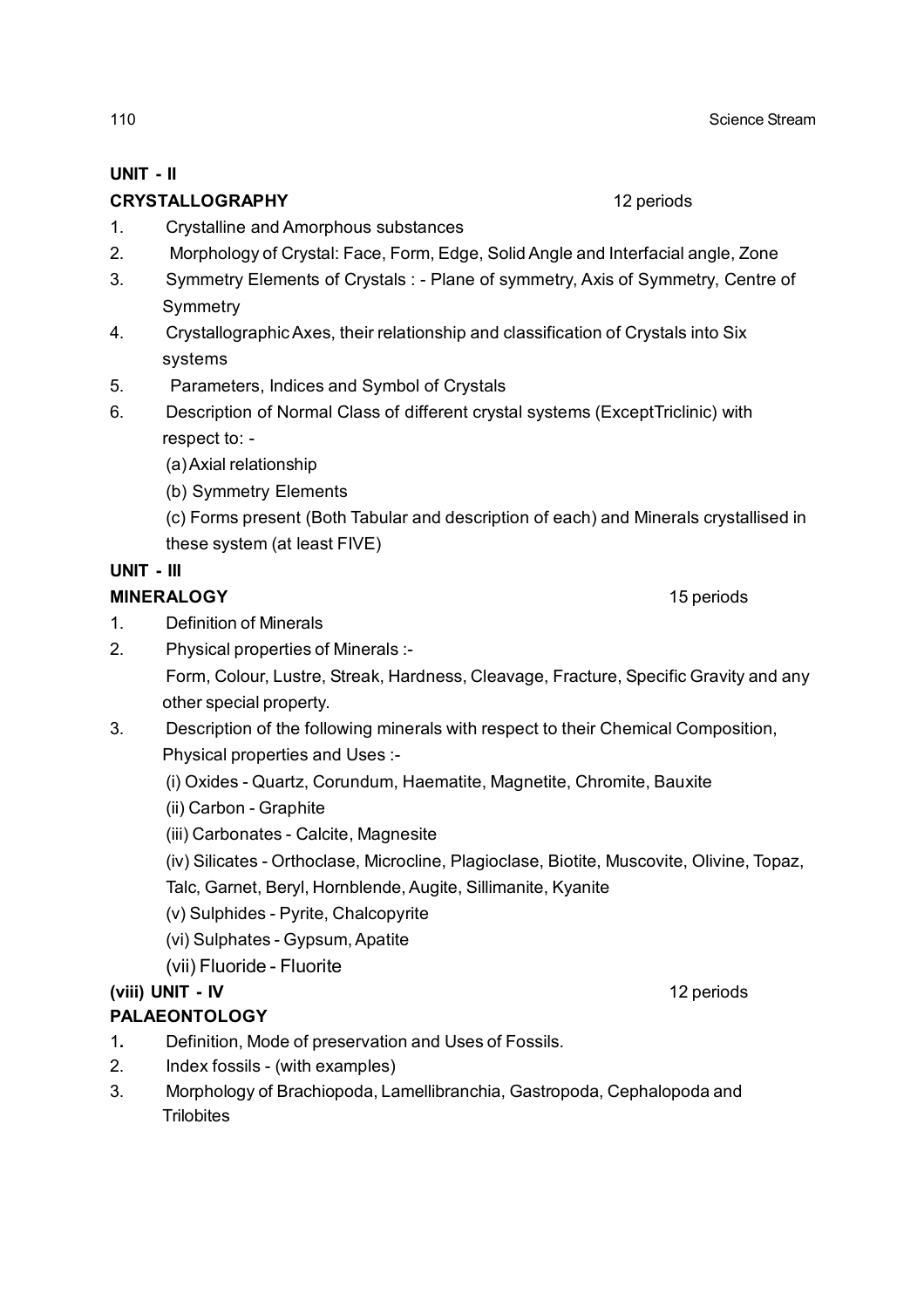#### Science Stream 111 and the stream of the stream in the stream of the stream in the stream of the stream in the stream of the stream in the stream in the stream of the stream in the stream in the stream in the stream in the

4. Plant Fossils Glossopteris, Gangamopteris, Vertebraria, Ptilophyllurn with reference to systematic position, Morphology, Indian Occurrence and Age.

#### **Books Recommended:**

**1.** Bureau's Higher Secondary (+2) Geology, Part - I

Published by Odisha State Bureau of Text Book preparation and production, Bhubaneswar. ,

## **PAPER - 1**

#### **PRACTICAL**

Full Marks - 30 Time - 3 hours

To be covered in the first year and to be conducted at the end of +2 1**st** year :

#### **1. Crystallography: - 10 marks**

Study of Crystal models of Normal classes of Isometric, Tetragonal, Hexagonal and **Orthorhombic** 

system with respect to Axial relationship, Symmetry elements and Forms present

#### **2. Mineralogy:- 8 marks**

Study of physical properties of Rock forming and Ore forming Minerals listed in Theory

#### **3. Palaeontology:- 6 marks**

Drawing, labelling, Age and description of the following Fossils :-Productus, Spirifer, Rhynchonella,

Pecten, Area, Conus, Physa, Natica, Nautilus, Ceratites, Calymene, Paradoxite, Glossopteris,

Gangamopteris, Vertebraria, Ptilophyllurn

#### **Laboratory records and Viva Voce : 3+3 : 6 marks**

#### **GEOLOGY**

#### **+2 2nd Year**

The students reading Geology subject are required to undertake a field training programme for getting an idea about the field aspect of the subject with a minimum period of three days. The Geological Field Training will be conducted by the respective Colleges and the students will be allowed to appear the Practical examination only after the completition of the field training programme, with their own expenses.

#### **THEORY PAPER - II**

Time - 3 hours Full Marks - 70 marks

Short questions will be set for 50 marks (fifty marks) and rest 20 (twenty marks) will be of long type. At least two long questions of 10 marks each should be set covering all units of the syllabus. There should be uniform distribution of marks for every unit for short questions also.

#### **PRACTICAL PAPER - II**

Time - 3 hours Full Marks - 30 marks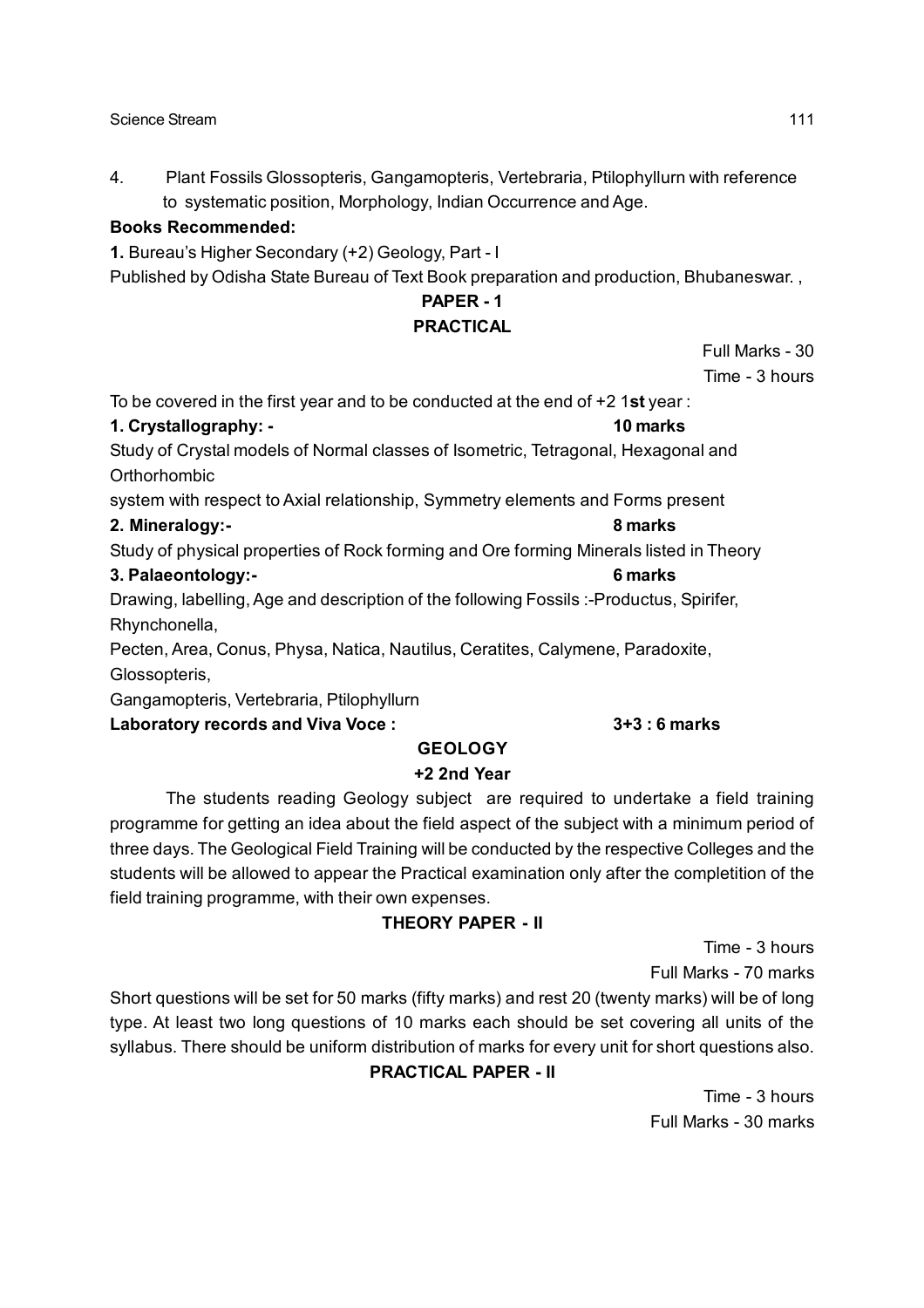- 1. Petrology
- 2. Structural Geology
- 3. Economic Geology
- 4. Field report
- 5. Viva Voce
- 6. Laboratory Record

The pass marks for theory paper is 30% and pass mark for practical paper is 40%. The candidate has to secure the pass marks individually in each paper to be successful in Higher Secondary Examination.

### **Detailed Syllabus in GEOLOGY (+2 II Year) THEORY PAPER**

#### **PETROLOGY A. Igneous Petrology**

- 1. Definition and classification of Rocks.
- 2. Classification of Igneous rocks based on depth of Cooling.
- 3. Forms of Igneous Rock
	- (a) Concordant, Sill, Laccolth, Lopolith, Phacolith
	- (b) Discordant Dyke, Batholith.
- 4. Texture and Structure of Igneous rocks.
- 5. Description of the following rocks with respect to the Textural, Structural & Mineralogical Composition.
	- (a) Intrusive Rocks Granite, Pegmatite, Syenite, Diorite, Gabbro, Dolerite, Peridotite.
	- (b) Extrusive Rocks Basalt

#### **B. Sedimentary Petrology**

- 1**.** Brief idea about mode of formation of Sedimentary Rocks.
- 2. Texture and Structure of Sedimentary Rocks. Description of the following Sedimentary Rocks -Conglomerate, Breccia, Sandstone, Shale, Limestone.

#### **C. Metamorphic Petrology**

- 1. Definition, Agents & kinds of metamorphism.
- 2. Metamorphic Texture and Structure.
- 3. Description of the following Metamorphic Rocks -Gneiss, Schist, Quartzite, Marble, Khondalite

**UNIT - II Marks-25 25 periods ECONOMIC GEOLOGY and APPLIED GEOLOGY ECONOMIC GEOLOGY:**

Full Marks - 70 Time - 3hours **UNIT -1 Marks - 20 20 periods**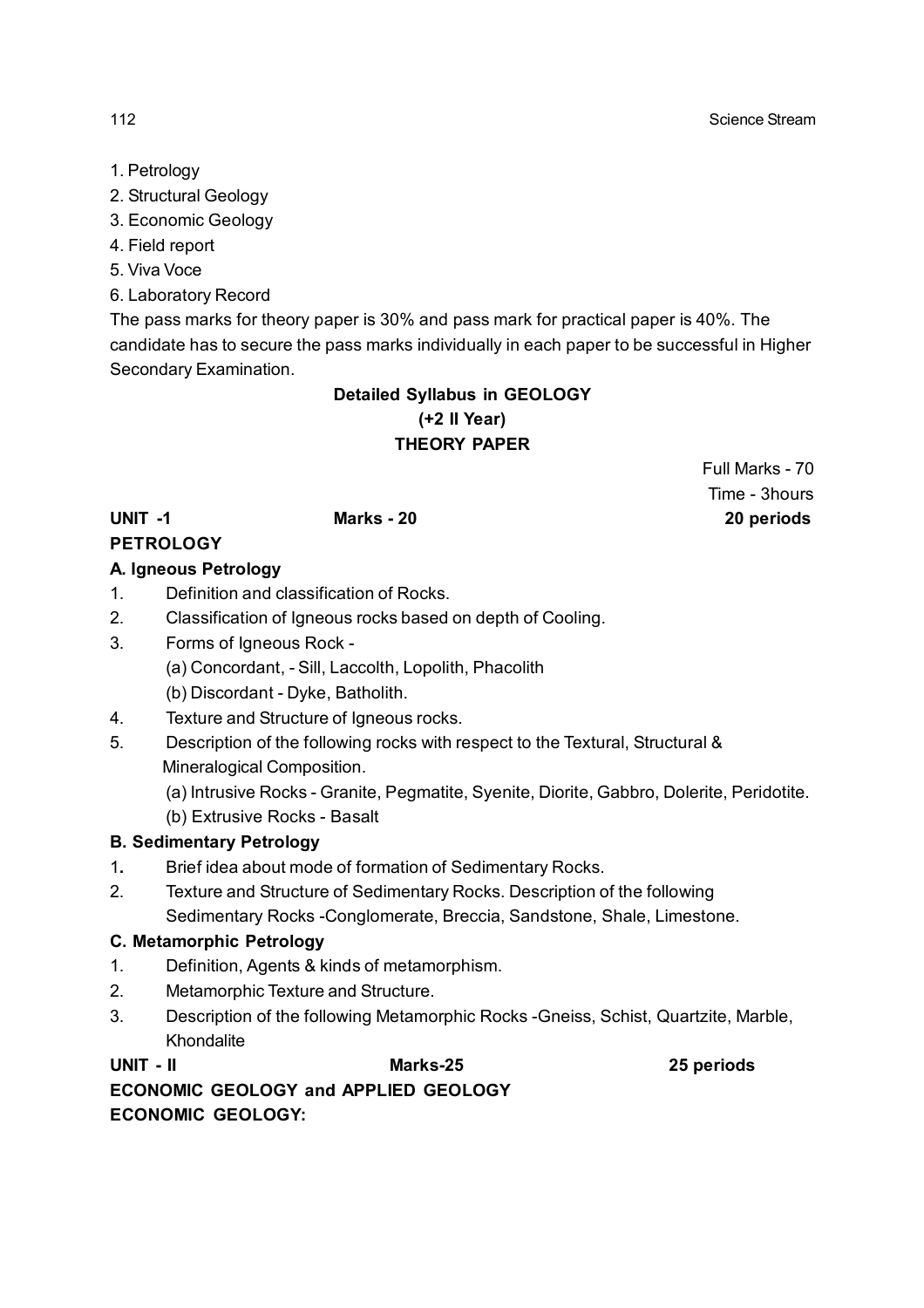- 1. Definition of Ore, gangue, Tenor and grade of Ore
- 2. Elementary idea about the process of formation of mineral deposits with special reference to magmatic Concentration and Hydrothermal processes.
- 3. (a) Mineral deposits of Odisha An overview
	- (b) Mineralogy, Mode of occurrence, Uses and Indian distribution of the following ores:
	- (i) Iron Ore(ii) Manganese Ore (iii) Copper Ore (iv) Aluminium (v) Chromium (vi) Coal (vii) Petroleum

## **APPLIED GEOLOGY:**

### **A. Groundwater**

- 1. Definition of Ground Water
- 2. Hydrologic cycle
- 3. Advantages of using Ground Water
- 4. Porosity, Permeability
- 5. Aquifers and Water Table

### **B. Engineering geology**

- 1. Engineering properties of Rocks
- 2. Geological consideration of the Dam site..
- 3. Geological consideration of the Bridge site.
- 4. Geological consideration of the Tunnel site.

#### **UNIT - III Marks - 25 25 periods**

## **STRATIGRAPHY and STRUCTURAL GEOLOGY**

## **A. Stratigraphy**

- 1. Stratigraphic Units and Principles of Stratigraphy
- 2. Standard Stratigraphic Time Scale
- 3. Pre Cambrian of Singhbhum and Odisha
- 4. Dharwar Super Group
- 5. Type areas of Cuddapah and Vindhyan Super Group

#### **B. Structural Geology:**

- 1. Attitude of Beds: Dip and Strike
- 2. Fold : Antiform, Synform, Anticline, Syncline, Symmetrical, Isoclinal and Recumbent Fold.
- 3. Fault: Normal fault, Reverse fault, Horst & Graben.
- 4. Unconformity and its types.

#### **Books Recommended:**

**1. Bureau's Higher Secondary (+2) Geology, Part - II**

### **Published by Odisha State Bureau of Text Book Preparation and Production, Bhubaneswar.**

**PRACTICAL** Full-Marks - 30

Time - 3 hours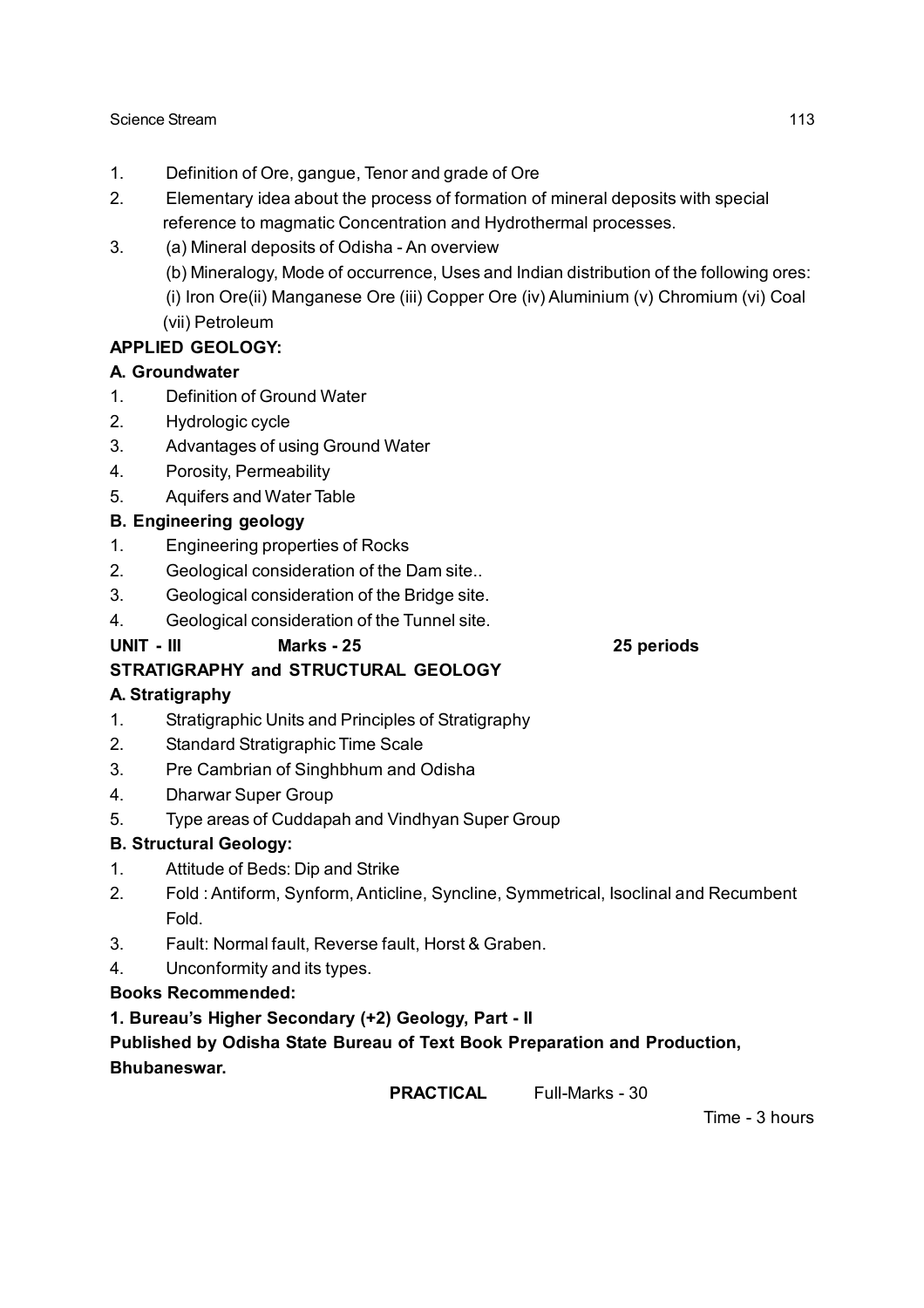| 1. Petrology                       | - 10 marks |
|------------------------------------|------------|
| 2. Structural Geology              | - 6marks   |
| 3. Economic Geology (Ore Minerals) | - 5 marks  |
| 4. Field Report                    | - 3 marks  |
| 5. Viva Voce                       | - 3 marks  |
| 6. Laboratory Records              | - 3 marks  |
| .                                  |            |

#### **Detailed Syllabus for Practical: 1. Petrology**

Megascopic Identification of Rocks as mentioned in Theory.

#### **2. Structural Geology**

Study of Geological Maps and drawing of sections of Simple Maps.

#### **3. Economic Geology**

Megascopic Identification of the following Economic Minerals:- Haematite, Pyrite, Magnetite.

Pyrolusite, Psilomelane, Chalcopyrite, Bauxite, Chromite, Magnesite, Coal, Graphite.

#### **4. Field Training:**

- **1.** Use of Clinometer Compass
- 2. Study of Structure and rock types, Mineral assemblages during the course of field training.
- 3. Preparation of Field Report and it is to be submitted at the time of Practical Examination.

#### **5. Viva Voce**

Oral questions to be answered by the students.

#### **6. Laboratory records**

The Laboratory Records are to be examined by the examiner at the time of Practical Examination

## **COMPUTER SCIENCE SYLLABUS COMPUTER SCIENCE CLASS +2 1ST YEAR (THEORY) C++**

Duration: 3 hours **Total Marks: 70** 

| Unit No. | Unit Name                 | <b>Marks</b> |
|----------|---------------------------|--------------|
| 1.       | COMPUTER FUNDAMENTALS     | 10           |
| 2.       | PROGRAMMING METHODOLOGY   | 12           |
| 3.       | INTRODUCTION TO C++       | 14           |
| 4.       | <b>PROGRAMMING IN C++</b> | 34           |

#### **UNIT-1: COMPUTER FUNDAMENTALS**

**Classification of computers:** Basics of computer and its operation; Functional Components and their interconnections, concept of Booting.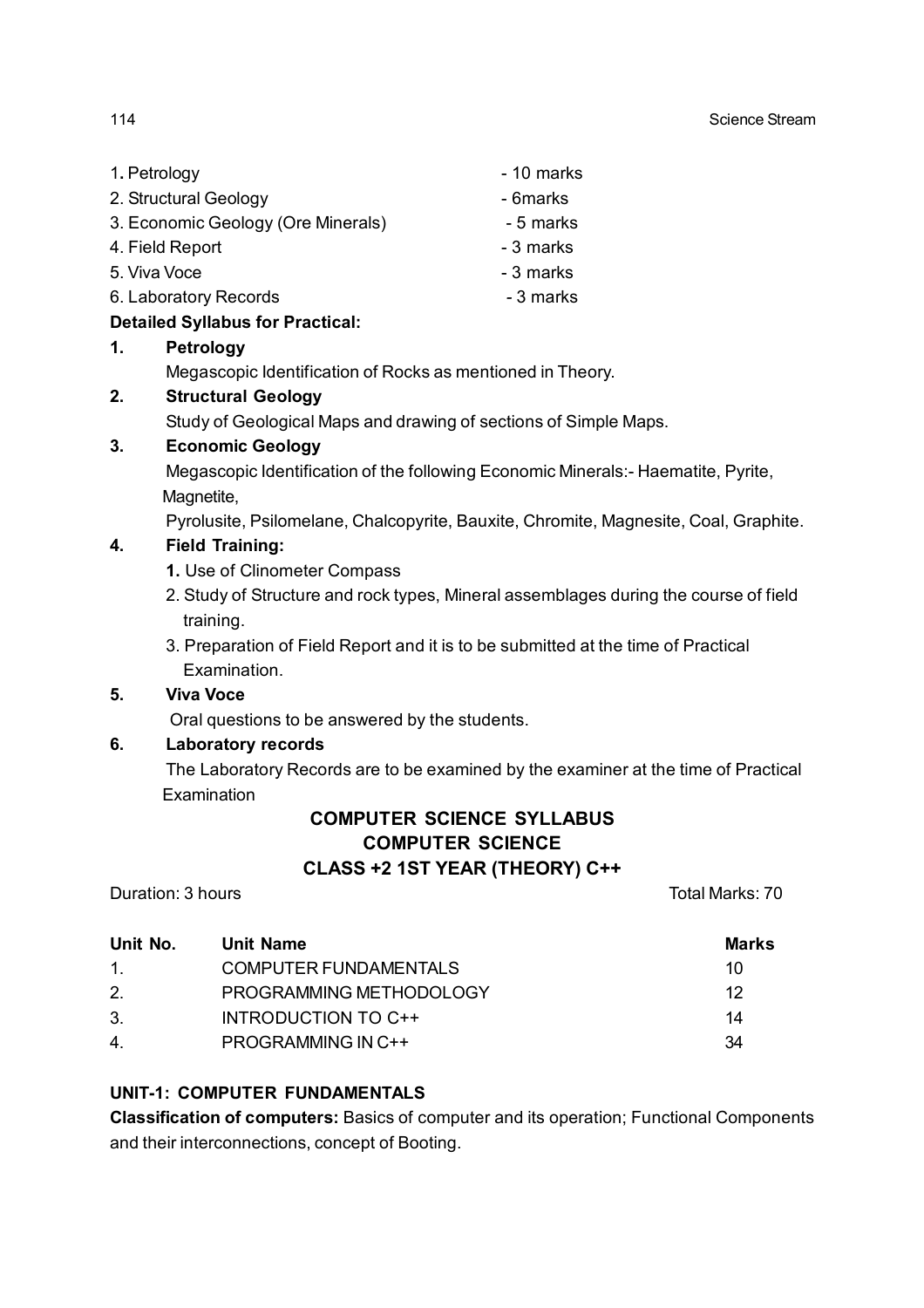**Software concepts:** Types of Software - System Software, Utility Software and Application **Software** 

System Software: Operating System, Compiler, Interpreter and Assembler;

**Operating System:** Need for Operating System, Functions of Operating System (Processor Management,Memory Management, File Management and Device Management), Types of Operating System-Interactive (GUI based), Time Sharing, Real Time and Distributed, Commonly used Operating System: UNIX, LINUX,Windows, Solaris, BOSS (Bharat

Operating System Solutions); Mobile OS - Android, Symbian.

**Utility Software:** Anti Virus, File Management tools, Compression tools and Disk management tools (Disk Cleanup, Disk Defragmenter, Backup).

**Open Source Concepts:** Open Source Software, Freeware, Shareware, and Proprietary software

 **Dark Application Software:** Office Tools - Word Processor, Presentation Tool, Spreadsheet Package, **Dark DatabaseManagement System:** Domain Specific tools - School Management System, Inventory Management System,Payroll System, Financial Accounting, Hotel Management, Reservation System and Weather Forecasting System.

**Number System:** Binary, Octal, Decimal, Hexadecimal and conversion between different number systems.

I**nternal Storage encoding of Characters:** ASCII, ISCII (Indian Scripts Standard Code for Information Interchange), and UNICODE (for multilingual computing)

**Microprocessor:** Basic concepts, Clock speed (MHz, GHz), 16 bit, 32 bit, 64 bit, 128 bit processors;Types - CISC Processors (Complex Instruction Set Computing), RISC Processors (Reduced Instruction Set Computing), and EPIC (Explicitly Parallel Instruction Computing).

**Memory Concepts:** Units: Byte, Kilo Byte, Mega Byte, Giga Byte, Tera Byte, Peta Byte, Exa Byte, Zetta Byte, Yotta Byte.

**Primary Memory:** Cache, RAM, ROM

**Secondary Memory:** Fixed and Removable storage - Hard Disk Drive, CD/DVD Drive, Pen Drive, Blue Ray Disk.Input Output Ports/ Connections: Serial, Parallel and Universal Serial Bus, PS-2 port, Infrared port, Bluetooth,Firewire.

#### **UNIT-2: PROGRAMMING METHODOLOGY (28 Theory + 10 Practical) Periods**

**General Concepts:** Modular Approach, Clarity and Simplicity of Expressions, Use of proper names for Identifiers, Comments, Indentation; Documentation and Program Maintenance; Running and Debugging programs, Syntax Errors, Run-Time Errors, Logical Errors

**Problem Solving Methodologies:** Understanding of the problem, Solution for the problem, Identifying minimum number of inputs required for output, Writing code to optimizing execution time and memory storage,step by step solution for the problem, breaking down solution into simple steps (modular approach), Identification of arithmetic and logical operations required for solution; Control Structure-Conditional control and looping (finite and infinite).

**Problem Solving:** Introduction to Algorithms/Flowcharts.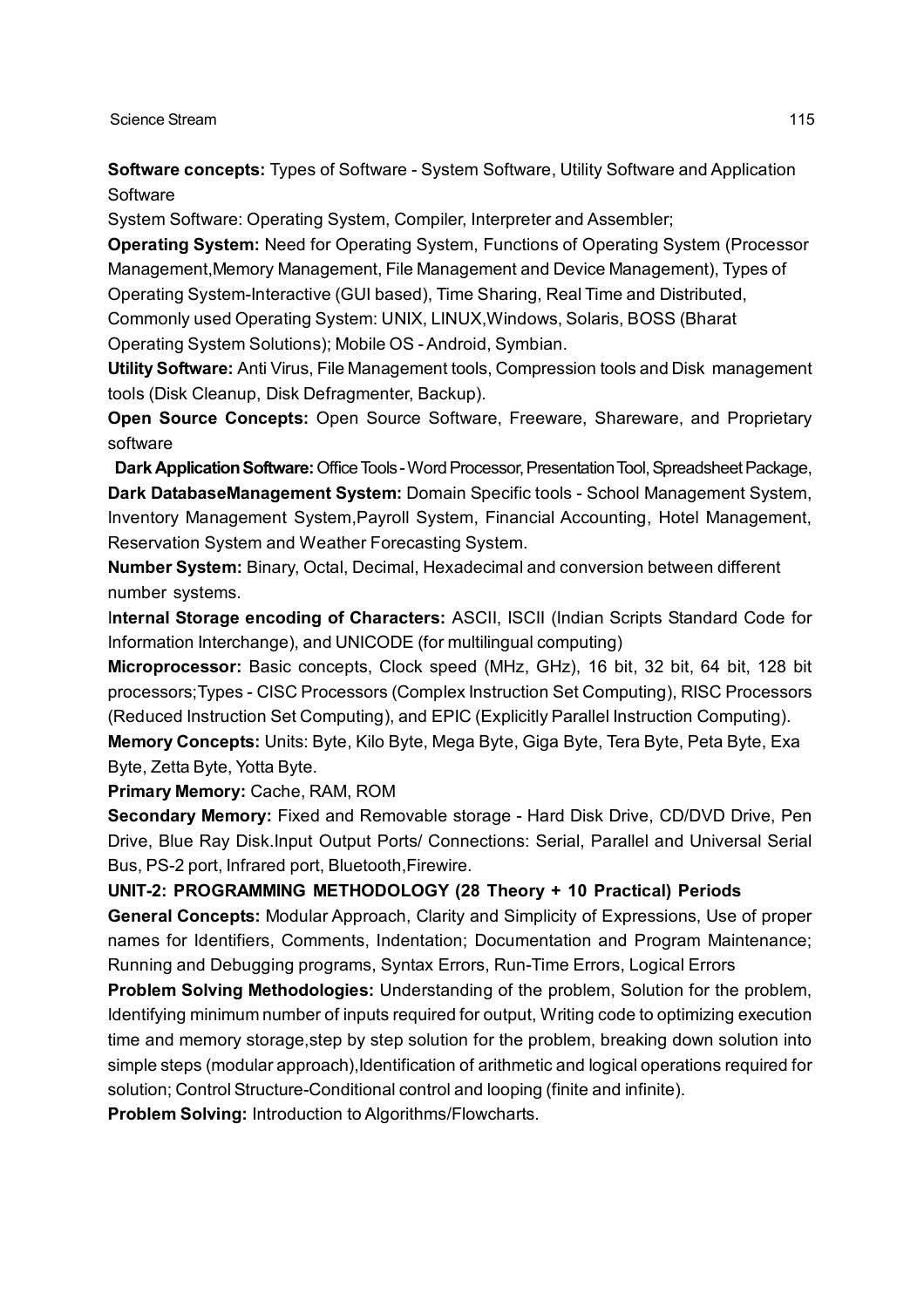#### **UNIT-3: INTRODUCTION to C++ (44** Theory + **36** Practical) Periods

**Getting Started:** C++ character set, C++ Tokens (Identifiers, Keywords, Constants, Operators,), Structure of a C++ Program (include files, main function), Header files - iostream.h, iomanip.h, cout, cin; use of I/O "operators (<<and>>), Use of endl and setw (), Cascading of I/O operators, compilation , Error Messages; Use of editor, basic commands of editor, compilation, linking and execution.

**Data Types, Variables and Constants:** Concept of Data types; Built-in Data types: char, int , float and double; Constants: Integer Constants, Character constants (- \n, \t, \b), Floating Point Constants, StringConstants; Access modifier: const; Variables of built-in-data types, Declaration/ Initialization of variables,Assignment statement, Type modifier: signed, unsigned, long

**Operator and Expressions:** Operators: Arithmetic operators (-,+,\*,/,%), Assignment operator  $(=)$ ,  $C++$  shorthands  $(+=,-=,-,-,-,-)$  Unary operators  $(-)$ , Increment  $(++)$  and Decrement + (-)Operators, Relation operator (>,>=,<=,=,!=), Logical operators (!,&&,II), Conditional Operator: <condition>?<if false>; Precedence of Operators; Automatic type conversion in expressions, Type casting

**UNIT 4: PROGRAMMING IN C++ (50** Theory + **48** Practical) Periods

### **Flow of control**

**Conditional statements:** if else, Nested if, switch..case..default, use of conditional operator, Nested switch..case, break statement (to be used in switch..case only); Loops: while, do while, for andNested loops

Inbuilt Functions

| <b>Header File Categorization</b> | <b>Header File</b> | <b>Function</b>                                                                                                                  |
|-----------------------------------|--------------------|----------------------------------------------------------------------------------------------------------------------------------|
| Standard input/output functions   | stdio.h            | $gets($ , puts()<br>isalnum $($ ), isalpha $($ ),<br>isdigit $($ ), islower $($ ),<br>isupper $($ ), tolower $($ ),<br>toupper() |
| <b>Character Functions</b>        | ctype.h            | strcpy $($ ), strcat $($ ),<br>strien $($ ), strcmp $($ ),                                                                       |
| <b>String Function</b>            | string.h           | strcmpi $($ ), strev $($ ),<br>strupur (), strlwr ()                                                                             |
| <b>Mathematical Functions</b>     | math.h             | fabs $($ ), pow $($ ), sqrt $($ $),$<br>$sin($ , $cos($ , $abs($                                                                 |
| <b>Other Functions</b>            | stdlib.h           | randomize $($ ), random $($ $)$                                                                                                  |

## **Introduction to user-defined function and its requirements.**

Defining a function; function prototype, Invoking/calling a function, passing arguments to function,specifying argument data types, default argument, constant argument, call by value, call by reference,returning values from a function, calling functions with arrays, scope rules of functions and variables local and global variables.Relating to Parameters and return type concepts in built-in functions.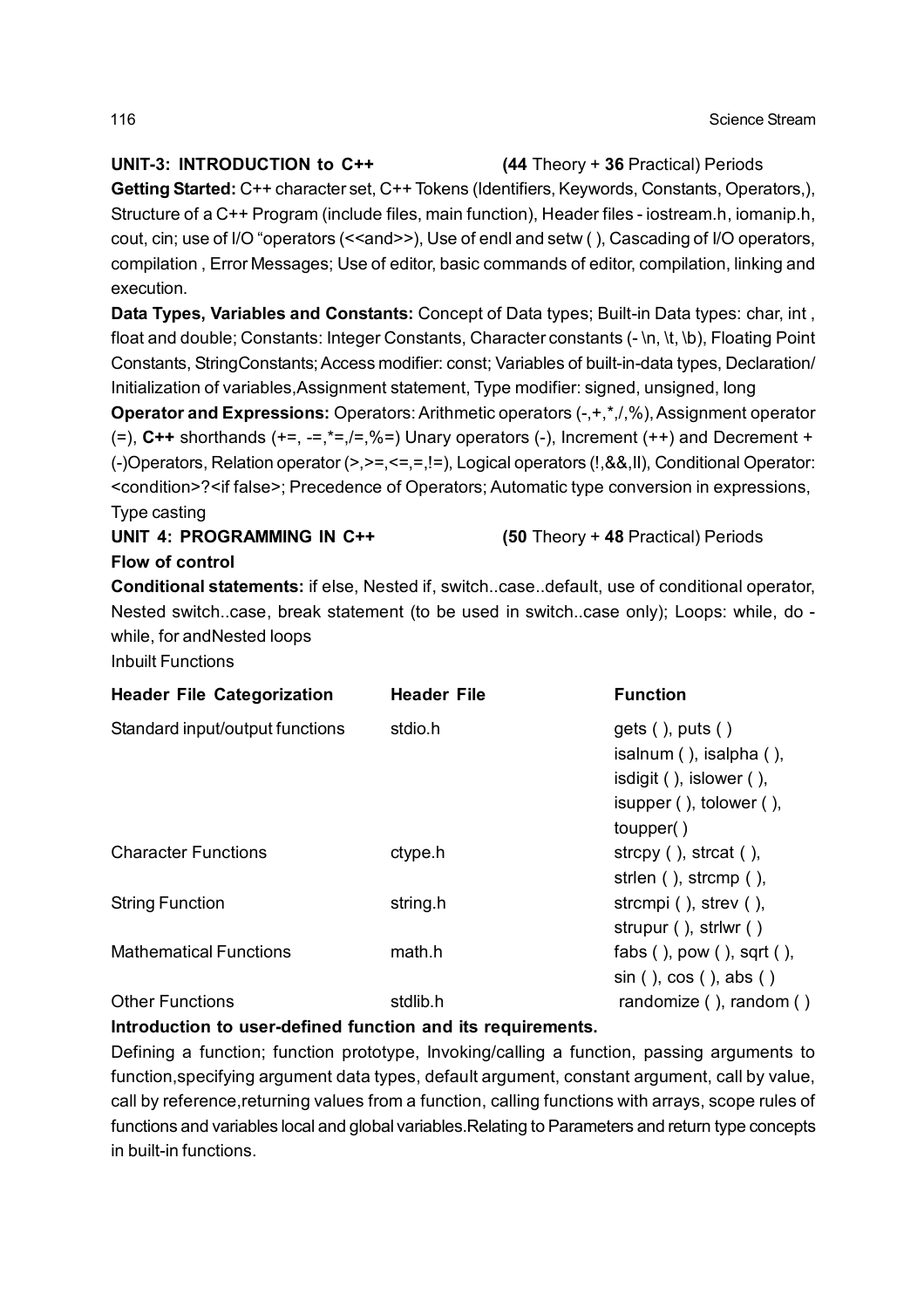#### **Structured Data Type**

**Arrays:** Introduction to Array and its advantages.

**One Dimensional Array:** Declaration/initialization of One-dimensional array, Inputting array elements,accessing array elements, manipulation of array elements (sum of elements, product of elements, average of elements, linear search, finding maximum/minimum value)Declaration / Initialization of a String, string manipulations (counting vowels/ consonants/ digits/special characters, case conversion, reversing a string, reversing each word of a string)

**Two-dimensional Array:** Declaration/initialization of a two-dimensional array, inputting array elements,accessing array elements, manipulation of Array elements (sum of row element, column elements, diagonalelements, finding maximum / minimum values)

**User-defined Data Types:** Introduction to user defined data types.

**Structure:** Defining a Structure (Keyword Structure), declaring structure variables, accessing structure elements,passing structure to functions as value and reference, argument/parameter, function returning structure, arrayof structure, passing an array of structure as an argument/ a parameter to a function.Defining a symbol name using typedef keyword and defining a macro using #define preprocessor directive.

| using #define preprocessor directive. |                                                                                                                                                            |                 |
|---------------------------------------|------------------------------------------------------------------------------------------------------------------------------------------------------------|-----------------|
|                                       | CLASS +2 1ST YEAR (PRACTICAL) - C++                                                                                                                        |                 |
| Duration: 3 hours                     |                                                                                                                                                            | Total Marks: 30 |
| 1. Programming in C++                 |                                                                                                                                                            | 12 Marks        |
|                                       | One programming problem in C++ to be developed and tested on Computer during the                                                                           |                 |
|                                       | examination. Marks are allotted on the basis of following:                                                                                                 |                 |
| Logic                                 | : 7 Marks                                                                                                                                                  |                 |
| Documentation                         | : 2 Marks                                                                                                                                                  |                 |
| Output presentation                   | $:3$ Marks                                                                                                                                                 |                 |
|                                       | 2. One logical problem to be solved through flow charts.                                                                                                   | 04              |
| 3. Project Work                       |                                                                                                                                                            | 08              |
|                                       | Problems using String, Number, array and structure manipulation                                                                                            |                 |
|                                       | <b>General Guidelines:</b> Initial Requirement, developing an interface for user (it is advised to                                                         |                 |
|                                       | use text based interface screen), developing logic for playing the game and developing logic                                                               |                 |
| for scoring points                    |                                                                                                                                                            |                 |
|                                       | <b>Memory game:</b> A number guessing game with application of 2 dimensional arrays containing<br>randomly generated numbers in pairs hidden inside boxes. |                 |
|                                       |                                                                                                                                                            |                 |

*Hollywood/Hangman:* A word Guessing game

**Cows 'N Bulls:** A word/number Guessing game

Random Number Guessing Game (High\Low)

A game to check whether a word does not use any of the forbidden letters

Cross. N knots game: A regular tic-tac -toe game, or

Similar projects may be or undertaken in other domains. (As mentioned in general guidelines for project,given at the end of the curriculum in a group of 2-4 students)

4. Practical File 3+1\*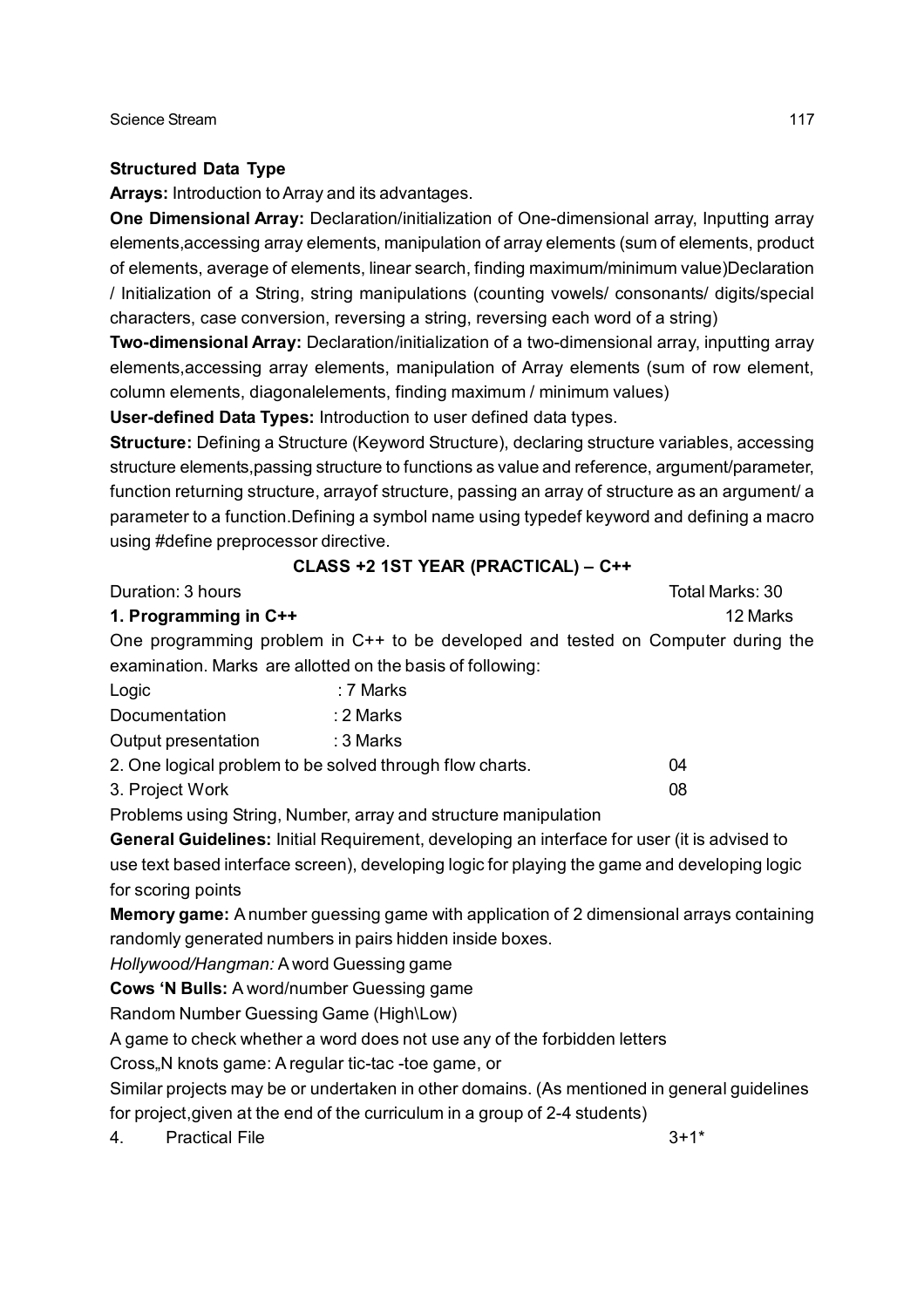- (a) Record of the configuration of computer system used by the student in the computer lab (by exploring inside computer system in the first 2 lab classes).
- (b) Must have minimum 20 programs from the topics covered in class +2 1st yr course. Programs on Control structures Programs on String manipulations Programs on array manipulations(1D & 2D) Programs on structures. \*1 mark is for innovating while developing programmes. **6. Viva Voce 02 Marks**

Viva will be asked from the syllabus covered in class +2 1st yr and the project developed by the student(s).\*1 mark is for innovating while developing programme.

#### **CLASS +2 2NDYEAR (THEORY) - C++**

| Duration: 3 hours | Total Marks: 70                    |              |  |
|-------------------|------------------------------------|--------------|--|
| Unit No.          | <b>Name</b>                        | <b>Marks</b> |  |
|                   | OBJECT ORIENTED PROGRAMMING IN C++ | 30           |  |
| 2 <sub>1</sub>    | DATA STRUCTURE                     | 14           |  |
| 3.                | DATABASE MANAGEMENT SYSTEM AND SQL | 8            |  |
| 4.                | <b>BOOLEAN ALGEBRA</b>             | 8            |  |
| 5.                | <b>COMMUNICATION TECHNOLOGIES</b>  | 10           |  |
|                   | Total                              | 70           |  |

Unit 1: Object Oriented Programming in C++ (50 Theory + 40 Practical) Periods **Object Oriented Programming:** Concept of Object Oriented Programming - Data hiding, Data encapsulation,Class and Object, Abstract class and Concrete class, Polymorphism (Implementation of polymorphism using Function overloading as an example in C++); Inheritance, Advantages of Object Oriented Programming over earlier programming methodologies,

**Implementation of Object Oriented Programming concepts in C++:** Definition of a class, Member of aclass - Data Members and Member Functions (methods), Using Private and Public visibility modes, default visibility mode (private); Member function definition: inside class definition and outside class definition using scope resolution operator (::); Declaration of objects as instances of a class; accessing members from object (s), Objects as functionargumentspass by value and pass by reference;

**Constructor and Destructor:** Constructor: special characteristics, declaration and definition of a constructor,default constructor, overloaded constructors, copy constructor, constructor with default arguments;

**Destructor:** Special Characteristics, declaration and definition of destructor;

**Inheritance (Extending Classes):** Concept of Inheritances, Base Class, Derived classes, protected visibility mode; Single level inheritance, Multilevel inheritance and Multiple inheritance, Privately derived, publicly derived and Protectedly derived class, accessibility of members from objects and within derived class (es);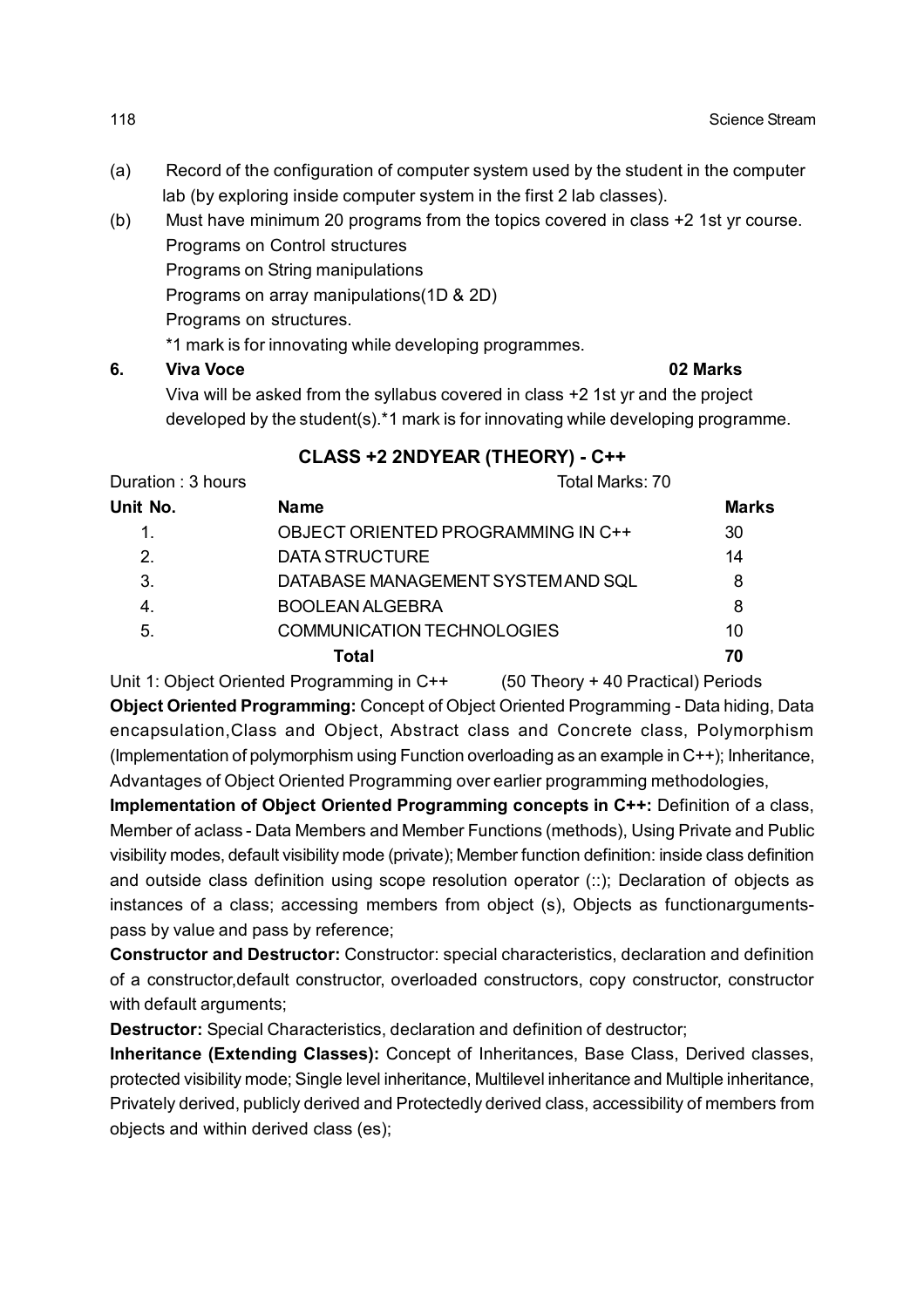**Data File Handling:** Need for a data file, Types of data files - Text file and Binary file;

**Text File:** Basic file operations on text file: Creating/Writing text into file, Reading and Manipulation of text from an already existing text File (accessing sequentially).

**Binary File:** Creation of file, Writing data into file, Searching for required data from file, Appending data to a file, Insertion of data in sorted file, Deletion of data from file, Modification of data in a file;Implementation of above mentioned data file handling in C++; Components of C++ to be used with file handling:

**Header file:** fstream.h; ifstream, ofstream, classes; Opening a text file in in, out, and app modes;Using cascading operators (»«) for writing text to the file and reading text from the file; open (), get (), read ()put (), write(), getline() and close() functions; Detecting end-of-file(with or without using eof() function), tellg(), tellp(), seekg().seekp();

#### **Pointers:**

Introduction to Pointer, Declaration and Initialization of Pointer; Dynamic memory allocation/ deallocation operators: new, delete; Pointers and Arrays: Array of Pointers, Pointer to an array (1 dimensional array),Function returning a pointer, Reference variables and use of alias; Function call by reference. Pointer to structure: De-reference/Deference operator:"\*, ->; self referencial structure;

#### **UNIT 2: DATA STRUCTURES (42 Theory + 36 Practical) Periods**

Introduction to data structure- array, stack queues primitive and non-primitive data structure, linear and nonlinear structure, static and dynamic data structure.

#### **Arrays:**

One and two Dimensional arrays: Sequential allocation and address calculation;One dimensional array: Traversal, Searching (Linear, Binary Search), Insertion of an element in an array,deletion of an element from an array, Sorting (Insertion, Selection, Bubble)Two-dimensional arrays: Traversal Finding sum/difference of two NxM arrays containing numeric values, Interchanging Row and Column elements in a two dimensional array;

## **Stack (Array and Linked implementation of Stack):**

Introduction to stack (LIFO\_Last in First out Operations) Operations on stack (PUSH and POP) and its Implementation in C++, Converting expressions from INFIX to POSTFIX notation and evaluation of Postfix expression;

## **Queue: (Array and Linked Implementation)**

Introduction to Queue (FIFO - First in First out operations)

Operations on Queue (Insert and Delete and its Implementation in C++, circular queue using array.

## **UNIT 3: DATABASE MANAGEMENT SYSTEMA AND SQL**

**Data base Concepts:** Introduction to data base concepts and its need.

**Relational data model:** Concept of domain, tuple, relation, key, primary key, alternate key, candidate key;

**Relational algebra :** Selection, Projection, Union and Cartesian product;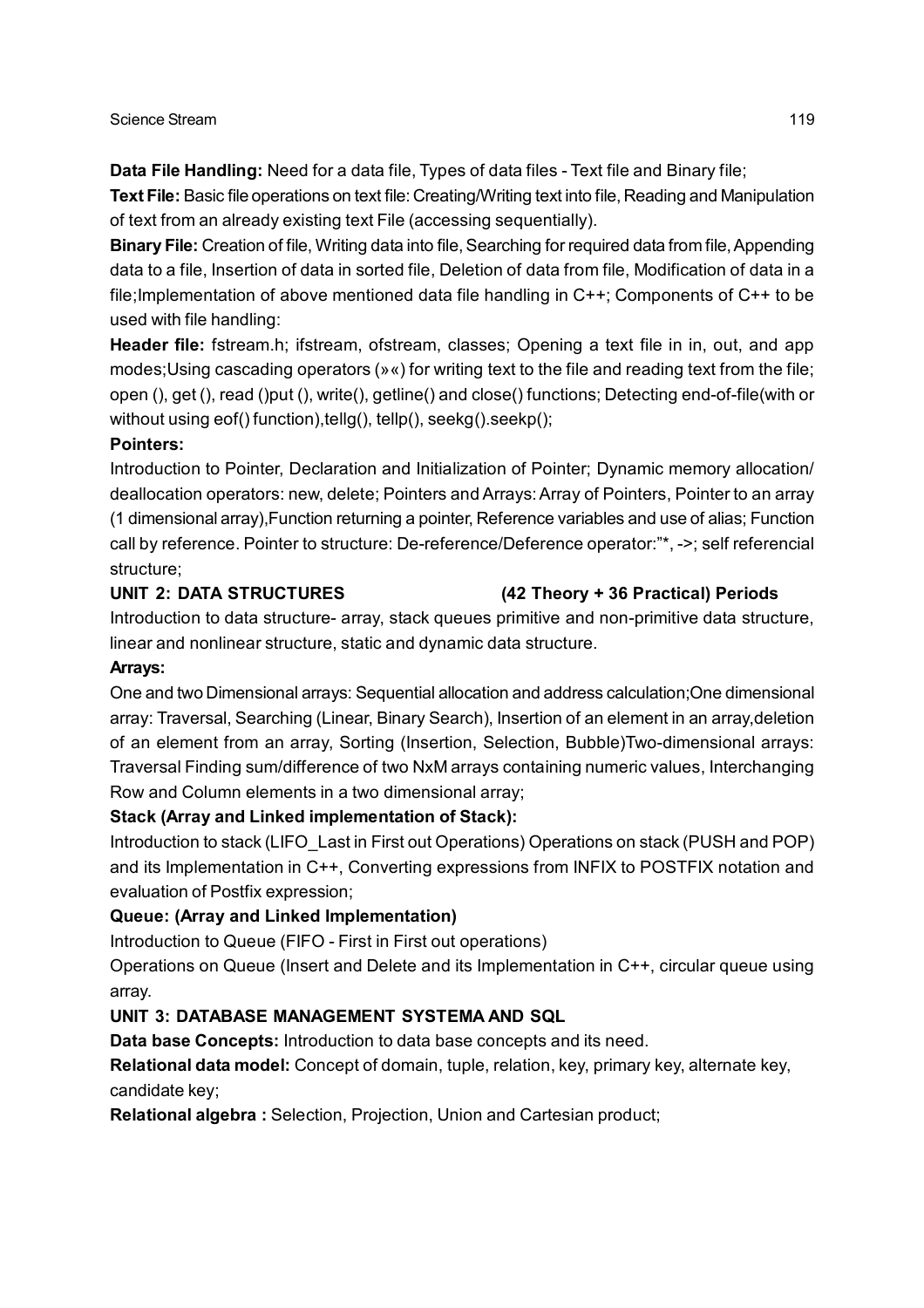## **Structured Query Language:**

**General Concepts:** Advantages of using SQL, Data Definition Language and Data Manipulation Language;

**Data Types:** NUMBER/DECIMAL, CHARACTER/VARCHAR/VARCHAR2, DATE;

**SQL COMMANDS:** CREATE TABLE, DROP TABLE, ALTER TABLE, UPDATE ...SET.....INSERT, DELETE;

SELECT, DISTINCT, FROM, WHERE, IN, BETWEEN, GROUP BY, HAVING, ORDER BY; **SQL functions:** SUM ( ), AVG ( ), COUNT ( ), MAX ( ) AND MIN ( ); Obtaining results (SELECT query) from 2 tables using equi-join, Cartesian product and Union **Note:**Implementation of the above mentioned commands could be done on any SQL

supported software on one or two tables.

#### **UNIT 4: BOOLEAN ALGEBRA**

### **Role of Logical Operations in Computing.**

Binary-valued Quantities, Boolean Variable, Boolean Constant and Boolean Operators: AND, OR, NOT;

Truth Tables; Closure Property, Commutative Law, Associative Law, Identity law, Inverse Law, Principle of Duality, Idempotent Law, Distributive Law, Absorption Law, Involution Law,

DeMorgan"s Law and their applications; Obtaining Sum of Product (SOP) and Product of Sum (POS) form the Truth Table, Reducing Boolean Expression (SOP and POS) to its minimal form, Use of Karnaugh Map for minimization of Boolean expressions (up to 4 variables);

**Application of Boolean Logic:** Digital electronic circuit design using basic Logic Gates (NOT, AND, OR,NAND, NOR)

**Use of Boolean operators** (NOT, AND, OR) in SQL SELECT statements Use of Boolean operators (AND,OR) in search engine queries.

## **UNIT 5: NETWORKING AND OPEN SOURCE SOFTWARE**

**Evolution of Networking:** ARPANET, Internet, Interspace Different ways of sending data across the network with reference to switching techniques (Circuit and Packet switching).

**Data Communication terminologies:** Concept of Channel, Bandwidth (Hz, KHz, MHz) and Data transfer rate (bps, Kbps, Mbps, Gbps, Tbps).

**Transmission media:** Twisted pair cable, coaxial cable, optical fiber, infrared, radio link, microwave link and satellite link.

**Network devices:** Modem, RJ45 connector, Ethernet Card, Router, Switch, Gateway, wifi card.

**Network Topologies and types:** Bus, Star, Tree, PAN, LAN, WAN, MAN.

**Network Protocol:** TCP/IP, File Transfer Protocol (FTP), PPP, SMTP, POP3 Remote Login (Talent), and Internet Wireless/Mobile Communication protocol such as GSM, CDMA, GPRS, and WLL.

**Mobile Telecommunication Technologies :** 1G, 2G, 3G and 4G Electronic mail protocols such as SMTP, POP3 Protocols for Chat and Video Conferencing VOIPWireless technologies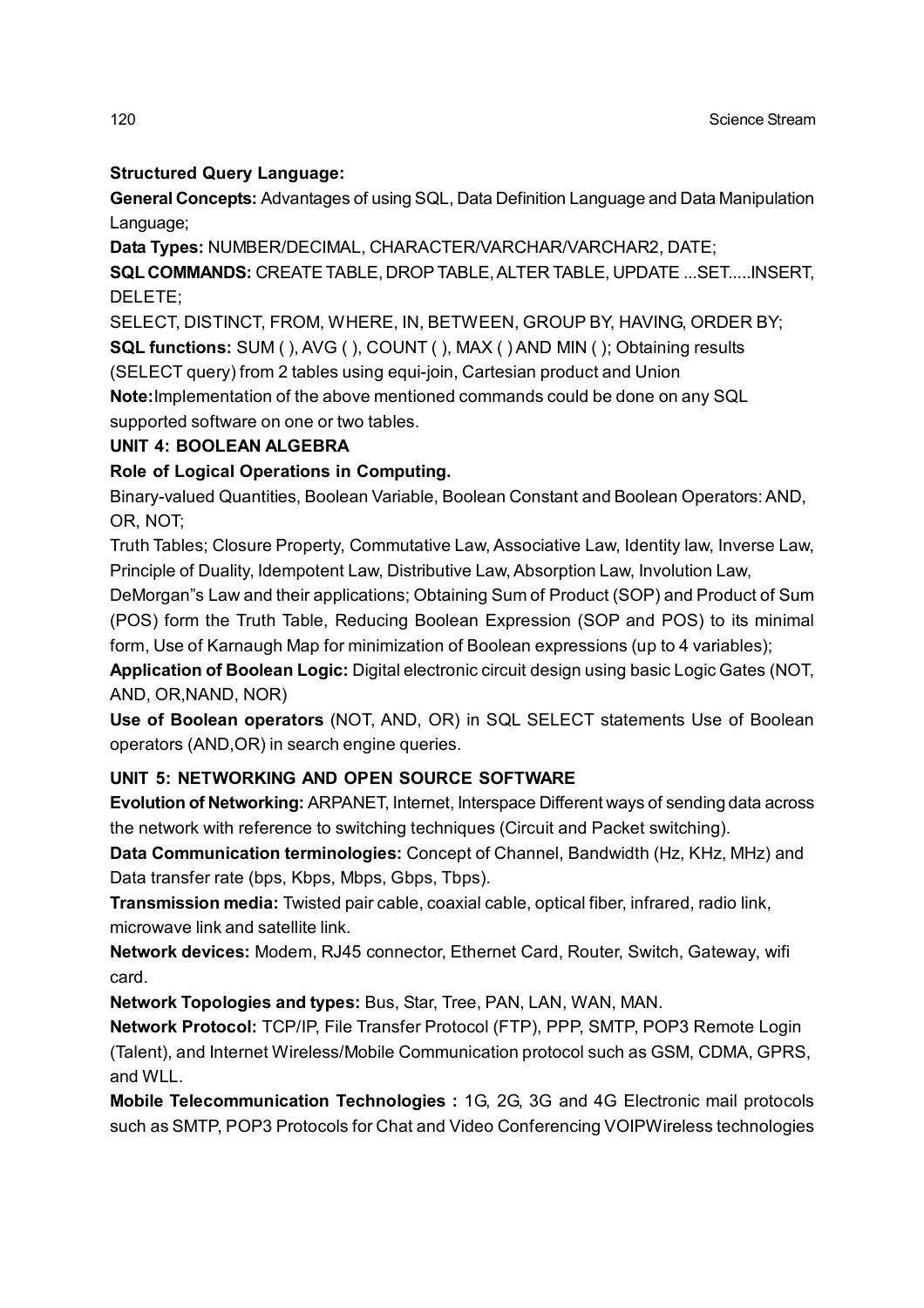such as Wi-Fi and WiMax

### **Network Security Concepts:**

Threats and prevention from Viruses, Worms, Trojan horse, Spams

Use of Cookies, protection using Firewall.

India IT Act, Cyber Law, Cyber Crimes, IPR issues, hacking.

Introduction To Web services: WWW, Hyper Text Markup Language (HTML), Extensible Markup Language (XML); Hyper Text Transfer Protocol (HTTP); Domain Names; URL; Website, Web browser>. Web Servers;Web Hosting, Web Scripting - Client side (VB Script, Java Script, PHP) and Server side (ASP, JSP, PHP), web 2.0 (for social networking)

## **CLASS, +2 2ND YEAR (PRACTICAL) - C++**

Duration: 3 hours **Total Marks** : 30

## **1. Programming in C++**

One programming problem in C++ to be developed and tested in Computer during the examination Marks are allotted on the basis of following:

| Logic                     | ∶7 Marks |
|---------------------------|----------|
| Documentation/Indentation | ∴2 Marks |
| Output presentation       | :3 Marks |

**Notes:** The types of problem to be given will be of application type from the following topics

Arrays (One dimensional and two dimensional)

Class(es) and objects

Stack using arrays and or linked implementation

Queue using arrays (circular) and or linked implementation

Binary File operations (Creation, Displaying, Searching and modification)

Text File operations (Creation, Displaying and modification)

## **2. SQL Commands 05**

Five Query questions based on a particular Table / Relation to be tested practically on Computer during the examination. The command along with the result must be written in the answer sheet.

3. A digital circuit diagram (after reduction using k-map) to be given during the examination .The question must be written in the answer sheet. 02

4. Project Work 05

The project has to be developed in C++ language with Object Oriented Technology and also shouid have use of Data files. (The project is required to be developed in a group of 2-4 students) Presentation on the computer

Project report (Listing, Sample, Outputs, Documentations)

Viva

\*1 mark is for innovation while writing programme

#### **5. Practical File** 03+01\*

Must have minimum 20 programs from the following topics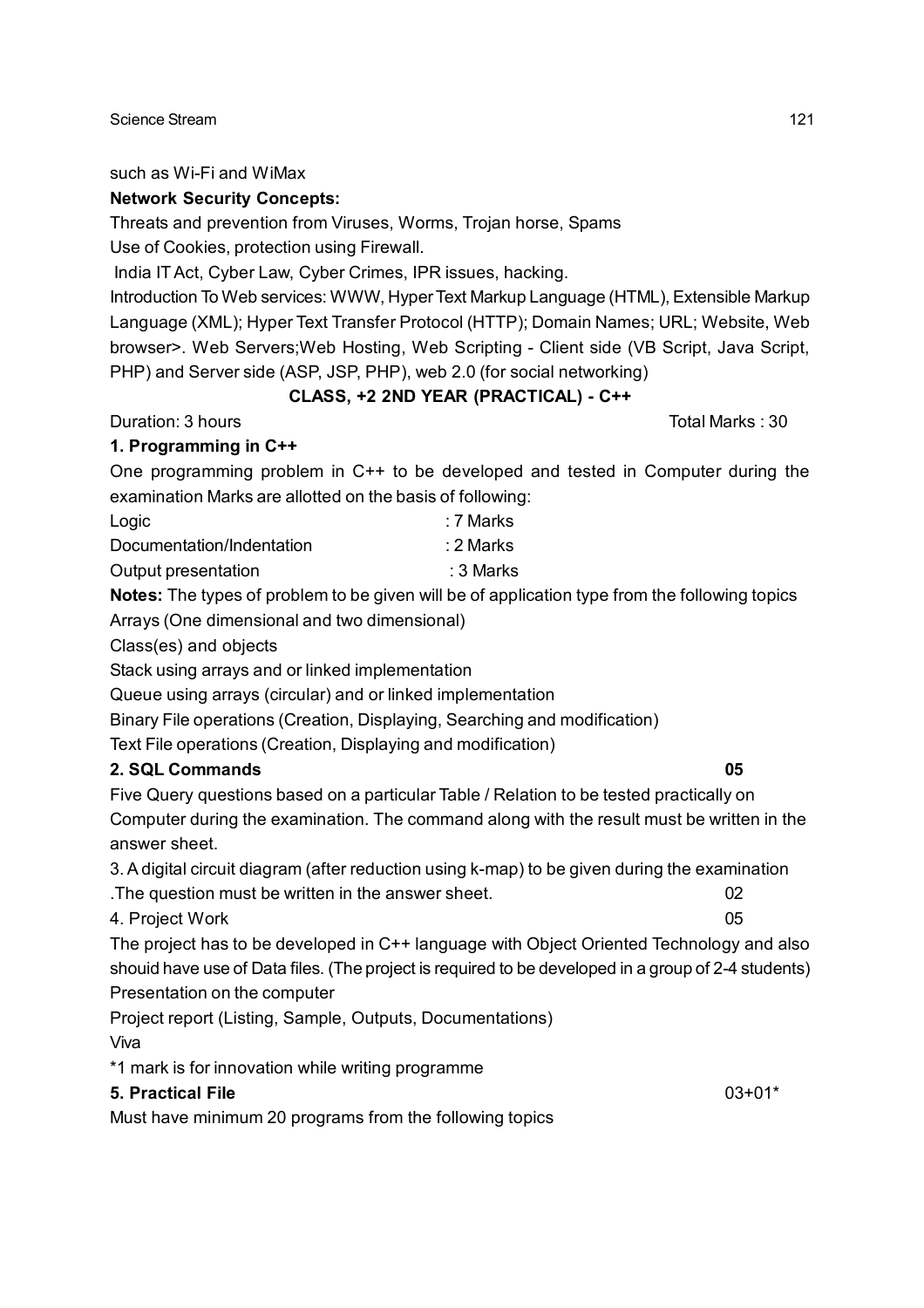Arrays (One dimensional and two dimensional, sorting, searching, merging, deletion" & insertion of elements)

Class(es) and objects

Stacks using arrays and linked implementation

Queue using arrays & linked implementation (circular aslo).

File (Binary and Text) operations (Creation, Updation, Query)

Any computational Based problems

15 SQL commands along with the output based on any table/relation:

## **6. Viva Voce**

Viva will be asked from syllabus covered in class +2 2nd year and the project developed by student.

## **Guidelines for Projects (Class +2 1st and 2nd year)**

## **1. Preamble**

- 1.1 The academic course in Computer Science includes on Project in each year. The Purpose behind this is to consolidate the concepts and practices imparted during the course and to serve as a record of competence.
- 1.2 A group of 2-3 students as team may be allowed to work on one project.

## **2. Project content**

2.1 Project for class +2 1st year can be selected from the topics mentioned in the syllabus or domains on the similar lines.

- 2.2 Project for class +2 2nd year should ensure the coverage of following areas of curriculum:
	- a) Flow of control
	- b) Data Structure

## c) Object Oriented Programming C++

d) Data File Handling

Theme of the project can be

Any subsystem of a System Software or Tool

Any Scientific or a fairly complex algorithmic situation

School Management, Banking, Library Information System, Hotel or Hospital

Management System, Transport query system

Quizzes / Games;

Tutor, Computer Aided Learning Systems

- 2.3 lt is suggested to prepare a bilingual (English and other Indian language) user manual part of project file.
- 2.4 The aim of the project is to highlight the abilities of algorithmic formulation, modular programming, optimized code preparation , systematic documentation and other associated aspects of software Development.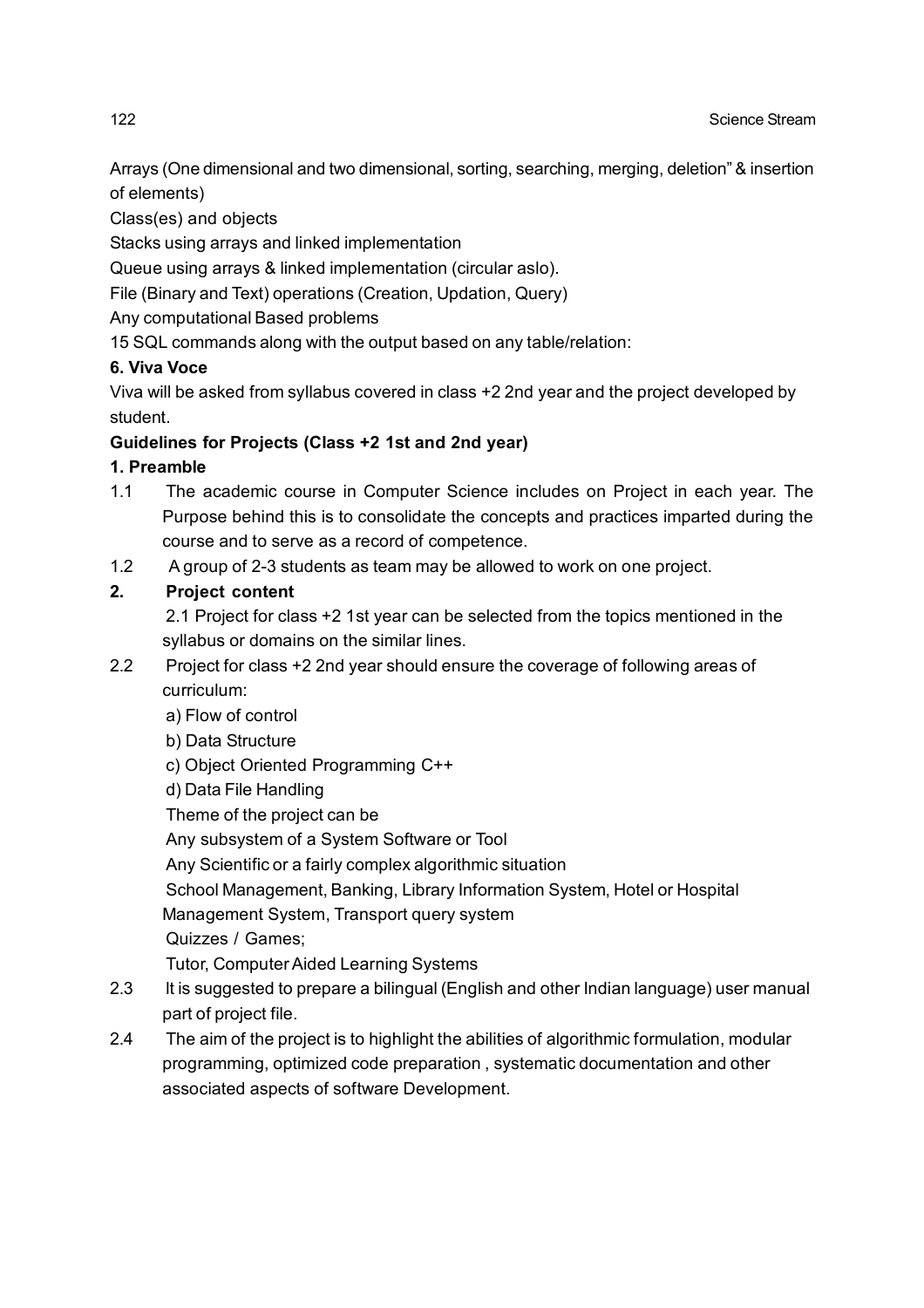#### **ELECTRONICS**

#### THEORY PAPER -1(1ST YEAR)

There will be a theory paper of 70 marks and a practical paper of 30 marks after completion of one year.

Each student will be eligible to appear the practical examination only if he/she has performed at least 5(five) experiments.

Thegrading in theory will be according to the following distribution of marks.

Group -A : Very short questions including MCQ( compulsory), Short Answers

Group -B : Value based questions

Group -C : Long answer questions (3 questions to be answered out of 5,1 questions will be set up from each unit)

The grading in practical will be according to the following distribution of marks.

(a) Record - marks

(b) Viva - marks

(c) One Experiment - marks

#### **Theory paper (1st year)**

#### **Unit -1**

**(a) Resistance :-** Types of resistance, variable resistance, color code, power rating, specific resistance, combination of resistance, of rheostat and potentiometer, kirchoffs law and wheastone's bridge.

**(b) Capacitance :-** Capacitance, types of capacitors, variable capacitors, color codes, charging and discharging of capacitor, energy stored in a capacitor, DC and AC reactance (idea only) and their variation with frequency, combination of capacitors.

**(c) Inductance :-** Faraday's and Len's Law, self and mutual Inductance, types of inductors, inductance of a solenoid, energy stored in an inductor, DC and AC reactance (idea only) and variation with frequency, combination of Inductors.

#### **Unit -II**

**(a) Circuits:-** DC Circuits-RC,RL and LC circuits for growth and decay, AC Cirsuits-pure R,Iand C circuits and RC, RL, LC and RLC series and parallel resonance circuits Q factor.

**(b) Thermo ionic Emission :-** Types of electron emission, portential barrier, work function, thermo ionic emission, Richardson, Richardson-Dushman equation(NO Derivation), Chaild's law (No Derivation).

**(c) Vacuum Tubes** :- Diode valve working, characteristic and uses, Triode working, characteristic, constant of triode, relation between them, limitation of triode valve, use of triode as an amplifier, tetrode, characteristic, Dynatron effect and negative resistance, pentode, characteristic, function of different grids.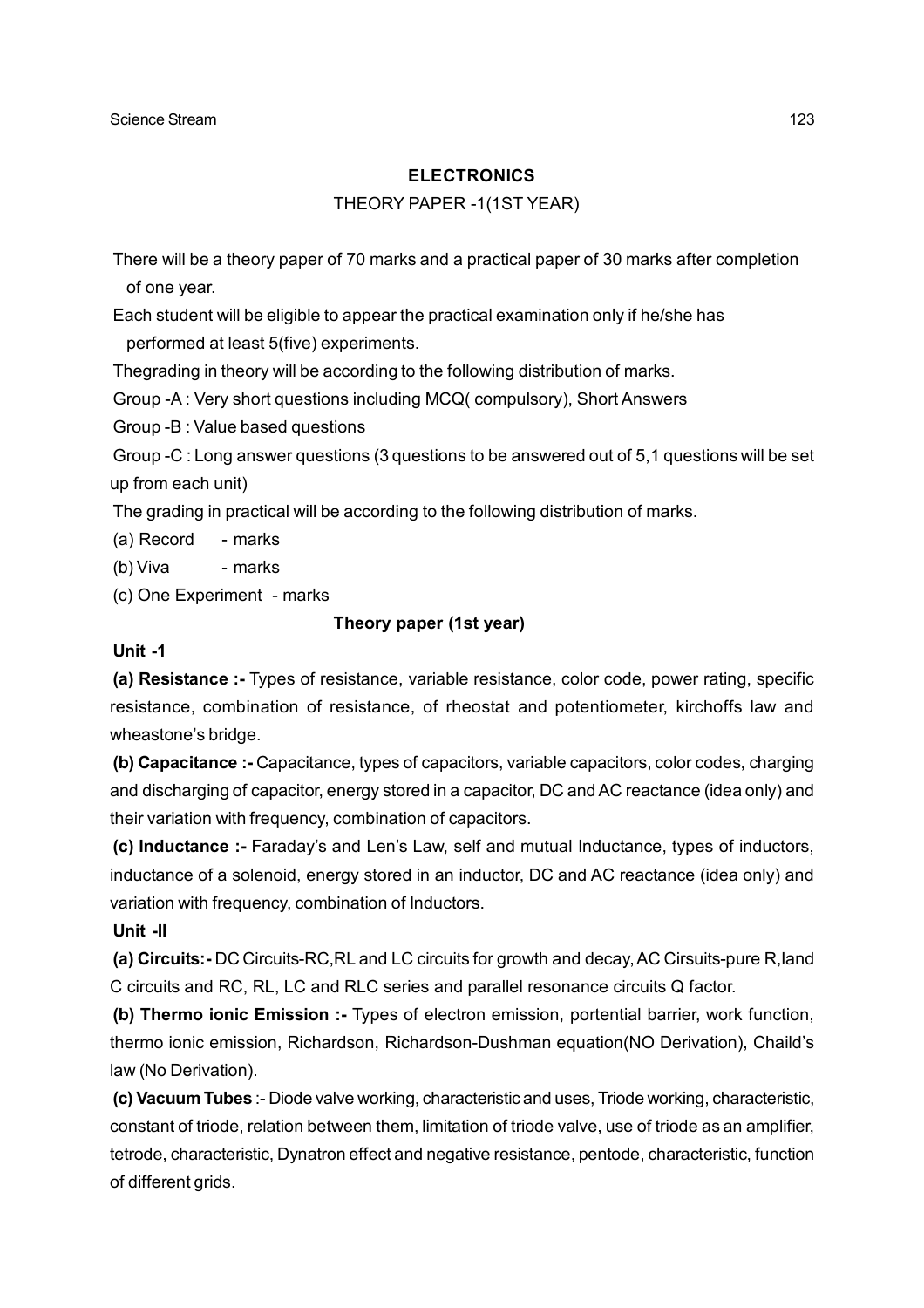### **Unit-III**

**(a) Semi conductor :-** Atomic structure, Explanation of conductor, semiconductor and insulator, Intrinsic and extrinsic semiconductor, P type and N type semiconductor , Energy band of extrinsic semiconductor .

**(b) PN junction:**- PN junction, Potential barrier, Depletion layer, forward bias and reverse bias, characteristic, Zenner diode, Characteristic of LED,LCD and Photodiode.

**(c) Rectifier and filter :**- Half wave, centre tapped full wave and bridge rectifier, effciency, Ripple factor, capacitor filter, imductor filter, L section filter and II section filter and RC filter(qualitative discussion of filters only). Zenner diode as voltage regulator for rectifier circuits. **Unit-IV**

**(a) Transistor:**- PNP and NPN transistor, working, input, output and transfer characteristic of CB,CE and CC configuration, input and output impedance, current amplification factor and relation between them, leakage current, DC and AC load line, operating point, Q point.

**(b) Transistor biasing :**- Thermal runways, its elimination and stabilzation of operating point, transistor biasing of base resistor, feeback resistor and potential divider method.

**(c) Amplifiers:**- CB,CE and CC amplifiers with their voltage, current and poer gain, Phase relationship between input and output of these amplifiers. Qualitative discussion of class A, B, AB and C amplfiers with reference to load line, Q point, angle of conduction and effciency. **Unit V**

- **(a) Instruments:-** Multimeter construction and working, VTVM construction and working, Microphone-carbon and moving coil dynamic microphone, construction and working, Dynamic Loud speaker- construction and working, public Address system and its uses.
- **(b) Integrated circuits:-** IC, basic idea, ICclassifiction, Monolithic IC, making, fabrication of components, thick and thin films (idea only), Hybrid or multichip IC (idea only).

## **PRACTICAL(1ST Year) EXPERIMENTS**

- 1. Verification of ohm's law, determination of resistance using Voltmeter and Ammeter.
- 2. Varification of laws of combination of resistance by meter bridge method.
- 3. Determination of specific resistance of resistance of resistance wire by PO Box method.
- 4. To draw characteristance curve of diode valve for different filament voltage. Hence determine plate resistance.
- 5. To draw characteristic curve of PN junction diode for forword bias only for tw0 junction diodes.
- 6. To draw charecteristic curve of Zenner diode for reverse bias only.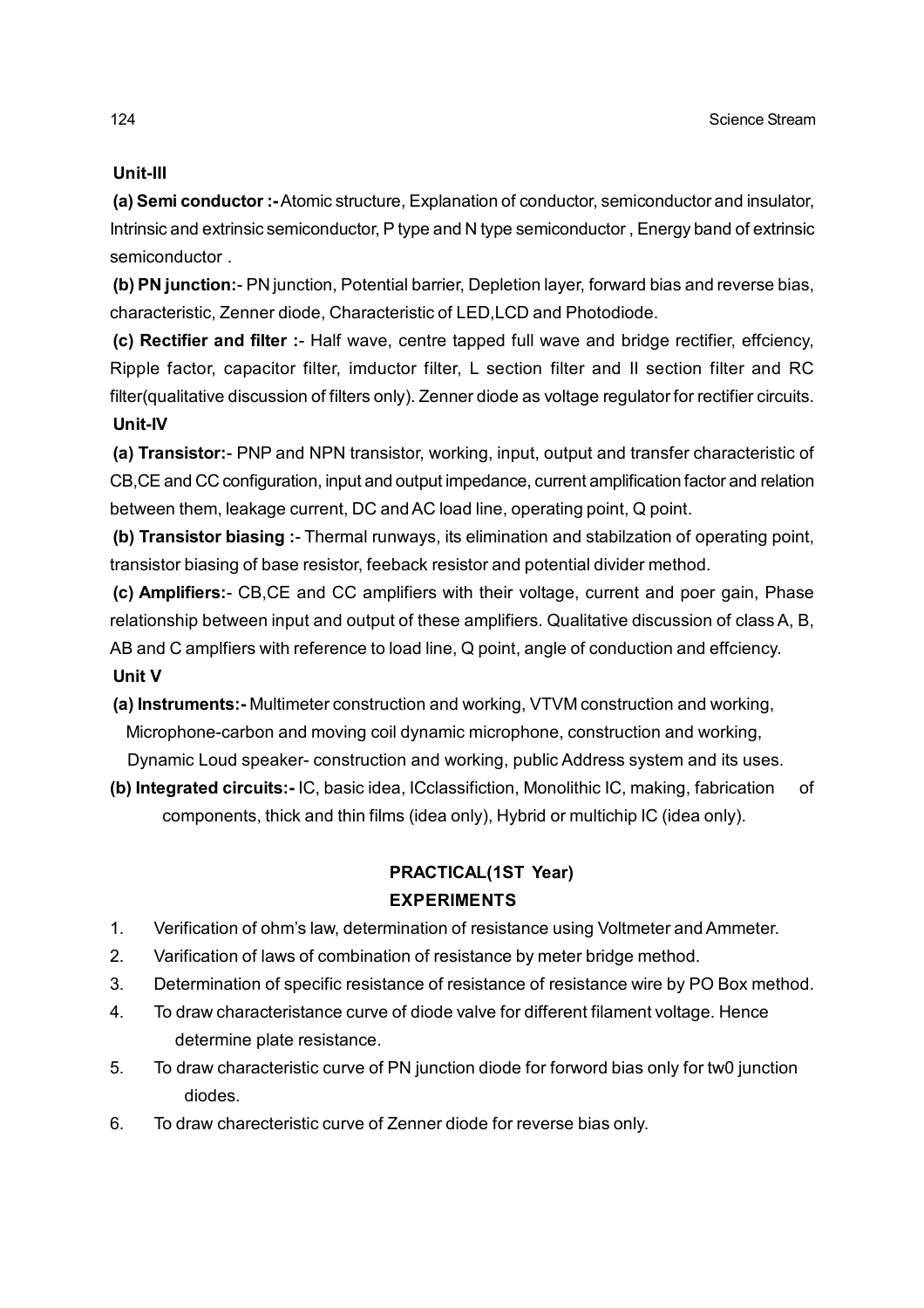- 7. To calculate the value of carbon resistors from their color code for at least 10 resistors.
- 8. Determination of effciency and ripple factor with and without filter for half wave rectifier.
- 9. Recognition of electronics components like resistores, capacitors, inductors, transfromers, diodes, triode, PN junction, transistors and IC.
- 10. Practical of soldering:-
- (a) Resistors in series, (b) Resistors in parallel
- (c) Resistors-capacitors in series.
- (d) Resistors-capacitors in parallel.

## **ELECTRONICS THEORY PAPER (2nd YEAR)**

- There will be a theory paper of 70 marks and a practical paper of 30 marks after completion of second year.
- Duration of examination of theory and practical paper will be 3 hours.
- Each student will be eligible to appear the practical examination only if he/she has performed at least 8(eight) experiments.
- The grading in theory will be according to the following distribution of marks.

#### **Group A**

- 1. Multiple choice/Fill in the blanks / abbreviations.
- 2. Answer in one sentence.
- 3. Short answers

#### **Group B**

4. Value based short questions

#### **Group C**

5. Long questions (3 out of 5,1 question will be set up from each unit)

The grading in practical will be according to the following distribution of marks.

- a) Record -04
- b) Viva -06
- c) One experiment -20

#### **THEORY**

#### **Unit -1**

(a) Amplifiers:- Voltage amplifiers-RC coupled transistor amplifiers, voltage gain, frequency Response Curve, Band Width, Gain Band Width product, Advantags and use : power Amplifiers-Class B push-pull amplifiers, working principle, efficiency, output impedance, transformer coupled amplifier, gain and use.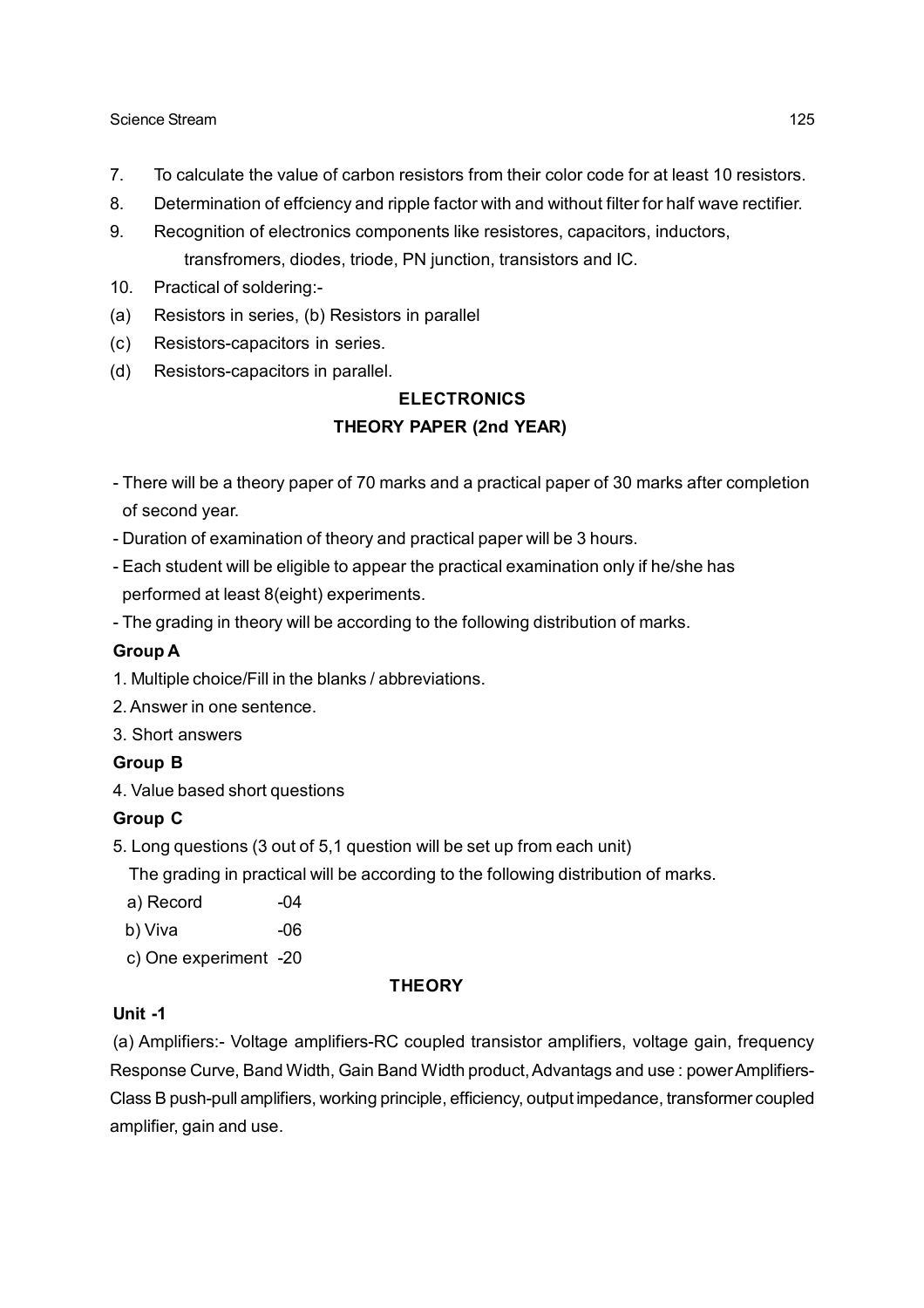(b) Freedback amplifiers:- Freeback technique, gain, negative feedback, voltage feedback am`plifiers, current feed back amplifiers, effect of negative feed back on input and output impedance, voltage gain, band width and frequency distortion.

**(c) Oscillators:-** Condition for sustained oscillation, Bark-haussen criterion, tank circuit with positive feedback, tunedcollator, Hartley oscillator, colpitt oscillator, RC phase shift oscillator, Crytal oscillator and its frequency stabillty. (Qualitative analysis of all these oscillator).

#### **Unit-II**

**(a) Modulation and transmitters:-** Type of modulation, amplitude modulation, side band,power dissipation in side band, modulation index and its significance, AM transmitter(explanation in block diagram), SSB transmitter (explanation in block diagram) Frequency modulation:side band

 frequency, FM index, FM modulator with varactor diode detector with capacitor filter, TRF recever, AVC, super heterodyne receiver (explanation in block diagram),FM demodulation FM detection, block diagram of FM receiver and explanation of each stage, AFC fuction, use and advantage of FM in communication.

#### **Unit-III**

**(a) Digital Electronics:-** Decimal and binary numbes, conversion, binary arithmetic, Boolean algebra, De Morgan's theorems.

 Logic gates - OR,AND, NOT,NAND,NOR,XOR, circuit symbol, use, truth table only (No electronics circuit for NAND, NOR & XOR)

**(b)Antenna :-** Priciple and basic idea, types of antenna, dipole antenna, directional antenna, Marconi Yagi antenna, use in transmission, T.V. receving antenna.

#### **Unit-IV**

- **(a) Propagation of Radio Waves:-** Modes of propagation of radio waves: ground waves, sky waves, space waves, skip distance, maximum usable frequency, general idea about statellite communication, propagation, of Radio waves in lonosphere.
- **(b) TV :-** Principle of TV transmission, scanning, TV camera, Black & white, TV transmitter and receiver (explanation in block diagram).

#### **Unit-V**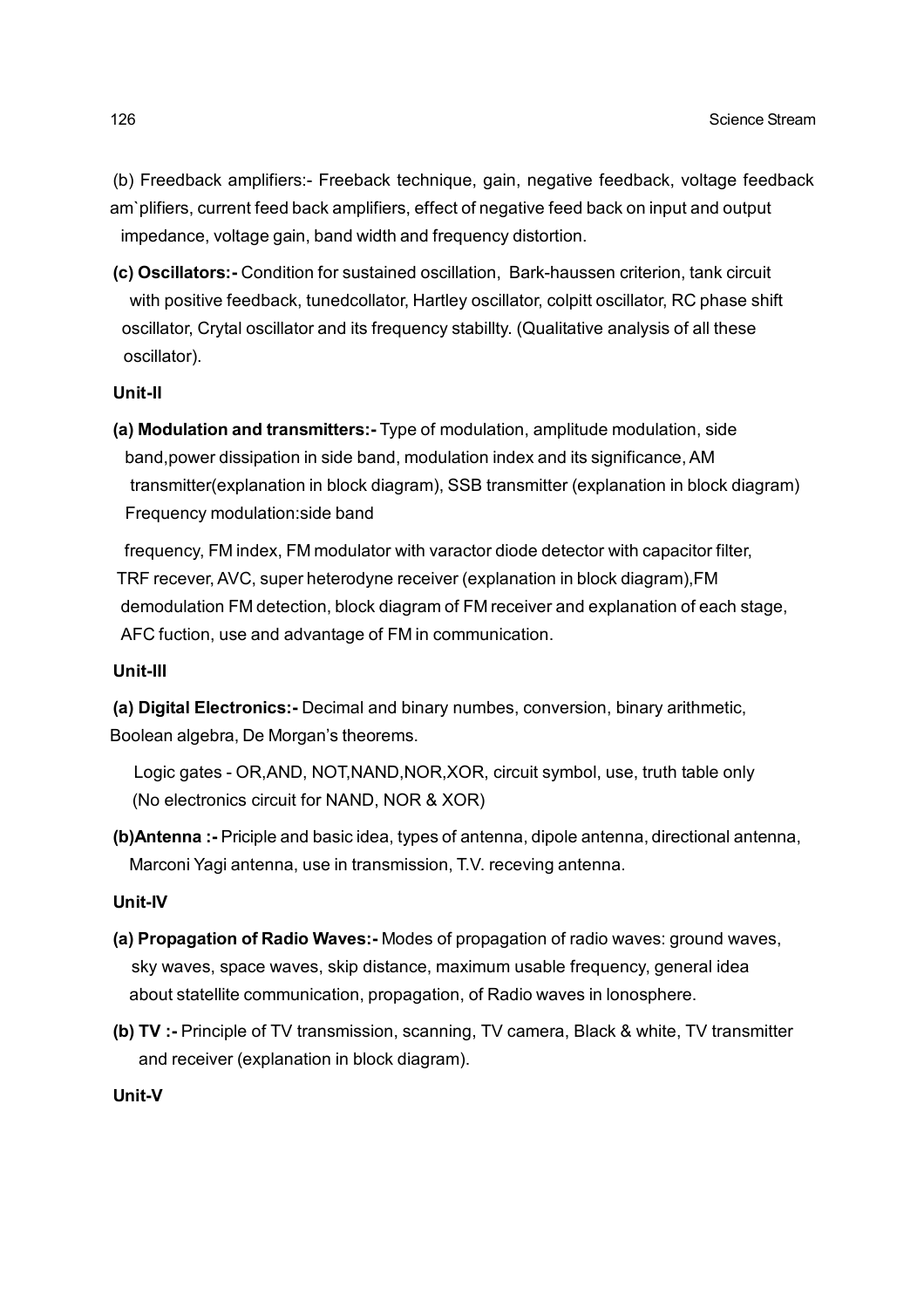**(a) Power Electronics :-** Idea about JFET,SCR, DIAC, TRIAC, UJT, their working, characteristics and uses.

**(b) RADAR and CRO:-** Basic principle of Radar, Block diagram of Radar, its function and use Cathode Ray Oscilloscope, Basic idea and use with working.

#### **Practical**

- 1. Use of multimeter to measure resistance and compare them with color code. Hence, verity the law of combination of resistance. Measurement of DC and AC voltage.
- 2. Use of VTVM to measure resistance and compare them with color code. Hence verify combination of resistance. Measurement of DC and AC voltage.
- 3. To drew characteristic curve for two junction diode in forward and reverse bias condition. Heance calculate forward bias resistance.
- 4. To draw characteristic curve for zenner diode in reverse and forword bias condition.
- 5. To draw plate and mutual characterstic of triode valve and to determine the valve constants (rp,gm,u) from graph.

6. Input, output and transfer characterstic of PNP /NPN transistor in CB configuration.Hence findout (ri,ro ) from graph (ri-input resistance, ro -output resistance, current amplification factor).

7. Input, output and transfer characteristic of a PNP/NPN transistor in CE configuration. Hence find out ri,ro.

8. Determine of effciency and ripple factor with and without filter for full wave and bridge rectifier.

9. To study the characteristic of FET and find its parameters from the graph.

10. To study the characteristic of SCR for different gate current and find out its parameters from graph.

11. Study of variation of Impedance of a series LCR circuit with frequency and hence find out the resonant frequency.

- 12. Study of variation of Impedance of a parallel LCR circuit with frequency and hence find out the resonant frequency.
- 13. Study of Zenner diode as a voltage stabillzer.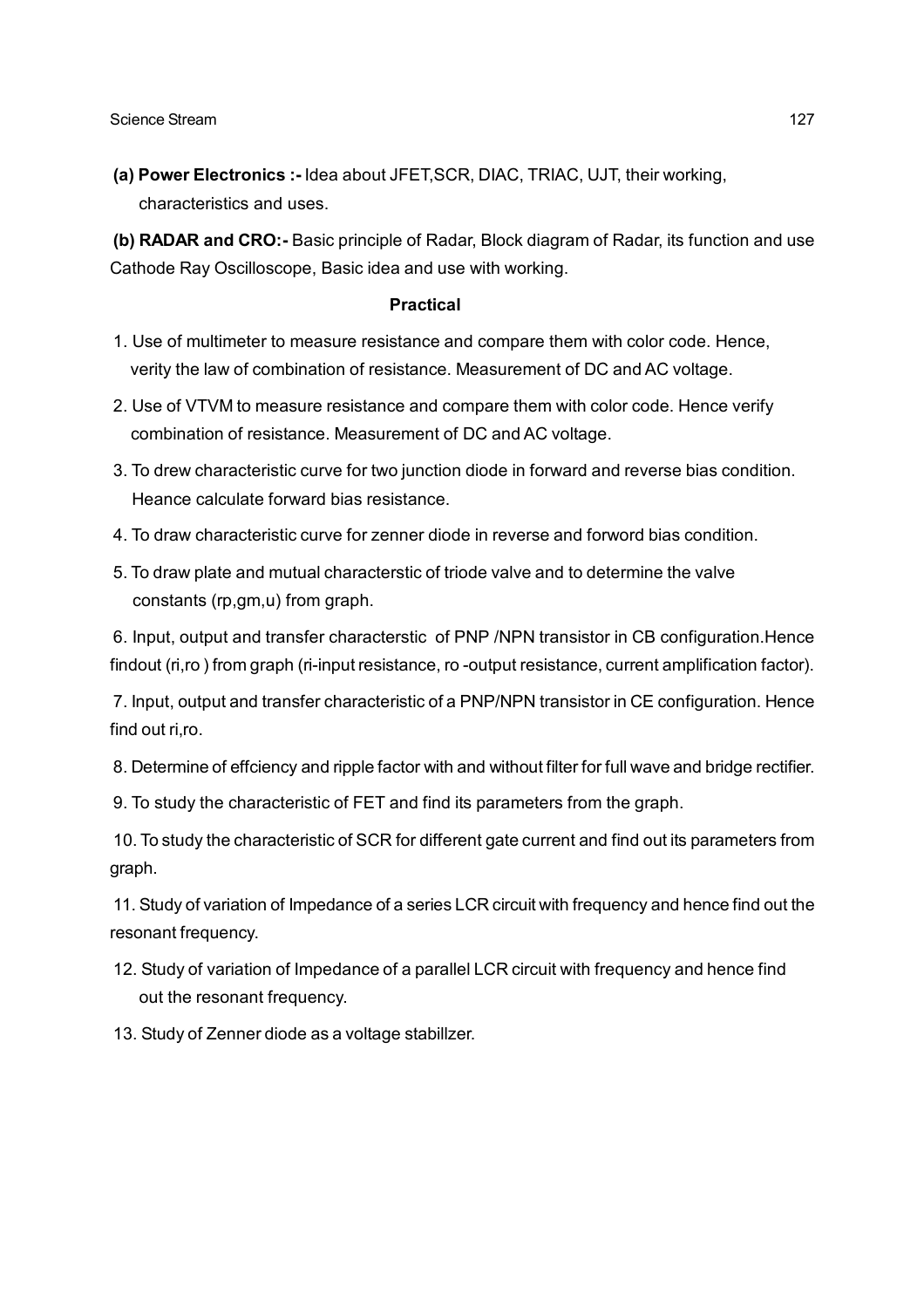#### **QUESTION WISE BREAK UP**

| <b>Type of Question</b> | <b>Mark per Question</b> | Total No.of Question Total marks |    |
|-------------------------|--------------------------|----------------------------------|----|
| <b>VSA</b>              | 1                        | 5                                | 05 |
| SA-I                    | 2                        | 5                                | 10 |
| SA-II                   | 3                        | 12                               | 36 |
| <b>VBQ</b>              | 4                        | 1                                | 04 |
| LA                      | 4                        | 3                                | 15 |
|                         | <b>Total</b>             | 26                               | 70 |

[ VSA-Very Short Answer, Sa-Short Answer, VBQ-Value Based Question (appraise, judge and/ or justify the value or worth of a decision or outcome or to predict out comes based on values), LA-Long Answer ]

## **Books Recommended :**

1. Bureau's Higher Secondary(+2)Electronics, Part-I & II

Published by Odisha State Bureau of Textbook Preparation and Production, Bhubaneswar.